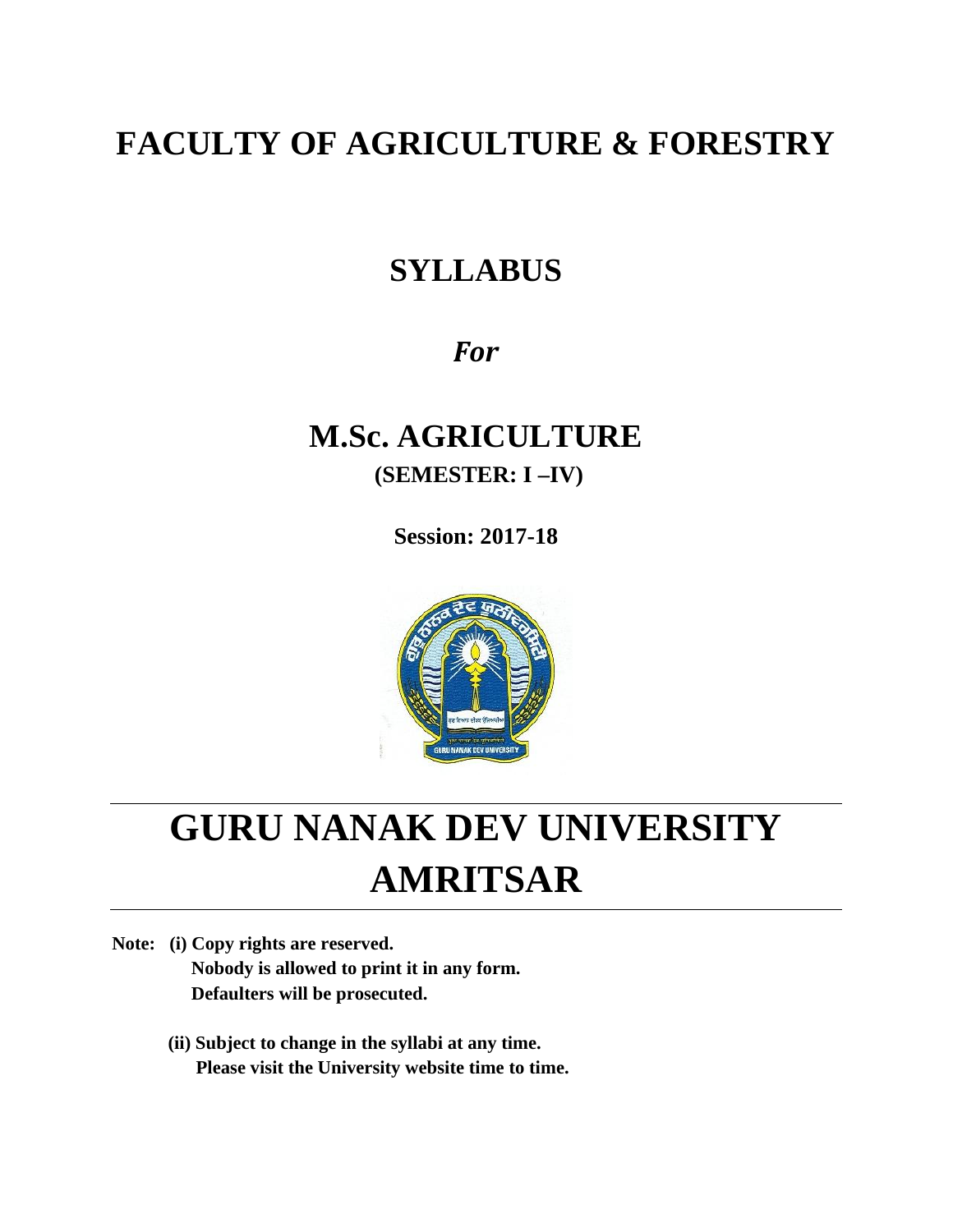# **SEMESTER–I**

| <b>Course</b><br>Code | <b>Subject</b>                                           |                | <b>Periods</b><br>per week |     | <b>Marks</b> |     | <b>Internal</b><br><b>Assesment</b> |     | <b>Total</b><br><b>Marks</b> | Grand<br><b>Total</b> |
|-----------------------|----------------------------------------------------------|----------------|----------------------------|-----|--------------|-----|-------------------------------------|-----|------------------------------|-----------------------|
|                       |                                                          | Th.            | Pr.                        | Th. | Pr.          | Th. | Pr.                                 | Th. | Pr.                          |                       |
| AGR-511               | Modern<br>Concepts<br>in<br>Crop<br>Production           | $\overline{4}$ | $\overline{3}$             | 80  | 40           | 20  | 10                                  | 100 | 50                           | 150                   |
| AGR-512               | Nutrient<br>Fertility<br>$\&$<br>Soil<br>Management      | $\overline{4}$ | 6                          | 80  | 40           | 20  | 10                                  | 100 | 50                           | 150                   |
| AGR-513               | Principles and Practices of<br>Water Management          | $\overline{4}$ | 3                          | 80  | 40           | 20  | 10                                  | 100 | 50                           | 150                   |
| SSC- 410<br>(Minor)   | Soil<br>Chemistry<br>Bio<br>and<br>Chemistry             | $\overline{4}$ | 6                          | 80  | 40           | 20  | 10                                  | 100 | 50                           | 150                   |
| <b>STA-415</b>        | Statistical<br>Methods<br>for<br><b>Research Workers</b> | $\overline{4}$ | $\overline{3}$             | 80  | 40           | 20  | 10                                  | 100 | 50                           | 150                   |
| *AGR-411              | Weed Management                                          |                |                            |     |              |     |                                     |     |                              | NC                    |
| *AGR-412              | Crop Production under Special<br><b>Situations</b>       |                |                            |     |              |     |                                     |     |                              | NC                    |
| <b>Total</b>          |                                                          | 20             | 21                         | 400 | 200          | 100 | 50                                  | 500 | 250                          | 750                   |

\*Note: The students from the stream other than they opted for Post Graduate classes will have to clear UG course of Elective subject with UG classes as per schedule.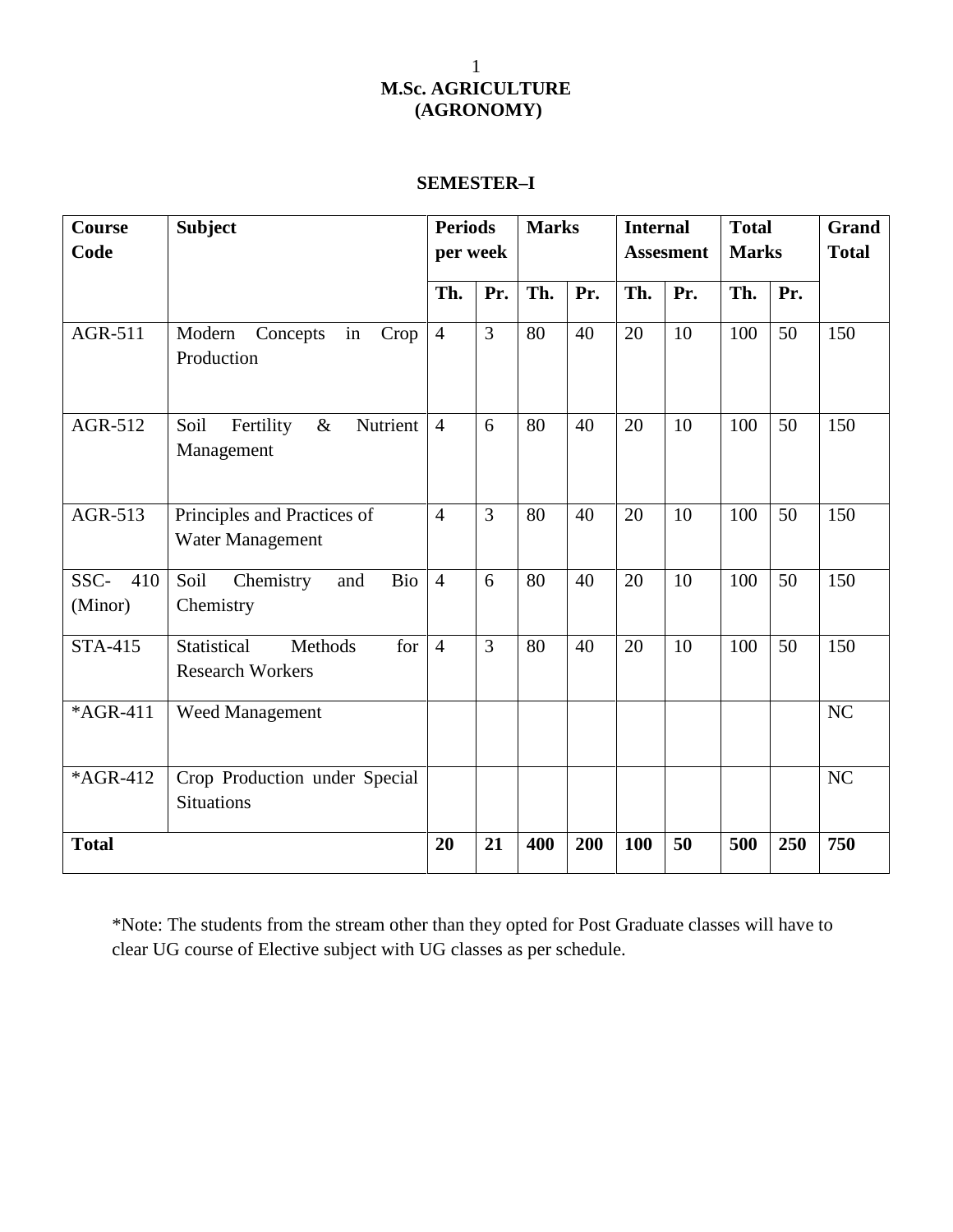## **SEMESTER–II**

| <b>Course</b><br>Code | <b>Subject</b>                                                                               |                | Periods per<br>week |     | <b>Marks</b> |               | <b>Internal</b><br><b>Assesment</b> |            | <b>Total</b><br><b>Marks</b> | Grand<br><b>Total</b> |
|-----------------------|----------------------------------------------------------------------------------------------|----------------|---------------------|-----|--------------|---------------|-------------------------------------|------------|------------------------------|-----------------------|
|                       |                                                                                              | Pract.<br>Th.  |                     | Th. | Pract.       | Th.<br>Pract. |                                     | Th.<br>Pr. |                              |                       |
| AGR-521               | Principles and<br>Practices of Weed<br>Management                                            | $\overline{4}$ | $\overline{3}$      | 80  | 40           | 20            | 10                                  | 100        | 50                           | 150                   |
| AGR-522               | Agronomy of Oil<br>Seeds, Fibre and<br><b>Sugar Crops</b>                                    | $\overline{4}$ | 6                   | 80  | 40           | 20            | 10                                  | 100        | 50                           | 150                   |
| AGR-523               | <b>Field Plot</b><br>Techniques                                                              | $\overline{4}$ | $\overline{3}$      | 80  | 40           | 20            | 10                                  | 100        | 50                           | 150                   |
| SSC-420/<br>(Minor)   | Soil Fertility and<br>Fertilizer Use                                                         | $\overline{4}$ | 6                   | 80  | 40           | 20            | 10                                  | 100        | 50                           | 150                   |
| <b>STA-425</b>        | Experimental<br>Designs for<br>Research Worker                                               | $\overline{4}$ | $\overline{3}$      | 80  | 40           | 20            | 10                                  | 100        | 50                           | 150                   |
| *AGR-421              | <b>Farming Systems</b><br>and Sustainable<br>Agriculture                                     |                |                     |     |              |               |                                     |            |                              | NC                    |
| *AGR-424              | Production<br>Technology of<br>Spices, Aromatic,<br>Medicinal and<br><b>Plantation Crops</b> |                |                     |     |              |               |                                     |            |                              | NC                    |
| <b>Total</b>          |                                                                                              | 20             | 21                  | 400 | 200          | 100           | 50                                  | 500        | 250                          | 750                   |

\*Note: The students from the stream other than they opted for Post Graduate classes will have to clear UG course of Elective subject with UG classes as per schedule.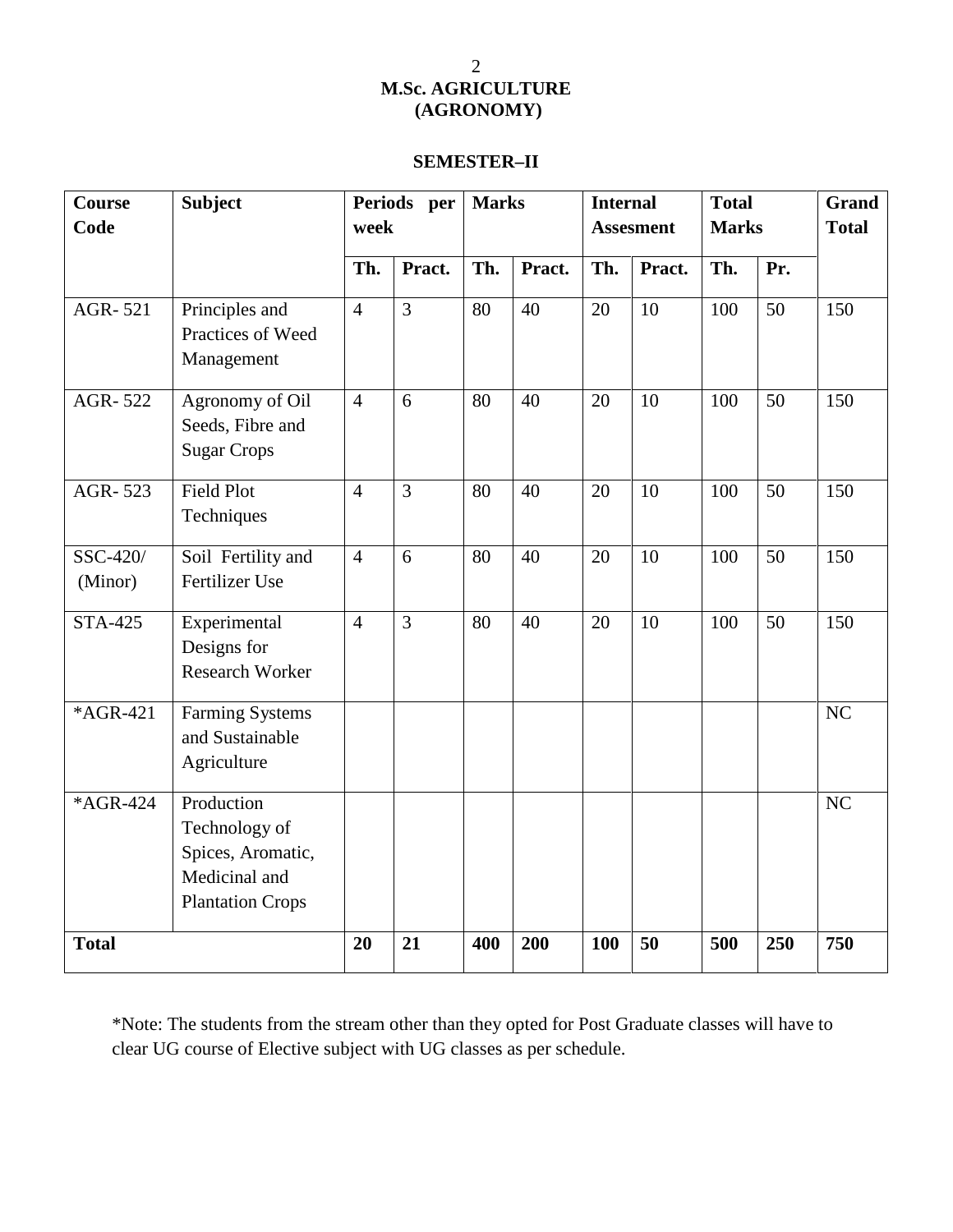# **SEMESTER-III**

| Course             | <b>Subject</b>                                             | <b>Periods</b> | per            |     | <b>Marks</b> |    | <b>Internal</b>  |              | <b>Total</b> | Grand        |
|--------------------|------------------------------------------------------------|----------------|----------------|-----|--------------|----|------------------|--------------|--------------|--------------|
| Code               |                                                            | week           |                |     |              |    | <b>Assesment</b> | <b>Marks</b> |              | <b>Total</b> |
|                    |                                                            | <b>Th</b>      | <b>Pract</b>   | Th  | <b>Pract</b> | Th | <b>Pract</b>     | Th           | <b>Pract</b> |              |
| AGR-531            | Agronomy of Major<br><b>Cereals and Pulses</b>             | $\overline{4}$ | 3              | 80  | 40           | 20 | 10               | 100          | 50           | 150          |
| AGR-532            | Principles and Practices<br>of Organic Farming             | $\overline{4}$ | 6              | 80  | 40           | 20 | 10               | 100          | 50           | 150          |
| SSC-430            | Fertilizer Technology /                                    | $\overline{4}$ | $\overline{3}$ | 80  | 40           | 20 | 10               | 100          | 50           | 150          |
| <b>BOT-430</b>     | Physiology of Growth<br>& Development/                     |                |                |     |              |    |                  |              |              |              |
| AGM-430<br>(Minor) | Fundamentals of<br>Agroclimatology                         |                |                |     |              |    |                  |              |              |              |
|                    | Credit Seminar                                             | 3              |                | 100 |              |    |                  | 100          |              | 100          |
|                    | Research Work (Four<br>Periods per Teacher<br>per Student) |                | $\overline{4}$ |     |              |    |                  |              |              |              |
| <b>Total</b>       |                                                            | 15             | 16             | 340 | 120          | 60 | 30               | 400          | 150          | 550          |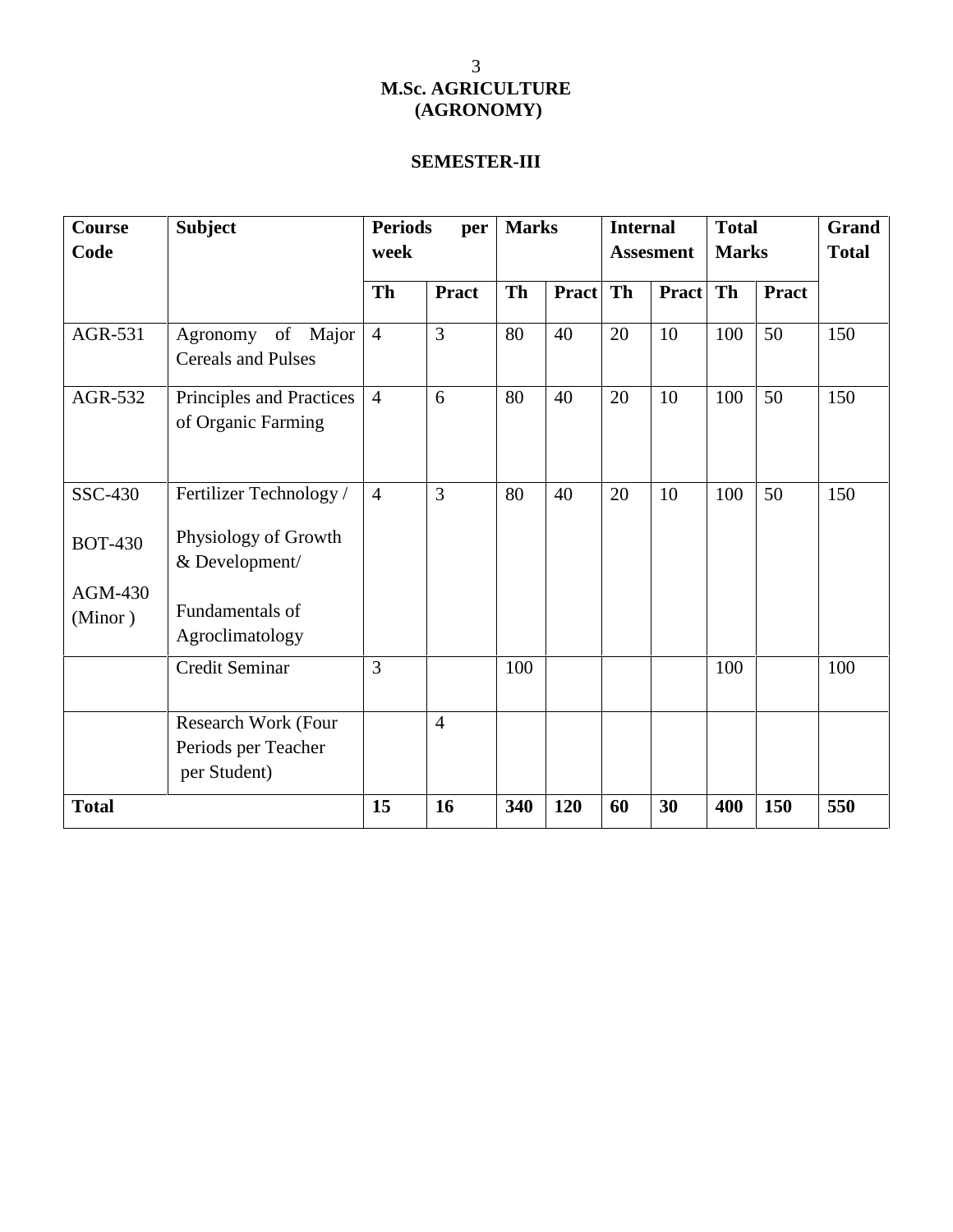# **SEMESTER-IV**

| <b>Course</b> | <b>Subject</b>       | Periods per<br>week |                |           | <b>Marks</b> |           | <b>Internal</b>  |           | <b>Total Marks</b> | Grand        |
|---------------|----------------------|---------------------|----------------|-----------|--------------|-----------|------------------|-----------|--------------------|--------------|
| Code          |                      |                     |                |           |              |           | <b>Assesment</b> |           |                    | <b>Total</b> |
|               |                      | <b>Th</b>           | <b>Pract</b>   | <b>Th</b> | <b>Pract</b> | <b>Th</b> | <b>Pract</b>     | <b>Th</b> | <b>Pract</b>       |              |
| AGR-541       | Cropping<br>Systems  | $\overline{4}$      | 3              | 60        | 20           | 15        | 05               | 75        | 25                 | 100          |
|               | Sustainable<br>and   |                     |                |           |              |           |                  |           |                    |              |
|               | Agriculture          |                     |                |           |              |           |                  |           |                    |              |
| AGR-542       | Land<br>Dry          | $\overline{4}$      | 3              | 60        | 20           | 15        | 05               | 75        | 25                 | 100          |
|               | Agriculture<br>and   |                     |                |           |              |           |                  |           |                    |              |
|               | Water<br>Shed        |                     |                |           |              |           |                  |           |                    |              |
|               | Management           |                     |                |           |              |           |                  |           |                    |              |
|               | <b>Research Work</b> |                     | $\overline{4}$ |           | 250          |           |                  |           | 250                | 250          |
|               | (Four Periods)       |                     |                |           |              |           |                  |           |                    |              |
|               | per Teacher          |                     |                |           |              |           |                  |           |                    |              |
|               | per Student)         |                     |                |           |              |           |                  |           |                    |              |
|               | <b>Total</b>         | 08                  | <b>10</b>      | 120       | 290          | 30        | 10               | 150       | 300                | 450          |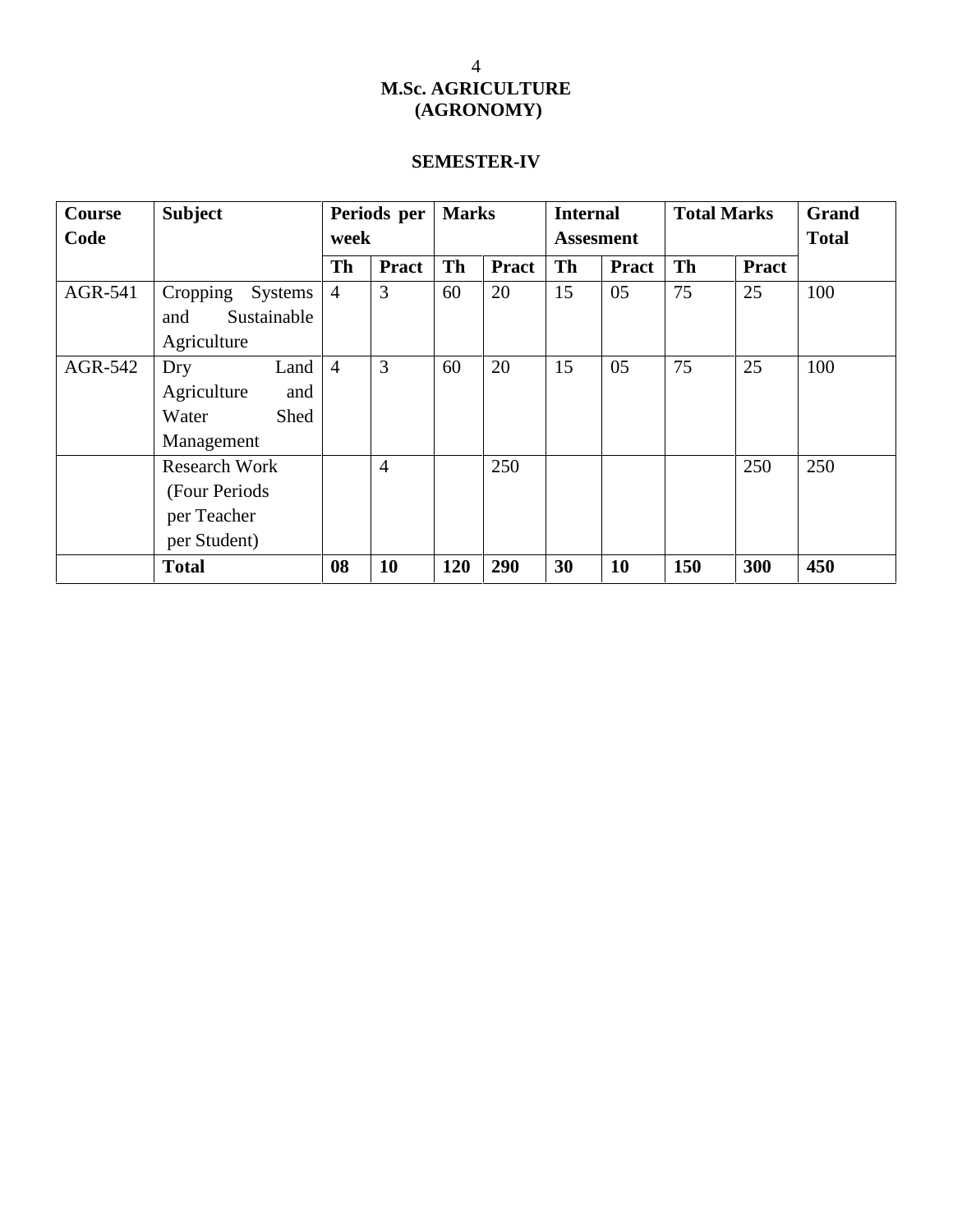### **SEMESTER-I**

### **AGR-511: Modern Concepts in Crop Production**

**Time: 3 Hours Max. Marks: 150 Theory: 80 Practical: 40 Internal assessment 20+10=30 Periods per week : 04+3**

### **Instructions for the Paper Setters:**

- 1. Question paper should be set strictly according to the syllabus.
- 2. The language of questions should be straight & simple.
- 3. Not more than one question should be based on one topic.
- 4. The question paper should cover the whole syllabus and questions should be evenly distributed.
- 5. At least eight questions should be set, out of which the candidates should be required to attempt any five.

## **Theory**

Crop growth analysis in relation to environment, agro-ecological zones of India. Quantitative agro-biological principles and inverse yield nitrogen law; Mitscherlich yield equation its interpretation and applicability; Baule unit. Effect of lodging in cereals; physiology of grain yield in cereals; optimization of plant population and planting geometry in relation to different resources, concept of ideal plant type and crop modeling for desired crop yield. Scientific principles of crop production; crop response production functions; concept of soil plant relations; yield and environmental stress. Integrated farming systems, organic farming, and resource conservation technology including modern concept of tillage; dry farming; determining the nutrient needs for yield potentiality of crop plants, concept of balance nutrition and integrated nutrient management; precision agriculture.

## **Practical**

## **Time: 3 Hours**

Analysis of Growth & Development; leaf area index, Crop Growth rate, Relative growth rate, etc; Estimation of yield, mulching, cropping scheme, crop rotation, comparison of chemical & organic farming; Quality standards for organic farming.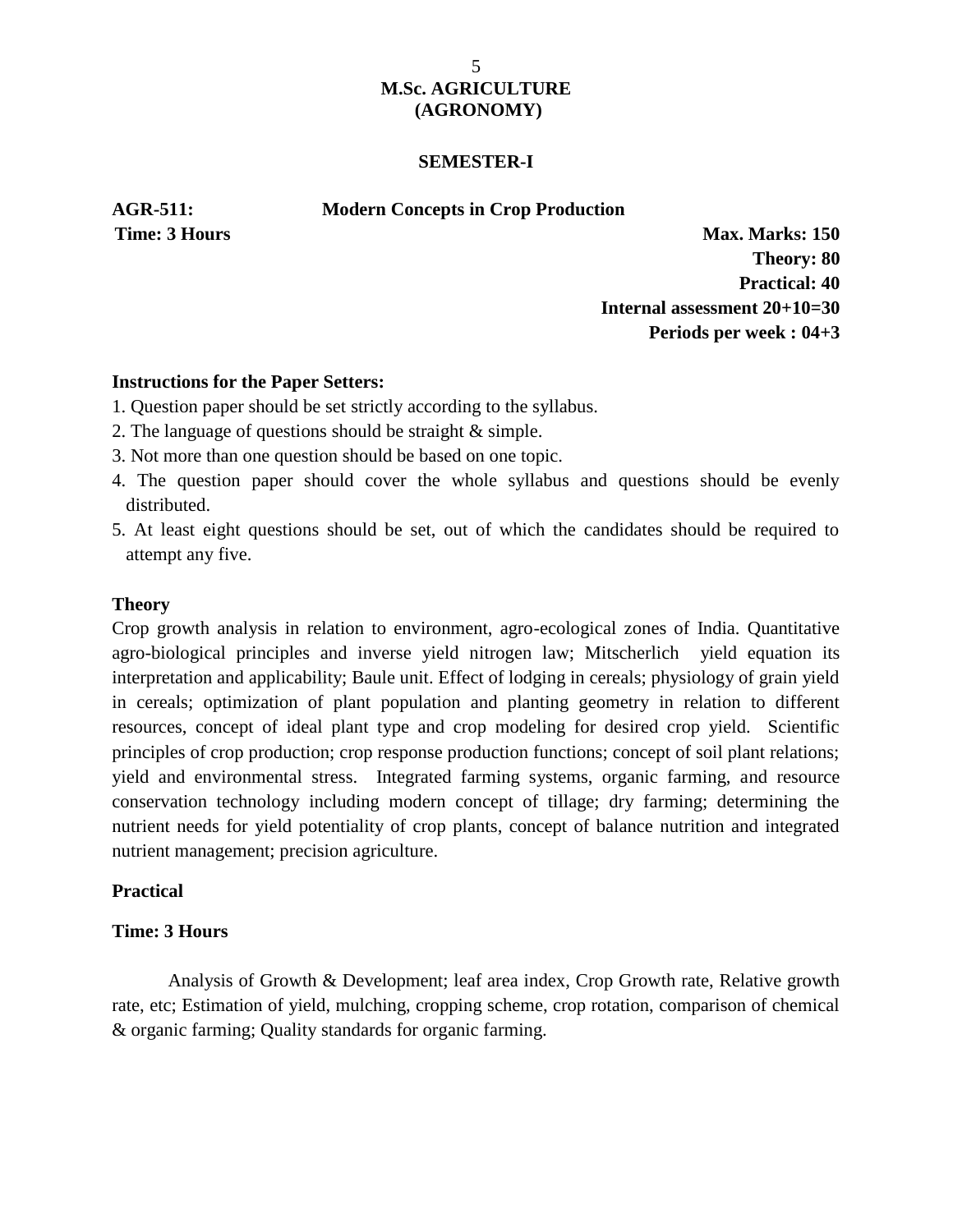### **SEMESTER-I**

**AGR-512: Soil Fertility and Nutrient Management**

**Time: 3 Hours Max. Marks: 150 Theory: 80 Practical: 40 Internal assessment 20+10=30 Periods per week : 04+6**

### **Instructions for the Paper Setters:**

- 1. Question paper should be set strictly according to the syllabus.
- 2. The language of questions should be straight & simple.
- 3. Not more than one question should be based on one topic.
- 4. The question paper should cover the whole syllabus and questions should be evenly distributed.
- 5. At least eight questions should be set, out of which the candidates should be required to attempt any five.

### **Theory**

Soil fertility and productivity – factors affecting; features of good soil management; problems of supply and availability of nutrients; relation between nutrient supply and crop growth; organic farming – basic concepts and definitions. Criteria of essentiality of nutrients; Essential plant nutrients – their functions, nutrient deficiency symptoms; transformation and dynamics of major plant nutrients. Preparation and use of farmyard manure, compost, green manures, vermicompost, biofertilizers and other organic concentrates their composition, availability and crop responses; recycling of organic wastes and residue management. Commercial fertilizers; composition, relative fertilizer value and cost; crop response to different nutrients, residual effects and fertilizer use efficiency, fertilizer mixtures and grades; agronomic, chemical and physiological methods of increasing fertilizer use efficiency; nutrient interactions. Time and methods of manures and fertilizers application; foliar application and its concept; relative performance of organic and inorganic manures; economics of fertilizer use; integrated nutrient management; use of vermicomposting and residue wastes in crops.

# **Practical: Time: 3 Hours**

Determination of soil pH, EC, organic C total N; available N, P, K and S in soils; determination of total N, P, K and S in plants; interpretation of interaction effects and computation of economic and yield optima.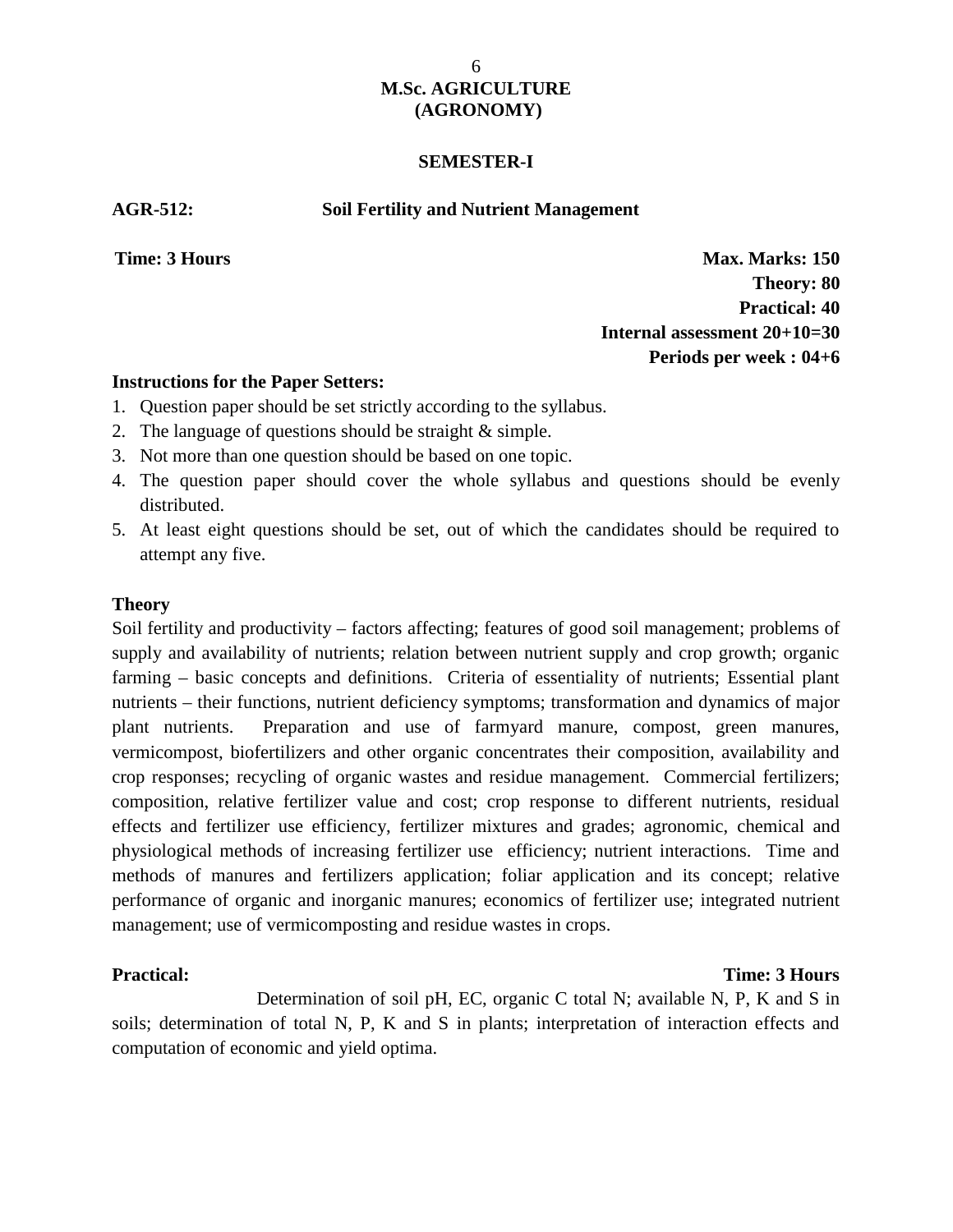### **SEMESTER-I**

### **AGR-513: Principles and Practices of Water Management**

**Time: 3 Hours Max. Marks: 150 Theory: 80 Practical: 40 Internal assessment 20+10=30 Periods per week : 04+3**

### **Instructions for the Paper Setters:**

- 1. Question paper should be set strictly according to the syllabus.
- 2. The language of questions should be straight & simple.
- 3. Not more than one question should be based on one topic.
- 4. The question paper should cover the whole syllabus and questions should be evenly distributed.
- 5. At least eight questions should be set, out of which the candidates should be required to attempt any five.

### **Theory**

Water and its role in plants; water resources of India, major irrigation projects, extent of area and crops irrigated in India and different states. Soil water movement in soil and plants; transpiration; soil-water-plant relationships; water absorption by plants; plant response to water stress, crop plant adaptation to moisture stress condition. Soil, plant and meteorological factors determining water needs of crops; scheduling, depth and methods of irrigation; micro irrigation system; fertigation; management of water in controlled environments and polyhouses. Water management of the crops and cropping systems; quality of irrigation water and management of saline water for irrigation; water use efficiency. Excess of soil water and plant growth; water management in problem soils; drainage requirement of crops and methods of field drainage, their layout and spacing.

### **Practical: Time: 3 Hours**

Measurement of soil water potential by using tensiometer, pressure plate and membrane apparatus; soil-moisture characteristics curves; water flow measurements using different devices; determination of irrigation requirements; calculation of irrigation efficiency; determination of infiltration rate; determination of saturated? unsaturated hydraulic conductivity.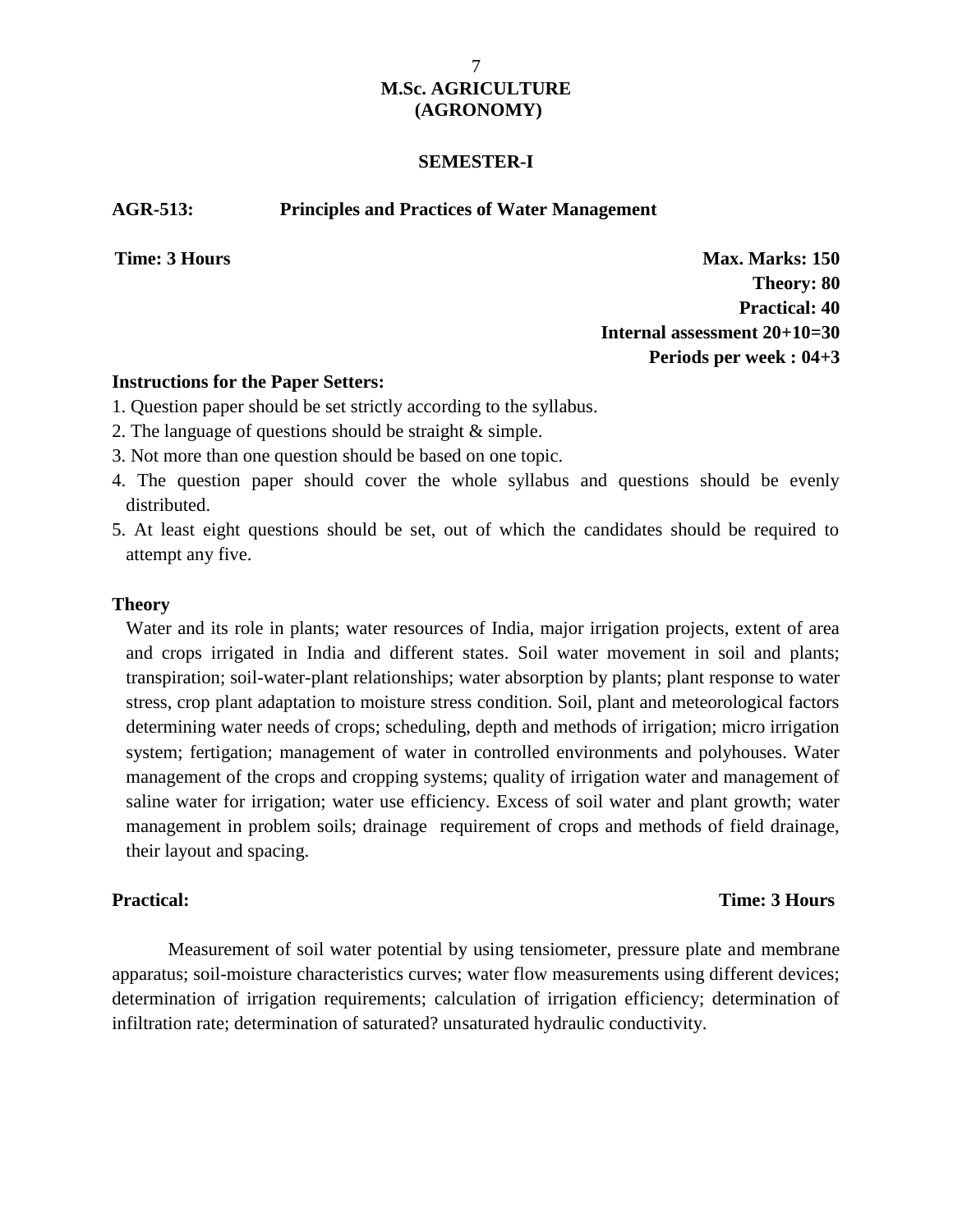### **SEMESTER-I**

**SSC-410: Soil Chemistry and Bio–Chemistry (Minor)**

**Time: 3 Hours Max. Marks: 150 Theory: 80 Practical: 40 Internal assessment 20+10=30 Periods per week : 04+6**

### **Instructions for the Paper Setters:**

- 1. Question paper should be set strictly according to the syllabus.
- 2. The language of questions should be straight & simple.
- 3. Not more than one question should be based on one topic.
- 4. The question paper should cover the whole syllabus and questions should be evenly distributed.
- 5. At least eight questions should be set, out of which the candidates should be required to attempt any five.

### **Theory**

Soil colloids–nature, properties, origin of charges and their significance; Cation and anion exchange phenomena and their importance; Introduction to ionic adsorption and fixation; Soil reaction and buffering; Distribution, characterization, genesis and amelioration of acid, acid sulphate, saline, saline-sodic, sodic and calcareous soils; Plant reaction and tolerance to soil salinity, sodicity and acidity; Chemical and electro chemical properties of submerged soils; Organic matter and characterization of clay –organic matter interaction ; Biochemical decomposition of organic manures and farm wastes, composting and vermicomposting .Biochemistry of humus formation and biogas production **.**

### **Practical: Time: 3 Hours**

Determination of the effect of dilution and salinity on soil pH; Active and potential acidity; Cation and anion exchange capacity and exchangeable cations; Soluble salts in soils; Lime and gypsum requirements. Nutrient adsorption and fixation capacities of soils; Estimation of biochemical constituents of organic residues- cellulose, hemi-cellulose, lignin and C: N ratio. Preparation of enriched compost, biofertilizers and vermiculture.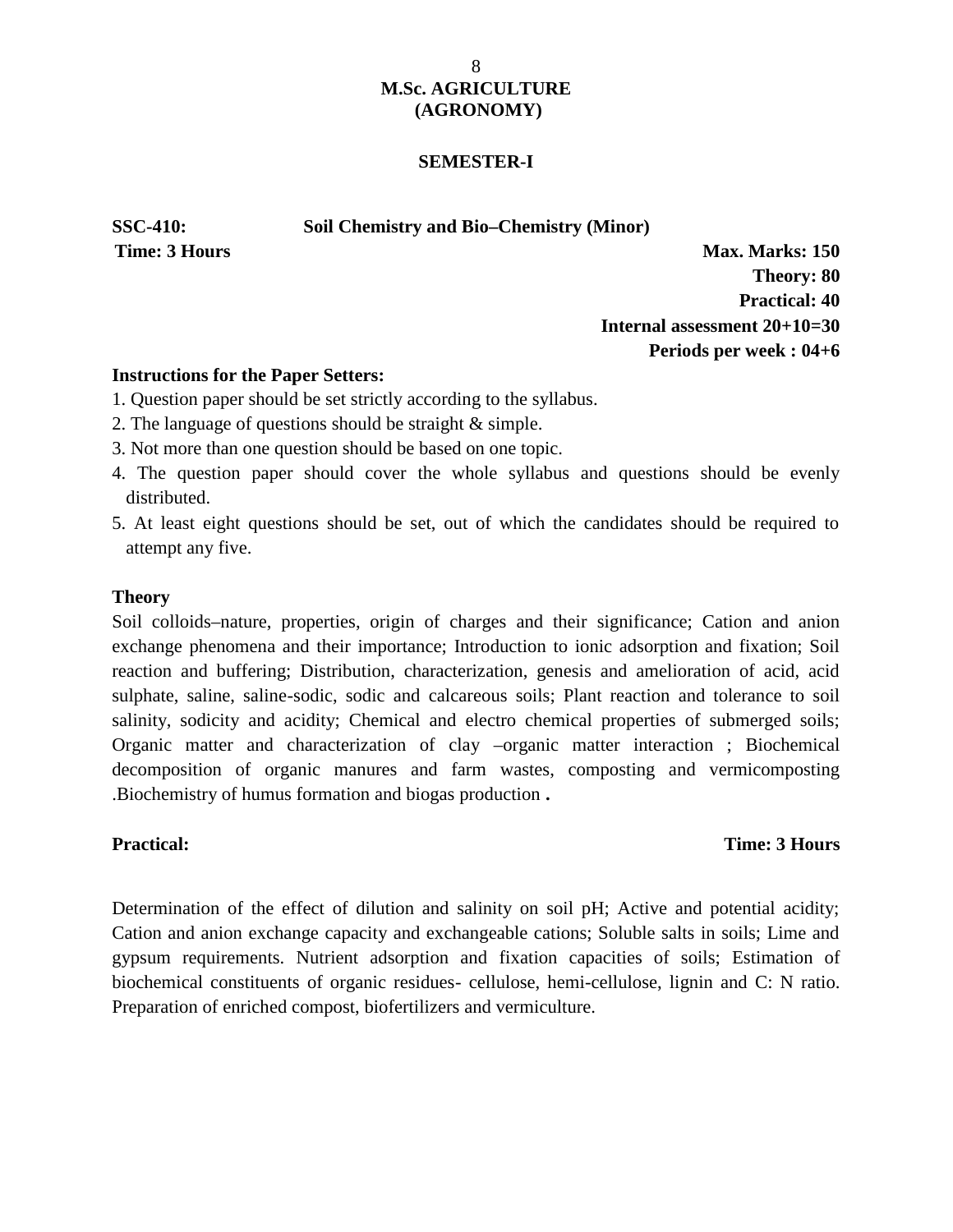### **SEMESTER-I**

**STA-415: Statistical Methods for Research Workers**

**Time: 3 Hours Max. Marks: 150 Theory: 80 Practical: 40 Internal assessment 20+10=30 Periods per week : 04+3**

### **Instructions for the Paper Setters:**

- 1. Question paper should be set strictly according to the syllabus.
- 2. The language of questions should be straight & simple.
- 3. Not more than one question should be based on one topic.
- 4. The question paper should cover the whole syllabus and questions should be evenly distributed.
- 5. At least eight questions should be set, out of which the candidates should be required to attempt any five.
- **Note:** Students are allowed to use scientific calculator in University examinations; statistical tables will be provided to students in examinations. No rigorous mathematical proofs are expected from students; stress will be on application only.

## **Theory**

Probability and fitting of standard frequency distributions, sampling techniques, sampling distributions, mean and standard error, simple partial, multiple and intraclass correlation and multiple regression, tests of significance, students'-t, chi-square and large sample tests, confidence intervals, analysis of variance for one way and two way classification with equal call frequencies, transformation of data.

## **Practical: Time: 3 Hours**

Fitting of distributions, samples and sampling distributions, correlation and regression, tests of significance and analysis of variance.

**Note:** Students shall be trained to use computer to analysis the data, using available softwares. However, during university examination students are allowed to use scientific calculators to analysis is the data.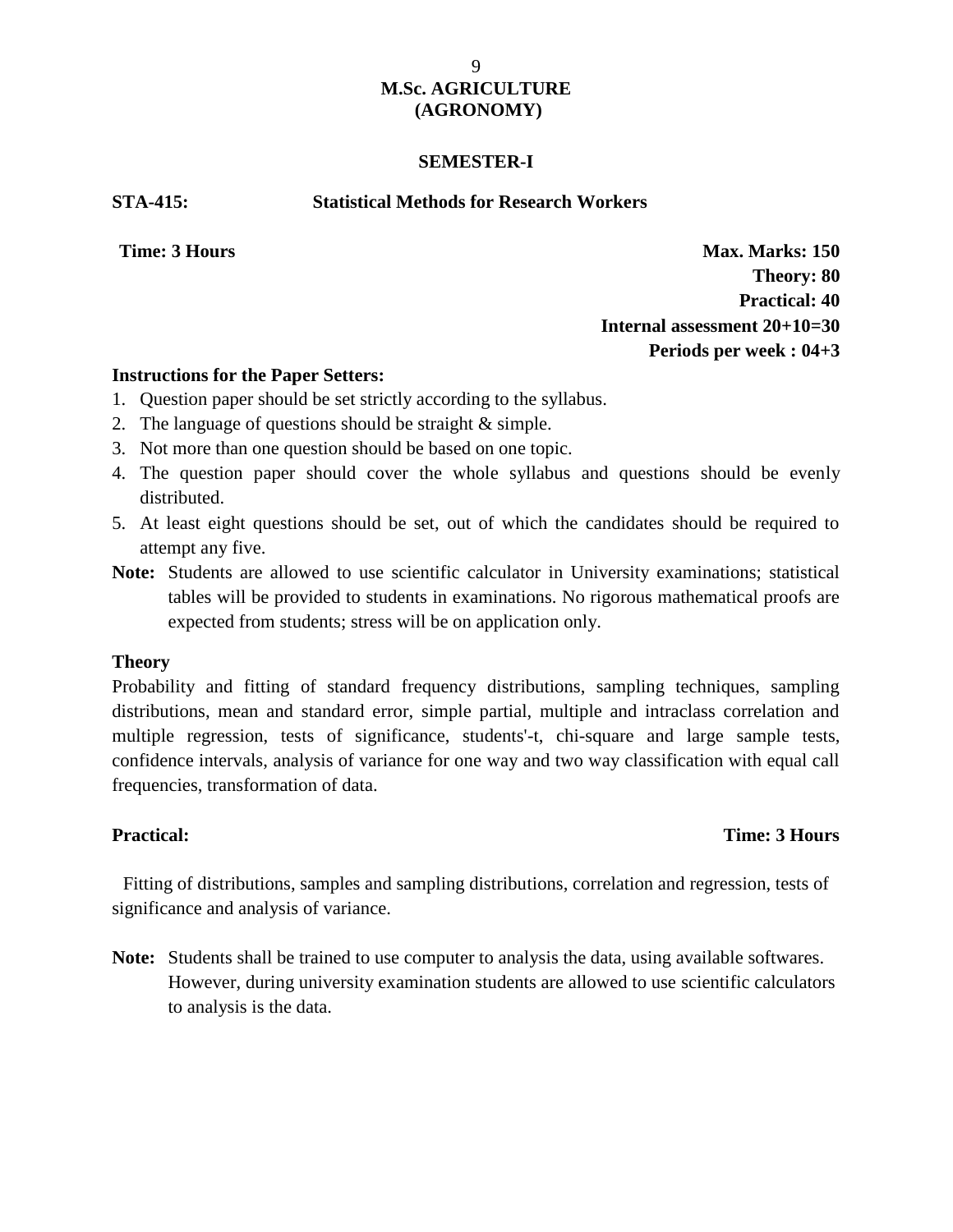### **SEMESTER-I**

**AGR-411 Weed Management**

**Time: 3 Hours Max. Marks: 150** 

**Theory: 80 Practical: 40 Internal assessment 20+10=30 Periods per Week 4+6**

### **Instructions for the paper setters**

- 1. Question paper should be set strictly according to the syllabus.
- 2. The language of questions should be straight & simple.
- 3. Not more than one question should be based on one topic.
- 4. The question paper should cover the whole syllabus and questions should be evenly distributed.
- 5. At least eight questions should be set, out of which the candidates should be required to attempt any five.

### **Theory:**

Weeds- Introduction, harmful and beneficial effects, characteristics and classification. Weed biology and ecology. Crop weed association, competition and allelopathy. Concepts of weed prevention, control and eradication. Methods of weed control. Physical, cultural, chemical, biological and integrated weed management. Herbicides- classification, formulation, advantages ,disadvantages and methods of application. Introduction to adjuvant and their use in herbicides. Introduction to selectivity of herbicides. Mode of action and fate of herbicides in soil. Compatibility of herbicides with other agrochemicals. Weed management in major field and horticultural crops and in non cropped areas. Shift in weed flora in cropping systems. Classification, useful and harmful aspects and control measures of aquatic weeds. Problematic weeds and their control.

### **Practical:**

Identification of weeds and weed seeds. Survey of weeds in crop fields and other habitats. Preparation of weed herbarium. Computation of herbicide doses, weed control efficiency and weed index. Methods of recording weed intensity under different situations. Herbicide label information of commonly available herbicides. Herbicide application equipments and their calibration. Diagnosis of herbicide toxicity symptoms in different crops and weeds. Visits to problem areas.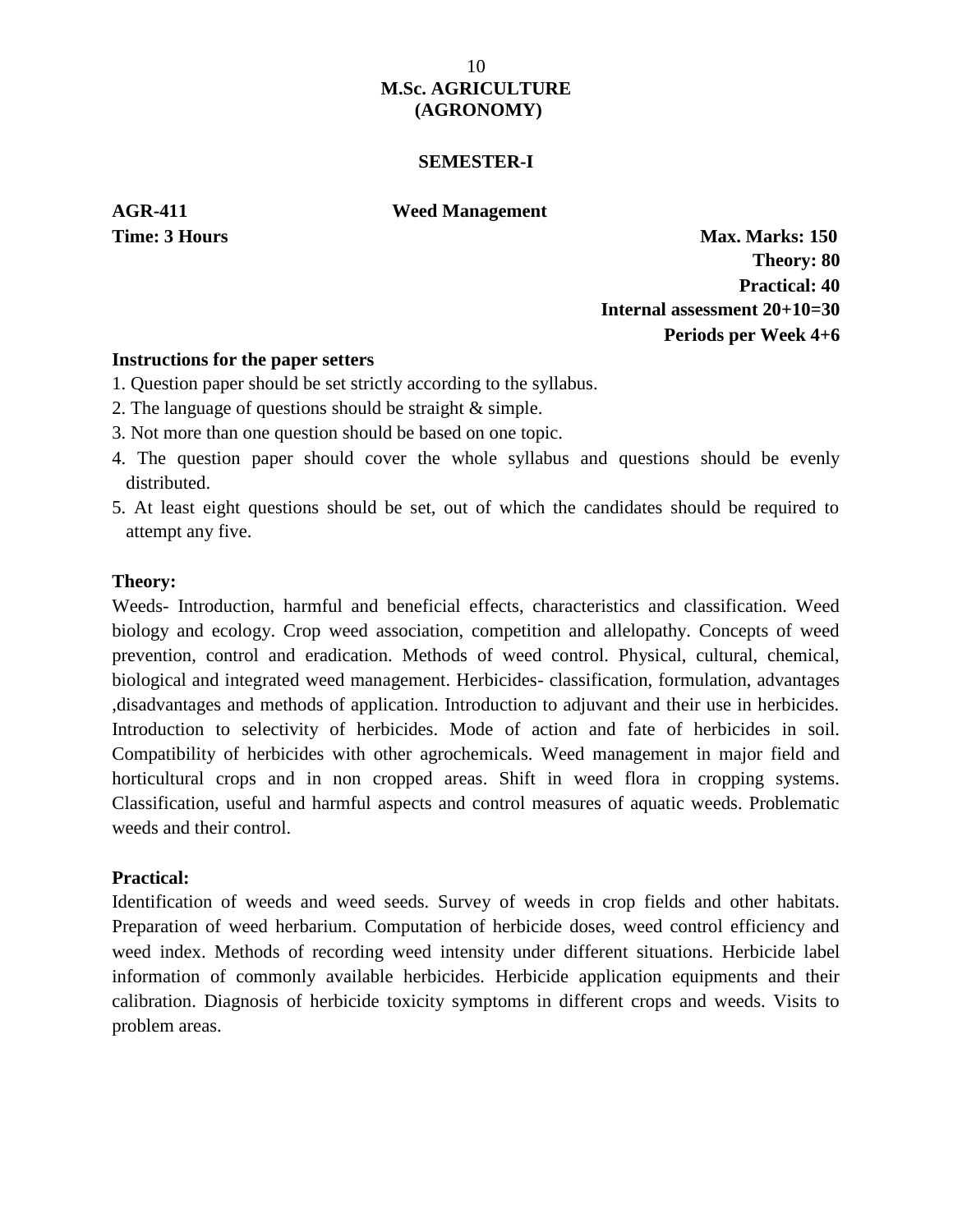### **SEMESTER-I**

### **AGR-412 Crop Production under Special Situations**

**Time: 3 Hours Max. Marks: 100 Theory: 80 Internal assessment: 20 Periods per Week 4+0**

### **Instructions for the paper setters**

- 1. Question paper should be set strictly according to the syllabus.
- 2. The language of questions should be straight & simple.
- 3. Not more than one question should be based on one topic.
- 4. The question paper should cover the whole syllabus and questions should be evenly distributed.
- 5. At least eight questions should be set, out of which the candidates should be required to attempt any five.

# **Theory:**

Dry Farming: extent, and problems. Distribution of low rainfall areas. Effect of moisture stress on physiological processes. Plant water relationships, special characteristics of plants, seed treatments, water conservation characteristics, fertilizer management, mixed cropping, crop and variety selection, crop sequences, use of mulches and chemicals to save water and crop diversification in dry farming. Contingency crop planning for aberrant weather conditions. Problematic soils, crop management problems of water logged, saline, alkali soils; agronomic practices with special reference to crop rotations, planting techniques, irrigation management, weed control and fertilizer use in problematic soils. Raising fodders- Role of fodder crops and pastures in farm economy, raising of different fodders, fodder quality, fodder preservation and factors affecting quality of preserved fodder, silage and hay making.

Plant nutrients-, functions, deficiency symptoms, content and distribution in soils, nutrient transformations, retention and availability, nutrient interactions. Methods of soil fertility evaluation, fertilizers and their fate in soil, crop response to fertilizers, fertilizer use efficiency, time and mode of fertilizer application. Concept of integrated fertilizer use and water management in soil. Nutrient removal by crops, maintenance of soil fertility. Current fertilizer consumptions, future trends and needs.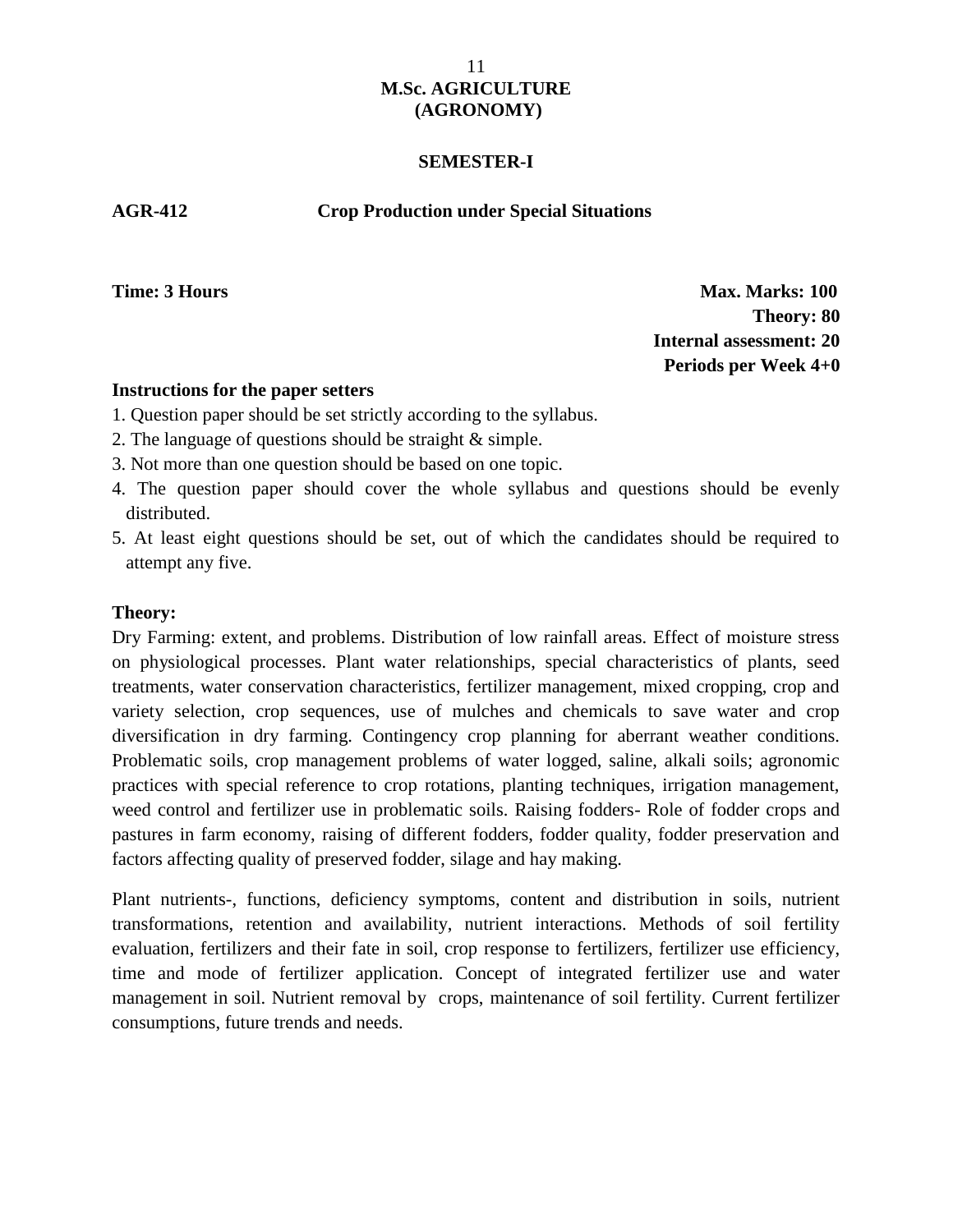### **SEMESTER-II**

**AGR-521: Principles and Practices of Weed Management**

**Time: 3 Hours Max. Marks: 150** 

**Theory: 80 Practical: 40 Internal assessment 20+10=30 Periods per week : 04+3**

### **Instructions for the Paper Setters:**

- 1. Question paper should be set strictly according to the syllabus.
- 2. The language of questions should be straight & simple.
- 3. Not more than one question should be based on one topic.
- 4. The question paper should cover the whole syllabus and questions should be evenly distributed.
- 5. At least eight questions should be set, out of which the candidates should be required to attempt any five.

Weed biology and ecology, crop-weed competition including allelopathy; principles and methods of weed control and classification; weed indices. Herbicides introduction and history of their development; classification based on chemical, physiological application and selectivity; mode and mechanism of action of herbicides. Herbicide structure activity relationship; factors affecting the efficiency of herbicides; herbicide formulations, herbicide mixtures; herbicide resistance and management; weed control through bio-herbicides, mycoherbicides and allelochemicals; Degradation of herbicides in soil and plants; herbicide resistance in weeds and crops; herbicide rotation. Weed management in major crops and cropping systems; parasitic weeds; weed shifts in cropping systems; aquatic and perennial weed control. Integrated weed management; cost : benefit analysis of weed management.

### **Practical: Time: 3 Hours**

Identification of important weeds of different crops; preparation of a weed herbarium; weed survey in crops and cropping systems; crop-weed competition studies; preparation of spray solutions of herbicides of high and low-volume sprayers; use of various types of spray pumps and nozzles and calculation of swath width; economics of weed control; herbicide residue analysis in plant and soil; bioassay of herbicide residue; calculation of herbicidal requirement.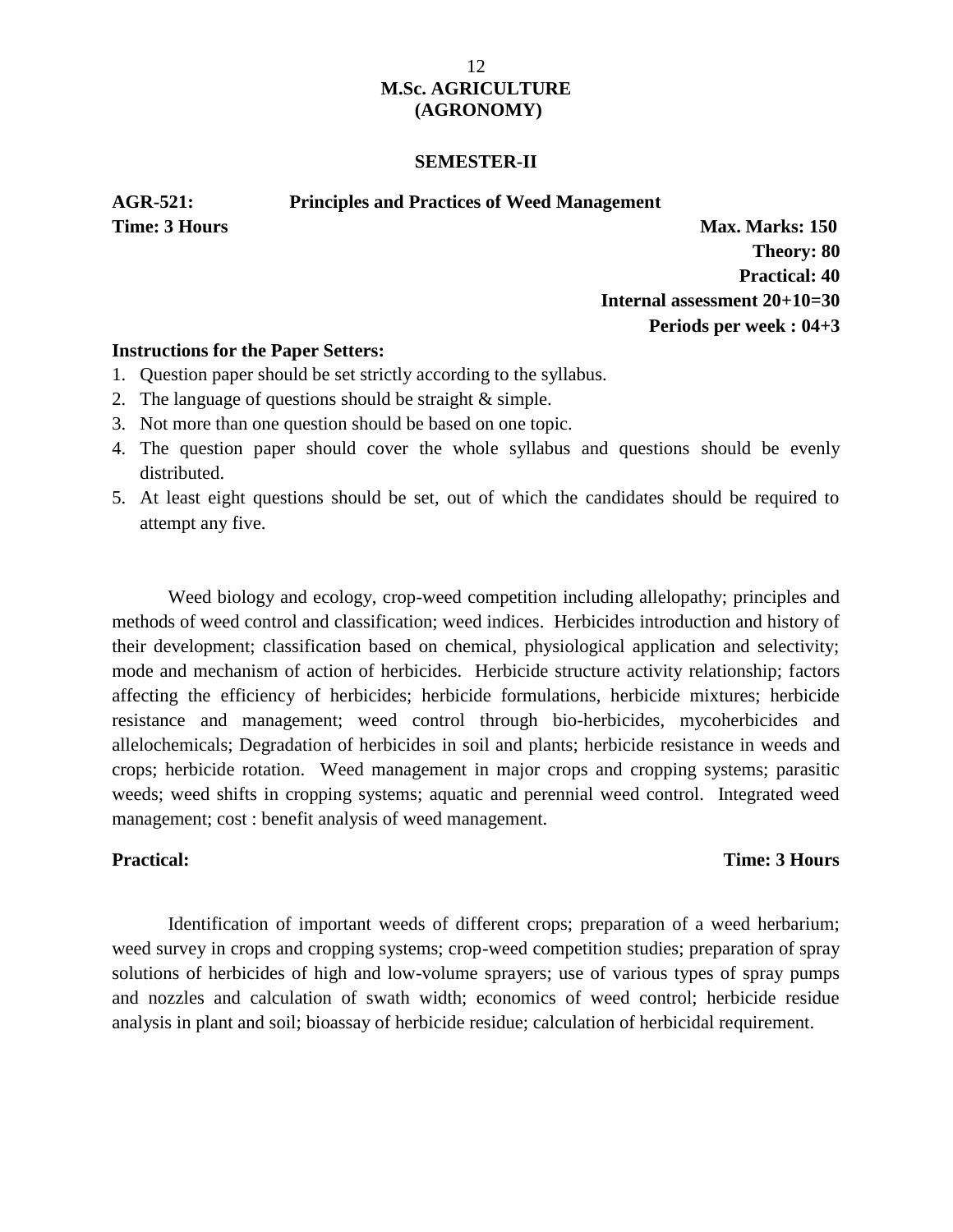### **SEMESTER-II**

### **AGR-522: Agronomy of Oil Seeds, Fibre and Sugar Crops**

**Time: 3 Hours Max. Marks: 150 Theory: 80 Practical: 40 Internal assessment 20+10=30 Periods per week : 04+6**

## **Instructions for the Paper Setters:**

- 1. Question paper should be set strictly according to the syllabus.
- 2. The language of questions should be straight & simple.
- 3. Not more than one question should be based on one topic.
- 4. The question paper should cover the whole syllabus and questions should be evenly distributed.
- 5. At least eight questions should be set, out of which the candidates should be required to attempt any five.

### **Theory**

Origin, history, area and production, classification, improved varieties, adaptability, climate, soil water and cultural requirements, nutrition, quality components, handling and processing of the produce for maximum production of Rabi, oilseeds – Rapeseed and mustard, linseed, etc. Kharif oilseeds – Groundnut, sesame, castor, sunflower, soybean etc. Fiber crops – Cotton, jute, sunhemp etc. Sugar crops – Sugar-beet and sugarcane.

### **Practical: Time: 3 Hours**

Planning and layout of field experiments; cutting of sugarcane setts, its treatment and methods of sowing, tying and propping of sugarcane; determination of cane maturity and calculation on purity percentage, recovery percentage and sucrose content in cane juice phonological studies at different growth stages of crop; intercultural operations in different crops; cotton seed treatment; working out growth indice (LER, CGR, RGR, NAR, LAD) aggressivity, relative crowding coefficient, monetary yield advantage and ATER of prominent intercropping systems; judging of physiological maturity in different crops;; working out harvest index; working out cost of cultivation of different crops; estimation of crop yield on the basis of yield attributes; formulation of cropping schemes for various farm sizes and calculation of cropping and rotational intensities; determination of oil content in oilseeds and computation of oil yield; estimation of quality of fibre of different fibre crops; study of seed production techniques in various crops; visit of field experiments on cultural, fertilizer, weed control and water management aspects; visit to nearby villages for identification of constraints in crop production.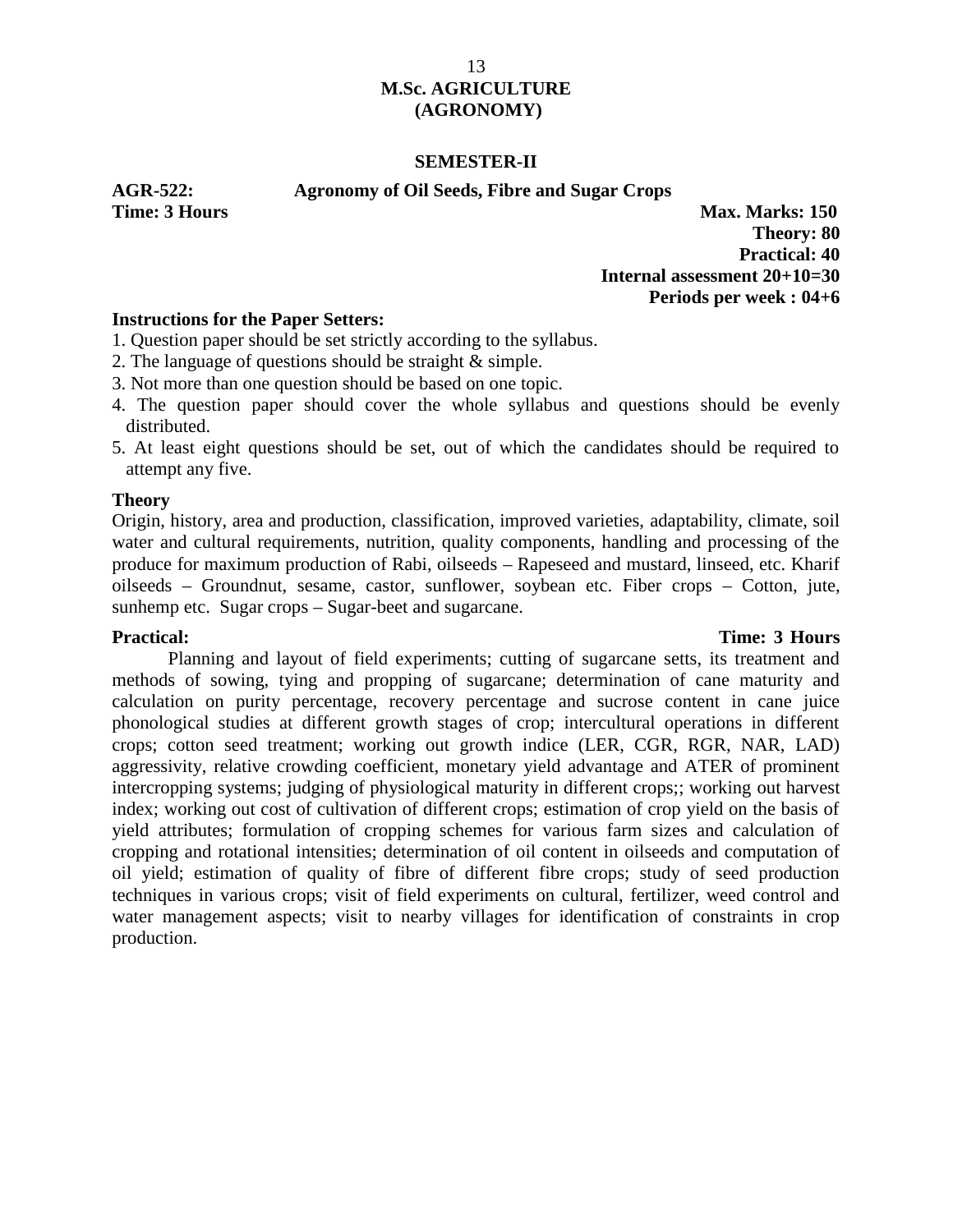### **SEMESTER-II**

### **AGR-523: Field Plot Techniques**

**Time: 3 Hours Max. Marks: 150 Theory: 80 Practical: 40 Internal assessment 20+10=30 Periods per week : 04+3**

### **Instructions for the Paper Setters:**

- 1. Question paper should be set strictly according to the syllabus.
- 2. The language of questions should be straight & simple.
- 3. Not more than one question should be based on one topic.
- 4. The question paper should cover the whole syllabus and questions should be evenly distributed.
- 5. At least eight questions should be set, out of which the candidates should be required to attempt any five.

### **Theory**

Planning field experiments - objectives, selection of field and treatment. Conduct of the experiment, precautions during sowing management, harvesting and threshing - Sampling. Recording biometrical observations. Source of error in the field experiments and methods of reducing it. Optimum plot size and number of replications. Selection of experimental designs. Rotational experiments. Experiments to study the effect of years and locations compilation, presentation and interpretation of the data. Factorial experiments and interaction effects. Different tests of significance. Correlation and response functions. Transformation of data.

## **Practical: Time: 3 Hours**

Actual layout of field experiments. Critica examination of experiments scientific journals. Compilation aid interpretation of the given data. Missin lots and analysis of variance results. Use of computers for analysis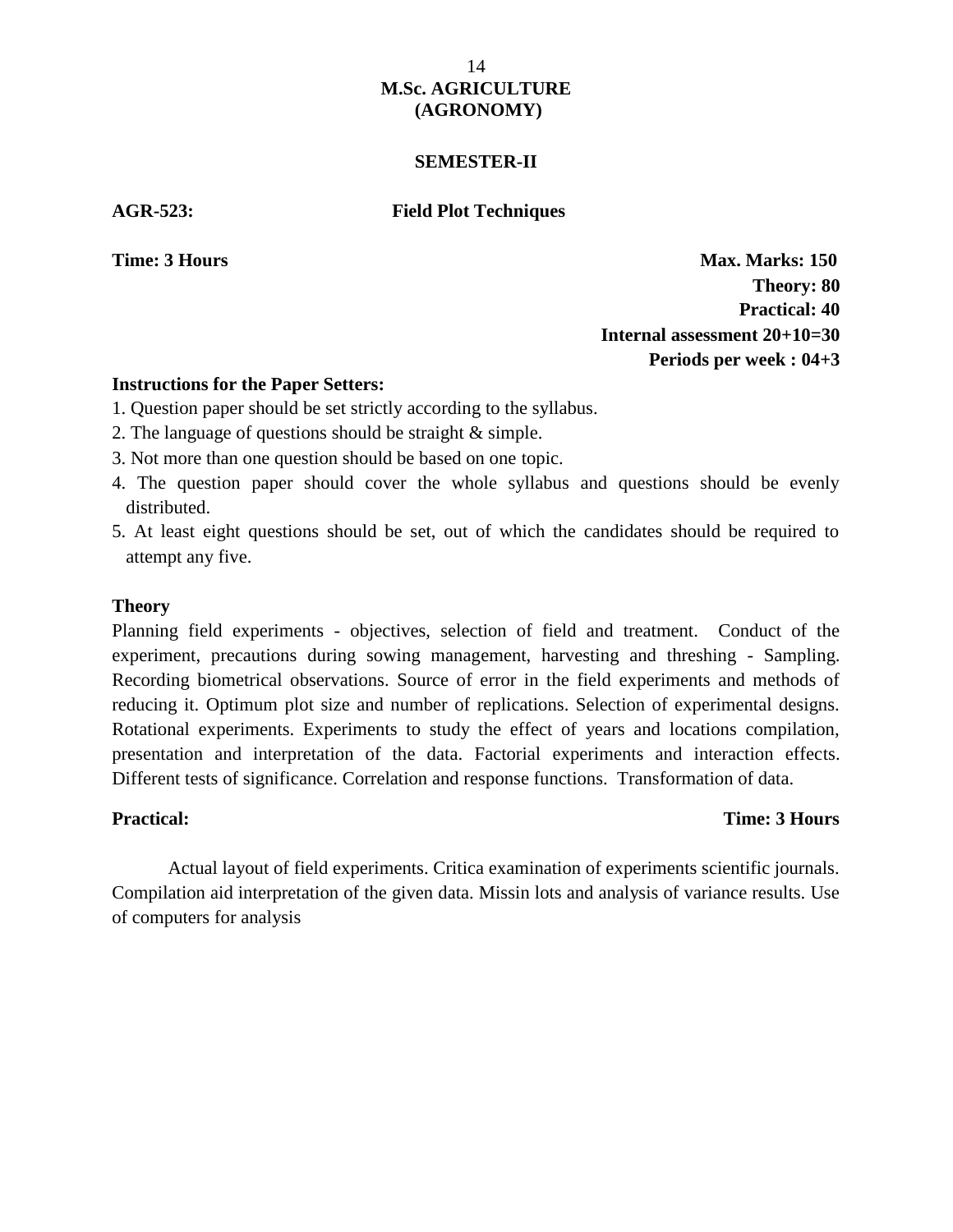### **SEMESTER-II**

**SSC-420 Soil Fertility and Fertilizer Use (Minor)**

**Time: 3 Hours Max. Marks: 150 Theory: 80 Practical: 40 Internal assessment 20+10=30 Periods per week : 04+6**

### **Instructions for the Paper Setters:**

- 1. Question paper should be set strictly according to the syllabus.
- 2. The language of questions should be straight & simple.
- 3. Not more than one question should be based on one topic.
- 4. The question paper should cover the whole syllabus and questions should be evenly distributed.
- 5. At least eight questions should be set, out of which the candidates should be required to attempt any five.

### **Theory**

Plant growth – factors affecting, growth equations; Plant nutrients-functions, deficiency symptoms;, content and distribution in soils; Nutrient toxicities nutrient transformations, retention and availability; Nutrient interactions; Nutrient removal by crops; Methods of soil fertility evaluation; Maintenance of soil fertility; Fertilizers and their fate in soils; Crop responses to fertilizers; Fertilizer use efficiency; Principles of time and mode of fertilizer application; integrated use of fertilizers and manures; Nutrient release and carry -over effects; Current fertilizer production and consumption, future trends and needs in India.

### **Practical: Time: 3 Hours**

Analysis of soils for different forms of nitrogen, phosphorus, potassium and sulphur; Determination of DTPA extractable micronutrients; Plant analysis for nitrogen, phosphorus, potassium, calcium, magnesium and sulphur; Diagnosis and management of nutrient deficiencies and toxicities.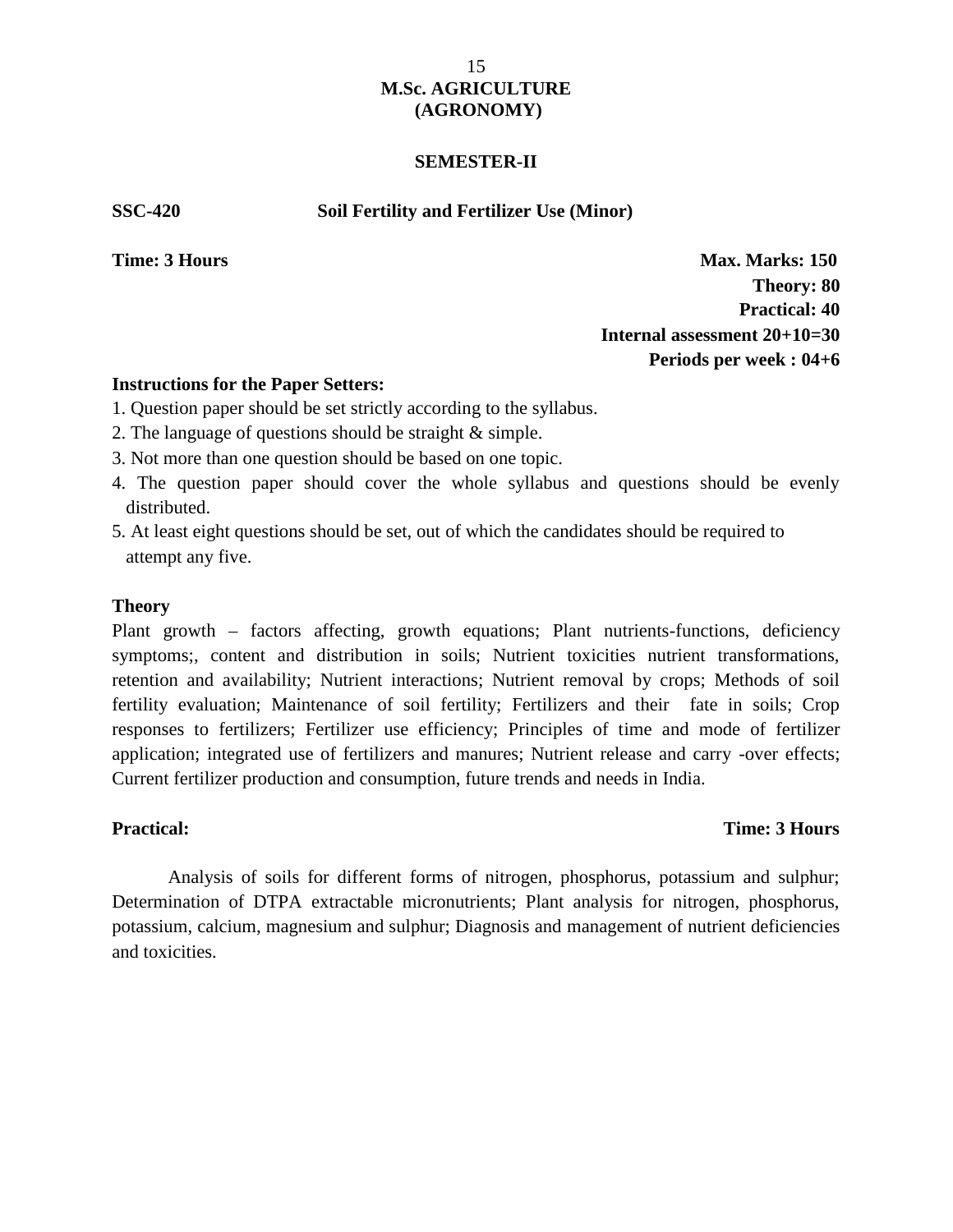### **SEMESTER-II**

#### **STA-425: Experimental Designs for Research Workers**

**Time: 3 Hours Max. Marks: 150 Theory: 80 Practical: 40 Internal assessment 20+10=30 Periods per week : 04+3**

### **Instructions for the paper setters:**

- 1. Question paper should be set strictly according to the syllabus.
- 2. The language of questions should be straight & simple.
- 3. Not more than one question should be based on one topic.
- 4. The question paper should cover the whole syllabus and questions should be evenly distributed.
- 5. At least eight questions should be set, out of which the candidates should be required to attempt any five.

### **Theory:**

Need for designing of experiments- characteristics of a good design, basic principlesrandomization, replication and local control, uniformity trials- size and shape of plots and blocks, analysis of variance and interpretation of data, completely randomized, randomized block and latin square design, multiple comparison tests, factorial experiments- interpretation of main effects and interactions, orthogonality and partitioning of degrees of freedom confounding in  $2<sup>3</sup>$ ,  $2<sup>4</sup>$  and  $3<sup>3</sup>$  designs, split and strip plot designs, crossover designs and balanced incomplete block designs, response surface designs, switch over trials and long term experiments; Selection of experimental design, mechanical errors in field experiments and methods of reducing it, presentation of research results.

**Practical:** Time: 3 Hours Unit trials, completely randomized, randomized, randomized,  $\sum_{i=1}^{n}$ 

and balanced incomplete block designs.

- **Note:** Students shall be trained to use computer to analysis the data, using available softwares. However, during university examination students are allowed to use scientific calculators to analysis is the data.
- **Note:** Students are allowed to use scientific calculator in University examinations; statistical tables will be provided to students in examinations. No rigorous mathematical proofs are expected from students; stress will be on application only.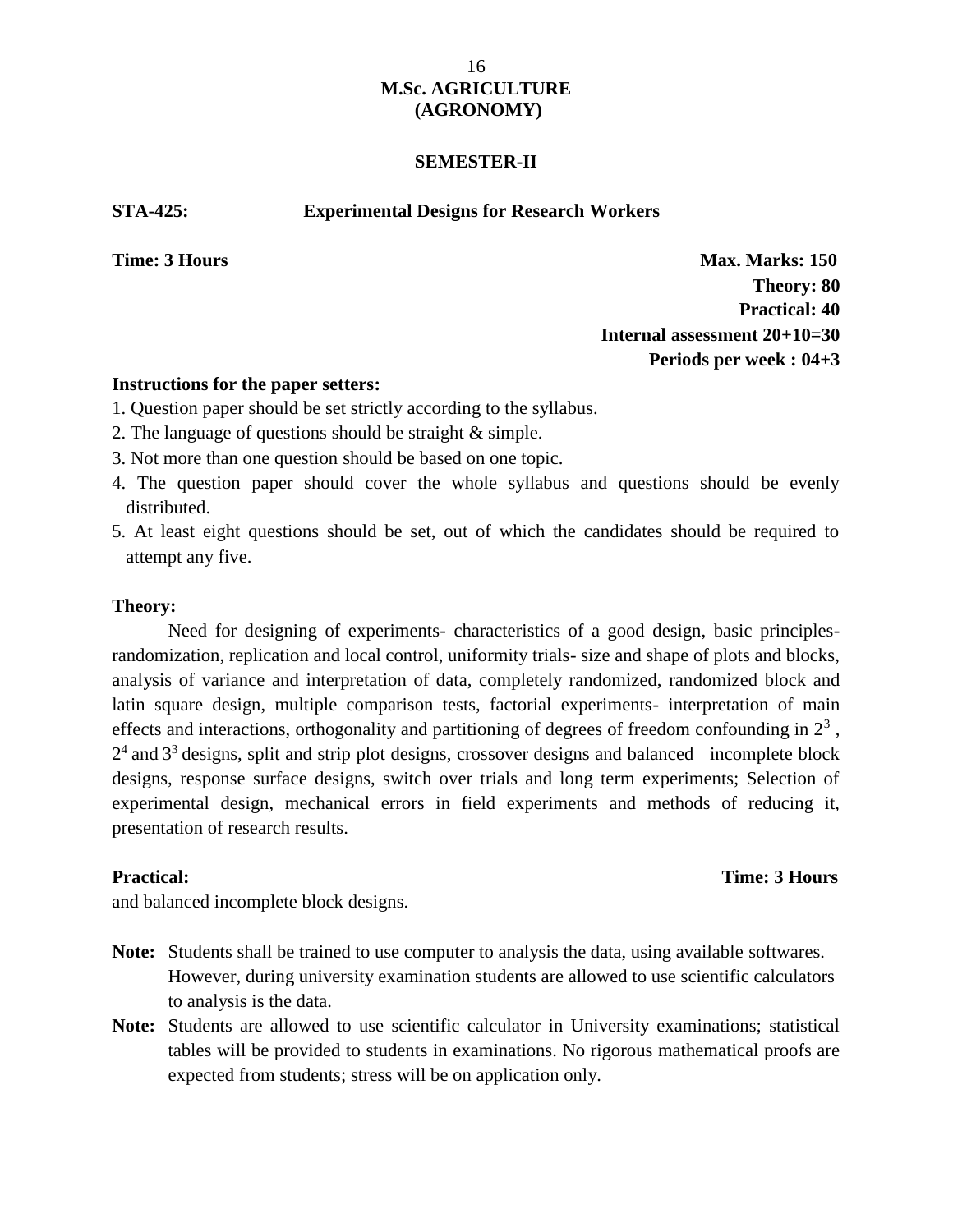### **SEMESTER-II**

**\*AGR-421 Farming Systems and Sustainable Agriculture**

**Time: 3 Hours Max. Marks: 150 Theory: 80 Practical: 40 Internal assessment 20+10=30 Periods per Week 4+6**

### **Instructions for the paper setters**

- 1. Question paper should be set strictly according to the syllabus.
- 2. The language of questions should be straight & simple.
- 3. Not more than one question should be based on one topic.
- 4. The question paper should cover the whole syllabus and questions should be evenly distributed.
- 5. At least eight questions should be set, out of which the candidates should be required to attempt any five.

## **Theory:**

Farming systems, definition, principles and components. Farming System models for irrigated, dryland situations and modules for marginal, small and large farmers. Farming systems of the world-arable, pastoral, lay farming, shifting cultivation, ranching and agro-forestry systems. Energy and fuel wood plantations. Specialized and diversified farming, family co-operative and collective farming: their occurrence, adaptations and weaknesses. Factors affecting choice of farming systems. Cropping systems, their characteristics and management. Cropping patterns. Agro-ecosystem and agro-ecological zones of India. Efficient food producing systems. Sustainable agriculture- Introduction, definition, goal and current concepts, factors affecting ecological balance and ameliorative measures, land degradation and conservation of natural resources.

## **Practical:**

Preparation of cropping scheme and integrated farming system models for irrigated and dry land situations. Preparation of enriched Farm Yard Manure and Vermicompost. Visit to urban waste recycling unit, organic farm and model farmers' field. Preparation of farm lay out plans, different intensity crop rotations and cropping schemes. Estimating crop yields. Energy budgeting in different crops and cropping systems. Working out ecological optimum crop zones. Project making exercises for establishment of crop production farms under different situation.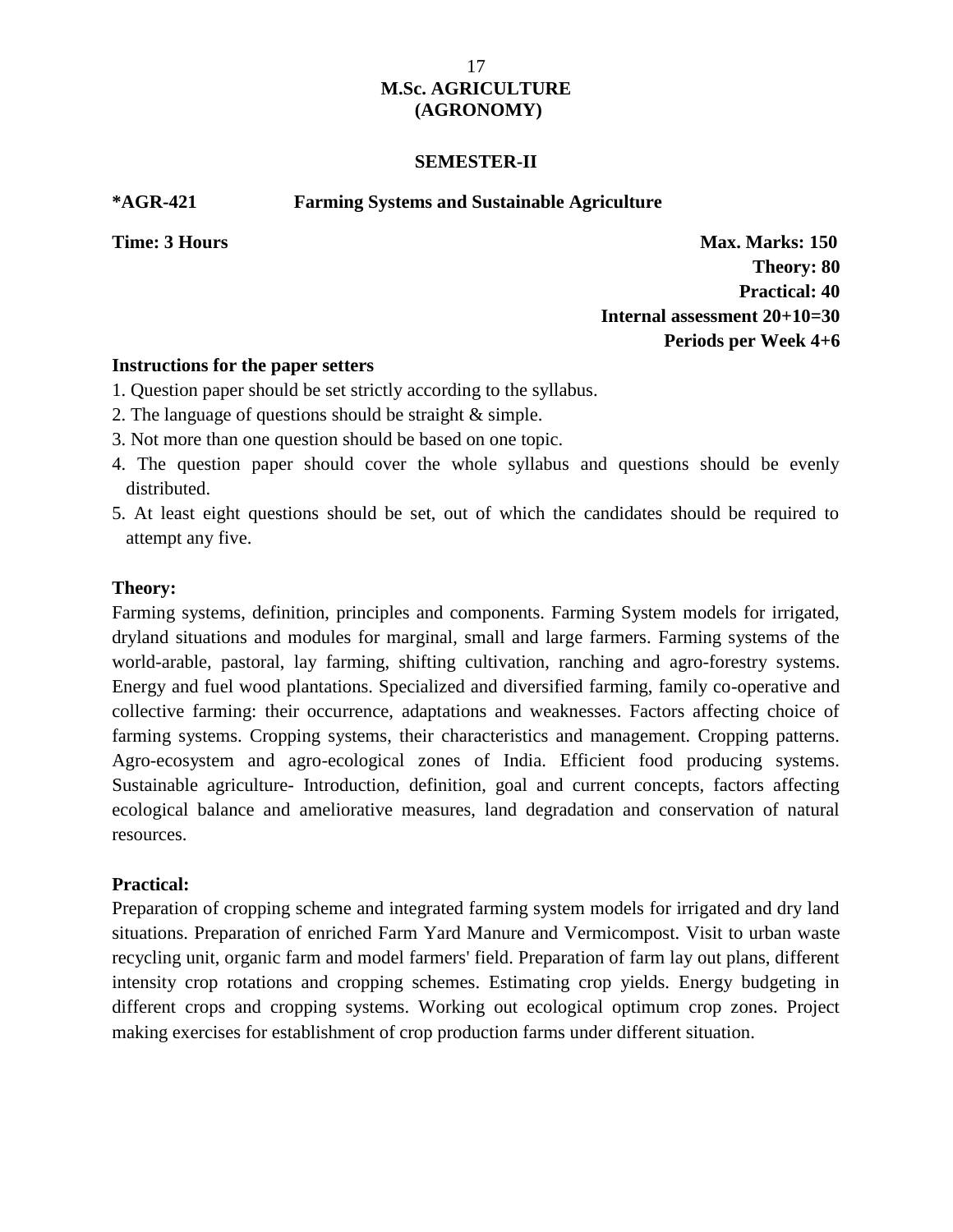### **SEMESTER-II**

### **\*AGR-424 Production Technology of Spices, Aromatic, Medicinal and Plantation Crops**

**Time: 3 Hours Max. Marks: 150 Theory: 80 Practical: 40 Internal assessment 20+10=30 Periods per Week 4+6**

### **Instructions for the paper setters**

- 1. Question paper should be set strictly according to the syllabus.
- 2. The language of questions should be straight & simple.
- 3. Not more than one question should be based on one topic.
- 4. The question paper should cover the whole syllabus and questions should be evenly distributed.
- 5. At least eight questions should be set, out of which the candidates should be required to attempt any five.

### **Theory:**

Important Spice crops- Ginger, Turmeric, Dill Seed, Pepper, Cardamom, Coriander, Cumin, Fennel, Celery and Fenugreek. Aromatic crops- Mentha, Lemongrass, Citronella, Palmarosa, Vetiver and Geranium. Medicinal plants- Discordia, Rauvolfia, Opium, Periwinkle, Guggal, Belladonna, Nuxvomica, Solanumnigrum, Senna, Amla, Isabgol, Coleus, Acorus and Pipli (mug); Plantation crops- Coconut, Areca nut, Betel vine, Cashew, Cocoa and Coffee with special reference to their origin and distribution, adaptation, classification, growth and development in relation to environment, climatic requirements, varieties, agronomic practices for sustained production, harvesting, processing marketing and quality aspects and uses.

### **Practical:**

Identification of crops based on morphological and seed characteristics. Propagation, seed selection, seed treatment, processing and distillation techniques for different medicinal, aromatic and spice crops.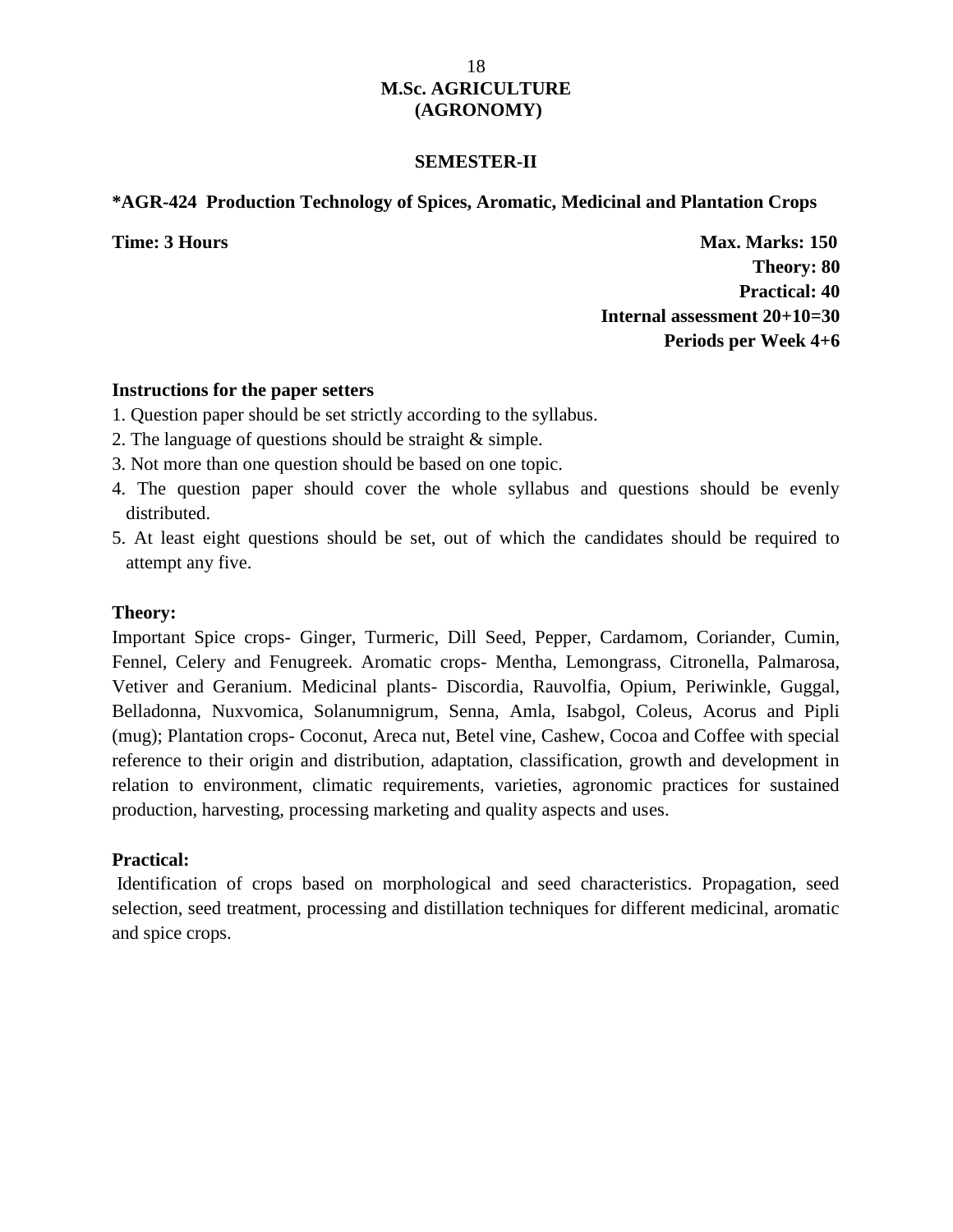### **SEMESTER-III**

### **AGR-531: Agronomy of Major Cereals and Pulses**

**Time: 3 Hours Max. Marks: 150 Theory: 80 Practical: 40 Internal assessment 20+10=30 Periods per week : 04+3**

### **Instructions for the paper setters:**

- 1. Question paper should be set strictly according to the syllabus.
- 2. The language of questions should be straight & simple.
- 3. Not more than one question should be based on one topic.
- 4. The question paper should cover the whole syllabus and questions should be evenly distributed.
- 5. At least eight questions should be set, out of which the candidates should be required to attempt any five.

#### **Theory:**

Origin, history, area and production, classification, improved varieties, adaptability, climate, soil, water and cultural requirements, nutrition, quality components, handling and processing of the produce for maximum production of Kharif and Rabi cereals and pulses.

### **Practical: Time: 3Hours**

Phonological studies at different growth stages of crop; estimation of crop yield on the basis of yield attributes; formulation of cropping schemes for various farm sizes and calculation of cropping and rotational intensities; working out growth indices (CER, CGR, RGR, NAR, LAD); aggressiveness, relative crowding coefficient, monetary yield advantage and ATER of prominent intercropping systems of different crops; estimation of protein content in pulses; planning and layout of field experiments; judging of physiological maturity in different crops; intercultural operations in different crops; determination of cost of cultivation of different crops; working out harvest index of various crops; study of seed production techniques in various crops; visit of field experiments on cultural, fertilizer, weed control and water management aspects and visit to nearby villages for identification of constraints in crop production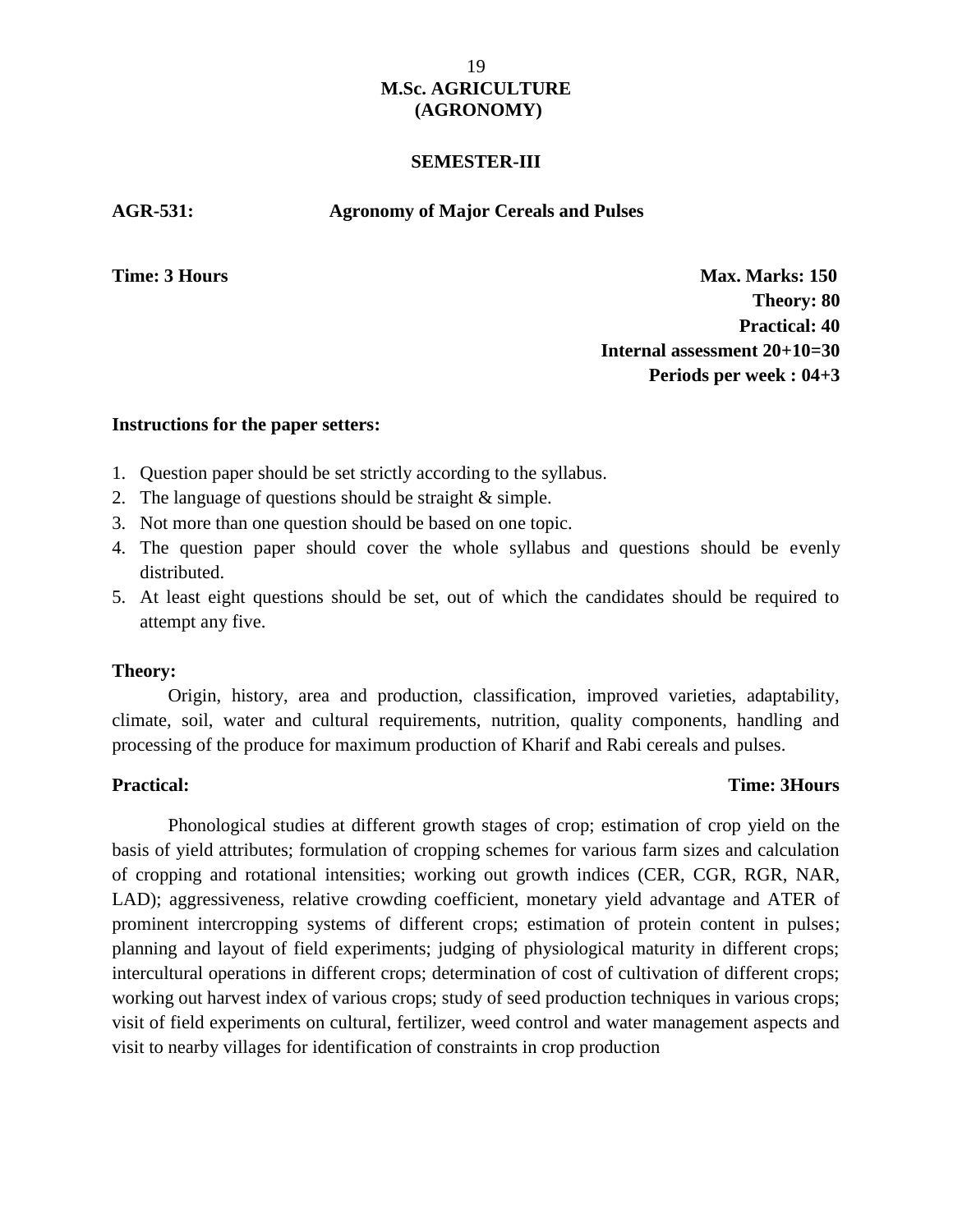### **SEMESTER-III**

**AGR-532: Principles and Practices of Organic Farming**

**Time: 3 Hours Max. Marks: 150 Theory: 80 Practical: 40 Internal assessment 20+10=30 Periods per week : 04+6**

### **Instructions for the paper setters:**

- 1. Question paper should be set strictly according to the syllabus.
- 2. The language of questions should be straight & simple.
- 3. Not more than one question should be based on one topic.
- 4. The question paper should cover the whole syllabus and questions should be evenly distributed.
- 5. At least eight questions should be set, out of which the candidates should be required to attempt any five.

### **Theory:**

Organic farming - concept and definition, its relevance to India and global agriculture and future prospects; land and water management - land use, minimum tillage; shelter zones, hedges, pasture management**,** agro-forestry**.** Organic farming and water use efficiency; soil fertility, nutrient recycling, organic residues, organic manures, composting, soil biota and decomposition of organic residues, earthworms and vermicompost, green manures and biofertilizers. Farming systems, crop rotations, multiple and relay cropping systems, intercropping in relation to maintenance of soil productivity. Control of weeds, diseases and insect pest management, biological agents and pheromones, biopesticides. Socio-economic impacts; marketing and export potential: inspection, certification, labeling and accreditation procedures; organic farming and national economy.

## **Practical: Time: 3 Hours**

Aerobic and anaerobic methods of making compost; making of vermicompost; identification and nursery raising of important agro-forestry tress and tress for shelter belts; efficient use of biofertilizers, technique of treating legume seeds with Rhizobium cultures, use of Azotobacter, Azospirillum, and PSB cultures in field; visit to an organic farm; quality standards, inspection, certification and labeling and accreditation procedures for farm produce from organic farms.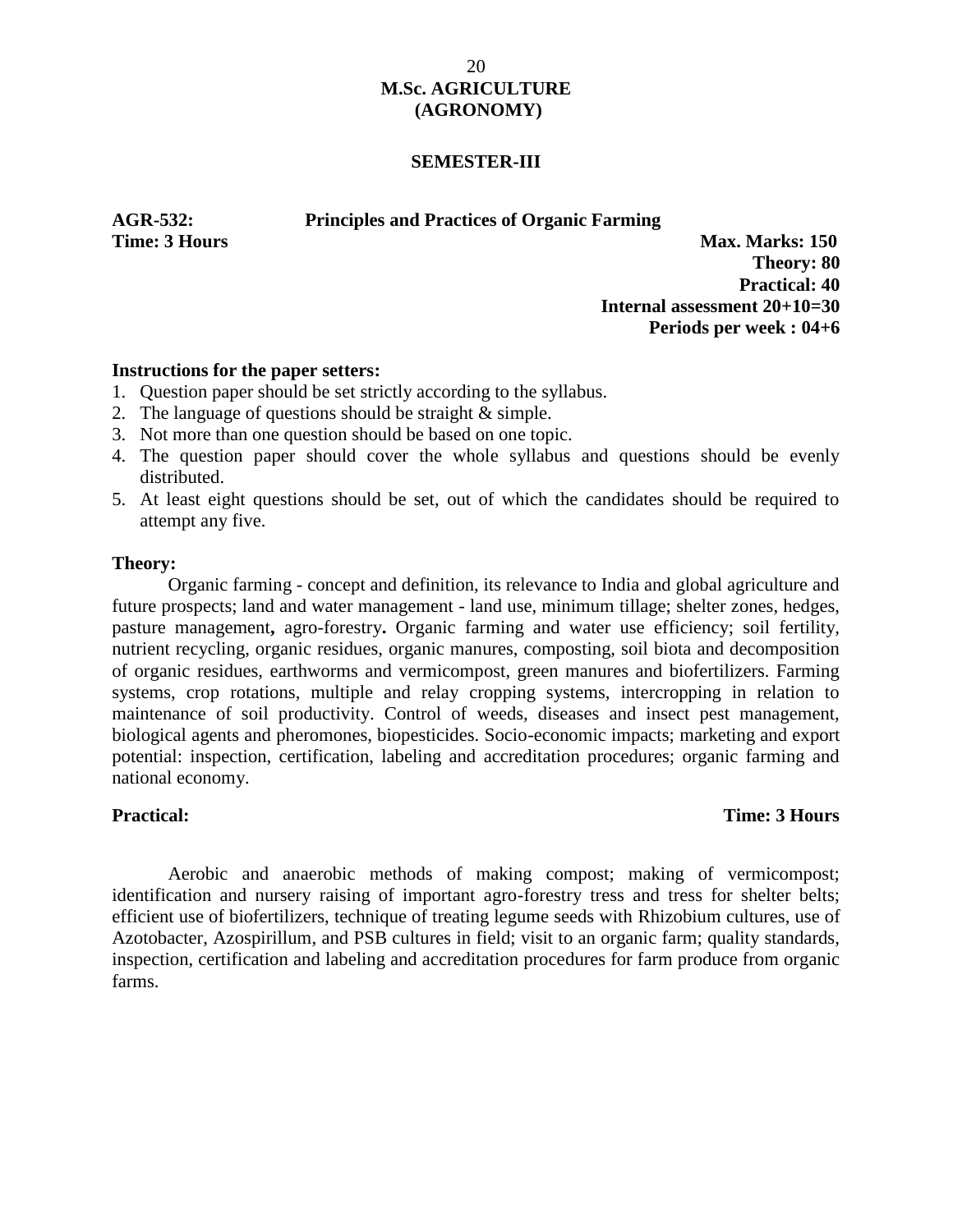### **SEMESTER-III**

**SSC-430 Fertilizer Technology (Minor)**

**Time: 3 Hours Max. Marks: 150 Theory: 80 Practical: 40 Internal assessment 20+10=30 Periods per week : 04+3**

### **Instructions for the paper setters:**

- 1. Question paper should be set strictly according to the syllabus.
- 2. The language of questions should be straight & simple.
- 3. Not more than one question should be based on one topic.
- 4. The question paper should cover the whole syllabus and questions should be evenly distributed.
- 5. At least eight questions should be set, out of which the candidates should be required to attempt any five.

### **Theory:**

Fertilizer industry in India; Raw materials; Manufacture of different types of fertilizers including reactions and flow diagrams; Granulation, segregation, caking, drying and cooling of fertilizers; Complex, mixed, liquid, suspension and slow release fertilizers; Production of fertilizers containing secondary and micronutrients; Changing trends in fertilizer technology.

### **Practical: Time:** 3 **Hours Time:** 3 **Hours Time:** 3 **Hours Time:** 3 **Hours Time:** 3 **Hours Time:** 3 **Hours**

Collection of soil and fertilizer samples; Preparation of standard solutions. Colorimetric and flame photometric methods; Analysis of soil for fertilizer recommendations and suitability for orchard plantation; Gypsum and lime requirements of soil; Analysis of fertilizer for quality control; Planning and formulation of project on establishment of soil and fertilizer testing laboratories. Visit to fertilizer factories.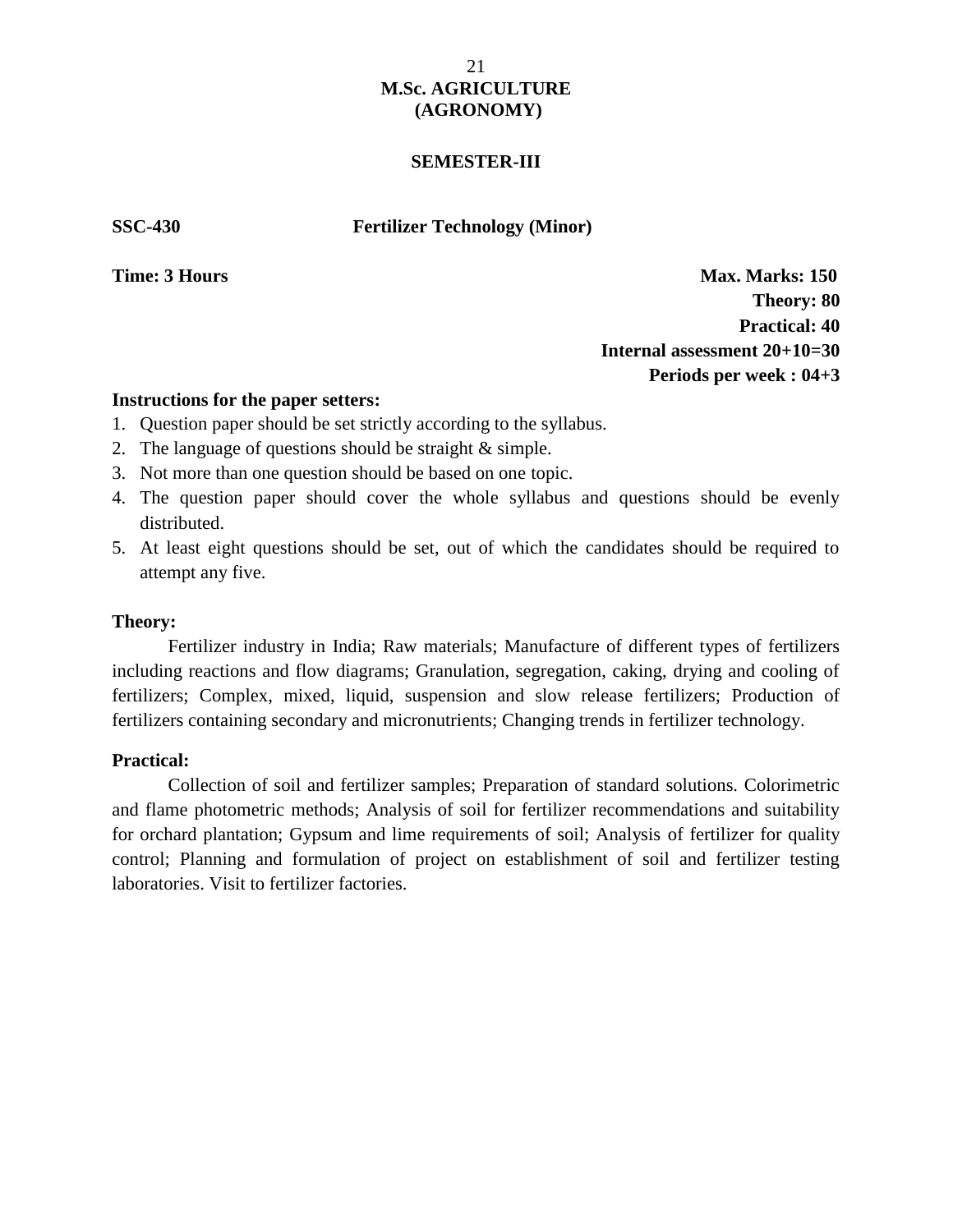### **SEMESTER-III**

**BOT-430 Physiology of Growth and Development**

**Time: 3 Hours Max. Marks: 150 Theory: 80 Practical: 40 Internal assessment 20+10=30 Periods per week : 04+3**

### **Instructions for the paper setters:**

- 1. Question paper should be set strictly according to the syllabus.
- 2. The language of questions should be straight & simple.
- 3. Not more than one question should be based on one topic.
- 4. The question paper should cover the whole syllabus and questions should be evenly distributed.
- 5. At least eight questions should be set, out of which the candidates should be required to attempt any five.

### **Theory:**

Concepts of growth, differentiation and pattern formation; growth curves, meristems, growth kinetics, factors affecting growth and general aspects of development, level of differentiation, control of development at genetic level. Hormones and growth regulators - auxins, gibberellins, cytokinins, ethylene, ABA, other inhibitors, retardants, polyamines, aliphatic alcohols, brassins, hormonal regulation of growth and development, plant movements; photoperiodism, phytochrome, flowering hormones, vernalization, abscission, ageing, senescence; physiology of seed and fruit development; seed germination; seed and bud dormancy. Plant physiology and agriculture.

### **Practical:**

Experiments on growth measurements, hormonal bioassays, plant movements; experiments on quality of light on seed germination, breaking of dormancy. Experiments on photoperiodism. Experiments on hormonal regulation of development.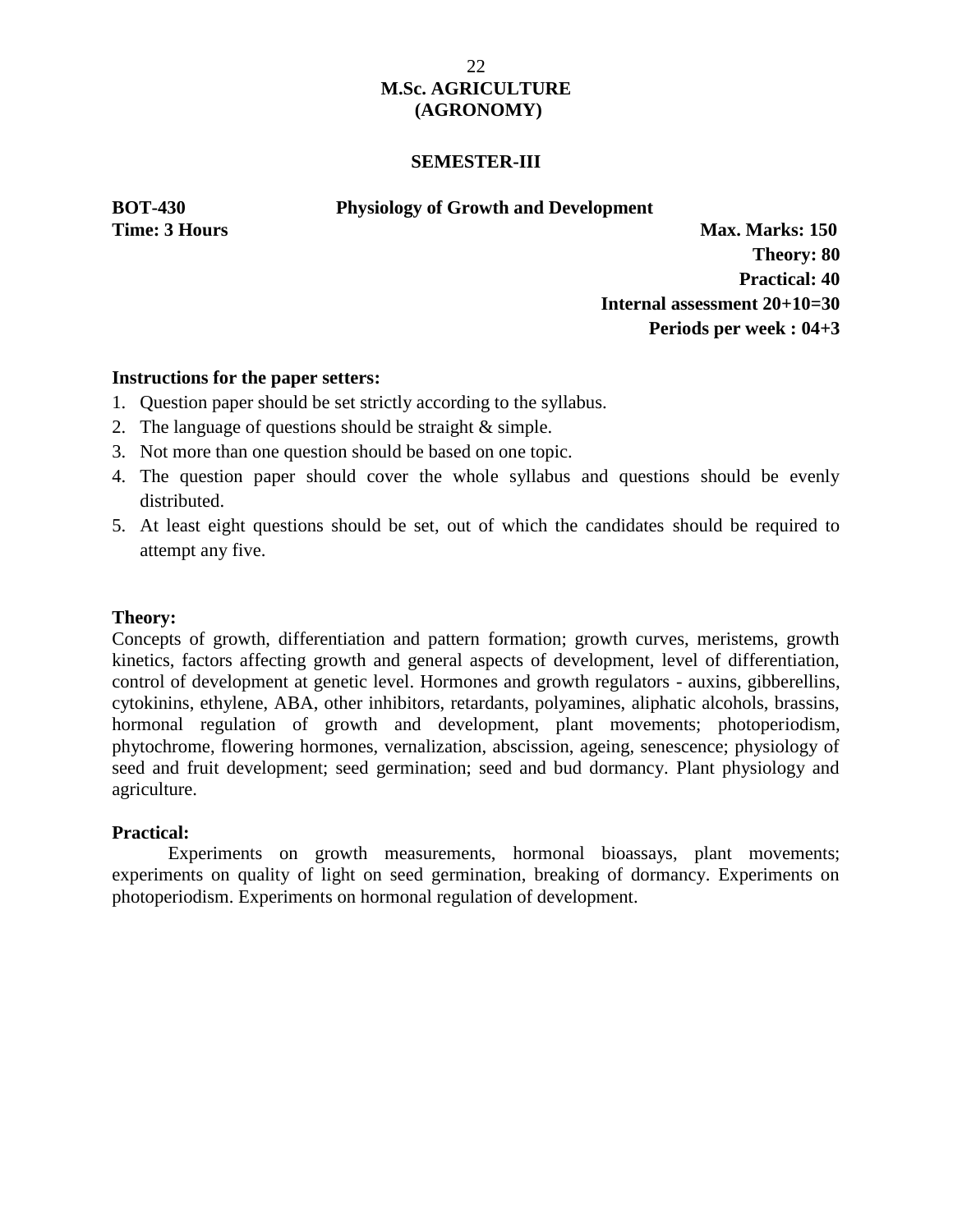### **SEMESTER-III**

**AGM-430 Fundamentals of Agroclimatology (Minor)**

**Time: 3 Hours Max. Marks: 150 Theory: 80 Practical: 40 Internal assessment 20+10=30 Periods per week : 04+3**

### **Instructions for the paper setters:**

- 1. Question paper should be set strictly according to the syllabus.
- 2. The language of questions should be straight & simple.
- 3. Not more than one question should be based on one topic.
- 4. The question paper should cover the whole syllabus and questions should be evenly distributed.
- 5. At least eight questions should be set, out of which the candidates should be required to attempt any five.

### **Theory:**

Survey of the atmosphere; introduction to basic meteorological processes; nature, receipt and disposal of solar radiation; Atmospheric humidity and forms condensation; Evaporation and evapotranspiration ; Winds, air masses and disturbance ;influence of climate on plants, animals and pests; Meterological droughts; indices in agroclimatrology ; Agroclimatic classifications and their application; field climate modification.

### **Practical: Time:** 3 **Hours Time:** 3 **Hours Time:** 3 **Hours Time:** 3 **Hours Time:** 3 **Hours Time:** 3 **Hours**

Meteorological instruments and their use in the measurement of agroclimatic environment; Measurement of field climate; Computation of agroclimatic indices-GDD, PTU, PET etc; Determining crop production sensitivity to weather.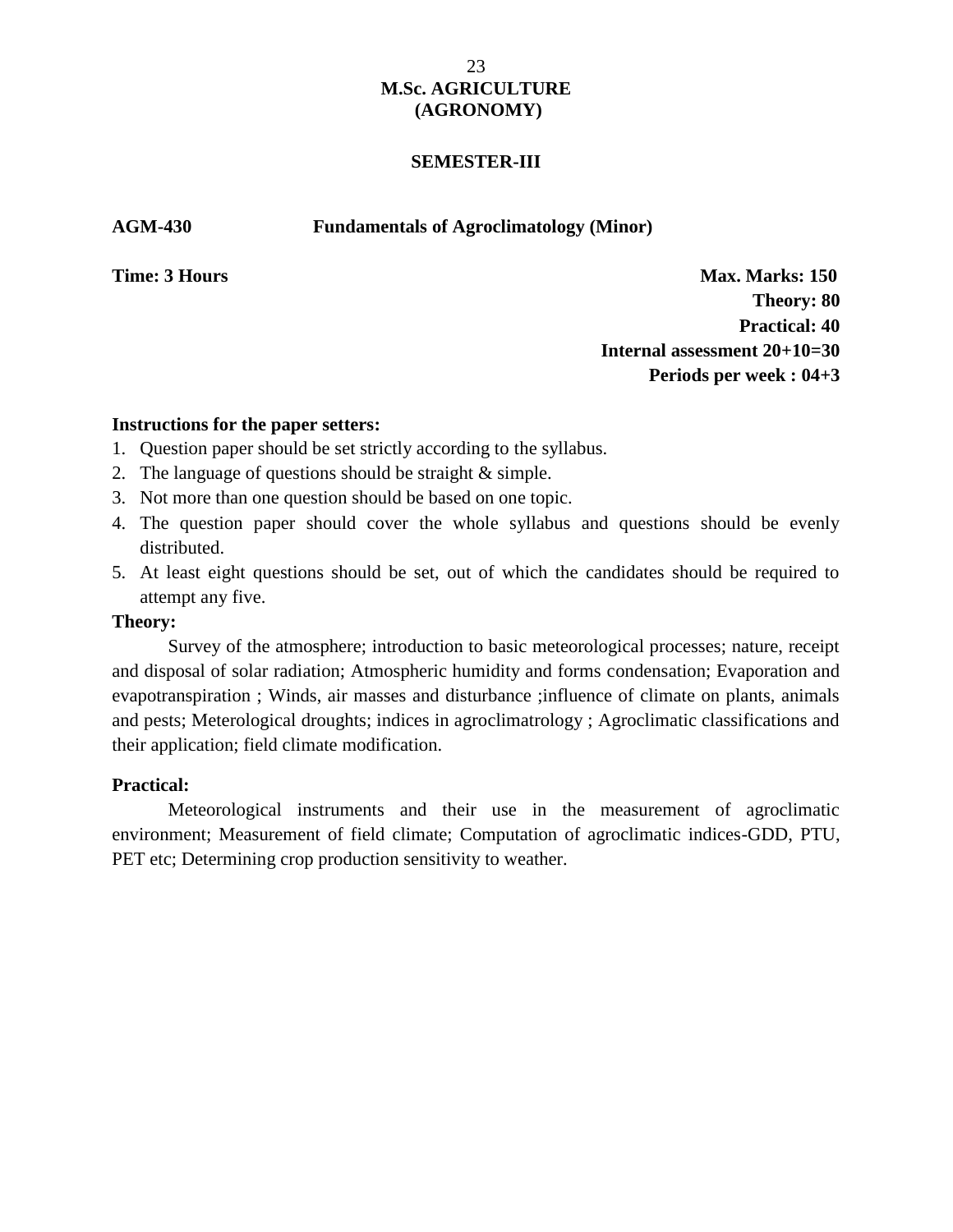# **SEMESTER-III**

# **CREDIT SEMINAR**

**Total Marks: 100 Periods per week: 03**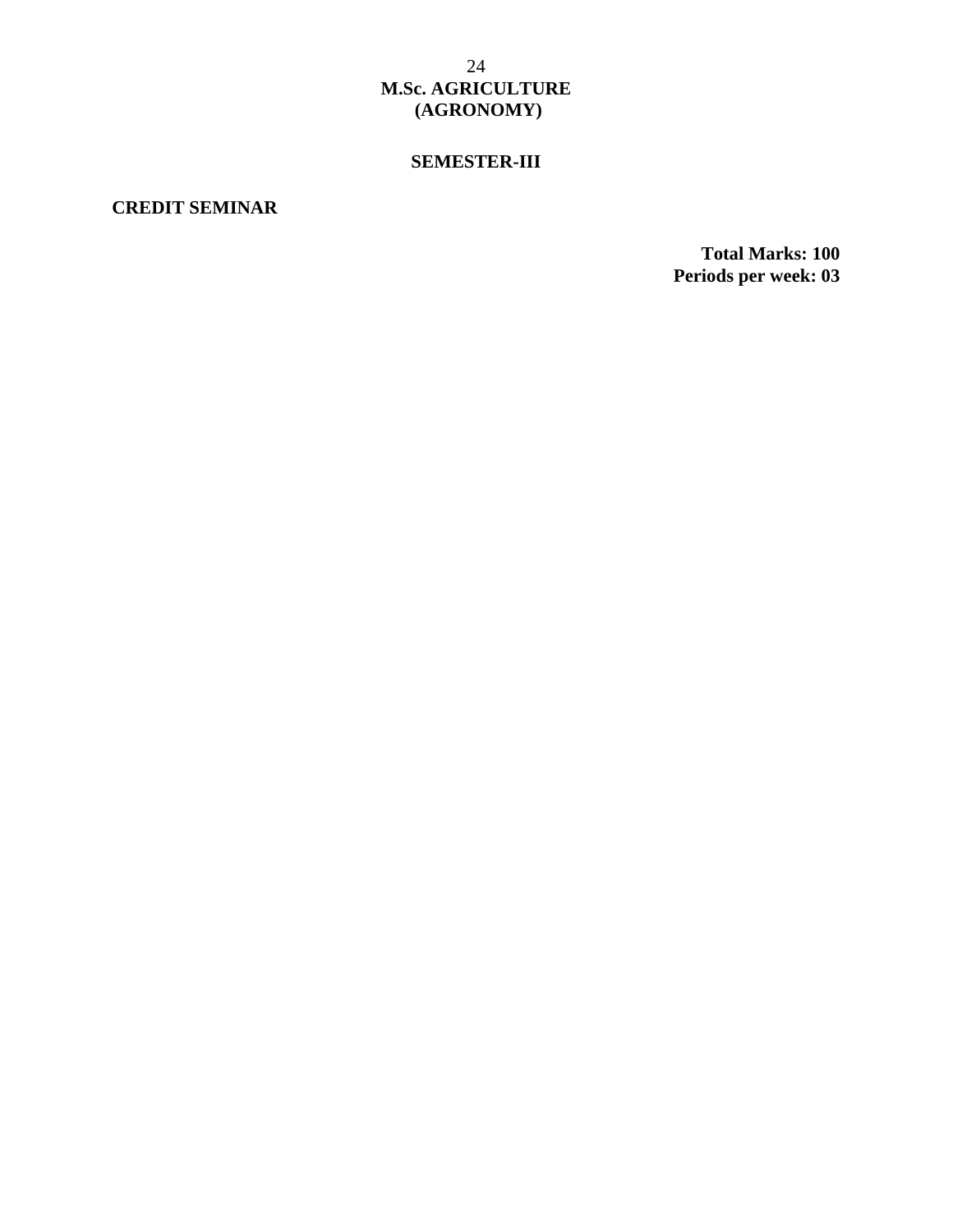#### **SEMESTER-IV**

**AGR-541: Cropping Systems and Sustainable Agriculture**

**Time: 3 Hours Max. Marks: 100** 

**Theory: 60 Practical: 20 Internal assessment 15+5=20 Periods per week : 04+3**

### **Instructions for the paper setters:**

- 1. Question paper should be set strictly according to the syllabus.
- 2. The language of questions should be straight & simple.
- 3. Not more than one question should be based on one topic.
- 4. The question paper should cover the whole syllabus and questions should be evenly distributed.
- 5. At least eight questions should be set, out of which the candidates should be required to attempt any five.

### **Theory**

Cropping systems: definition, indices and its importance; physical resources, soil and water management in cropping systems; assessment of land use. Concept of sustainability in cropping systems and farming systems, scope and objectives; production potential under monoculture cropping, multiple cropping, alley cropping, sequential cropping and intercropping, mechanism of yield advantage in intercropping systems. Above and below ground interactions and allelopathic effects; competition relations; multi-storied cropping and yield stability in intercropping, role of non-monetary inputs and low cost technologies; research need on sustainable agriculture. Crop diversification for sustainability; role of organic matter in maintenance of soil fertility; crop residue management; fertilizer use efficiency and concept of fertilizer use in intensive cropping system. Plant ideotypes for drylands; plant growth regulators and their role in sustainability

### **Practical: Time: 3 Hours**

Preparation of Models of different Cropping Systems. Interaction Studies of different component Crops. Assessment of yield Advantages i.e. CEY, LER, RYT, Assessment of Land Use and Economic Evaluations.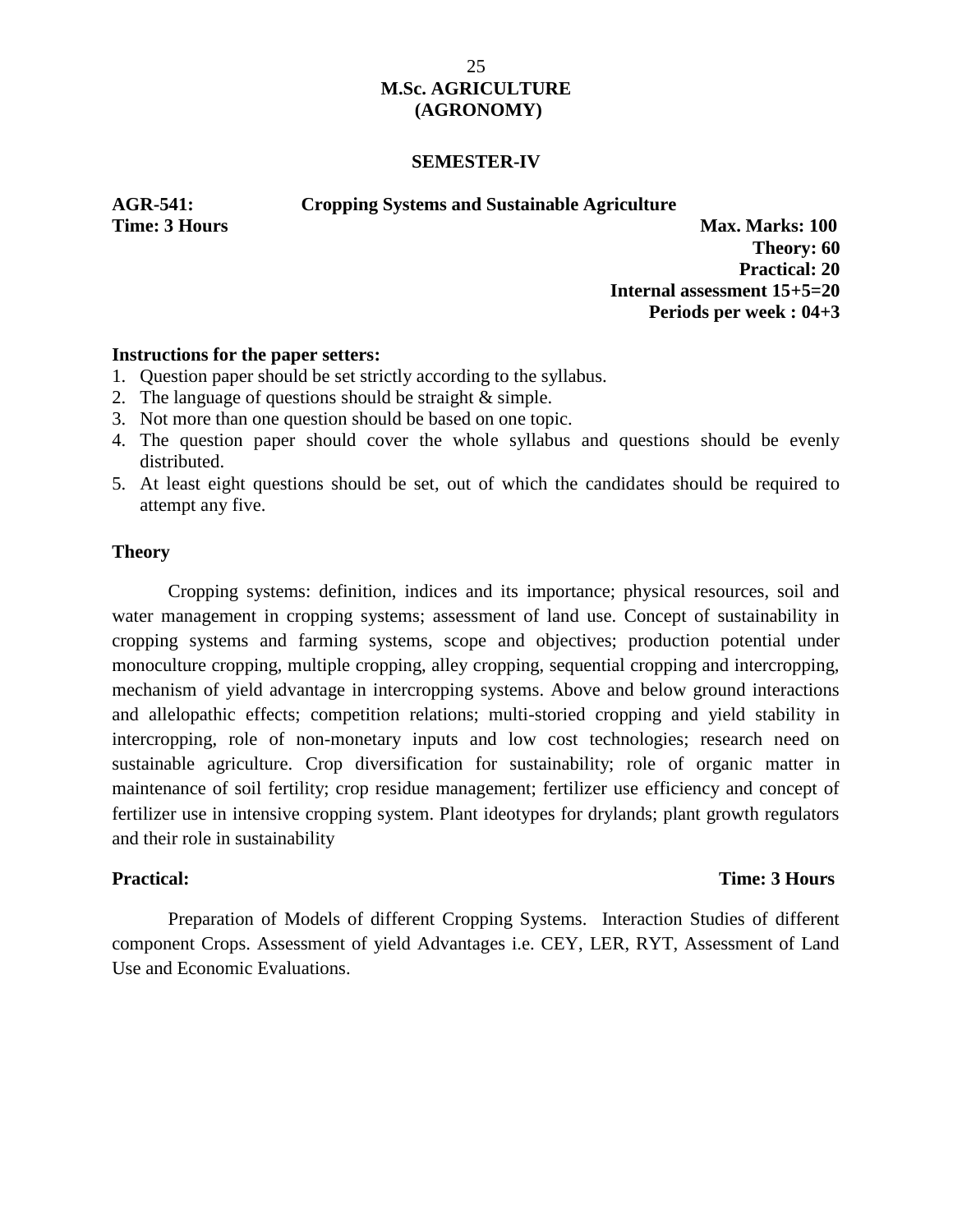#### **SEMESTER-IV**

**AGR-542: Dry Land Agriculture and Water Shed Management**

**Time: 3 Hours Max. Marks: 100 Theory: 60 Practical: 20 Internal assessment 15+5=20 Periods per week : 04+3**

#### **Instructions for the paper setters:**

- 1. Question paper should be set strictly according to the syllabus.
- 2. The language of questions should be straight & simple.
- 3. Not more than one question should be based on one topic.
- 4. The question paper should cover the whole syllabus and questions should be evenly distributed.
- 5. At least eight questions should be set, out of which the candidates should be required to attempt any five.

### **Theory:**

Definition, concept and characteristics of dry land farming; dry land versus rainfed farming; significance and dimensions of dry land farming in Indian agriculture. Soil and climatic parameters with special emphasis on rainfall characteristics; constraints limiting crop production in dry land areas; types of drought, characterization of environment for water availability; crop planning for erratic and aberrant weather conditions. Stress physiology and resistance to drought, adaptation of crop plants to drought, drought management strategies; preparation of appropriate crop plans for dry land areas; mid contingent plan for aberrant weather conditions. Tillage, tilth, frequency and depth of cultivation, compaction in soil tillage; concept of conservation tillage; tillage in relation to weed control and moisture conservation; techniques and practices of soil moisture conservation (use of mulches, kinds, effectiveness and economics); antitranspirants; soil and crop management techniques, seeding and efficient fertilizer use. Concept of watershed resource management, problems, approach and components.

### **Practical: Time: 3 Hours**

Seed treatment, seed germination and crop establishment in relation to soil moisture contents; moisture stress effects and recovery behaviour of important crops; estimation of moisture index and aridity index; spray of anti-transpirants and their effect on crops; collection and interpretation of data for water balance equations; water use efficiency; preparation of crop plans for different drought conditions; study of field experiments relevant to dryland farming; visit to dryland research stations and watershed projects.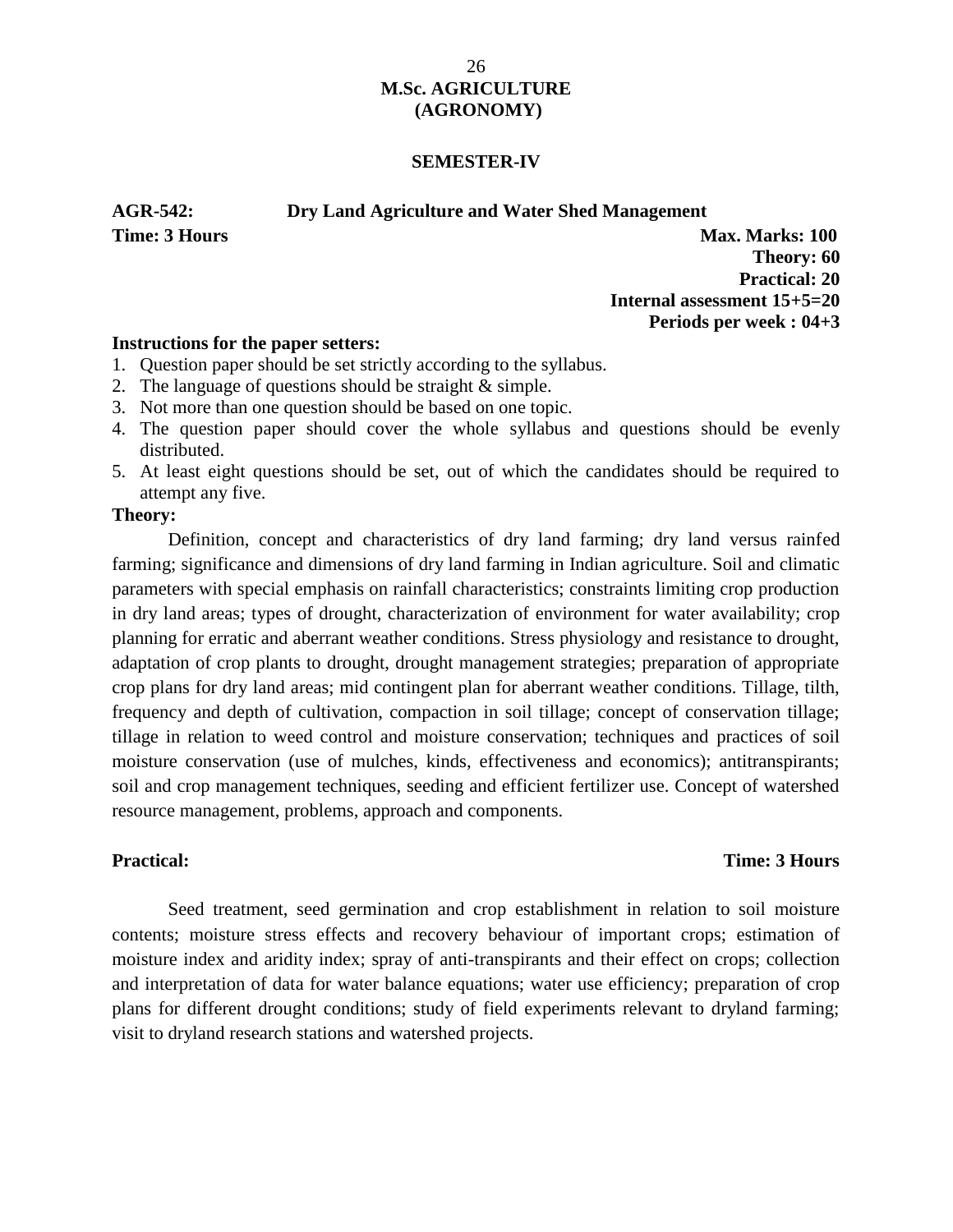# **SEMESTER-IV**

# **RESEARCH WORK**

**Total Marks: 250 Periods per week: 04**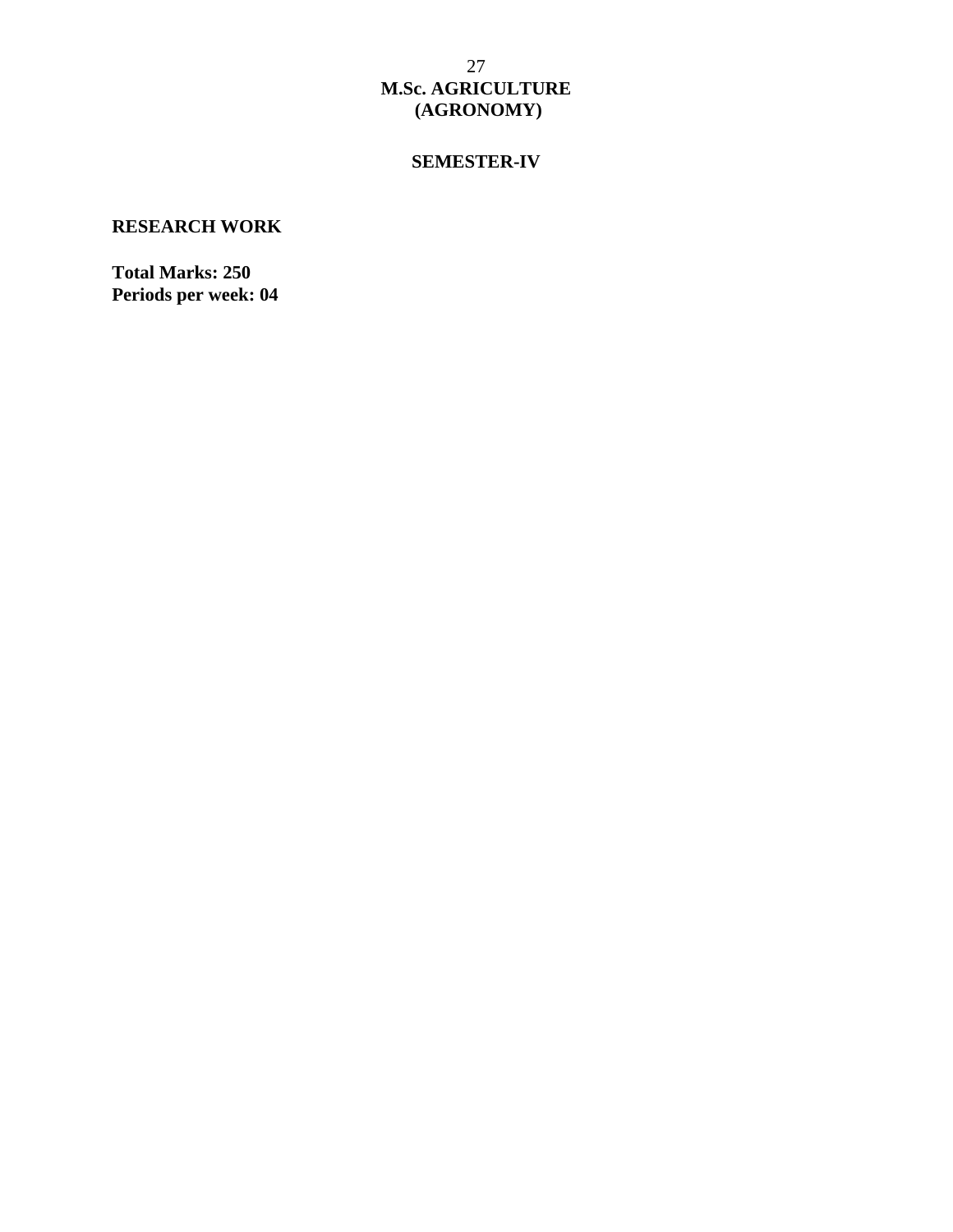# **SEMESTER-I**

| Course<br>Code                        | <b>Subject</b>                                       | Periods per<br>week |                | <b>Marks</b> |        | <b>Internal</b><br><b>Assesment</b> |               | <b>Total Marks</b> |        | Grand<br><b>Total</b> |
|---------------------------------------|------------------------------------------------------|---------------------|----------------|--------------|--------|-------------------------------------|---------------|--------------------|--------|-----------------------|
|                                       |                                                      | Th.<br>Pract.       |                | Th.          | Pract. |                                     | Th.<br>Pract. |                    | Pract. |                       |
| AGE-511                               | Agri. Marketing &<br>Price Analysis                  | $\overline{4}$      | $\overline{3}$ | 80           | 40     | 20                                  | 10            | 100                | 50     | 150                   |
| AGE-512                               | Econometrics                                         | $\overline{4}$      | 3              | 80           | 40     | 20                                  | 10            | 100                | 50     | 150                   |
| AGE-513                               | Management<br>Farm<br>Economics                      | $\overline{4}$      | 6              | 80           | 40     | 20                                  | 10            | 100                | 50     | 150                   |
| SSC-410/<br><b>AGR-410</b><br>(Minor) | Soil Chemistry and<br>Bio Chemistry/ Crop<br>Ecology | $\overline{4}$      | 6              | 80           | 40     | 20                                  | 10            | 100                | 50     | 150                   |
| <b>STA-415</b>                        | Statistical<br>Methods<br>for<br>Research<br>Workers | $\overline{4}$      | 3              | 80           | 40     | 20                                  | 10            | 100                | 50     | 150                   |
| *AGE-414                              | Micro Economic<br>Analysis                           |                     |                |              |        |                                     |               |                    |        | NC                    |
| <b>Total</b>                          |                                                      | 20                  | 21             | 400          | 200    | 100                                 | 50            | 500                | 250    | 750                   |

\*Note: The students from the stream other than they opted for Post Graduate classes will have to clear UG course of Elective subject with UG classes as per schedule.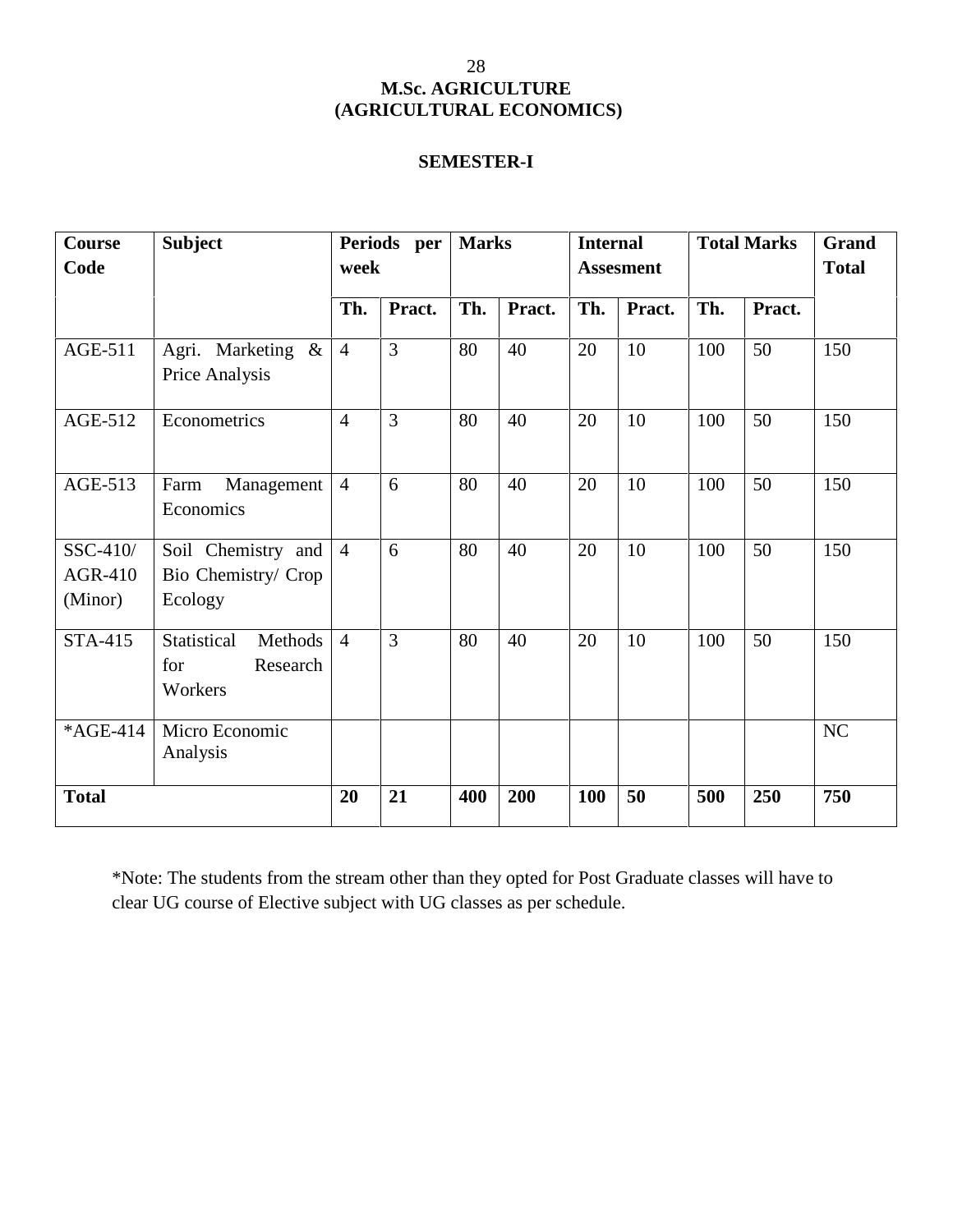## **SEMESTER-II**

| <b>Course</b><br>Code                 | <b>Subject</b>                                                              | Periods per<br>week |                |     | <b>Marks</b> |            | <b>Internal</b><br><b>Assesment</b> |     | <b>Total Marks</b> | <b>Grand</b><br><b>Total</b> |
|---------------------------------------|-----------------------------------------------------------------------------|---------------------|----------------|-----|--------------|------------|-------------------------------------|-----|--------------------|------------------------------|
|                                       |                                                                             | Th.                 | Pract.         | Th. | Pract.       | Th.        | Pract.                              | Th. | Pract.             |                              |
| <b>AGE-521</b>                        | Agricultural<br>Production<br>Economics                                     | $\overline{4}$      | 6              | 80  | 40           | 20         | 10                                  | 100 | 50                 | 150                          |
| <b>AGE-522</b>                        | Research<br>Methodology<br>for<br><b>Social Sciences</b>                    | $\overline{4}$      | $\overline{3}$ | 80  | 40           | 20         | 10                                  | 100 | 50                 | 150                          |
| <b>AGE-523</b>                        | $\&$<br>Agri.<br>Finance<br>Project Management                              | $\overline{4}$      | $\overline{3}$ | 80  | 40           | 20         | 10                                  | 100 | 50                 | 150                          |
| <b>AGE-524</b>                        | <b>Linear Programming</b>                                                   | $\overline{4}$      | $\overline{3}$ | 80  | 40           | 20         | 10                                  | 100 | 50                 | 150                          |
| AGR-420/<br><b>VSC-420</b><br>(Minor) | Farm<br>Cropping<br>System<br>Fundamentals<br>of<br>Vegetable<br>Production | $\overline{4}$      | 6              | 80  | 40           | 20         | 10                                  | 100 | 50                 | 150                          |
| *AGE-422                              | Macro Economic<br>Analysis                                                  |                     |                |     |              |            |                                     |     |                    | NC                           |
| *AGE-423                              | Economic problems<br>of Agriculture in<br>India                             |                     |                |     |              |            |                                     |     |                    | NC                           |
| <b>Total</b>                          |                                                                             | 20                  | 21             | 400 | 200          | <b>100</b> | 50                                  | 500 | 250                | 750                          |

\*Note: The students from the stream other than they opted for Post Graduate classes will have to clear UG course of Elective subject with UG classes as per schedule.

29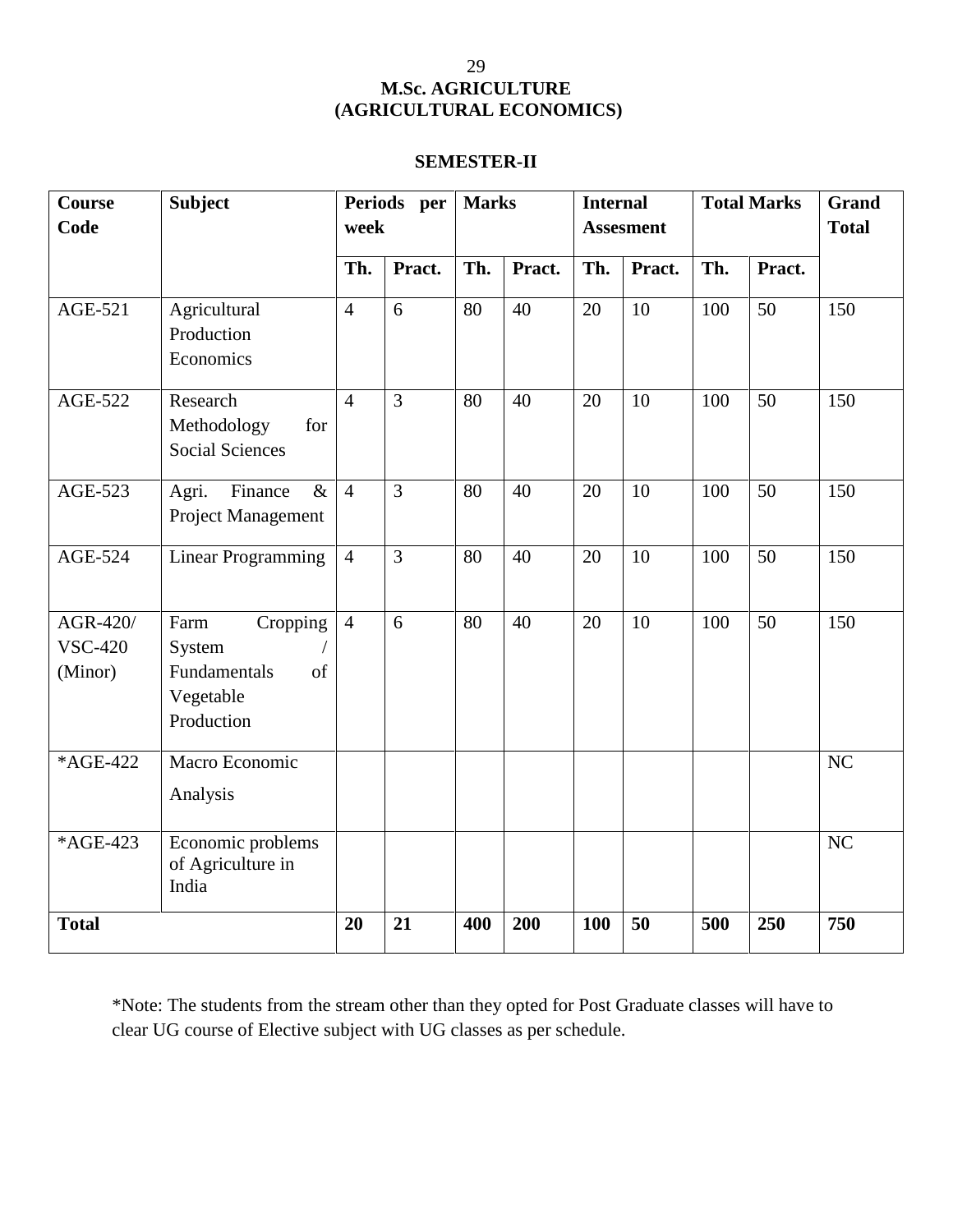## **SEMESTER-III**

| Sr.<br>No.   | <b>Course</b><br>Code                 | <b>Subject</b>                                                      | week           | Periods per    | <b>Marks</b> |          | <b>Internal</b><br><b>Assesment</b> |              | <b>Total Marks</b> | <b>Grand</b><br><b>Total</b> |     |
|--------------|---------------------------------------|---------------------------------------------------------------------|----------------|----------------|--------------|----------|-------------------------------------|--------------|--------------------|------------------------------|-----|
|              |                                       |                                                                     | <b>Th</b>      | <b>Pract</b>   | Th           | Pract Th |                                     | <b>Pract</b> | Th.                | <b>Pract</b>                 |     |
| 1.           | AGE-531                               | Micro Economics                                                     | 6              |                | $80\,$       |          | 20                                  |              | 100                |                              | 100 |
| 2.           | AGE-532                               | of<br>Evolution<br>Economic<br>Thought                              | $\overline{4}$ |                | 80           |          | 20                                  |              | 100                |                              | 100 |
| 3.           | AGE-533                               | <b>Rural Marketing</b>                                              | $\overline{4}$ |                | 80           |          | 20                                  |              | 100                |                              | 100 |
| 4.           | MGT-430/<br><b>STA-430</b><br>(Minor) | Agri-Business<br>Management /<br><b>Sampling Theory</b>             | $\overline{4}$ | 3              | 80           | 40       | 20                                  | 10           | 100                | 50                           | 150 |
| 5.           |                                       | Credit Seminar                                                      | $\overline{3}$ |                | 100          |          |                                     |              | 100                |                              | 100 |
| 6.           |                                       | Research<br>Work<br>(four periods per<br>Teacher<br>per<br>Student) | $\sim$         | $\overline{4}$ |              |          |                                     |              |                    |                              |     |
| <b>Total</b> |                                       |                                                                     | 21             | $\overline{7}$ | 420          | 40       | 80                                  | 10           | 500                | 50                           | 550 |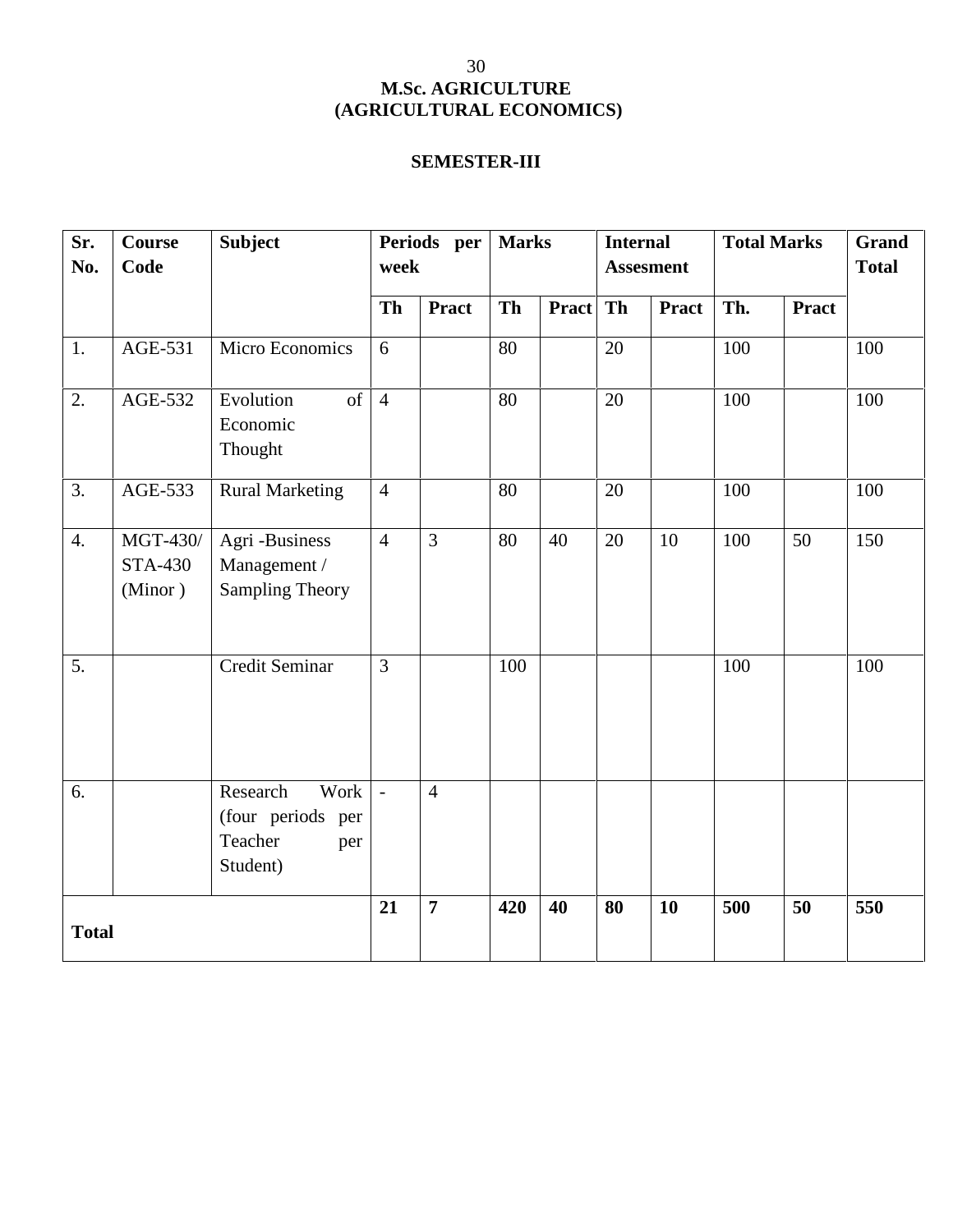# **SEMESTER-IV**

| Sr.<br>No.       | Course<br>Code | <b>Subject</b><br><b>Periods</b><br><b>Marks</b><br>per week   |    |                | <b>Total Marks</b><br><b>Internal</b><br><b>Assessment</b> |              |    |                |     |              |     |
|------------------|----------------|----------------------------------------------------------------|----|----------------|------------------------------------------------------------|--------------|----|----------------|-----|--------------|-----|
|                  |                |                                                                | Th | <b>Pract</b>   | Th                                                         | <b>Pract</b> | Th | <b>Pract</b>   | Th  | <b>Pract</b> |     |
| 1.               | AGE-541        | Macro<br>Economics and<br>Policy                               | 6  |                | 80                                                         |              | 20 |                | 100 |              | 100 |
| 2.               | AGE-542        | Agricultural<br>Development<br>and Policy                      | 6  |                | 80                                                         |              | 20 |                | 100 |              | 100 |
| $\overline{3}$ . |                | Research work<br>(Four Periods)<br>per Teacher per<br>Student) |    | $\overline{4}$ |                                                            | 250          |    |                |     | 250          | 250 |
| <b>Total</b>     |                |                                                                | 12 | 04             | 160                                                        | 250          | 40 | $\blacksquare$ | 200 | 250          | 450 |

31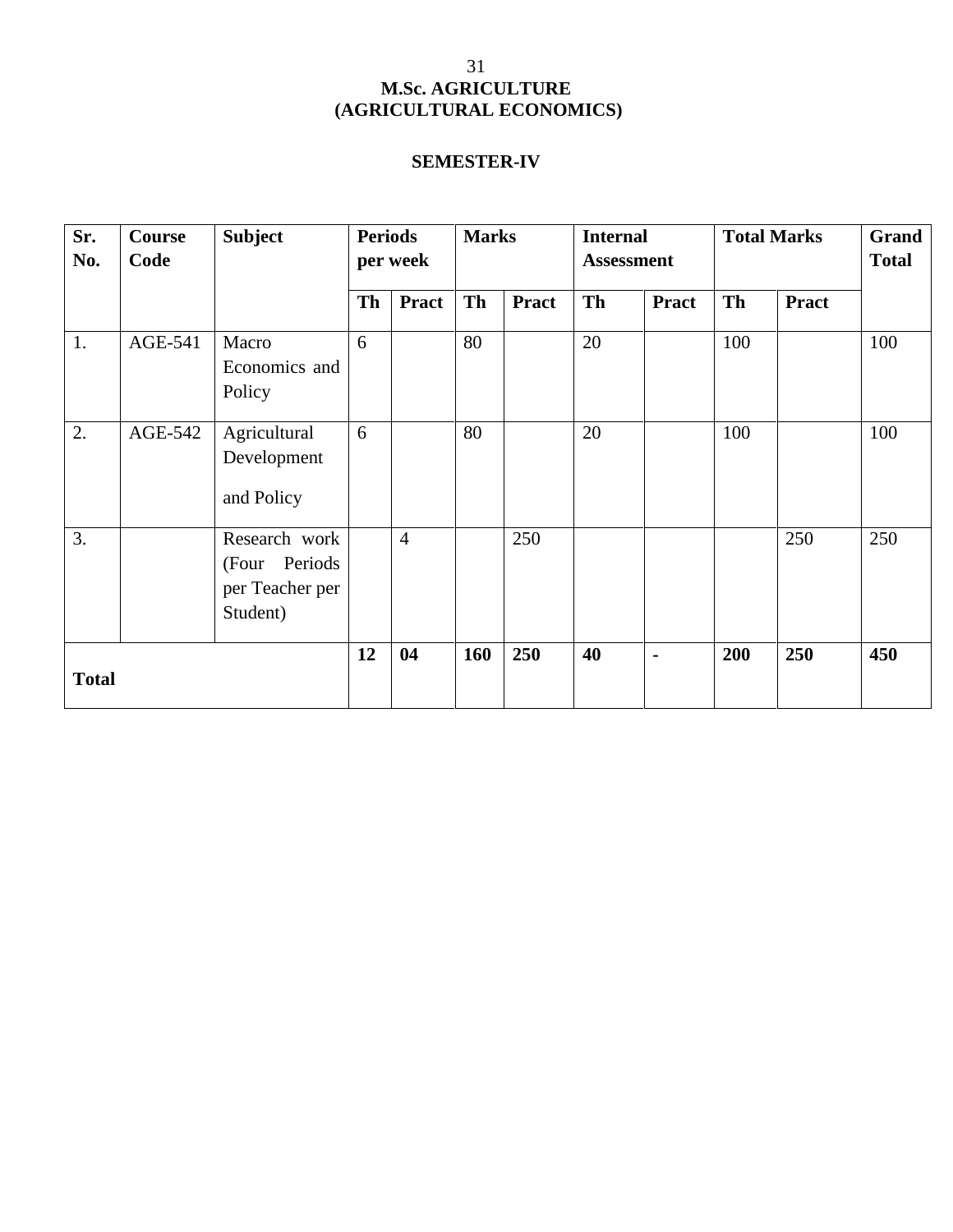### **SEMESTER-I**

### **AGE-511: Agricultural Marketing and Price Analysis**

**Time: 3 Hours Max. Marks: 150 Theory: 80 Practical: 40 Internal assessment 20+10=30 Periods per week : 04+3**

## **Instructions for the Paper Setters:**

- 1. Question paper should be set strictly according to the syllabus.
- 2. The language of questions should be straight & simple.
- 3. Not more than one question should be based on one topic.
- 4. The question paper should cover the whole syllabus and questions should be evenly distributed.
- 5. At least eight questions should be set, out of which the candidates should be required to attempt any five.

### **Theory**

Market structure, conduct and performance analysis. Problems in Agricultural Marketing from Demand, Supply and Institutions sides. Market intermediaries and regulation. Marketable & Marketed surplus estimation. Marketing Efficiency. Vertical and Horizontal integration. Marketing Co-operatives – APMC, Direct marketing, Contract farming and Retailing. Supply Chain Management - State trading, Warehousing and other Government agencies. Performance and Strategies -Market Infrastructure needs, performance and Government role. Value Chain Finance. Role of information technology and telecommunication in marketing of agricultural commodities - Market research, Market information service, electronic auctions (e-bay), e- Chaupals, Agmarket, Domestic and Export market Intelligence Cell (DEMIC). Market extension. Spatial and temporal price relationship – price forecasting, time series analysis, time series models, spectral analysis. Price policy and economic development – Non-price instruments. Theory of storage - Introduction to Commodities markets and future trading, basics of commodity futures, Operation Mechanism of Commodity markets, Price discovery, Hedging and Basis, Fundamental analysis, Technical Analysis. Role of Government in promoting commodity trading and regulatory measures.

## **Practical: Time: 3 Hours**

Training of supply and demand elasticities, price spread, price forecasting, concentration ratios and marketing efficiency analysis. Marketing structure analysis of regulated market and marketing societies. Analysis on contract farming and supply chain management. Chain Analysis - quantitative estimation of supply chain efficiency. Online searches for market information sources and interpretation of market intelligence reports. Technical and fundamental Analysis for important agricultural commodities- presentation of the survey results and wrap-up discussion.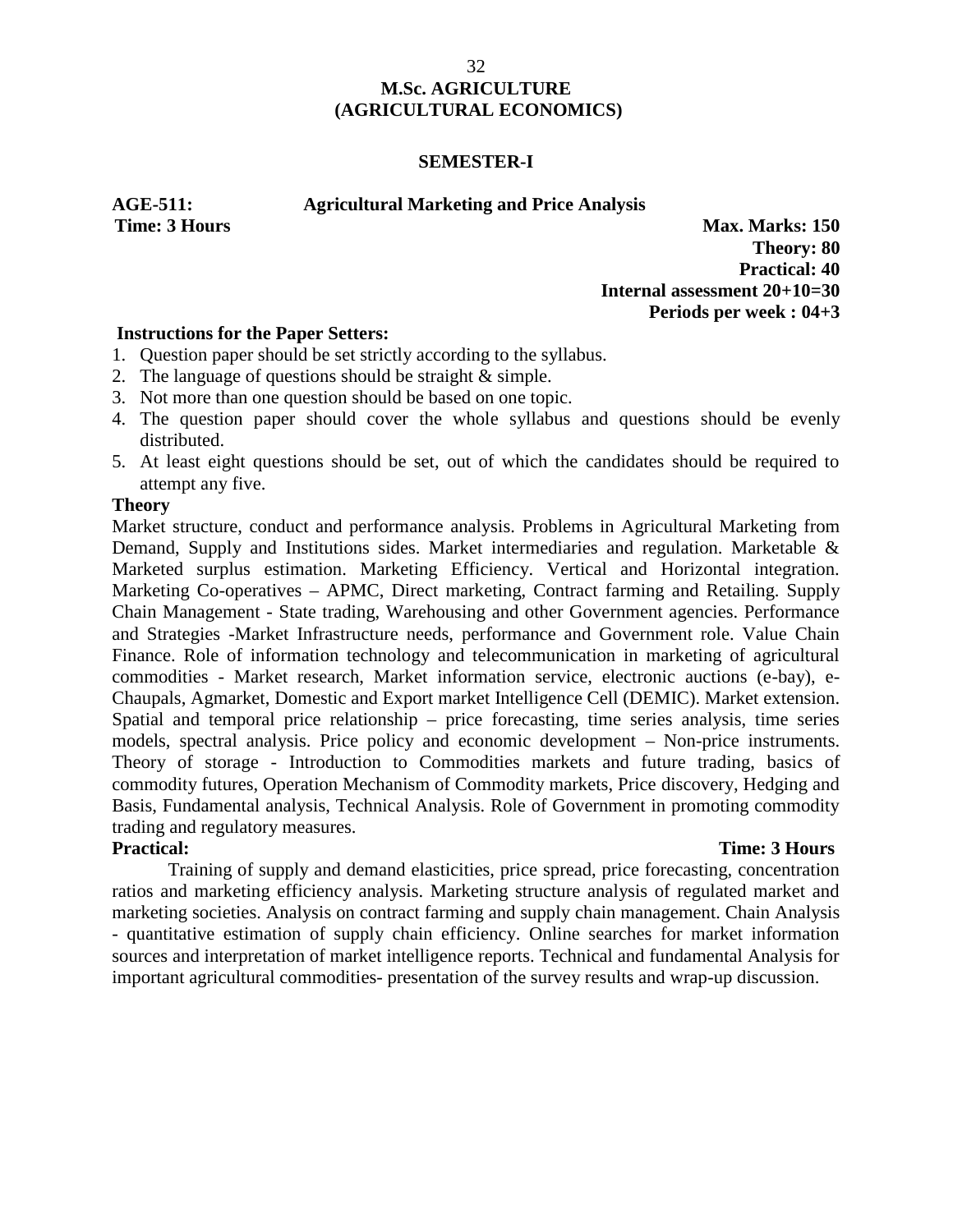## **SEMESTER-I AGE-512: Econometrics**

**Time: 3 Hours Max. Marks: 150 Theory: 80 Practical: 40 Internal assessment 20+10=30 Periods per week : 04+3**

## **Instructions for the Paper Setters:**

1. Question paper should be set strictly according to the syllabus.

- 2. The language of questions should be straight & simple.
- 3. Not more than one question should be based on one topic.
- 4. The question paper should cover the whole syllabus and questions should be evenly distributed.
- 5. At least eight questions should be set, out of which the candidates should be required to attempt any five.

### **Theory**

Introduction – relationship between economic theory, mathematical economics, models and econometrics, methodology of econometrics-regression analysis.Basic two variable regression assumptions estimation and interpretationapproaches to estimation - OLS, MLE and their properties - extensions to multi variable models-multiple regression estimation and interpretation. Violation of assumptions – identification, consequences and remedies for Multicollinearity, heteroscedasticity, autocorrelation – data problems and remedialapproaches model misspecification. Use of dummy variables-limited dependent variables – specification, estimation and interpretation. Simultaneous equation models – structural equations - reduced form equations -identification and approaches to estimation.

### **Practical: Time: 3 Hours**

Practicals on single equation two variable model specification and estimation, hypothesis testing, transformations of functional forms and OLS application. Estimation of multiple regression models - hypothesis testing, testing and correcting specification errors, testing and managing multicollinearity, heteroscedasticity, autocorrelation. Estimation of regressions with dummy variables, estimation of regression with limited dependent variable. Identification of equations in simultaneous equation systems.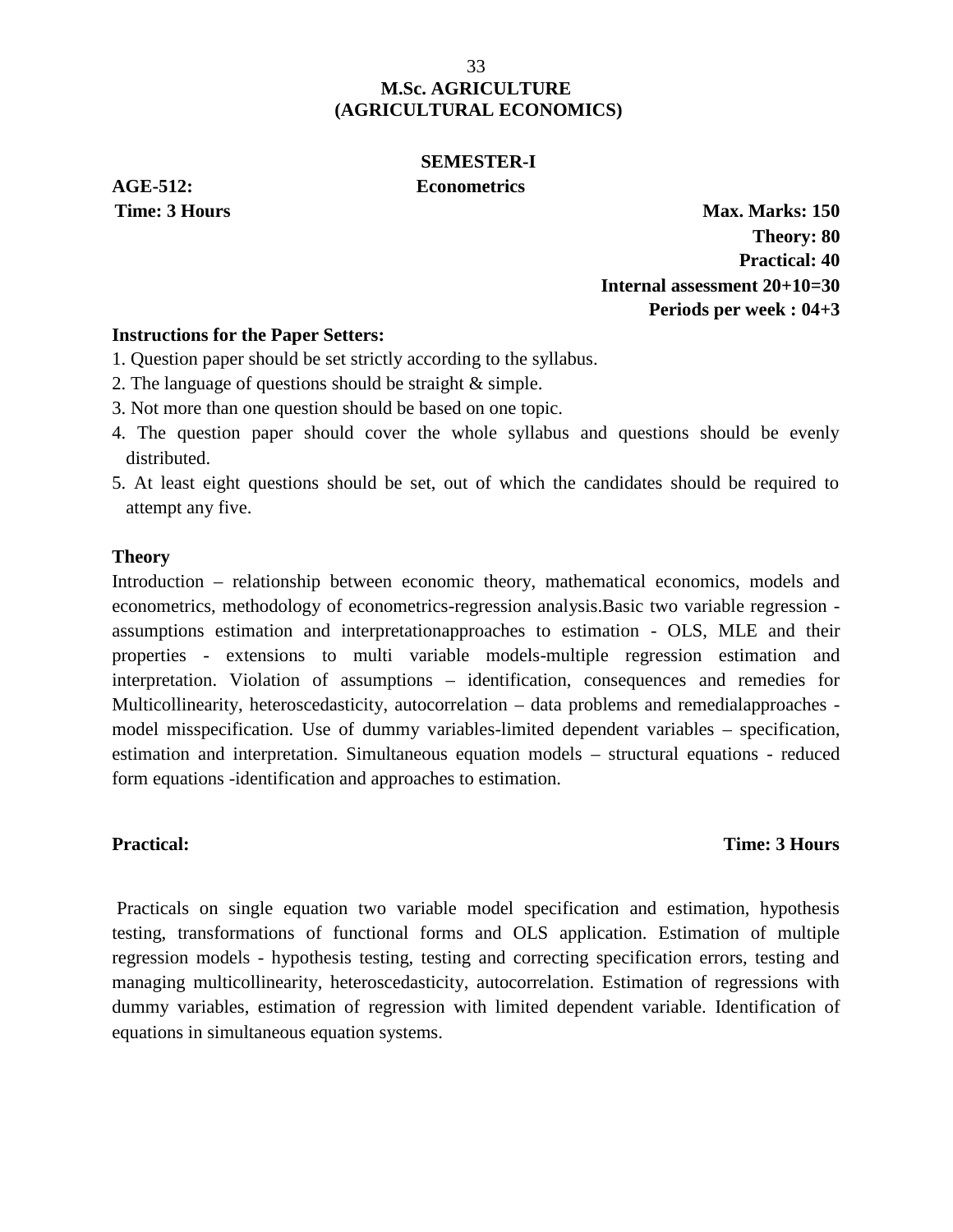# **SEMESTER-I AGE-513: Farm Management Economics**

**Time: 3 Hours Max. Marks: 150 Theory: 80 Practical: 40 Internal assessment 20+10=30 Periods per week : 4+6**

## **Instructions for the Paper Setters:**

- 1. Question paper should be set strictly according to the syllabus.
- 2. The language of questions should be straight & simple.
- 3. Not more than one question should be based on one topic.
- 4. The question paper should cover the whole syllabus and questions should be evenly distributed.
- 5. At least eight questions should be set, out of which the candidates should be required to attempt any five.

### **Theory**

Meaning and functions; development of farm management as a science, management factor in commercial agriculture. Organization and operation of the farm business for optimal resource use. Cost and returns concepts. Relationship between different farm enterprises. Farm adjustment programmes under uncertain conditions. Farm records and accounting. Efficiency measures for different types of enterprises and farm business.

## **Practical: Time: 3 Hours**

Preparation of layout maps, maintenance of farm business records, summarization and analysis of the accounts and preparation of enterprise, labour and partial budgets, alternative plans and control charts in respect of the assigned farm.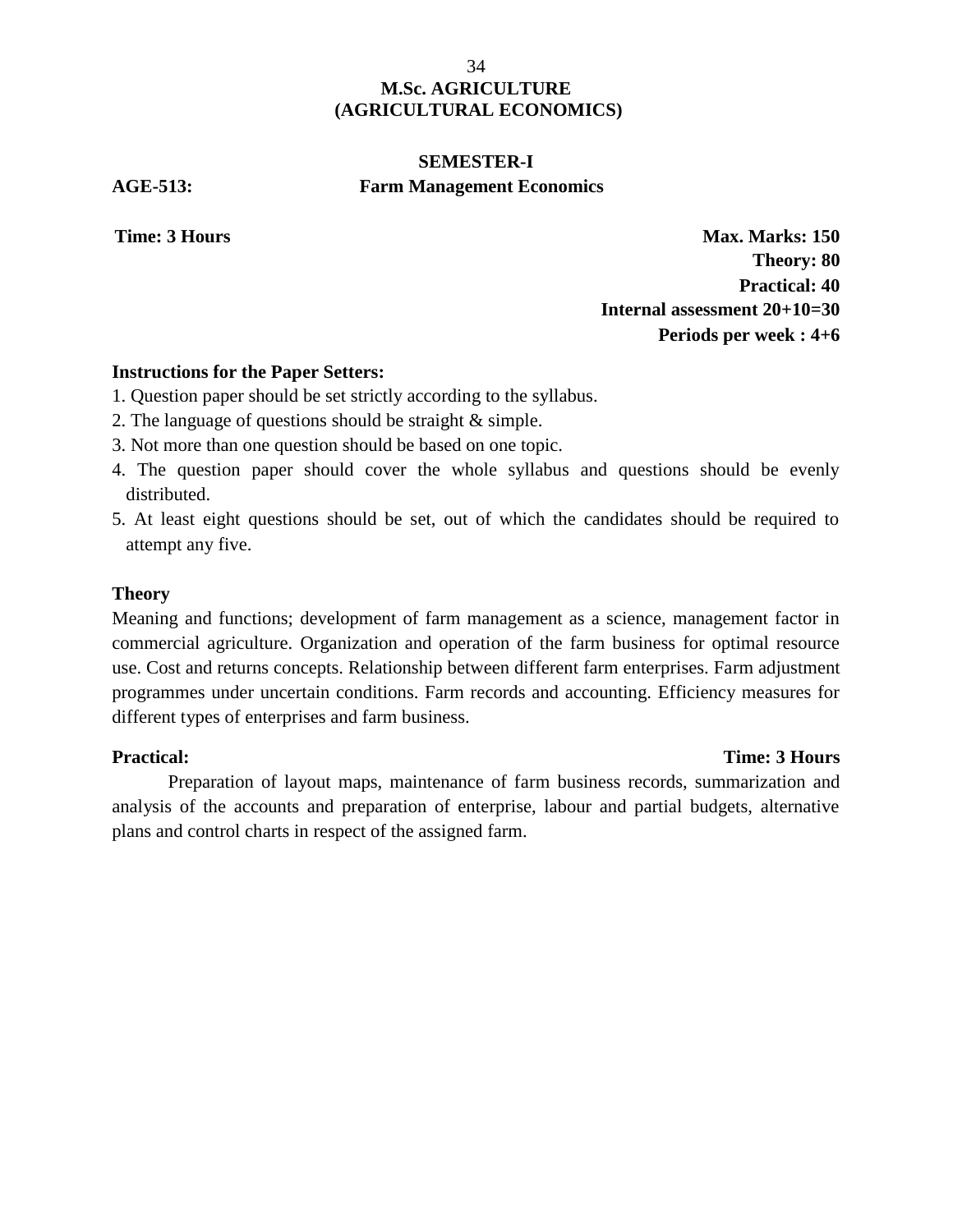### **SEMESTER-I**

**SSC-410 Soil Chemistry and Bio Chemistry (Minor)**

**Time: 3 Hours Max. Marks: 150 Theory: 80 Practical: 40 Internal assessment 20+10=30 Periods per week: 04+06**

### **Instructions for the paper setters:**

- 1. Question paper should be set strictly according to the syllabus.
- 2. The language of questions should be straight & simple.
- 3. Not more than one question should be based on one topic.
- 4. The question paper should cover the whole syllabus and questions should be evenly distributed.
- 5. At least eight questions should be set, out of which the candidates should be required to attempt any five.

### **Theory**

Soil colloids–nature, properties, origin of charges and their significance; Cation and anion exchange phenomena and their importance; Introduction to ionic adsorption and fixation; Soil reaction and buffering; Distribution, characterization, genesis and amelioration of acid, acid sulphate, saline, saline-sodic, sodic and calcareous soils; Plant reaction and tolerance to soil salinity, sodicity and acidity; Chemical and electro chemical properties of submerged soils; Organic matter and characterization of clay –organic matter interaction ; Biochemical decomposition of organic manures and farm wastes, composting and vermicomposting .Biochemistry of humus formation and biogas production .

### **Practical: Time: 3 Hours**

Determination of the effect of dilution and salinity on soil pH; Active and potential acidity; Cation and anion exchange capacity and exchangeable cations; Soluble salts in soils; Lime and gypsum requirements. Nutrient adsorption and fixation capacities of soils; Estimation of biochemical constituents of organic residues- cellulose, hemi-cellulose, lignin and C: N ratio. Preparation of enriched compost, biofertilizers and vermiculture.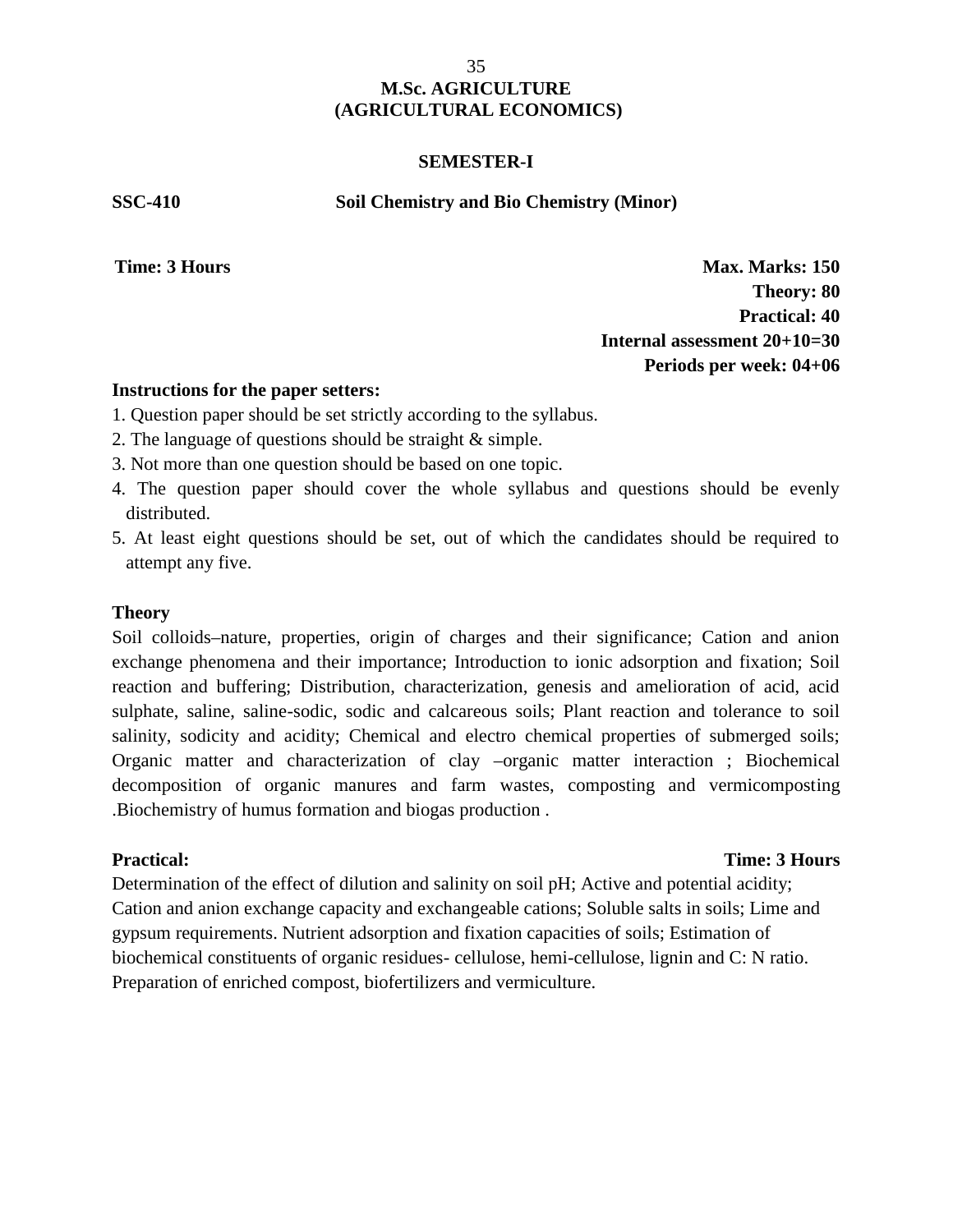#### **SEMESTER-I**

**AGR-410 Crop Ecology (Minor)**

**Time: 3 Hours Max. Marks: 150 Theory: 80 Practical: 40 Internal assessment 20+10=30 Periods per week : 04+6**

#### **Instructions for the Paper Setters:**

- 1. Question paper should be set strictly according to the syllabus.
- 2. The language of questions should be straight & simple.
- 3. Not more than one question should be based on one topic.
- 4. The question paper should cover the whole syllabus and questions should be evenly distributed.
- 5. At least eight questions should be set, out of which the candidates should be required to attempt any five.

#### **Theory**

Ecology in relation to crop; Eco system- components and energy flow- food chain and energy output relationships; Agro- ecosystem and agro-ecological zones of India; Efficient food producing systems; Farming system of the world-arable, pastoral, lay farming, shifting cultivation, ranching and agro-forestry systems, energy and fuel, wood plantations; Specialized and diversified forming; Family, co-operative and collective farming, their occurrence and adaptation and weakness; Cropping systems, their characteristics and management; Cropping patterns; Farm selection , size of the farm and farm layout, cropping schemes and crop plans ; Solar radiation concepts, laws and their absorption in crop system; Bio-geo-chemical cycle and their significance.

#### **Practical: Time: 3 Hours**

Analysis of crop ecosystem components; Light measurement in pure and mixed crop stands; Modification in crop environment; Measuring temperature, light and moisture effects: Preparation of farm lay out plans, different intensity crop rotations and cropping schemes; Estimating crop yields; Energy budgeting in different crops and cropping systems; Working out ecological optimum crop zones.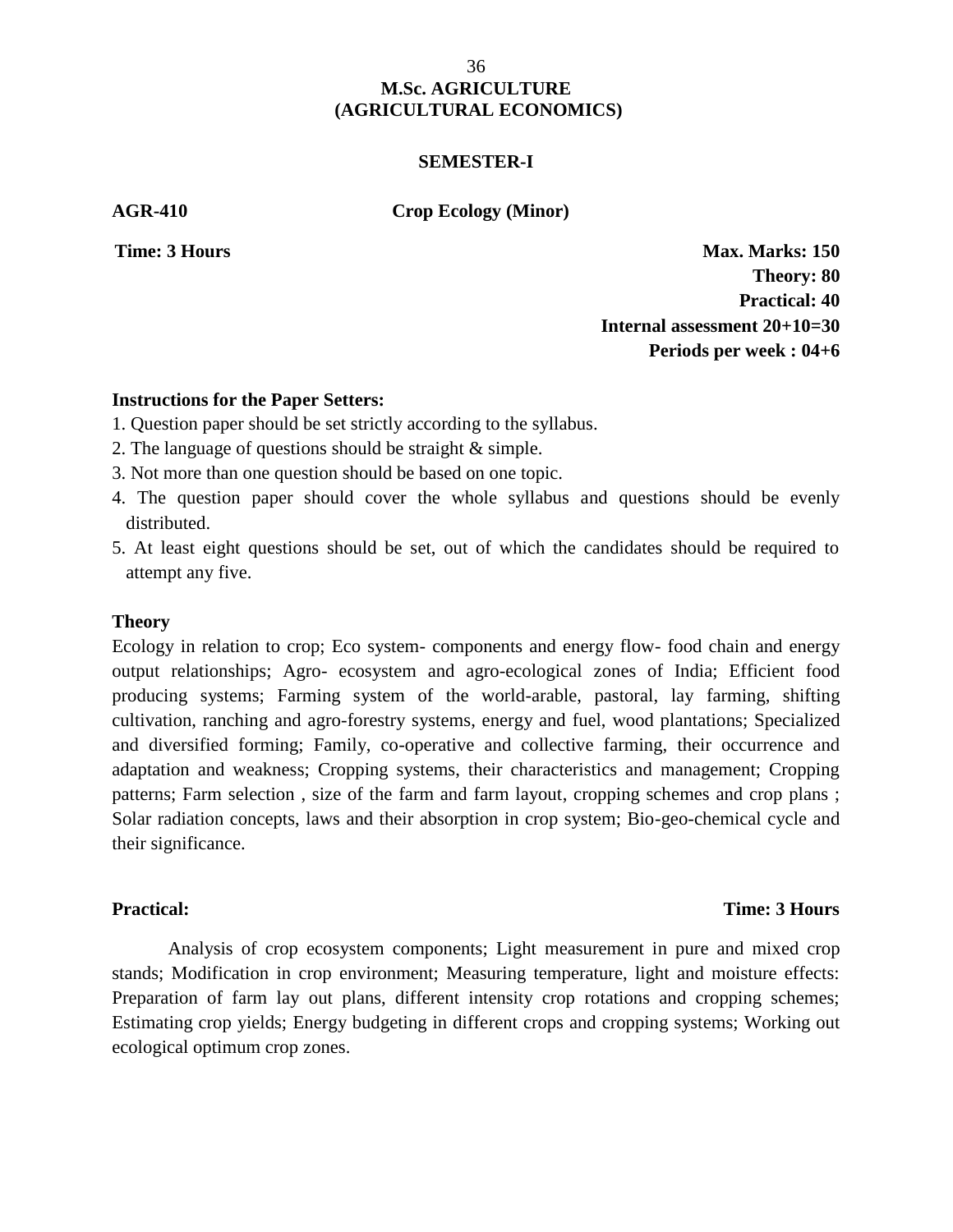### **SEMESTER-I**

**STA-415: Statistical Methods for Research Workers**

**Time: 3 Hours Max. Marks: 150 Theory: 80 Practical: 40 Internal assessment 20+10=30 Periods per week : 04+3**

### **Instructions for the Paper Setters:**

- 1. Question paper should be set strictly according to the syllabus.
- 2. The language of questions should be straight & simple.
- 3. Not more than one question should be based on one topic.
- 4. The question paper should cover the whole syllabus and questions should be evenly distributed.
- 5. At least eight questions should be set, out of which the candidates should be required to attempt any five.

### **Theory**

Probability and fitting of standard frequency distribution, sampling techniques, sampling distributions, mean and standard error, simple partial, multiple and intra- class correlation and multiple regression, tests of significance, students'-t, chi-square and large sample tests, confidence intervals, analysis of variance for one way and two way classification with equal cell frequencies, transformation of data.

### **Practical: Time: 3 Hours**

Fitting of distributions, samples and sampling distributions, correlation and regression, tests of significance and analysis of variance.

**Note:** Students shall be trained to use computer to analysis the data, using available softwares. However, during university examination students will use scientific calculators to analyse the data.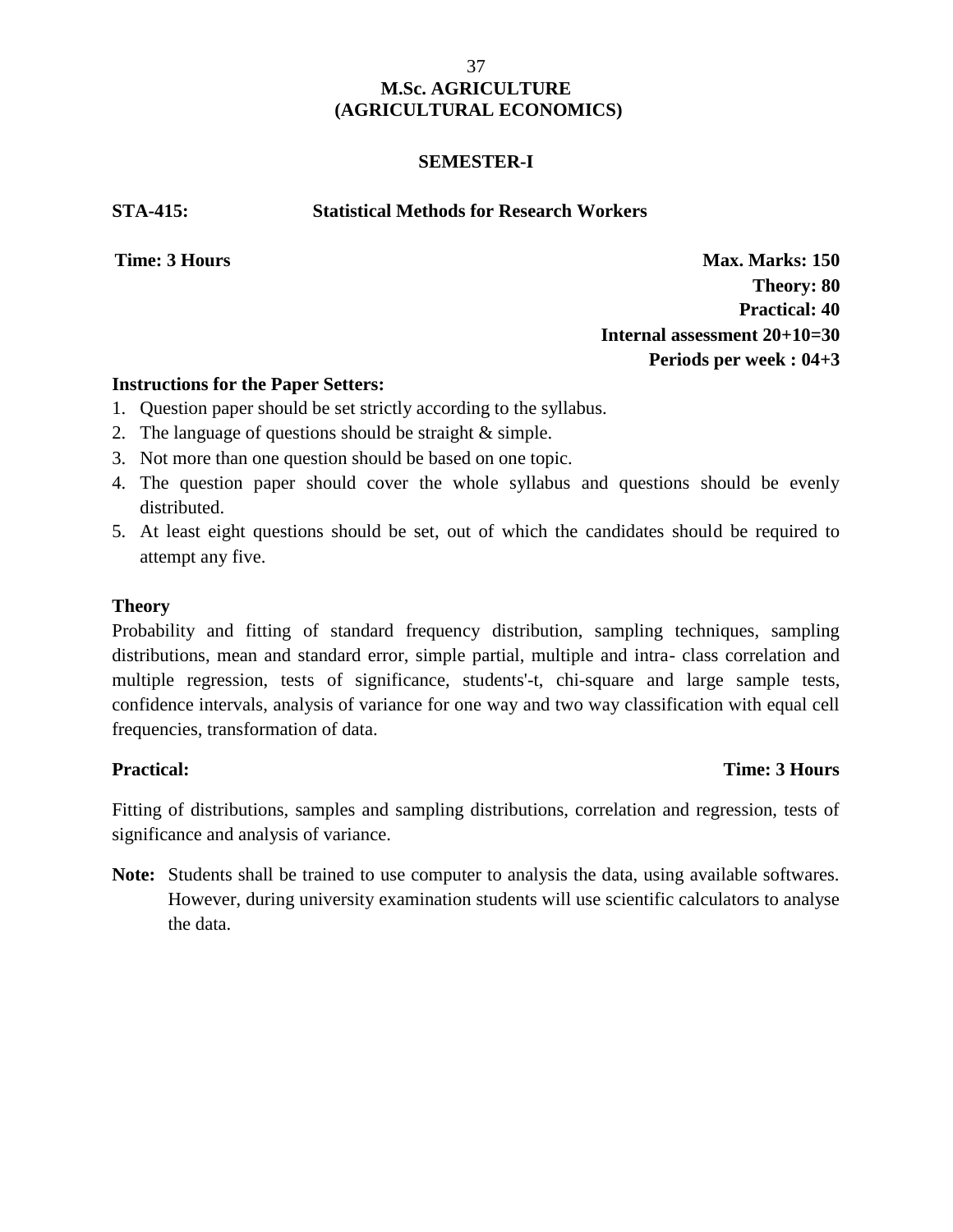#### **SEMESTER-I**

**\*AGE-414 Micro Economic Analysis**

**Time: 3 Hours Max. Marks: 150 Theory: 80 Practical: 40 Internal assessment 20+10=30 Periods per week : 04+6**

#### **Instructions for the paper setters**

- 1. Question paper should be set strictly according to the syllabus.
- 2. The language of questions should be straight & simple.
- 3. Not more than one question should be based on one topic.
- 4. The question paper should cover the whole syllabus and questions should be evenly distributed.
- 5. At least eight questions should be set, out of which the candidates should be required to attempt any five.

#### **Theory:**

Micro Economics: meaning, definition, importance, nature and scope. Theory of consumer behavior: marginal utility analysis and indifference curve analysis. Demand analysis: meaning, definition, derivation of demand curve. Firm and industry: meaning, types, difference between firm and industry, equilibrium conditions, short-run and long-run analysis. Production: meaning, process and factors of production, relationship between production and different factors, production lags. Theory of producer behavior production function, costs, optimization of inputs use and product combinations, maximization of returns, specialization and diversification and supply analysis. Product market: meaning, types, assumptions, conditions of perfect and imperfect markets. Equilibrium of a firm and industry, determination of price and output of commodities under different market situations. Factor pricing: meaning, different theories for determination of rent, wages, interest and profit.

#### **Practical:**

Practical training to study consumer behavior in relation to demand of various commodities, consumer survey. Economic analysis of a firm and industry. Working knowledge of relationship between production and different factors of production, production costs and optimum input use.

Product market survey. Practical training of price determination in different types of markets.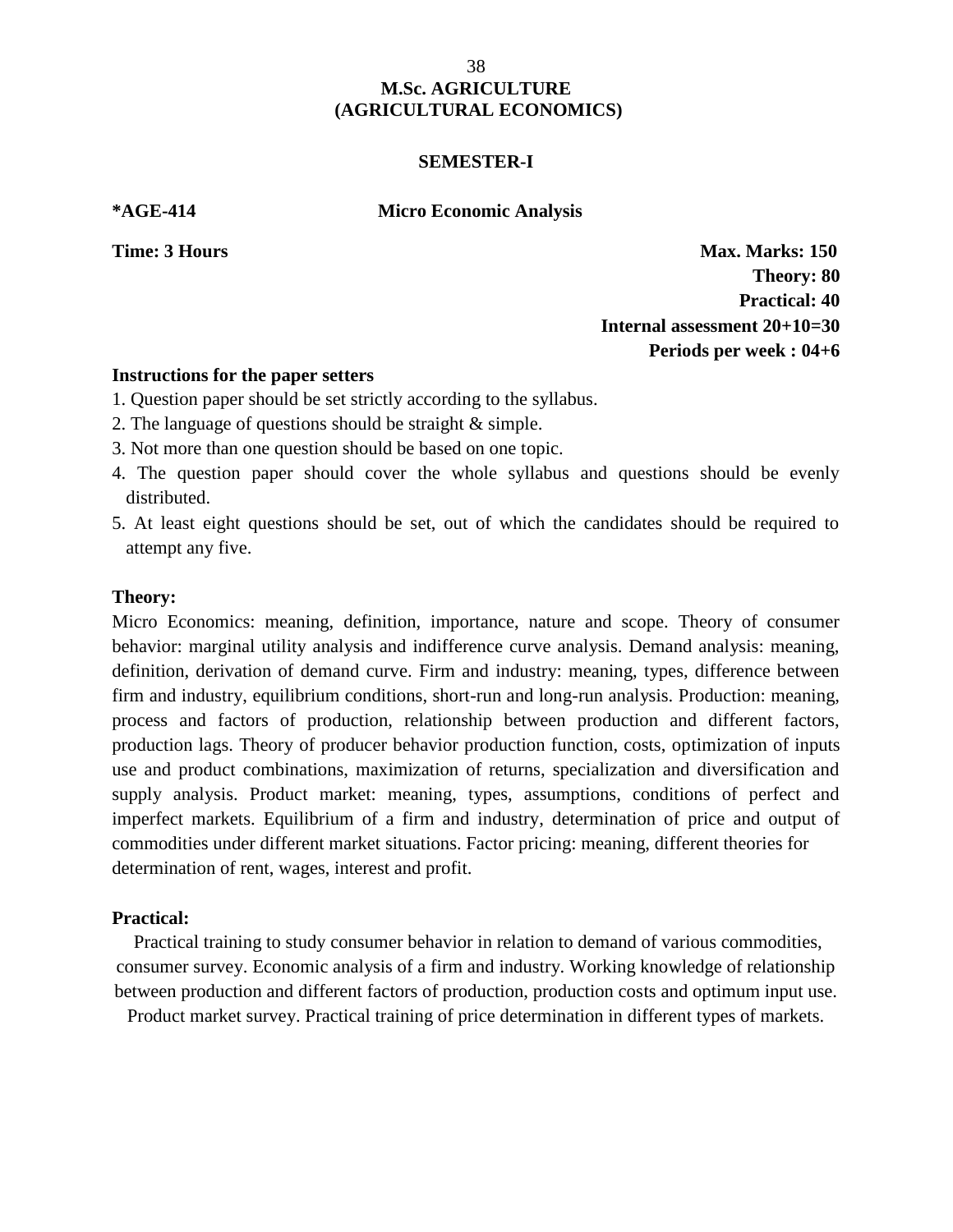#### **SEMESTER-II**

**AGE-521: Agricultural Production Economics**

**Time: 3 Hours Max. Marks: 150 Theory: 80 Practical: 40 Internal assessment 20+10=30 Periods per week : 04+6**

### **Instructions for the Paper Setters:**

- 1. Question paper should be set strictly according to the syllabus.
- 2. The language of questions should be straight & simple.
- 3. Not more than one question should be based on one topic.
- 4. The question paper should cover the whole syllabus and questions should be evenly distributed.
- 5. At least eight questions should be set, out of which the candidates should be required to attempt any five.

#### **Theory**

Nature, scope and significance of agricultural production economics- Agricultural Production processes. Production functions, assumptions, commonly used forms, properties, limitations, specification, estimation and interpretations. Factors of production, classification, interdependence, and factor substitution. Determination of optimal levels of production and factor application -optimal factor combination and least cost combination of production. Theory of product choice; selection of optimal product combination. Cost functions and cost curves, components, and cost minimization. Duality theory – cost and production functions and its applications. Derivation of firm's input demand and output supply functions. Economies and diseconomies of scale. Technology in agricultural production, nature, effects and measurement. Measuring efficiency in agricultural production; technical, allocative and economic efficiencies. Yield gap analysis, concepts-types and measurement. Nature and sources of risk, modelling and coping strategies.

## **Practical: Time: 3 Hours**

Different forms of production functions -specification, estimation and interpretation of production functions – returns to scale, factor shares, elasticity of production - physical optima economic optima-least cost combination- optimal product choice- cost function estimation, interpretation-estimation of yield gap - incorporation of technology in production functions measuring returns to scale-risk analysis through linear programming.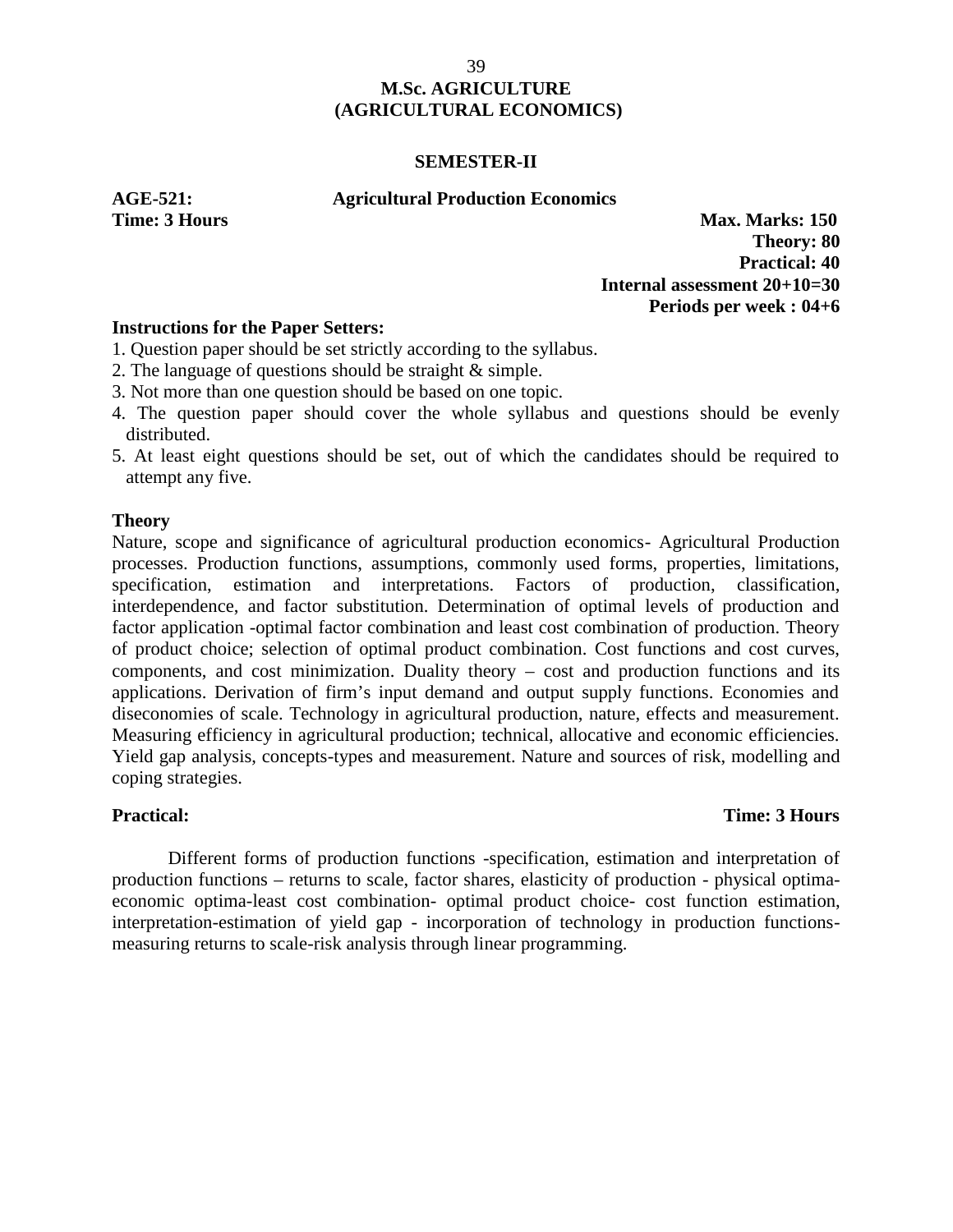#### **SEMESTER-II**

#### **AGE-522: Research Methodology for Social Sciences**

**Time: 3 Hours Max. Marks: 150 Theory: 80 Practical: 40 Internal assessment 20+10=30 Periods per week : 04+3**

#### **Instructions for the Paper Setters:**

- 1. Question paper should be set strictly according to the syllabus.
- 2. The language of questions should be straight & simple.
- 3. Not more than one question should be based on one topic.
- 4. The question paper should cover the whole syllabus and questions should be evenly distributed.
- 5. At least eight questions should be set, out of which the candidates should be required to attempt any five.

### **Theory:**

Importance and scope of research in social sciences. Concept and characteristics of social research. Types of research. Fundamental vs. Applied. Concept of researchable problem – research prioritization, research process. Hypothesis – meaning, characteristics, types and testing. Review of literature. Development of theoretical orientation of the research problem. Concept, construct, variables and their measurement. Sampling design, sampling error and methods of sampling. Research design and techniques. Types of data collection tools and testing their reliability and validity. Scaling techniques. Coding, editing, tabulation and validation of data. Tools of data analysis. Statistical package for social sciences, interpretation of results, preparing research report / thesis. Writing of articles. Universal procedures for preparation of bibliography.

## **Practical: Time: 3 Hours**

Selection and formulation of research problem, objectives and hypothesis. Selection of variables and their operationalization. Developing conceptual framework of research. Development of data collection tools and measuring their validity and reliability. Data processing, tabulation and analysis. Formulation of secondary tables. Writing of thesis and research articles. Presentation of reports.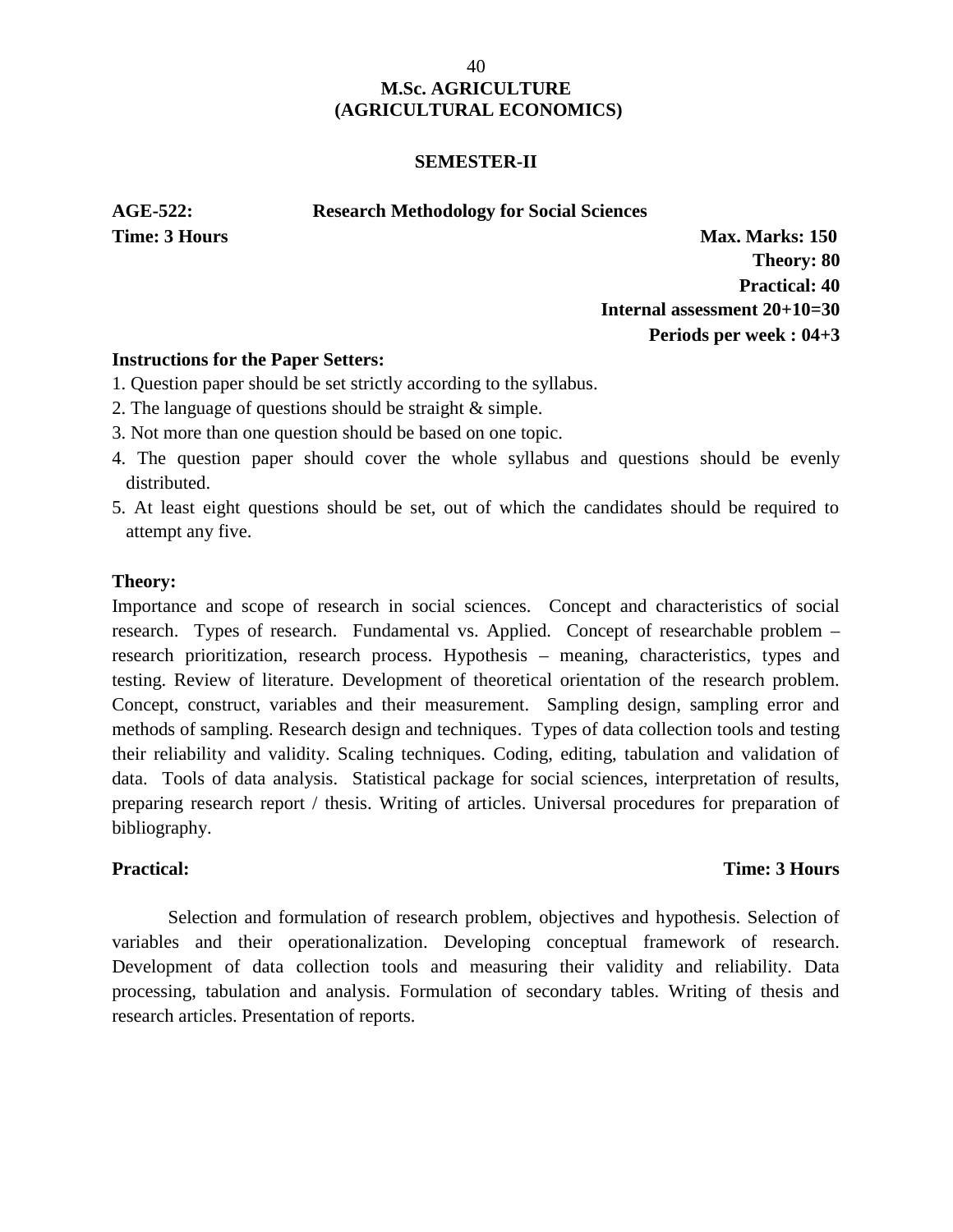#### **SEMESTER-II**

**AGE-523: Agri. Finance and Project Management**

**Time: 3 Hours Max. Marks: 150 Theory: 80 Practical: 40 Internal assessment 20+10=30 Periods per week : 04+3**

### **Instructions for the Paper Setters:**

- 1. Question paper should be set strictly according to the syllabus.
- 2. The language of questions should be straight & simple.
- 3. Not more than one question should be based on one topic.
- 4. The question paper should cover the whole syllabus and questions should be evenly distributed.
- 5. At least eight questions should be set, out of which the candidates should be required to attempt any five.

#### **Theory**

Role and Importance of Agricultural Finance. Financial Institutions and credit flow to rural/priority sector. Agricultural lending – Direct and Indirect Financing, Financing through Co operatives, NABARD and Commercial Banks and RRBs. District Credit Plan and lending to agriculture/priority sector. Micro-Financing and Role of MFI's -NGO's, and SHG's. Lending to farmers – The concept of 3 C's, 7 P's and 3 R's of credit. Estimation of Technical feasibility, Economic viability and repaying capacity of borrowers and appraisal of credit proposals. Understanding lenders and developing better working relationship and supervisory credit system. Financial Decisions – Investment, Financing, Liquidity and Solvency. Financial statements - Balance Sheet, Cash Flow Statement and Profit and Loss Account. Ratio Analysis. Project Approach in financing agriculture. Financial, economic and environmental appraisal of investment projects. Identification, preparation, appraisal, financing and implementation of projects. Project Appraisal techniques – Undiscounted measures. Time value of money. Use of discounted measures - B-C ratio, NPV and IRR. Agreements, supervision, monitoring and evaluation phases in appraising agricultural investment projects. Net work Techniques – PERT and CPM. Risks in financing agriculture. Risk management strategies and coping mechanism. Crop Insurance programmes – review of different crop insurance schemes – yield loss and weather based insurance and their applications.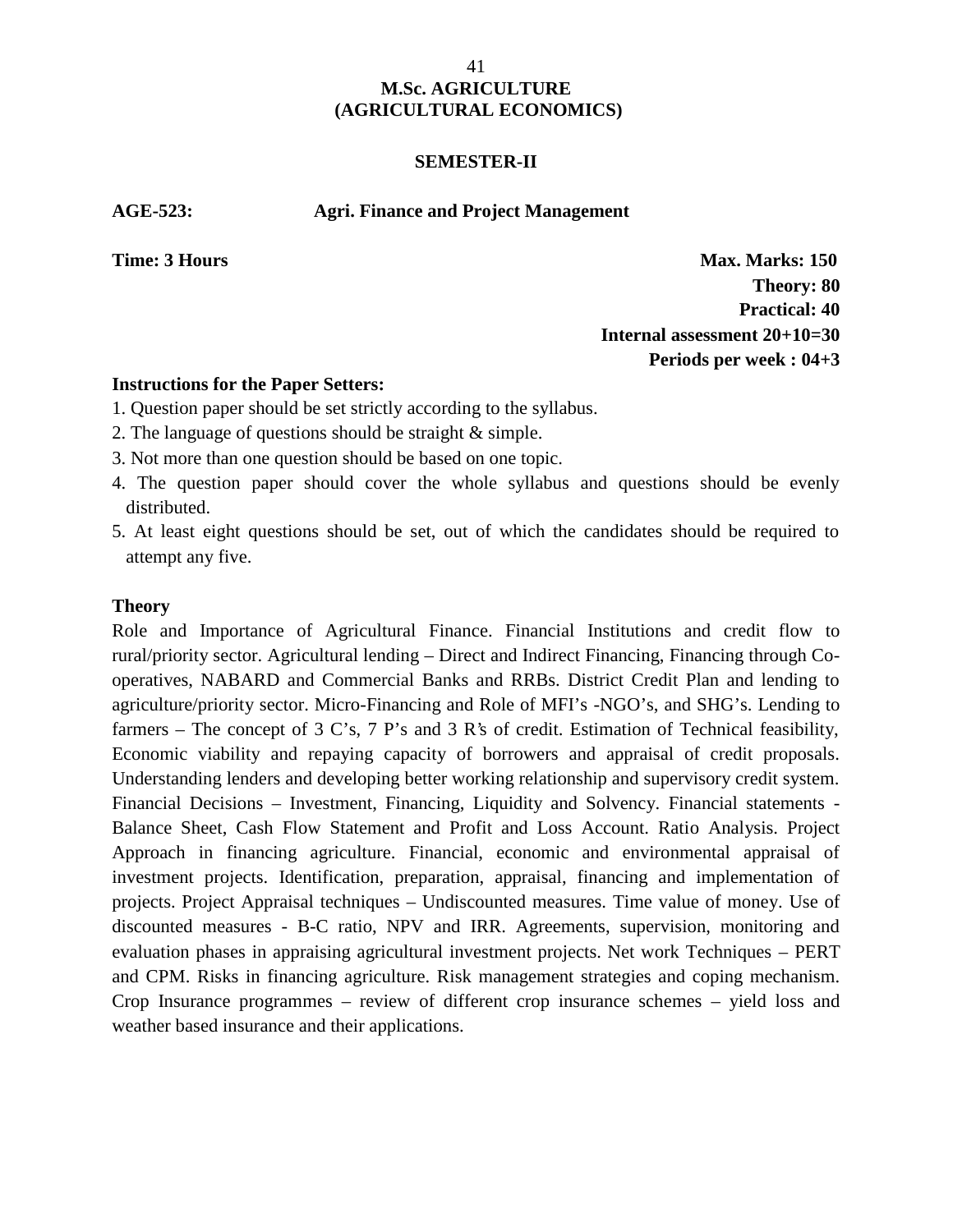#### **SEMESTER-II**

#### **AGE-523: Agri. Finance and Project Management**

### **Practical: Time: 3 Hours**

Estimation of demand and supply gaps of institutional agricultural credit. Preparation of farm credit plan and financial statements using farm/firm level data. Farm credit appraisal techniques and farm financial analysis through financial statements. Performance of Micro Financing Institutions - NGO's and Self-Help Groups. Identification and formulation of agricultural investment projects. Practical training of project appraisal techniques. – Undiscounted and Discounted Measures along with their limitations. Case Study Analysis of an Agricultural project, Financial Risk and risk management strategies.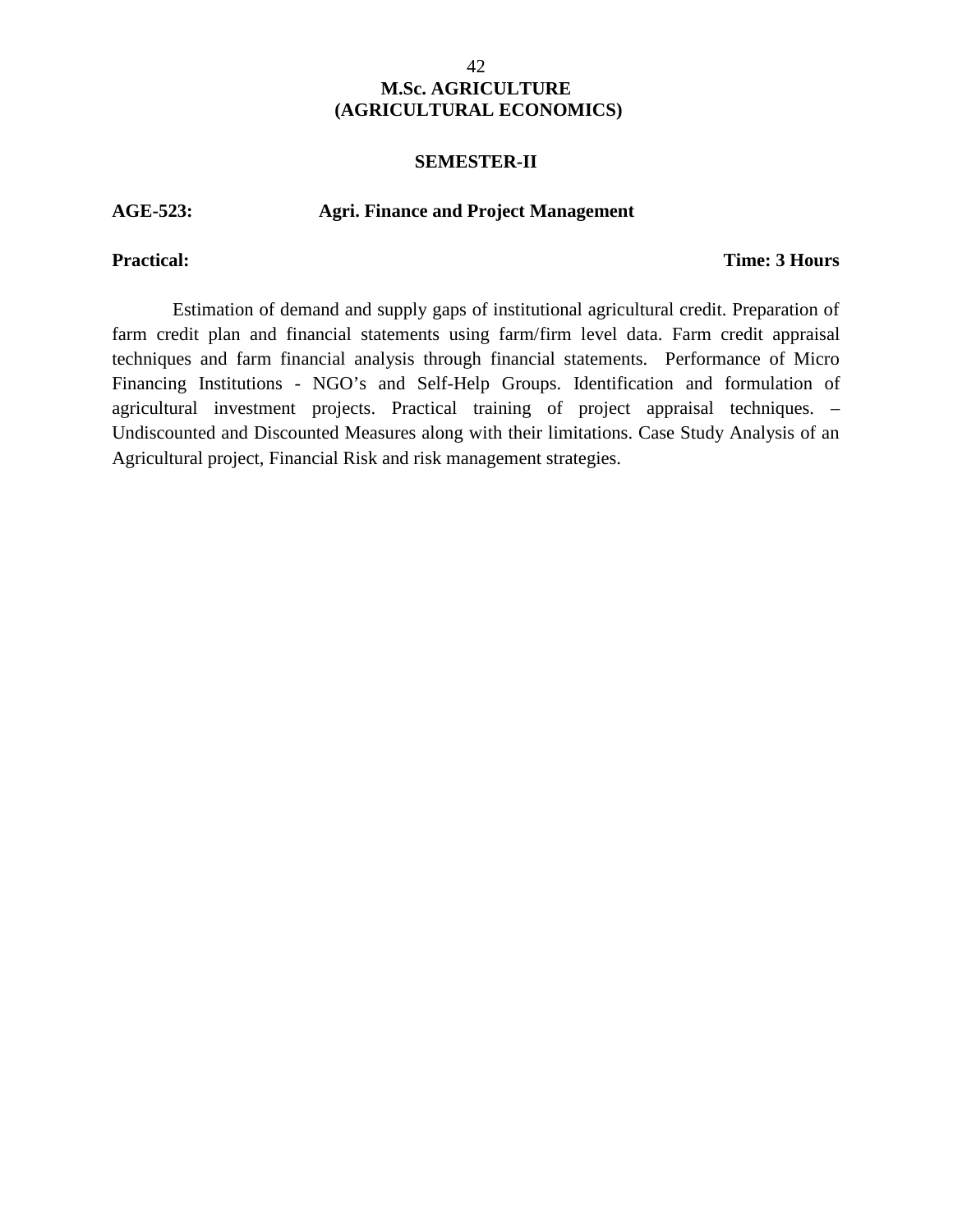#### **SEMESTER-II**

**AGE-524 Linear Programming**

**Time: 3 Hours Max. Marks: 150 Theory: 80 Practical: 40 Internal assessment 20+10=30 Periods per week : 04+3**

### **Instructions for the Paper Setters:**

- 1. Question paper should be set strictly according to the syllabus.
- 2. The language of questions should be straight & simple.
- 3. Not more than one question should be based on one topic.
- 4. The question paper should cover the whole syllabus and questions should be evenly distributed.
- 5. At least eight questions should be set, out of which the candidates should be required to attempt any five.

#### **Theory**

Decision Making- Concepts of decision making, introduction to quantitative tools, introduction to linear programming, uses of LP in different fields, graphic solution to problems, formulation of problems. Simplex Method: Concept of simplex Method, solving profit maximization and cost minimizations problems. Formulation of farms and non farm problems as linear programming models and solutions. Extension of Linear Programming models: Variable resource and price programming, transportation problems, recursive programming, dynamic programming. Game Theory- Concepts of game theory, two person constant sum, zero sum game, saddle point, solution to mixed strategies, the rectangular game as linear programme.

#### **Practical: Time: 3 Hours**

Graphical and algebraic formulation of linear programming models. Solving of maximization and minimization problems by simplex method. Formulation of the simplex matrices for typical farm situations.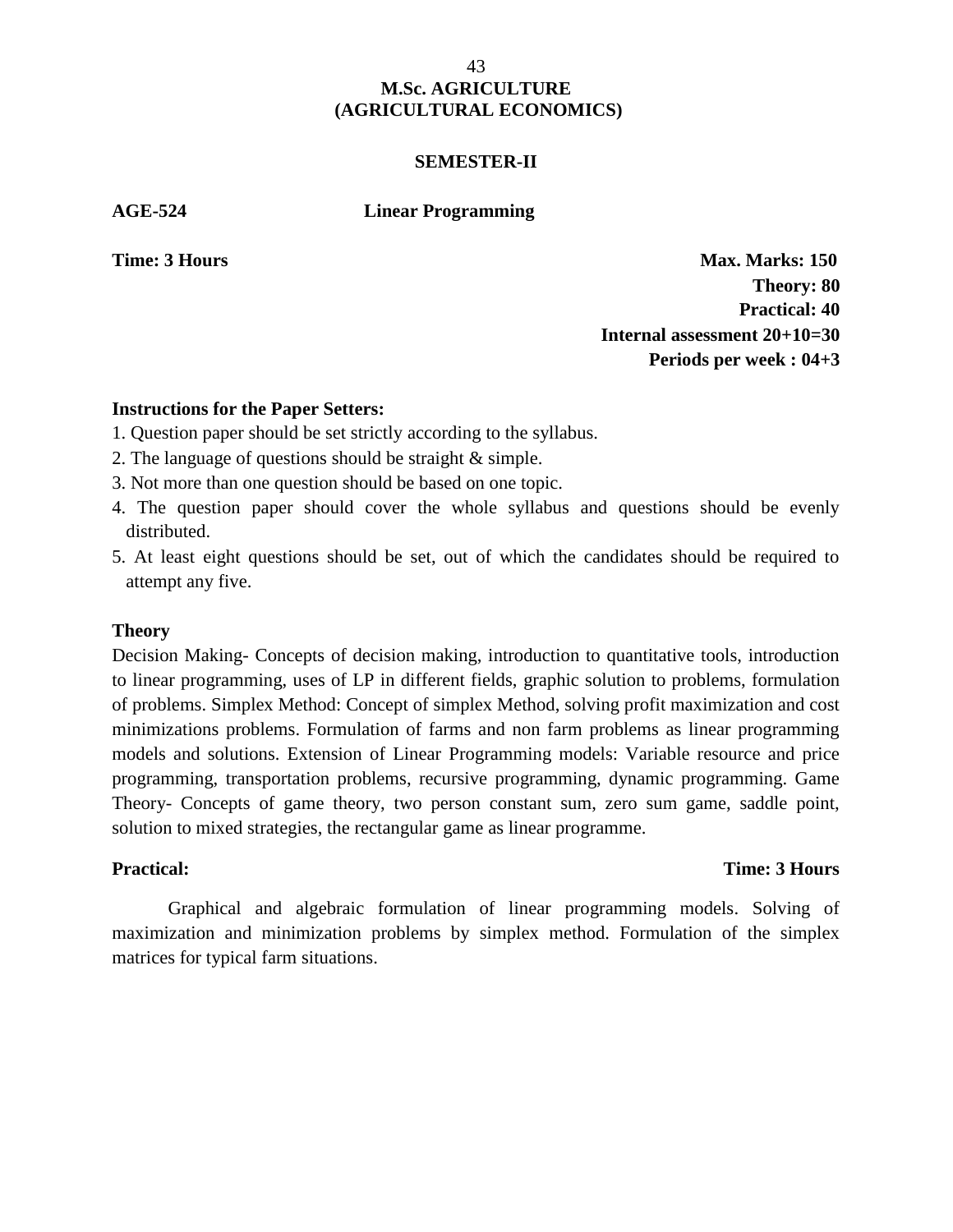#### **SEMESTER-II**

**AGR-420 Farm Cropping System (Minor)**

**Time: 3 Hours Max. Marks: 150 Theory: 80 Practical: 40 Internal assessment 20+10=30 Periods per week : 04+6**

#### **Instructions for the Paper Setters:**

- 1. Question paper should be set strictly according to the syllabus.
- 2. The language of questions should be straight & simple.
- 3. Not more than one question should be based on one topic.
- 4. The question paper should cover the whole syllabus and questions should be evenly distributed.
- 5. At least eight questions should be set, out of which the candidates should be required to attempt any five.

### **Theory**

Farming systems-introductions terms and definitions ; Concept and its role in sustainability of agriculture; Factor effecting choice of farming system; Resource management in relation to farm cropping system; Crop yield appraisals; Plant interaction, criteria for assessing yield advantages ;Indices for evaluating productivity and efficiency; Agronomic consideration interaction in sequential cropping ; Evaluation and productivityof multiple cropping systems; Cropping systems in dry land farming; Cropping systems for irrigated areas; Cropping systems in high rainfall areas; Cropping systems with perennials; Introduction to agro forestry concept; Physiological and actual maturity of crop and criteria of crop harvest; Comparison of chemical and organic farming;

# **Practical: Time: 3 Hours**

Visit to farming system and agro-based industries; Farm lay out plan, cropping scheme; Practical study of raising crops: Wheat, Rice, Maize Sugarcane, Groundnut, Toria, Gobi Sarson; Estimation of crop yield, calculation of harvest index, land equitant ratio in mixed crops/ intercrops.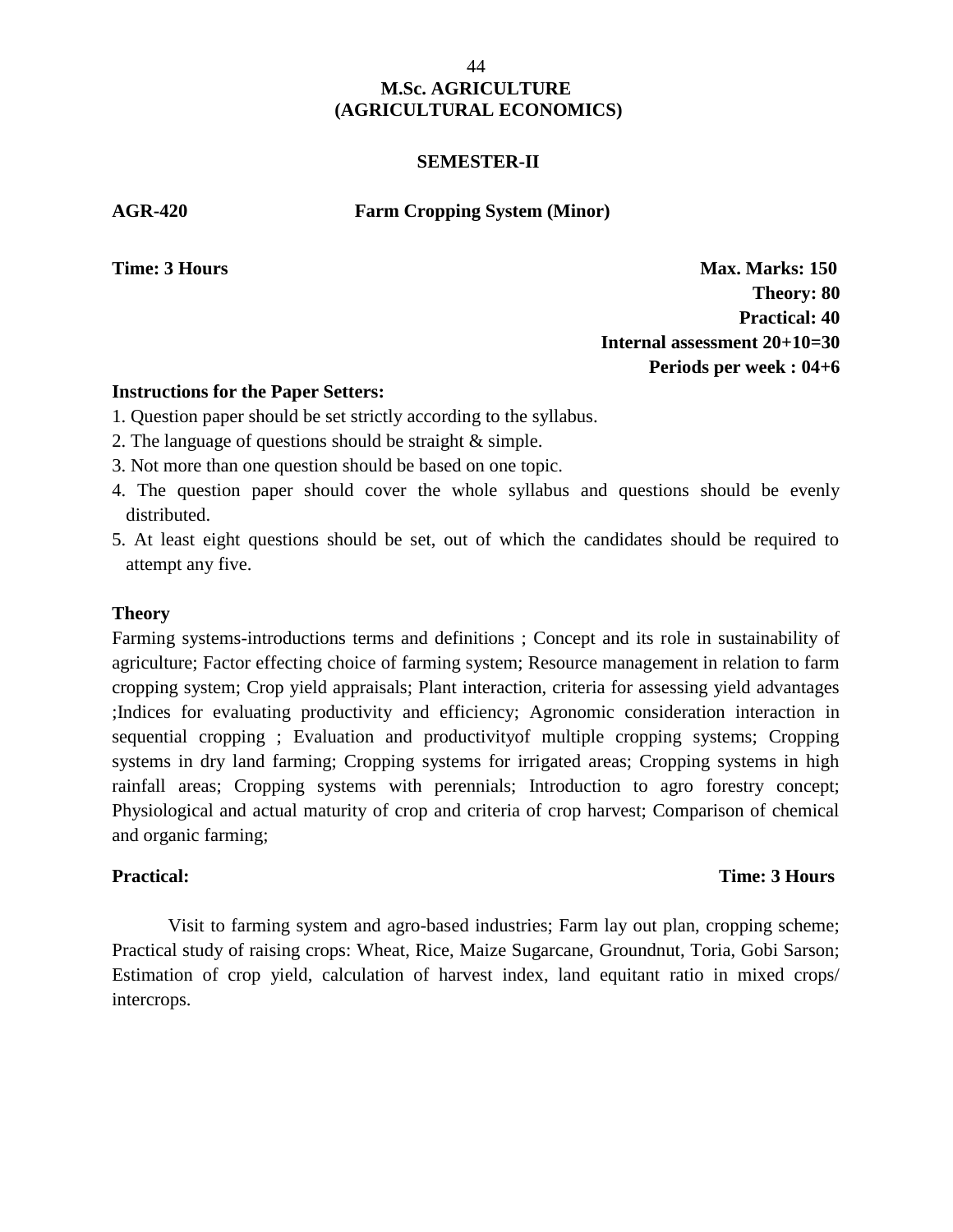#### **SEMESTER-II**

**VSC-420 Fundamentals of Vegetable Production (Minor)**

**Time: 3 Hours Max. Marks: 150 Theory: 80 Practical: 40 Internal assessment 20+10=30 Periods per week : 04+6**

## **Instructions for the Paper Setters:**

- 1. Question paper should be set strictly according to the syllabus.
- 2. The language of questions should be straight & simple.
- 3. Not more than one question should be based on one topic.
- 4. The question paper should cover the whole syllabus and questions should be evenly distributed.
- 5. At least eight questions should be set, out of which the candidates should be required to attempt any five.

### **Theory**

Role of soil, climatic and agronomic factors in vegetable production; Principles of cultivation including direct sowing; Nursery management, transplanting, hardening of seedlings and vegetable forcing ; Weeds and their control ; Rotation and intercropping in vegetable crops; Export potentiality, post harvest handling processing , storage and marketing of vegetable.

#### **Practical: Time: 3 Hours**

Sowing and transplanting of vegetable crops: Effect of soil conditions on emergence of seedlings and plant growth; Nutrient deficiency symptoms; Common weeds, their identification and control; project formulation and evaluation for vegetable nursery production and vegetable forcing techniques.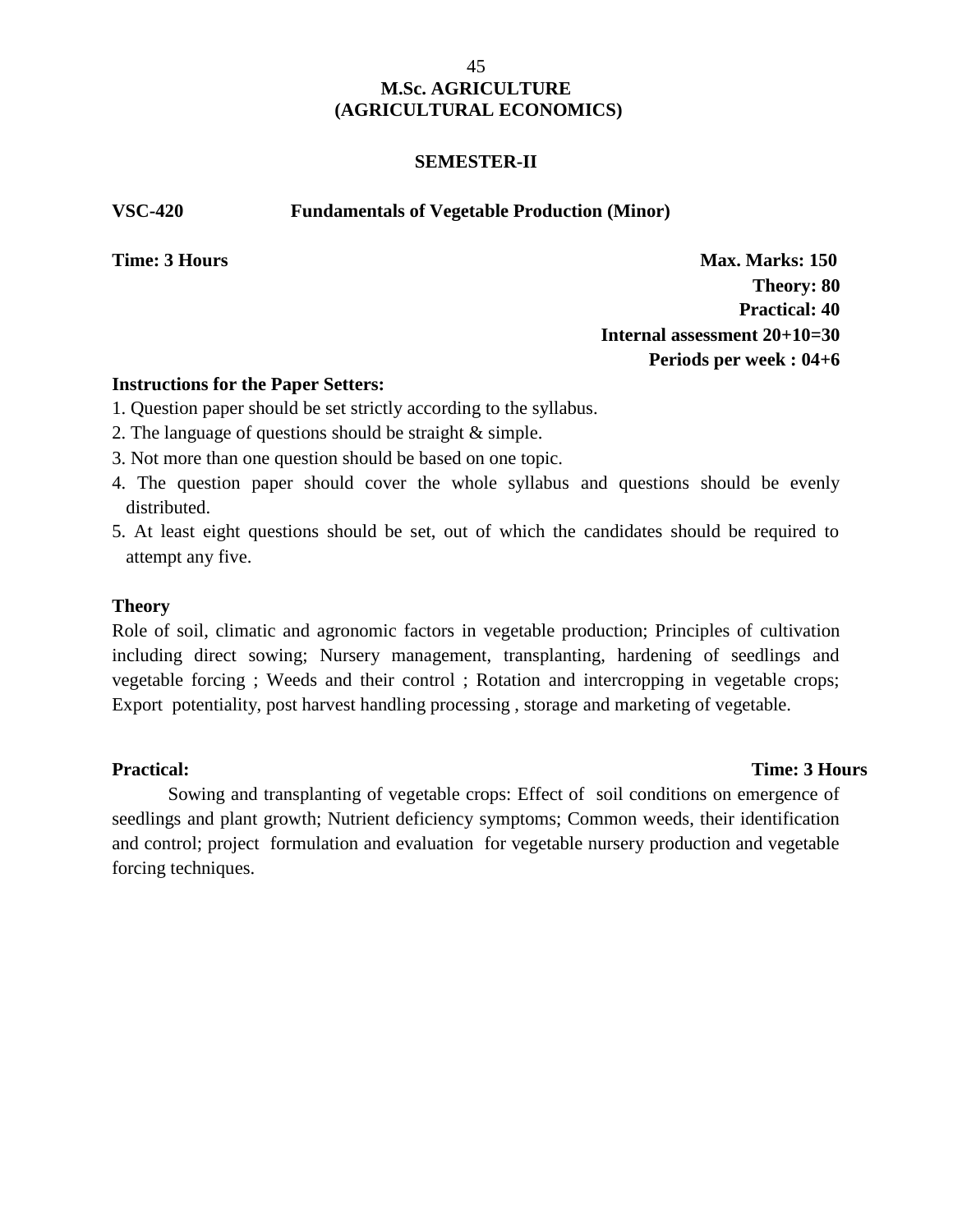#### **SEMESTER-II**

**\*AGE-422 Macro Economic Analysis**

**Time: 3 Hours Max. Marks: 100 Theory: 80 Internal assessment : 20 Periods per Week 4+0**

### **Instructions for the paper setters**

- 1. Question paper should be set strictly according to the syllabus.
- 2. The language of questions should be straight & simple.
- 3. Not more than one question should be based on one topic.
- 4. The question paper should cover the whole syllabus and questions should be evenly distributed.
- 5. At least eight questions should be set, out of which the candidates should be required to attempt any five.

### **Theory:**

Macro Economics: meaning, definition, importance, limitations, scope and integration of micro and macro analysis. Basic macroeconomic concepts. National income: meaning, definition, types, measurement and social accounting. Circular flow of money. Simple Keynesian model of income determination, shifts in aggregate demand. Multiplier. Theories of consumption and investment. Income determination model including money and interest. Monetary policy: meaning, instruments, indicators, lags and effectiveness. Fiscal policy: meaning, definition, different tools and limitations. Wage and employment policies: meaning, need, demand and supply of labor, measures of full employment, relationship between level of employment and output. Inflation and recession: process, causes, types and remedies.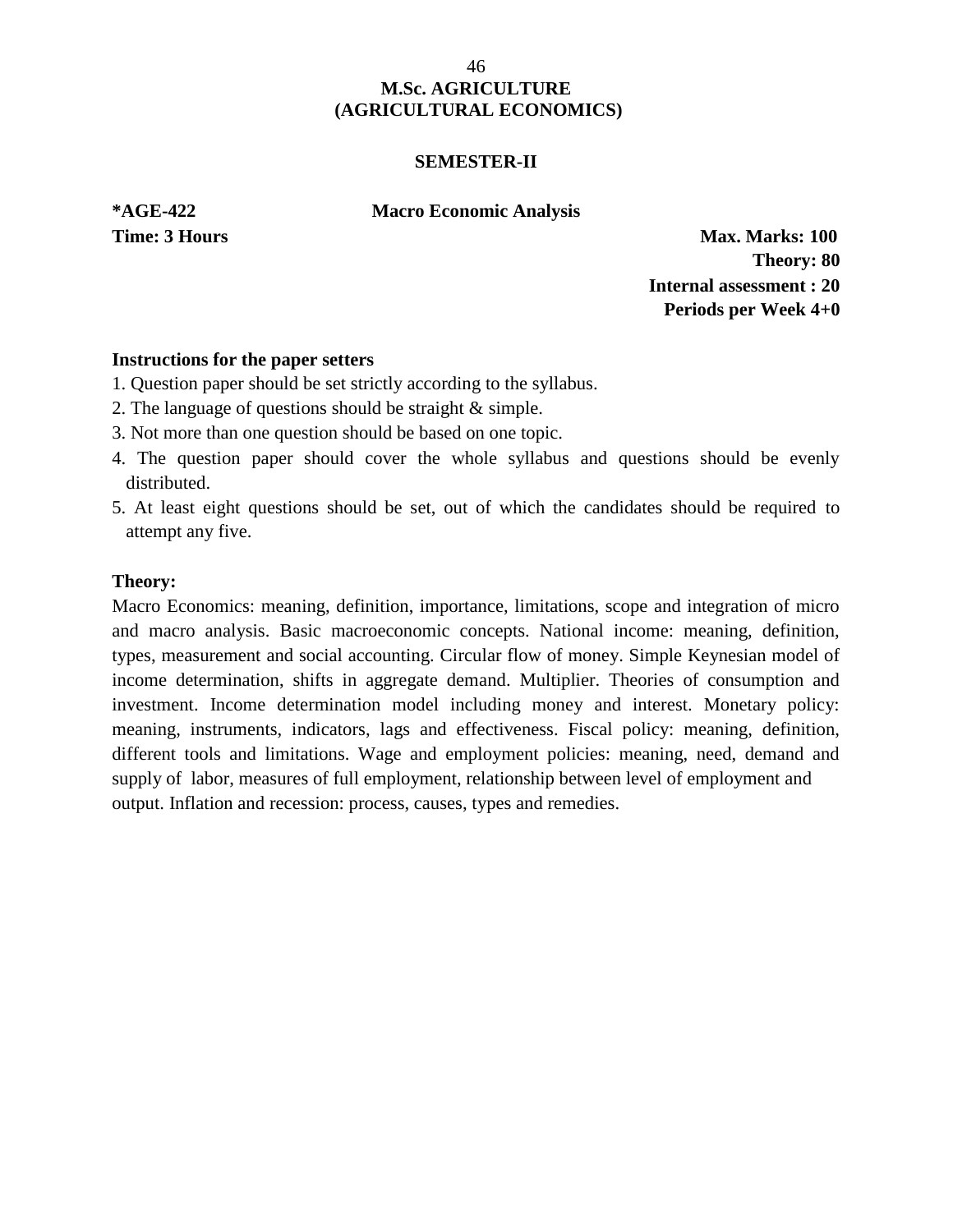### **SEMESTER-II**

#### **\*AGE-423 Economic problems of Agriculture in India**

**Time: 3 Hours Max. Marks: 150 Theory: 80 Practical: 40 Internal assessment 20+10=30 Periods per Week 4+6**

### **Instructions for the paper setters**

- 1. Question paper should be set strictly according to the syllabus.
- 2. The language of questions should be straight & simple.
- 3. Not more than one question should be based on one topic.
- 4. The question paper should cover the whole syllabus and questions should be evenly distributed.
- 5. At least eight questions should be set, out of which the candidates should be required to attempt any five.

## **Theory:**

Trends in agriculture production &productivity. Deceleration of agriculture growth rates in India, causes and effective measures to check it. Land reforms: Objectives, Measures, Achievements and shortcomings. Cooperative forming-Meaning objectives, types, merits & demerits, success and failure of cooperative sector in India. Rural indebtness: causes, effects, government measure to control it. Recommendations of Dr. Radha Krishnan's and RBI report on indebtness. Rural poverty; measurement and poverty alleviation programmes. Agriculture labor in India problems and remedies. Agricultural taxation: case for agricultural taxation, case for special treatment.

#### **Practical:**

Visit to wholesale & retail Mandis to study Marketing methods and practices with respect to major Agriculture commodities, Preparation of report, Visit to market committee to know the facilities provided to the farmers, various market charges paid by farmers & buyers, Preparation of family budget of two farmers, Tabulation of information to show the major items of expenses, food & clothing habits, housing & other facilities, Preparation of report.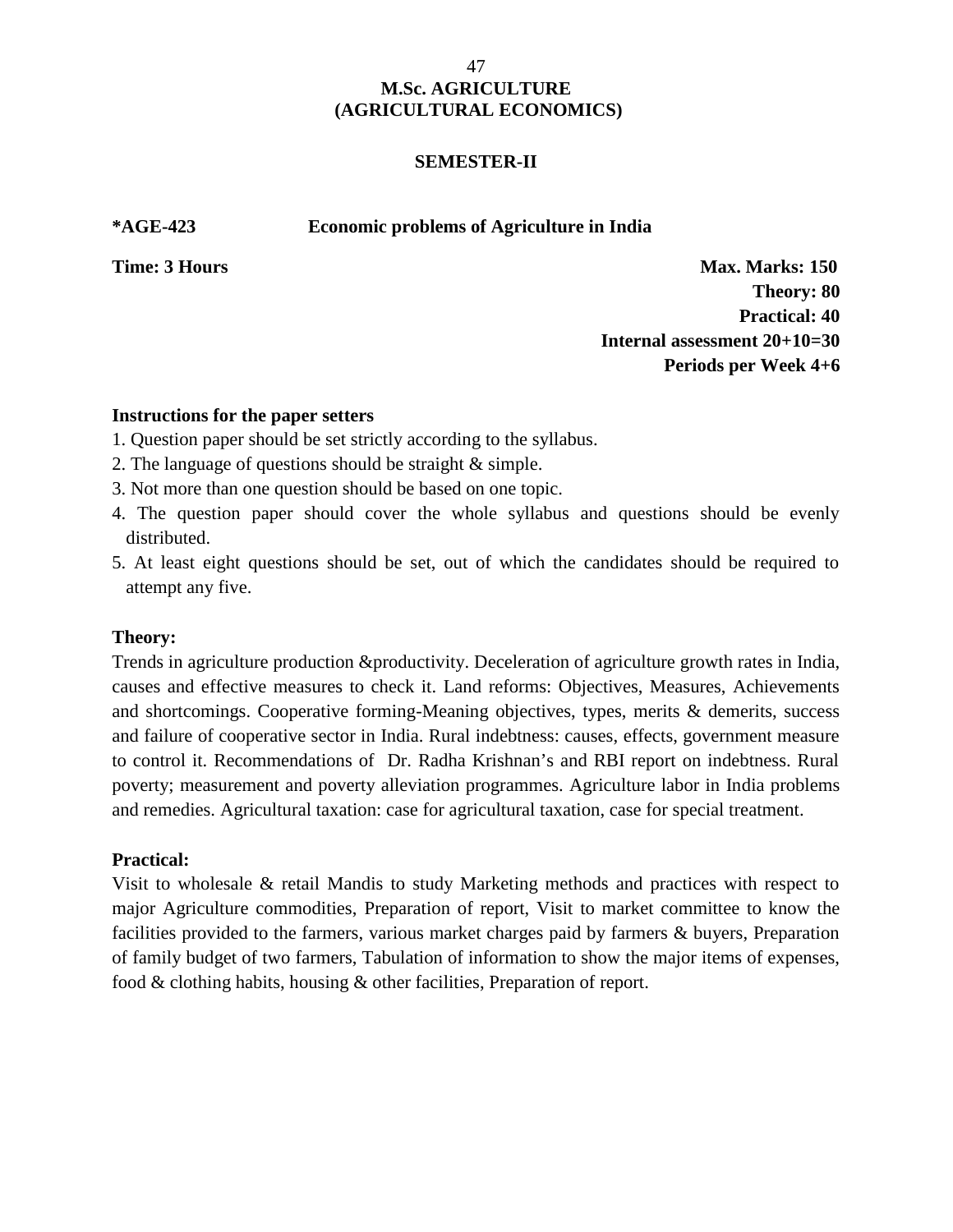#### **SEMESTER-III**

**AGE-531: Micro Economics**

**Time: 3 Hours Max. Marks: 100 Theory: 80 Internal assessment 20 Periods per week: 06**

#### **Instructions for the paper setters:**

- 1. Question paper should be set strictly according to the syllabus.
- 2. The language of questions should be straight & simple.
- 3. Not more than one question should be based on one topic.
- 4. The question paper should cover the whole syllabus and questions should be evenly distributed.
- 5. At least eight questions should be set, out of which the candidates should be required to attempt any five.

#### **Theory:**

Theory of consumer behavior – Cardinal Utility Approach, Ordinal Utility Approach, Applications of Indifference Curve Approach, Revealed Preference Hypothesis. Demand theory, elasticity of demand. Consumer surplus. Theory of the firm. Theory of Production – Production functions, Returns to scale and economies of scale. Theory of Costs – Cost curves, Profit maximization and cost minimization. Law of Supply, Producers' surplus Price determination under various market situations – Monopoly, Monopolistic competition, Oligopoly. Theories of distribution. General Equilibrium Theory. Welfare Economics.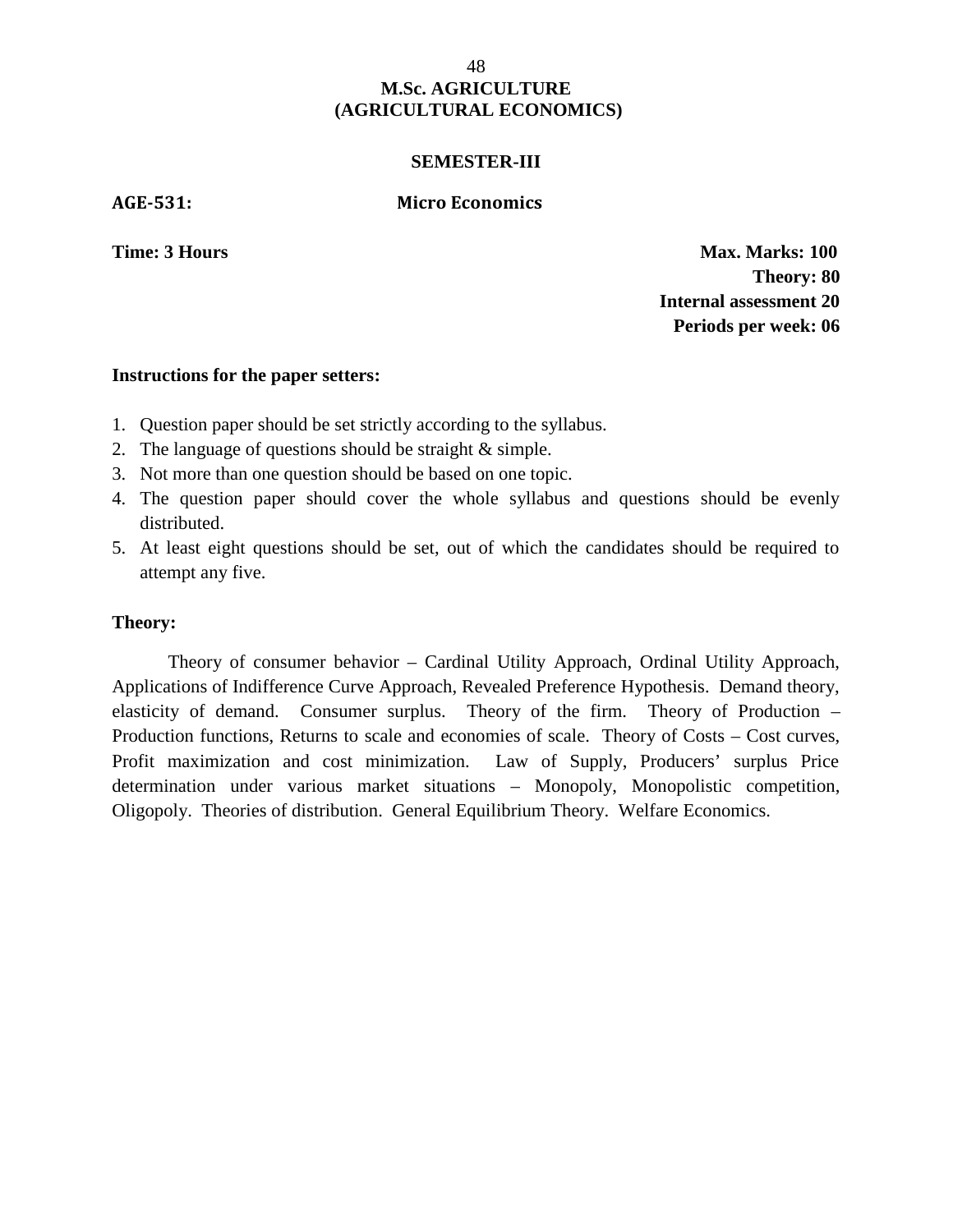#### **SEMESTER-III**

**AGE-532: Evolution of Economic Thought**

**Time: 3 Hours Max. Marks: 100 Theory: 80 Internal assessment 20 Periods per week :04**

### **Instructions for the paper setters:**

- 1. Question paper should be set strictly according to the syllabus.
- 2. The language of questions should be straight & simple.
- 3. Not more than one question should be based on one topic.
- 4. The question paper should cover the whole syllabus and questions should be evenly distributed.
- 5. At least eight questions should be set, out of which the candidates should be required to attempt any five.

### **Theory:**

History of economic thought - Absolutist vs. Relativist approaches. Evolution of Economic Thought Vs. Economic History. Ancient economic thought - medieval, mercantilism,' physiocracy. Forerunners of Classical Political Economy. Development of Classical Thoughts (Adam Smith, Robert Malthusand David Ricardo). Critics of Classical Thoughts- Socialist critics. Socialist and Marxian Economic Ideas. Austrian School of Thought .Origins of formal Microeconomic Analysis - William Stanley Jevons, Cournot and Dupuit The birth of neoclassical economic thought Marshall and Waltras. General Equilibrium Theory. Welfare Theory - Keynesian economics. The Era of globalization . Experiences of developing world.

Rigidity of the past vs. emerging realism The changing path of international institutions to economic groW1h and development approaches. Economic Thought in India - Naoroji and Gokhale. Gandhian Economics. Economic thought of independent India.. Nehru's economic philosophy. Experiences of the Structural adjustment programmes of the post liberalization era.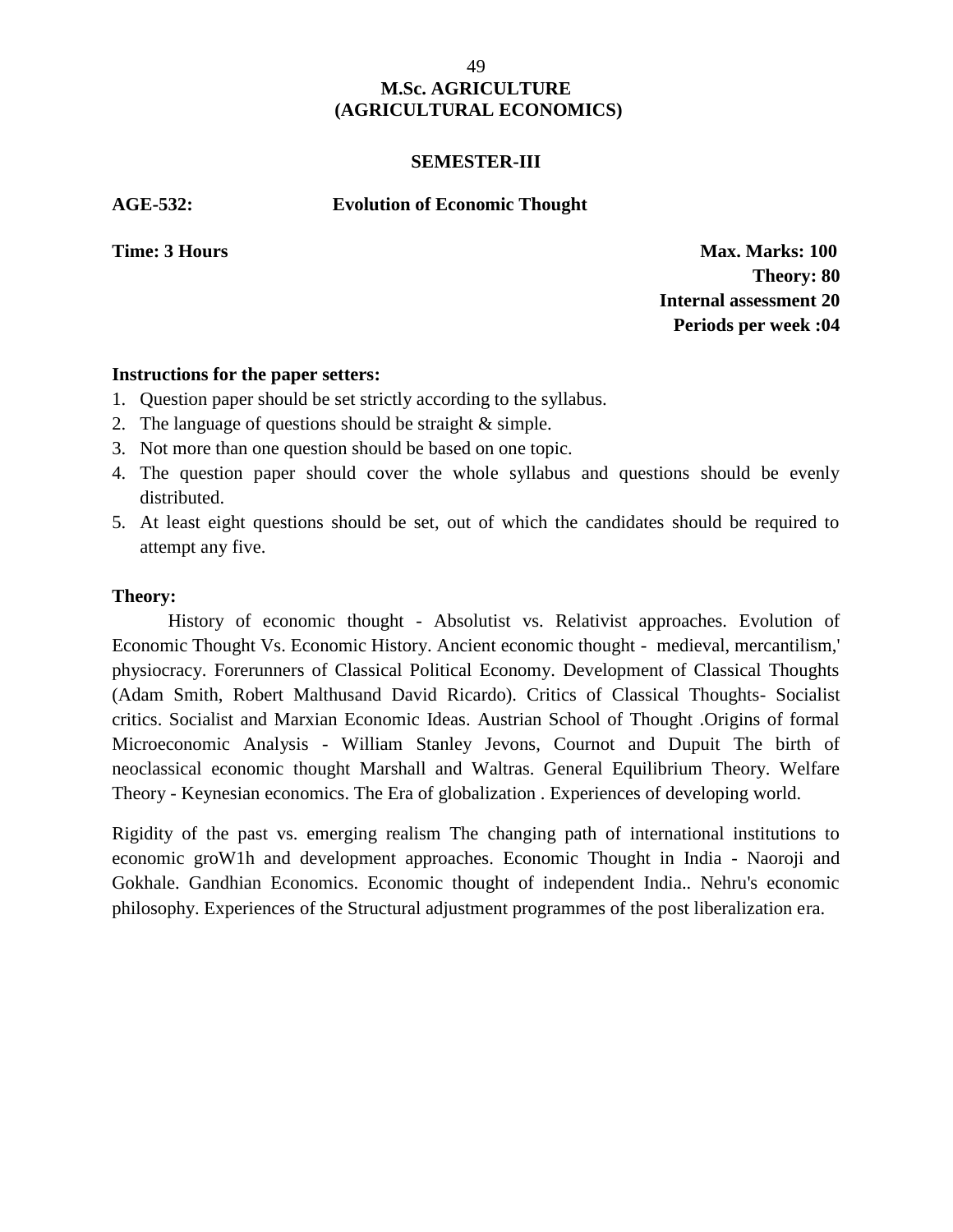#### **SEMESTER-III**

**AGE-533: Rural Marketing**

**Time: 3 Hours Max. Marks: 100 Theory: 80 Internal assessment 20 Periods per week (Th): 04**

#### **Instructions for the paper setters:**

- 1. Question paper should be set strictly according to the syllabus.
- 2. The language of questions should be straight & simple.
- 3. Not more than one question should be based on one topic.
- 4. The question paper should cover the whole syllabus and questions should be evenly distributed.
- 5. At least eight questions should be set, out of which the candidates should be required to attempt any five.

#### **Theory:**

Concept and scope of rural marketing- nature, characteristics and potential. Environmental factors - socio-cultural, economic and other environmental factors affecting rural marketing. Rural consumer's behaviour - behaviour of rural consumers and farmers; buyer characteristics and buying behaviour. Rural v/s urban markets. Rural marketing strategy marketing of consumer durable and non-durable goods and services in the rural markets with special reference to product planning; product mix, pricing course objective, pricing policy and pricing strategy. Input marketing in the rural areas, Inter linkage of rural marketing with credit. Product promotion - Media planning, planning of distribution channels, and organizing personal selling in rurall1larket in India.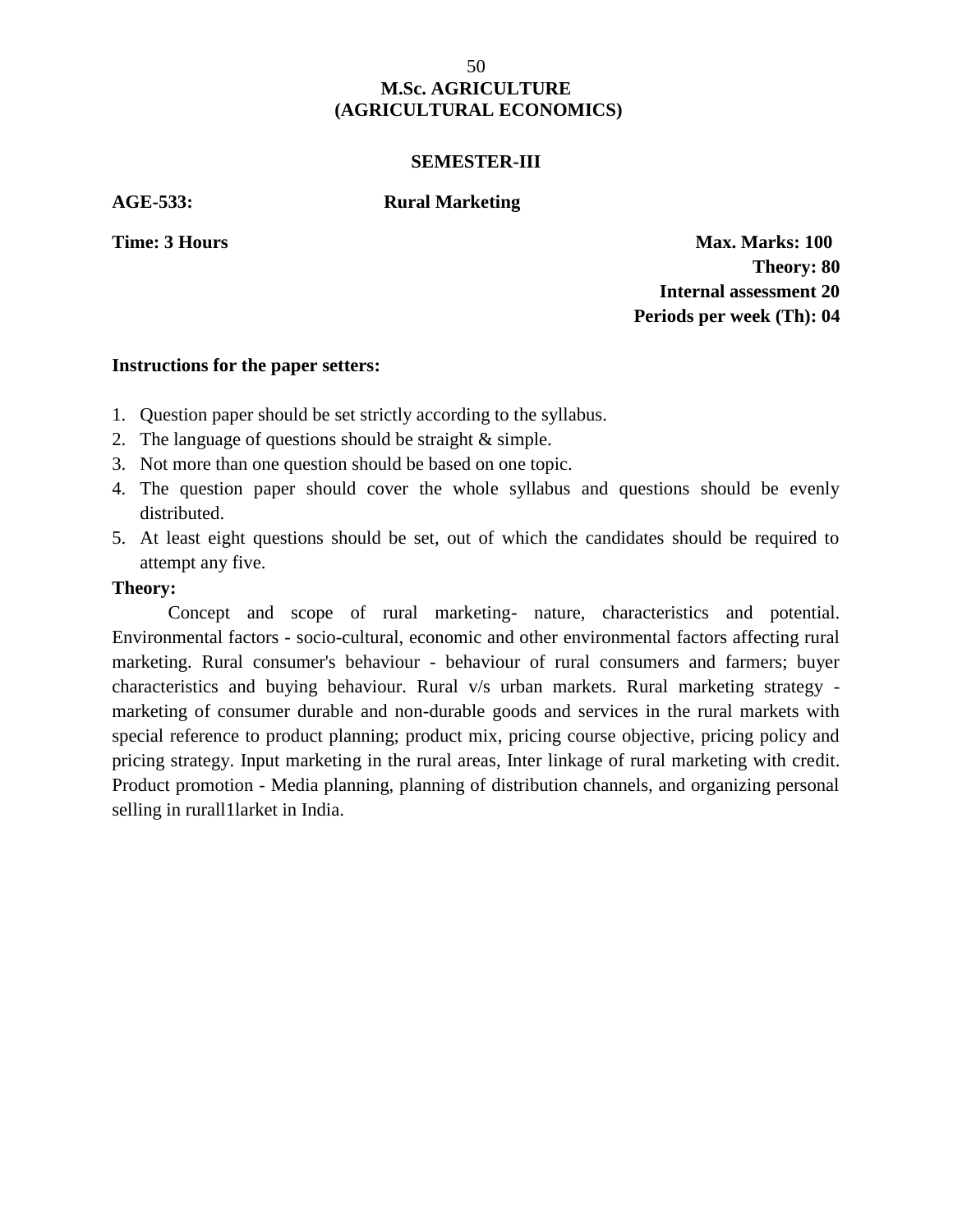#### **SEMESTER-III**

**MGT-430: Agri -Business Management (Minor)**

**Time: 3 Hours Max. Marks: 150 Theory: 80 Practical: 40 Internal assessment 20+10=30 Periods per week : 04+3**

#### **Instructions for the paper setters:**

- 1. Question paper should be set strictly according to the syllabus.
- 2. The language of questions should be straight & simple.
- 3. Not more than one question should be based on one topic.
- 4. The question paper should cover the whole syllabus and questions should be evenly distributed.
- 5. At least eight questions should be set, out of which the candidates should be required to attempt any five.

#### **Theory:**

Nature of agri-business; evolution and changing dimensions of agri-business in India; Characteristics of production, consumption and marketable surplus of agricultural output; Type and Characteristics of marketing of agricultural products, problems of agricultural marketing in India; Rural marketing, distribution system, marketing of agricultural inputs; Marketing by the government, functioning of selected procurement agencies; Locational factors and other problems in processing of agricultural products; Management of agro-industries.

#### **Practical: Time:** 3 **Hours Time:** 3 **Hours Time:** 3 **Hours Time:** 3 **Hours Time:** 3 **Hours Time:** 3 **Hours**

Students visit to wholesale grain market, fruits and vegetables market for understanding the composition, functioning and problems in marketing systems; Case studies, analysis and discussion. To suggest improvements in present marketing structure.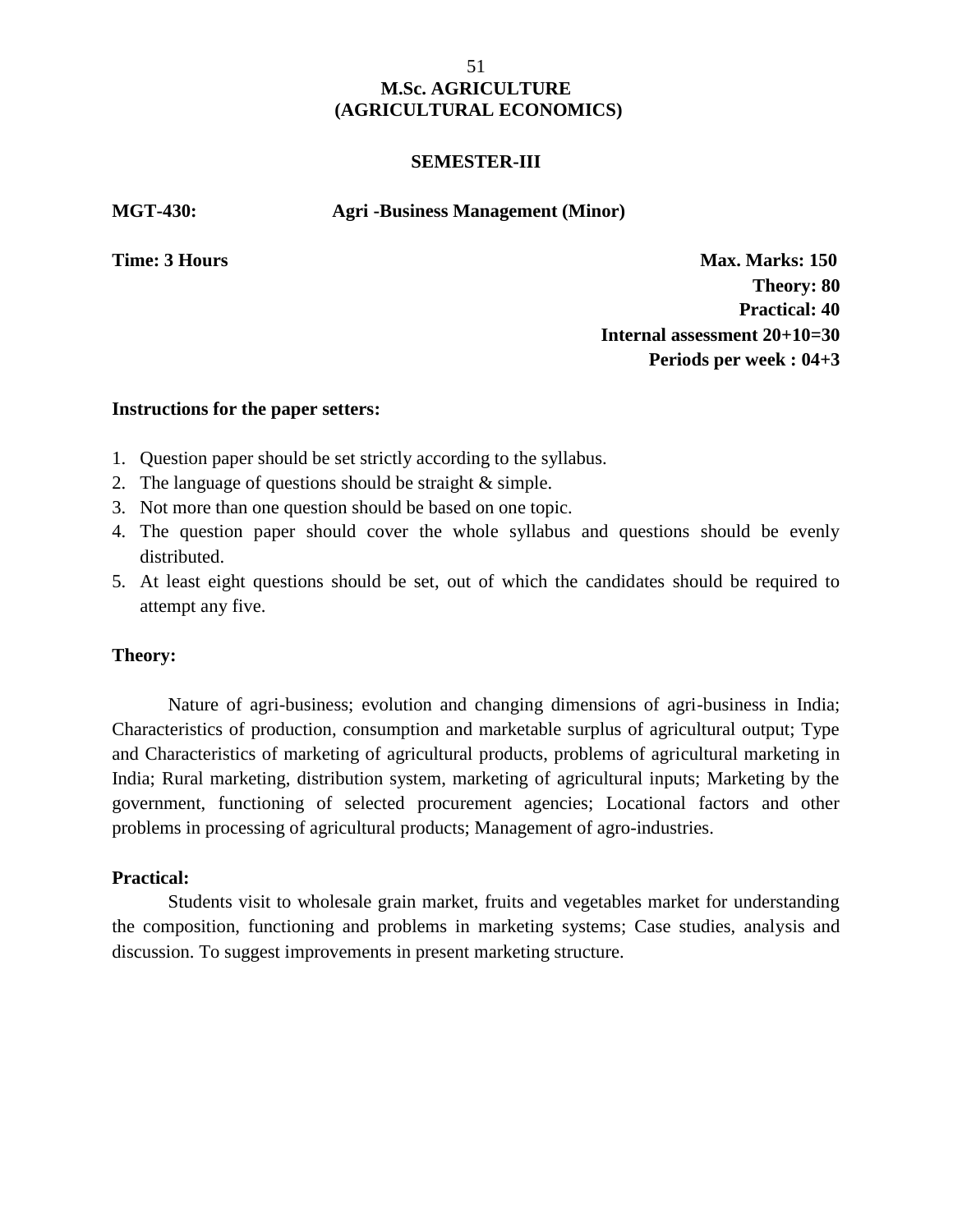#### **SEMESTER-III**

**STA-430: Sampling Theory (Minor)**

**Time: 3 Hours Max. Marks: 150 Theory: 80 Practical: 40 Internal assessment 20+10=30 Periods per week : 04+3**

#### **Instructions for the paper setters:**

- 1. Question paper should be set strictly according to the syllabus.
- 2. The language of questions should be straight & simple.
- 3. Not more than one question should be based on one topic.
- 4. The question paper should cover the whole syllabus and questions should be evenly distributed.
- 5. At least eight questions should be set, out of which the candidates should be required to attempt any five.

#### **Theory:**

Advantages, uses and steps involved in sample surveys, design and organization of pilot and large sample surveys, sampling from finite populations, simple random sampling, inverse sampling, use of anciliary information, ratio, product, difference and regression methods of estimation, pps sampling, stratified random sampling, estimation of proportion, cluster sampling, systematic sampling and multistage sampling, double sampling, non-sampling errors- their control and estimation, randomized response techniques, design of agricultural and forestry surveys, national sample surveys , recent developments in sampling.

## **Practical: Time: 3 Hours**

Simple random sampling, probability proportional to size sampling, use of auxiliary information at estimation stage, systematic, stratified, cluster and multistage sampling and double sampling.

**Note:** Students are allowed to use scientific calculator in University examinations; statistical tables will be provided to students in examinations. No rigorous mathematical proofs are expected from students; stress will be on application only.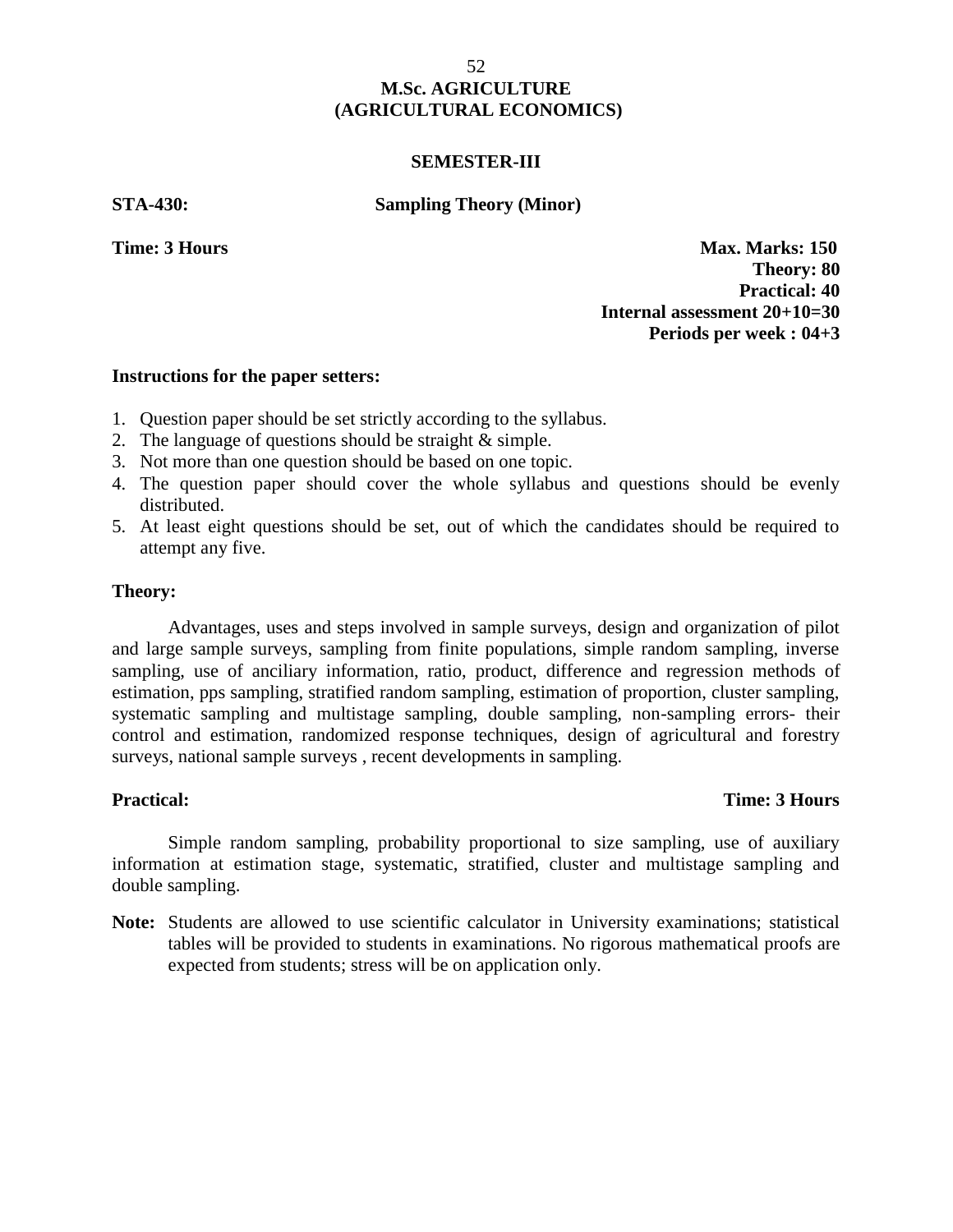#### **SEMESTER-III**

**CREDIT SEMINAR**

**Total Marks: 100 Periods per week: 03**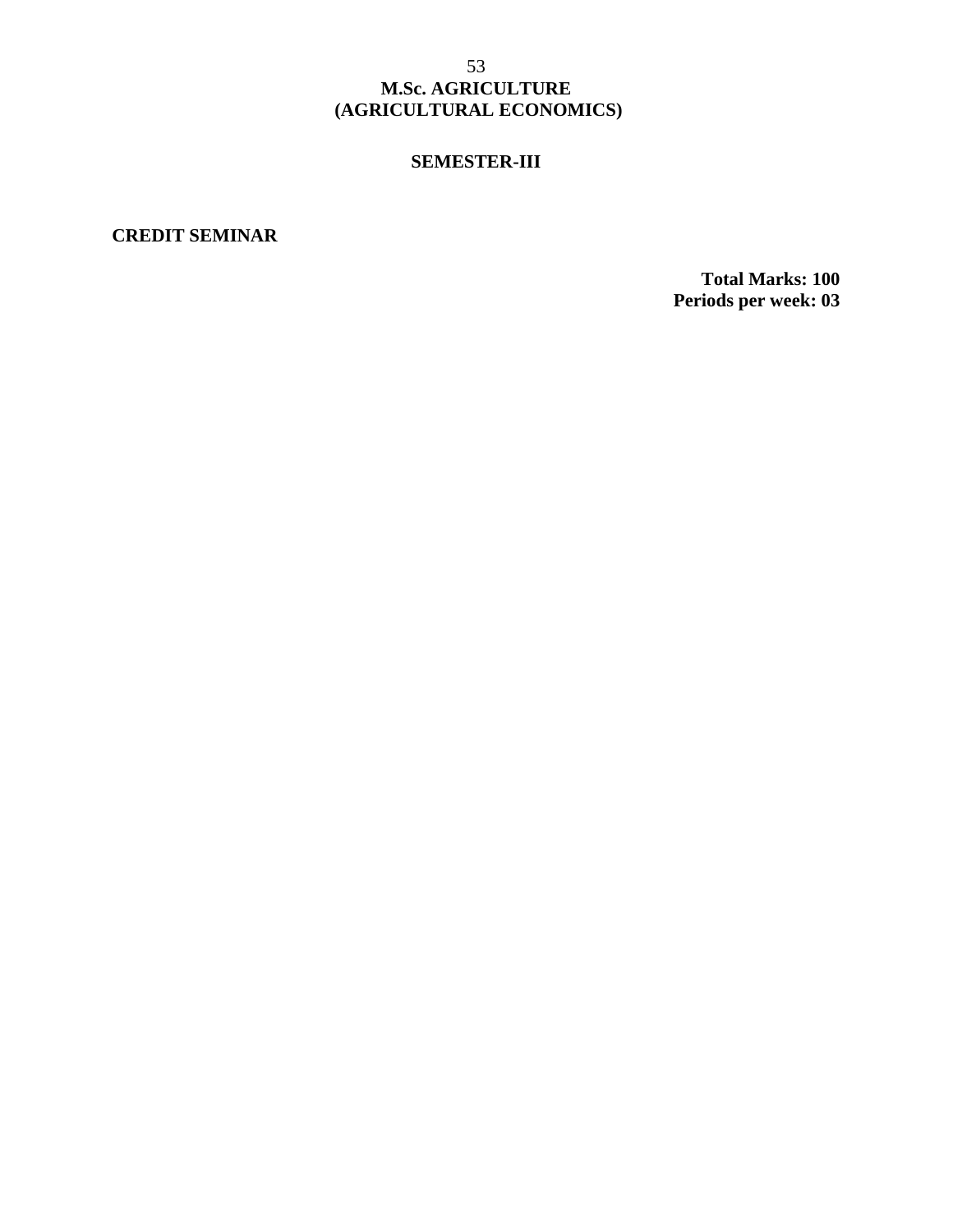#### **SEMESTER-IV**

#### **AGE-541: Macro Economics and Policy**

**Time: 3 Hours Max. Marks: 100 Theory: 80 Internal Assessment=20 Periods per week :06**

### **Instructions for the paper setters:**

- 1. Question paper should be set strictly according to the syllabus.
- 2. The language of questions should be straight & simple.
- 3. Not more than one question should be based on one topic.
- 4. The question paper should cover the whole syllabus and questions should be evenly distributed.
- 5. At least eight questions should be set, out of which the candidates should be required to attempt any five.

## **Theory:**

Nature and Scope of Macro Economics. National Income - concepts and measurement. Classical theory of Employment and Say's Law. Modem theory of Employment and Effective Demand.

Consumption function. Investment and savings. Concept of Multiplier and Accelerator. Output and Employment. Rate of interest - Classical, Neo classical and Keynesian version, Classical theory Vs Keynesian theory. Unemployment and Full employment. Money-Classical theories of Money and Price. Keynesian theory of money. Supply of Money. Demand for Money. Inflation nature, effects and control. IS & LM framework - General Equilibrium of product and money markets. Monetary policy. Fiscal policy. Effectiveness of Monetary and Fiscal policy. Central banking. Business cycles. Balance of Payment. Foreign Exchange Rate determination.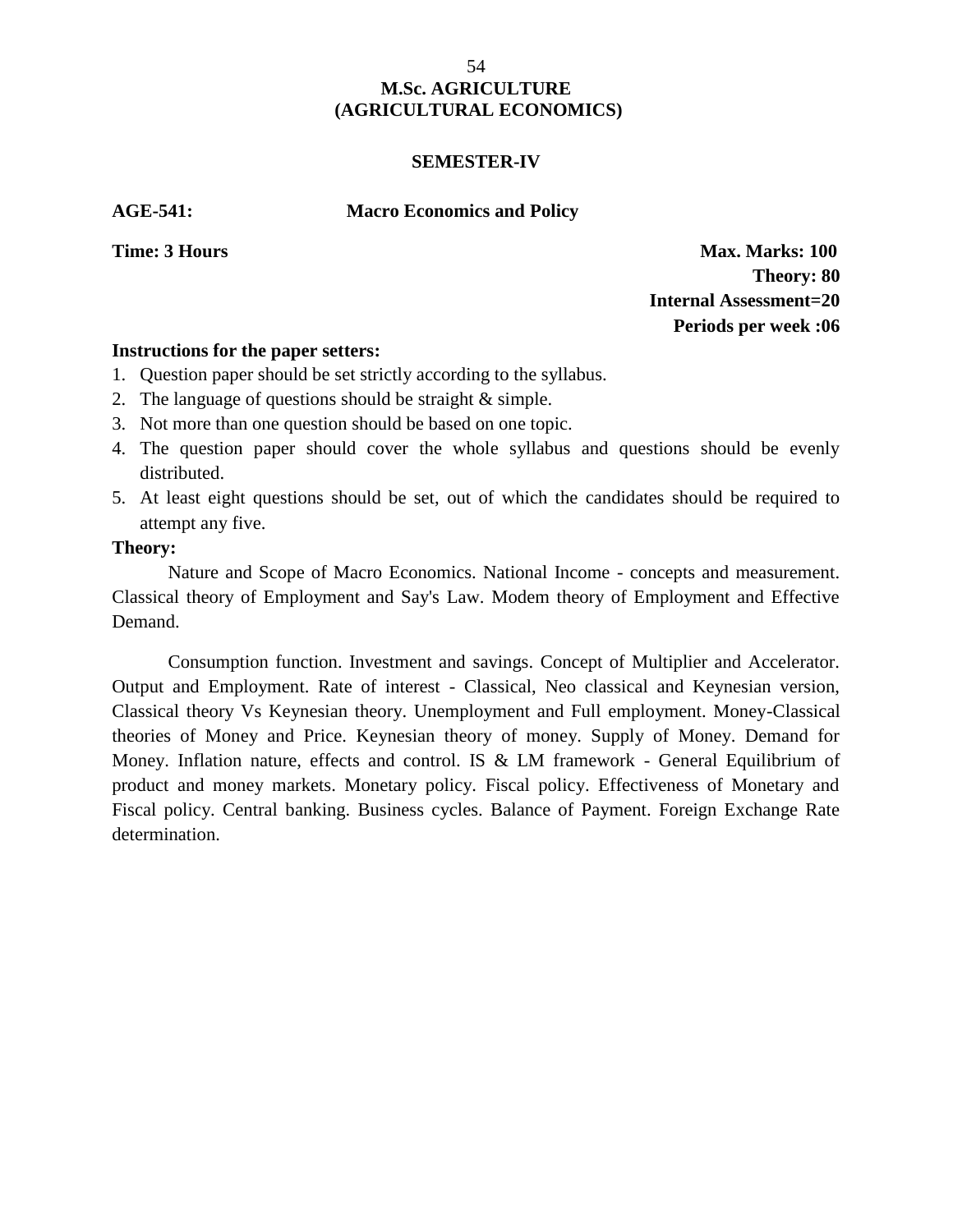#### **SEMESTER-IV**

**AGE-542: Agricultural Development and Policy**

**Time: 3 Hours Max. Marks: 100 Theory: 80 Internal Assessment=20 Periods per week :06**

### **Instructions for the paper setters:**

- 1. Question paper should be set strictly according to the syllabus.
- 2. The language of questions should be straight & simple.
- 3. Not more than one question should be based on one topic.
- 4. The question paper should cover the whole syllabus and questions should be evenly distributed.
- 5. At least eight questions should be set, out of which the candidates should be required to attempt any five.

#### **Theory:**

Development Economics- Scope and Importance. Economic development and economic growth. Indicators and Measurement of Economic Development - GNP as a measure of economic growth. New Measures of Welfare - NEW and MEW, PQLI, HDI, Green GNP Criteria for under development. Obstacles to economic development - Economic and Non Economic factors of economic growth. Economic development - meaning, stages of economic development, determinants of economic growth. Theories of economic growth. Optimal Economic Growth. Recent Experiences of developing country economies in transition. Role of state in economic development. Development planning. Role of agriculture in economic/rural development. Agriculture and food supply, resource policies, credit policies, input and product marketing policies, price policies. Development issues, poverty, inequality, unemployment and environmental degradation. Models of Agricultural Development - Induced Innovation Model.

Policy options for sustainable agricultural development. Globalization and Agricultural Development. The dilemma of free trade- Free trade versus Protectionism. Role of protection in Developing Countries. WTO - Agreement on Agriculture.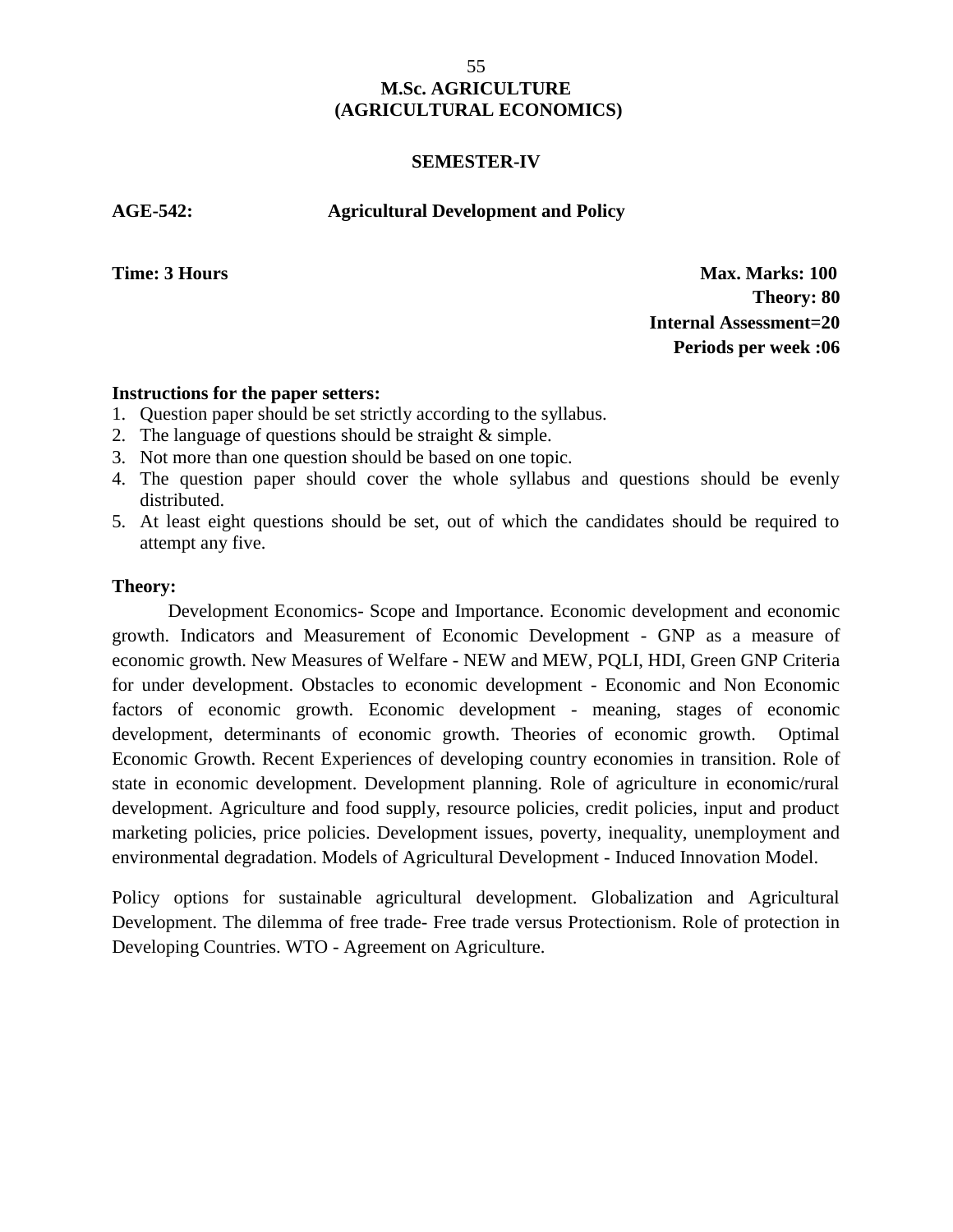#### **SEMESTER-IV**

# **RESEARCH WORK**

**Total Marks: 250 Periods per week: 04**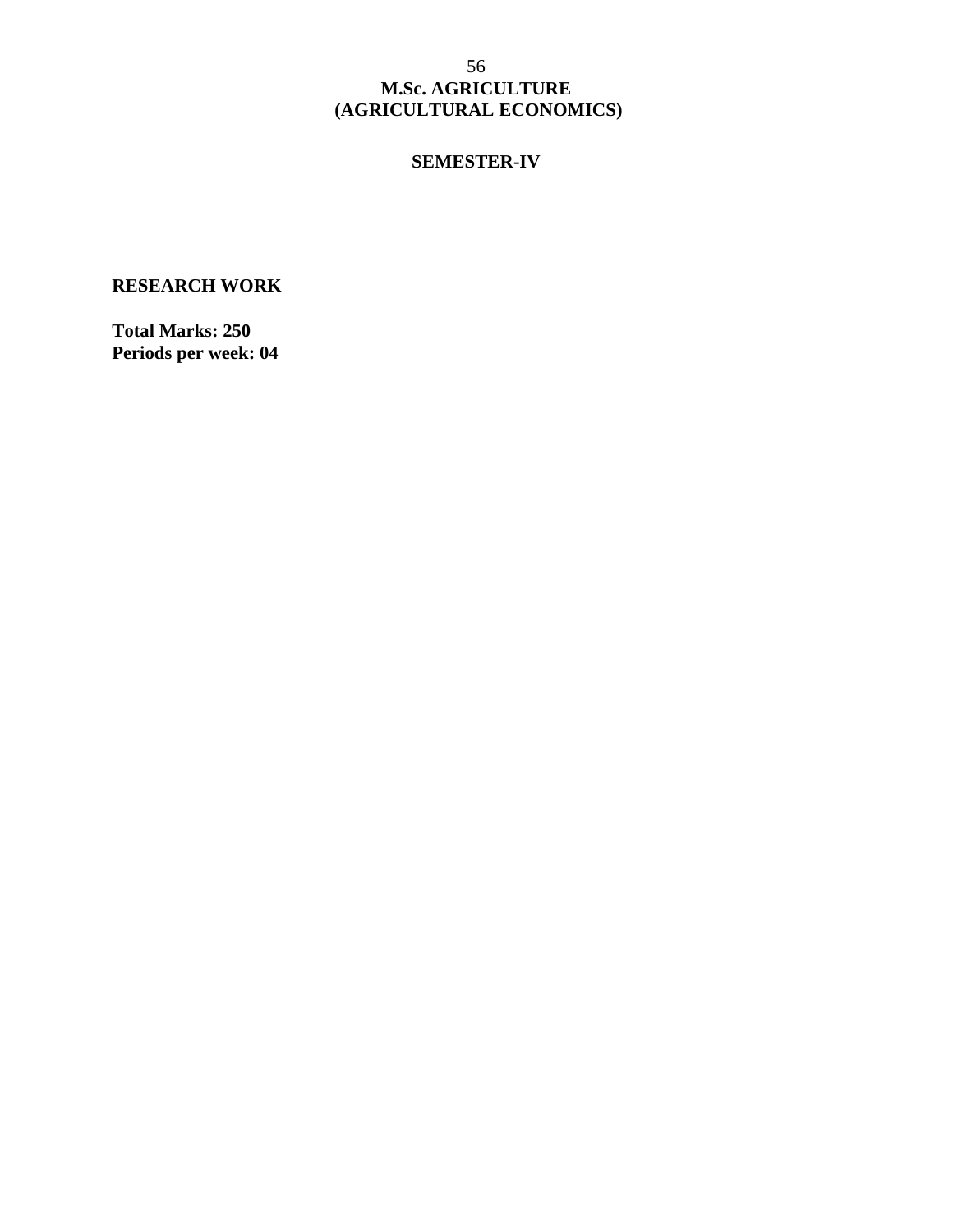# **SEMESTER-I**

| <b>Course</b><br>Code | <b>Subject</b>                                                        | Periods per<br>week |                | <b>Marks</b> |        | <b>Internal</b><br><b>Assesment</b> |        | <b>Total Marks</b> |        | <b>Grand</b><br><b>Total</b> |
|-----------------------|-----------------------------------------------------------------------|---------------------|----------------|--------------|--------|-------------------------------------|--------|--------------------|--------|------------------------------|
|                       |                                                                       | Th.                 | <b>Pract</b>   | Th.          | Pract. | Th.                                 | Pract. | Th.                | Pract. |                              |
| FSC-511               | Tropical<br>Fruit  <br>Production and Dry<br><b>Land Horticulture</b> | $\overline{4}$      | $\overline{3}$ | 80           | 40     | 20                                  | 10     | 100                | 50     | 150                          |
| FSC-512               | Nutrient and Canopy<br>Management in Fruit<br>Crops                   | $\overline{4}$      | 6              | 80           | 40     | 20                                  | 10     | 100                | 50     | 150                          |
| FSC-513               | <b>Systematic Pomology</b>                                            | $\overline{4}$      | $\overline{3}$ | 80           | 40     | 20                                  | 10     | 100                | 50     | 150                          |
| SSC-410<br>(Minor)    | Soil Chemistry and<br><b>Bio Chemistry</b>                            | $\overline{4}$      | 6              | 80           | 40     | 20                                  | 10     | 100                | 50     | 150                          |
| <b>STA-415</b>        | Statistical<br>Methods<br>for Research Workers                        | $\overline{4}$      | $\overline{3}$ | 80           | 40     | 20                                  | 10     | 100                | 50     | 150                          |
| *FSC-411              | Nursery Management<br>Horticultural<br>of<br>Crops                    |                     |                |              |        |                                     |        |                    |        | NC                           |
| *FSC-412              | Fundamentals<br>of<br><b>Fruit Production</b>                         |                     |                |              |        |                                     |        |                    |        | NC                           |
| <b>Total</b>          |                                                                       | 20                  | 21             | 400          | 200    | 100                                 | 50     | 500                | 250    | 750                          |

\*Note: The students from the stream other than they opted for Post Graduate classes will have to clear UG course of Elective subject with UG classes as per schedule.

# 57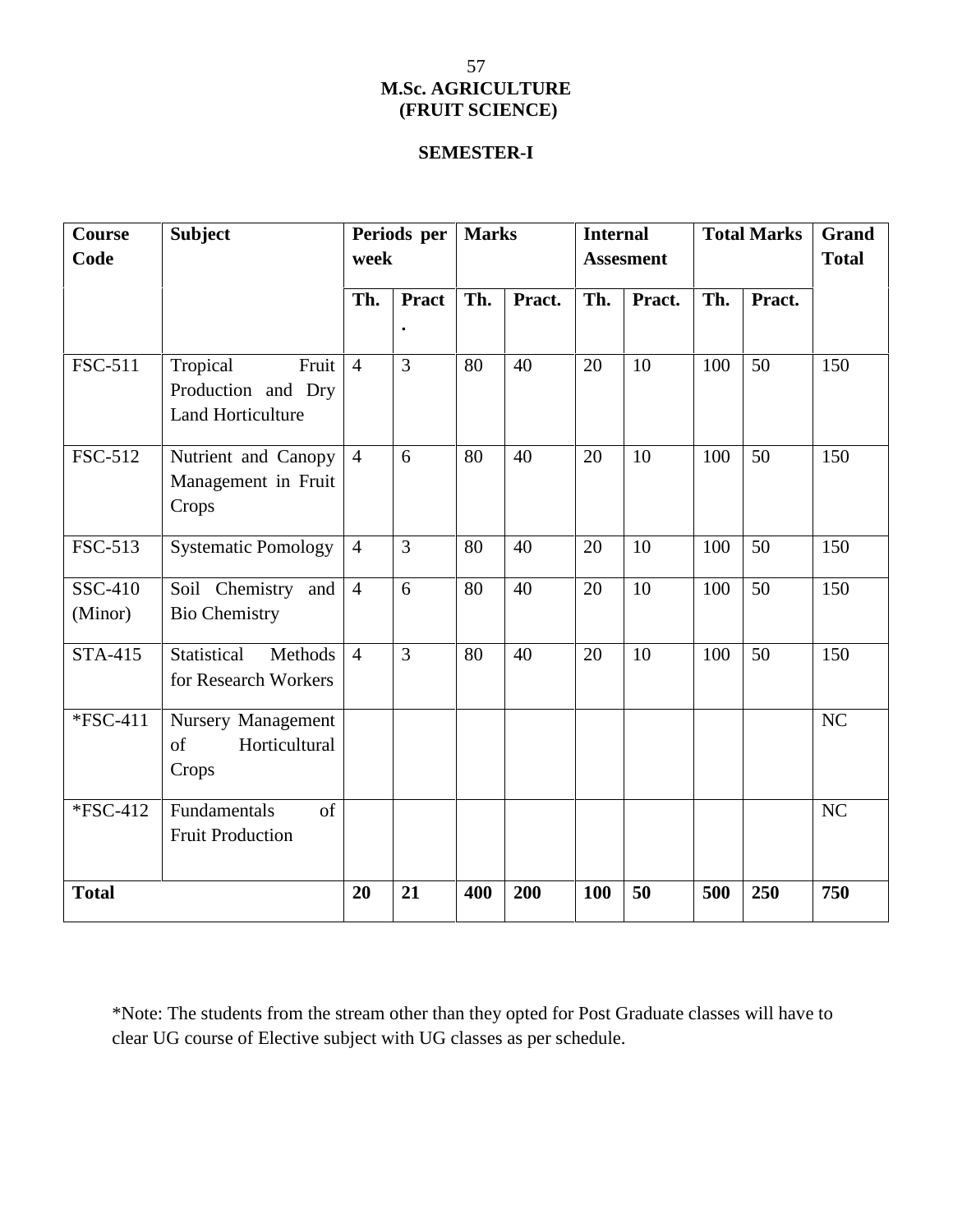# **SEMESTER-II**

| <b>Course</b><br>Code                 | <b>Subject</b>                                                                 | <b>Periods</b><br>per<br>week |                |     | <b>Marks</b> |     | <b>Internal</b><br><b>Assesment</b> |     | <b>Total Marks</b> | <b>Grand</b><br><b>Total</b> |
|---------------------------------------|--------------------------------------------------------------------------------|-------------------------------|----------------|-----|--------------|-----|-------------------------------------|-----|--------------------|------------------------------|
|                                       |                                                                                | Th.                           | Pract.         | Th. | Pract.       | Th. | Pract.                              | Th. | Pract.             |                              |
| <b>FSC-521</b>                        | Tropical<br>Sub<br>and<br>Fruit<br>Temperate<br>Production                     | $\overline{4}$                | $\overline{3}$ | 80  | 40           | 20  | 10                                  | 100 | 50                 | 150                          |
| <b>FSC-522</b>                        | Breeding of Fruit<br>Crops                                                     | $\overline{4}$                | 6              | 80  | 40           | 20  | 10                                  | 100 | 50                 | 150                          |
| FSC-523                               | Harvest<br>Post<br>Technology of Fruit<br>Crops                                | $\overline{4}$                | $\overline{3}$ | 80  | 40           | 20  | 10                                  | 100 | 50                 | 150                          |
| SSC-420/<br><b>PBG-420</b><br>(Minor) | Soil<br>Fertility and<br>Fertilizer<br>of<br>Use/Principles<br>seed Production | $\overline{4}$                | 6              | 80  | 40           | 20  | 10                                  | 100 | 50                 | 150                          |
| <b>STA-425</b>                        | Experimental<br>Designs<br>for<br><b>Research Worker</b>                       | $\overline{4}$                | $\overline{3}$ | 80  | 40           | 20  | 10                                  | 100 | 50                 | 150                          |
| *FSC-421                              | Commercial<br>Fruit<br>Production                                              |                               |                |     |              |     |                                     |     |                    | NC                           |
| *FSC-422                              | Processing<br>and<br>Value Addition of<br><b>Horticultural Crops</b>           |                               |                |     |              |     |                                     |     |                    | NC                           |
| <b>Total</b>                          |                                                                                | 20                            | 21             | 400 | 200          | 100 | 50                                  | 500 | 250                | 750                          |

Note: The students from the stream other than they opted for Post Graduate classes will have to clear UG course of Elective subject with UG classes as per schedule.

# 58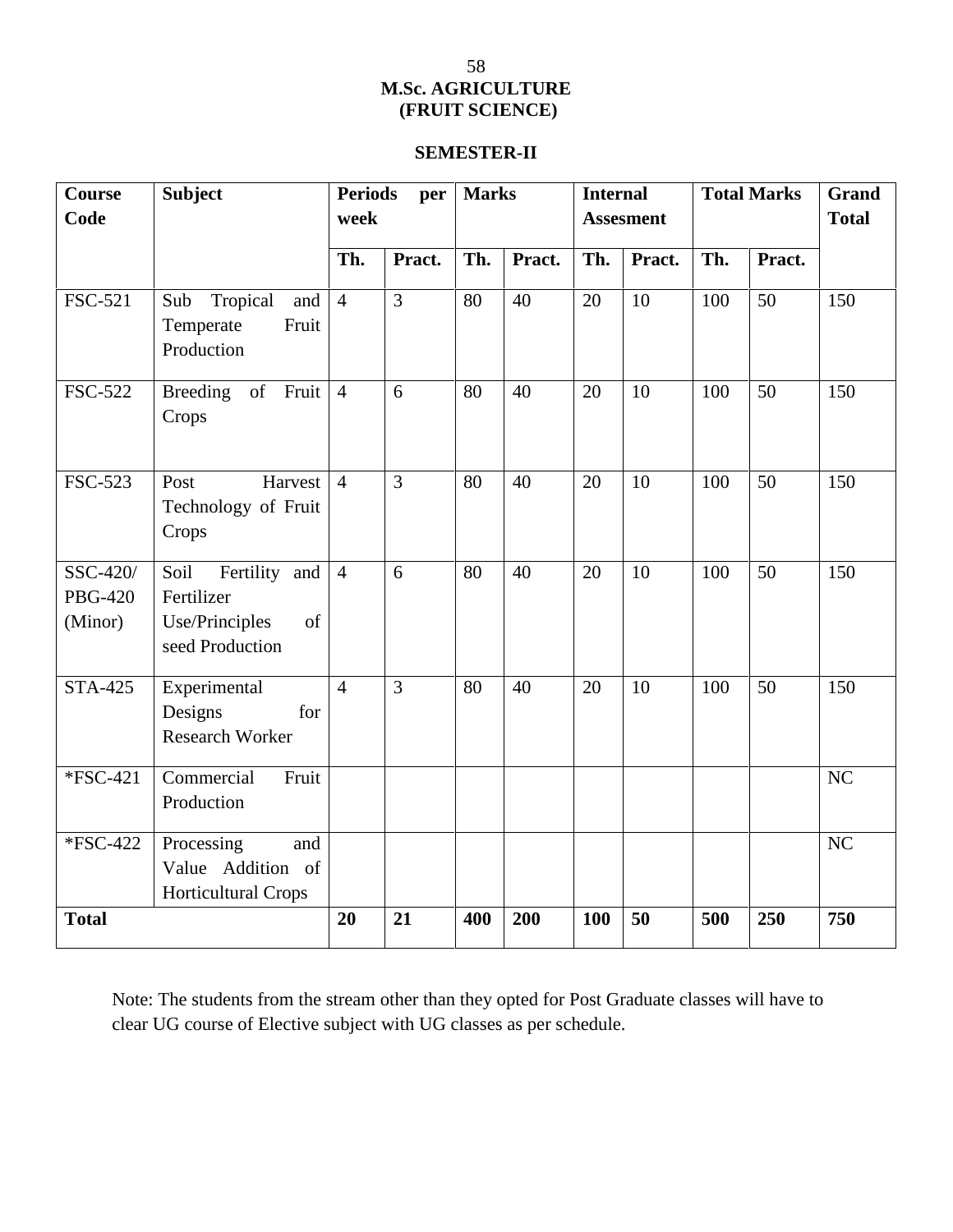# **SEMESTER-III**

| <b>Course Code</b>                                  | <b>Subject</b>                                                                                                         | Periods per<br>week<br>Prac<br>Th. |                | <b>Marks</b><br>Th.<br>Prac |     | <b>Internal</b><br><b>Assesment</b><br><b>Th</b><br>Prac |    | <b>Total Marks</b><br>Th<br>Prac |     | <b>Grand</b><br><b>Total</b> |
|-----------------------------------------------------|------------------------------------------------------------------------------------------------------------------------|------------------------------------|----------------|-----------------------------|-----|----------------------------------------------------------|----|----------------------------------|-----|------------------------------|
|                                                     |                                                                                                                        |                                    |                |                             |     |                                                          |    |                                  |     |                              |
| FSC-531                                             | Principles and<br>Practices of Plant<br>Propagation                                                                    | $\overline{4}$                     | $\overline{3}$ | 80                          | 40  | 20                                                       | 10 | 100                              | 50  | 150                          |
| <b>FSC-532</b>                                      | <b>Plant Growth</b><br>Regulators in Fruit<br>Crops                                                                    | $\overline{4}$                     | 6              | 80                          | 40  | 20                                                       | 10 | 100                              | 50  | 150                          |
| SSC-430 /<br>PFE-430//<br><b>BOT-430</b><br>(Minor) | Fertilizer<br>Technology /<br>/ Protected<br>Cultivation of<br>Vegetables/<br>Physiology of<br>Growth &<br>Development | $\overline{4}$                     | 3              | 80                          | 40  | 20                                                       | 10 | 100                              | 50  | 150                          |
|                                                     | Credit seminar                                                                                                         | $\overline{3}$                     |                | 100                         |     |                                                          |    | 100                              |     | 100                          |
|                                                     | <b>Research Work</b><br>(Four periods<br>per Teacher<br>per Student)                                                   | $\overline{\phantom{a}}$           | $\overline{4}$ |                             |     |                                                          |    |                                  |     |                              |
| <b>Total</b>                                        |                                                                                                                        | 15                                 | 16             | 340                         | 120 | 60                                                       | 30 | 400                              | 150 | 550                          |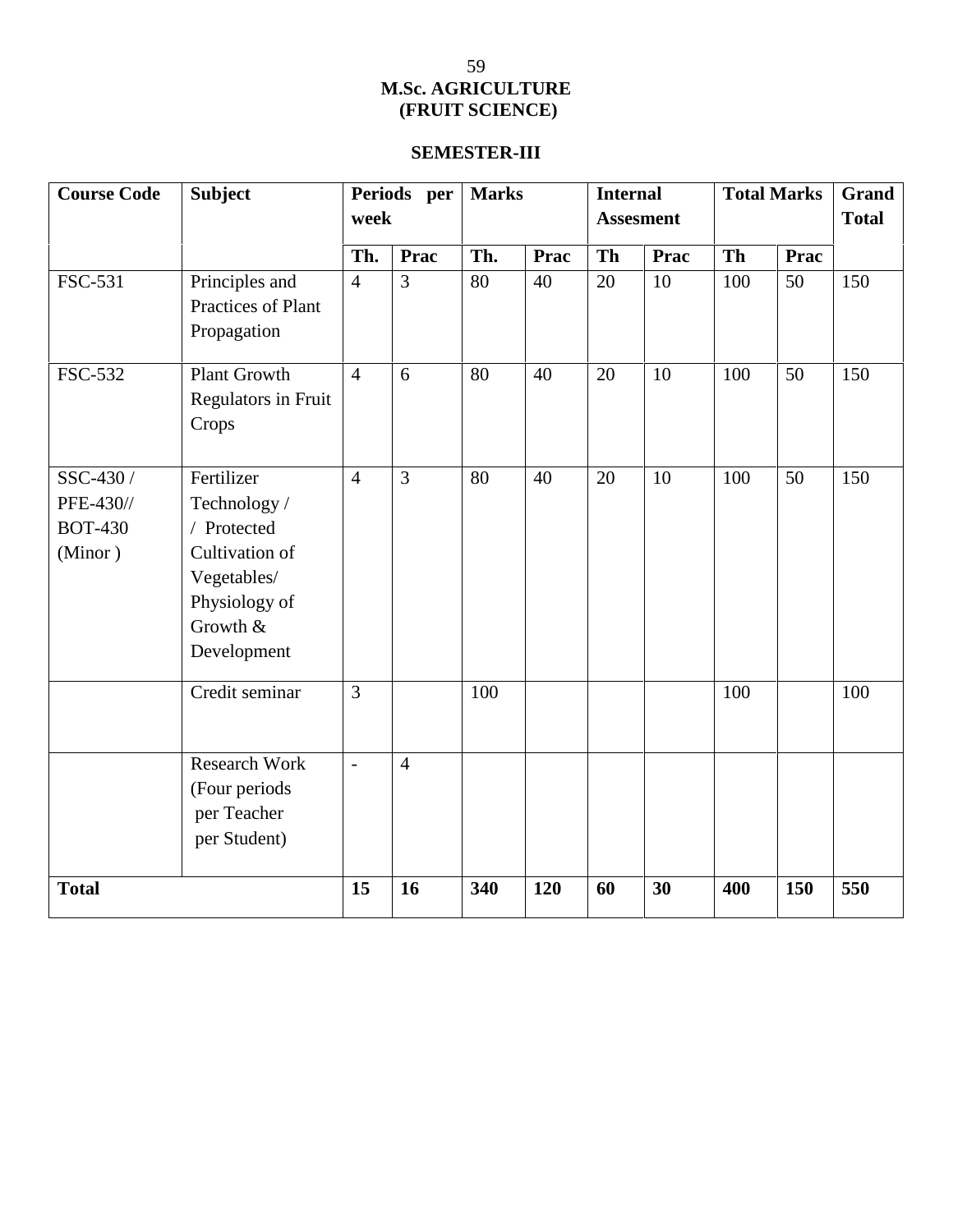# **SEMESTER-IV**

| Sr.<br>No.     | <b>Course</b><br>Code | <b>Subject</b>                                                           | Periods per<br>week |                | <b>Marks</b> |        | <b>Internal</b><br>assessment |      | <b>Total</b><br><b>Marks</b> |      | Grand<br><b>Total</b> |
|----------------|-----------------------|--------------------------------------------------------------------------|---------------------|----------------|--------------|--------|-------------------------------|------|------------------------------|------|-----------------------|
|                |                       |                                                                          | Th.                 | Pract.         | Th.          | Pract. | Th.                           | Prac | <b>Th</b>                    | Prac |                       |
| $\mathbf{1}$   | <b>FSC-541</b>        | Citriculture                                                             | $\overline{4}$      | 3              | 60           | 20     | 15                            | 05   | 75                           | 25   | 100                   |
| 2.             | <b>FSC-542</b>        | Orchard Floor<br>Management<br>Organic<br>and<br>Agriculture             | $\overline{4}$      | 3              | 60           | 20     | 15                            | 05   | 75                           | 25   | 100                   |
| $\overline{3}$ |                       | <b>Research Work</b><br>(Four Periods)<br>Teacher<br>per<br>Per Student) |                     | $\overline{4}$ |              | 250    |                               |      |                              | 250  | 250                   |
|                |                       | <b>Total</b>                                                             | 08                  | 10             | <b>120</b>   | 290    | 30                            | 10   | 150                          | 300  | 450                   |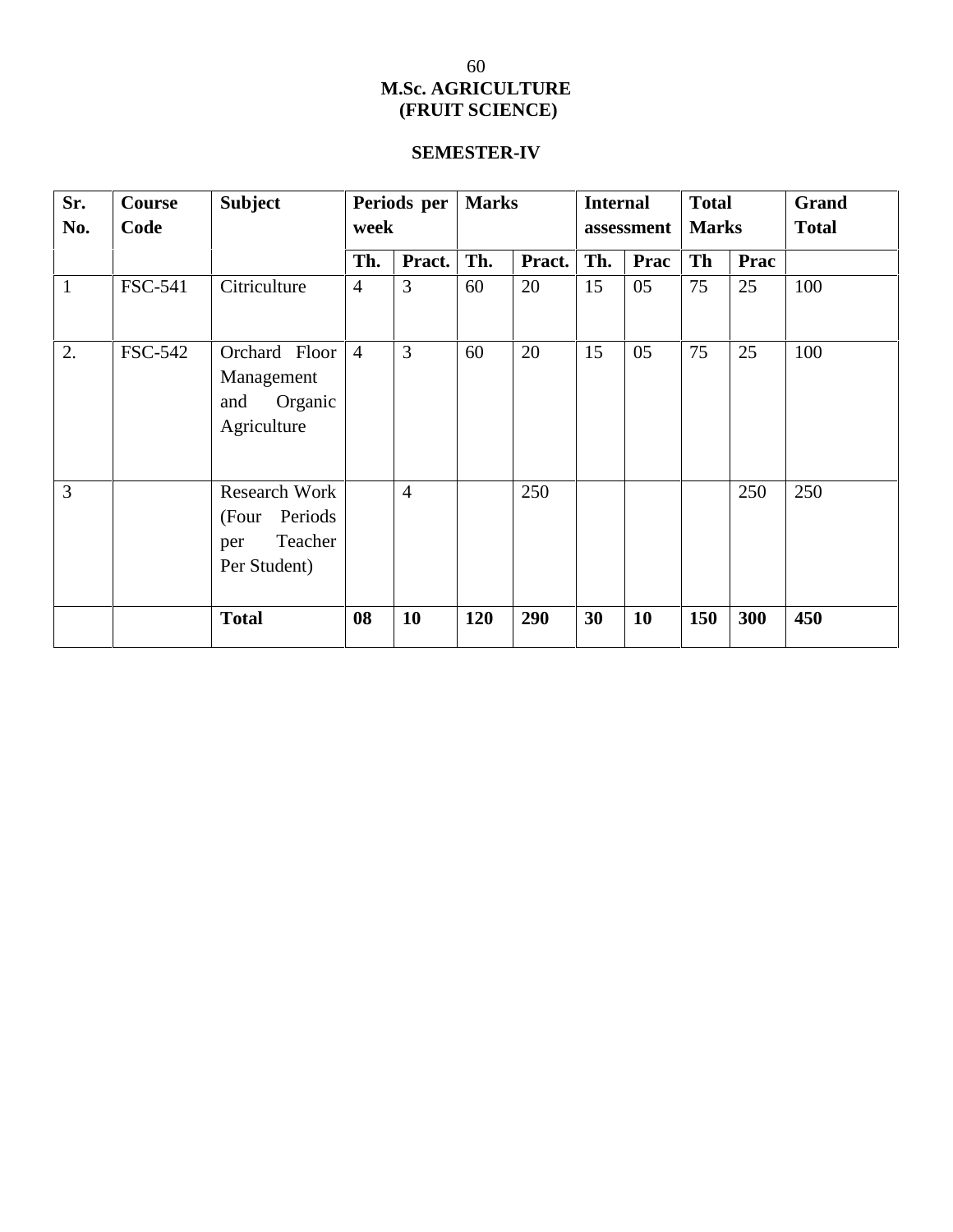#### **SEMESTER-I**

#### **FSC-511: Tropical Fruit Production and Dry Land Horticulture**

**Time: 3 Hours Max. Marks: 150 Theory: 80 Practical: 40 Internal assessment 20+10=30 Periods per week : 04+3**

#### **Instructions for the Paper Setters:**

- 1. Question paper should be set strictly according to the syllabus.
- 2. The language of questions should be straight & simple.
- 3. Not more than one question should be based on one topic.
- 4. The question paper should cover the whole syllabus and questions should be evenly distributed.
- 5. At least eight questions should be set, out of which the candidates should be required to attempt any five.

#### **Theory**

Origin, Distribution, Commercial Importance and Export Potential. Ecophysiological Requirements. Species and Varieties. Rootstocks and Propagation. Planting, Root Zone, Training and Pruning. Nutrition and Water Requirements, Fertigation, Role of Bio-regulators, Major Pests, Diseases, Physiological Disorders and their Control Measures. Abiotic Factors limiting Fruit Production. Flowering, Pollination and Fruit set. Quality improvement Storage and Ripening Techniques. Industrial and Export potential, Agri. Export Zones (AEZ) and Industrial Support. Fruit Crops- Itrus, Mango, Papaya, Pineapple, Banana, Avocado, Sapota, Guava, Ber, Pomegranate, Aonla, Jack Fruit, Annonas, Minor Fruits of Tropics. Possibilities and Constraints in Dry Land Fruit Production, Fruits suitable for Dry Land Horticulture.

## **Practical:**

### **Time: 3 Hours**

Description and Identification of Species and Varieties. Growth and Development. Growth Regulation. Nutritional and Physiological Disorders and their Control. Rejuvenation of Old and Unproductive Trees. Visit to Commercial Orchards. Project Preparation for Establishing Commercial Orchards.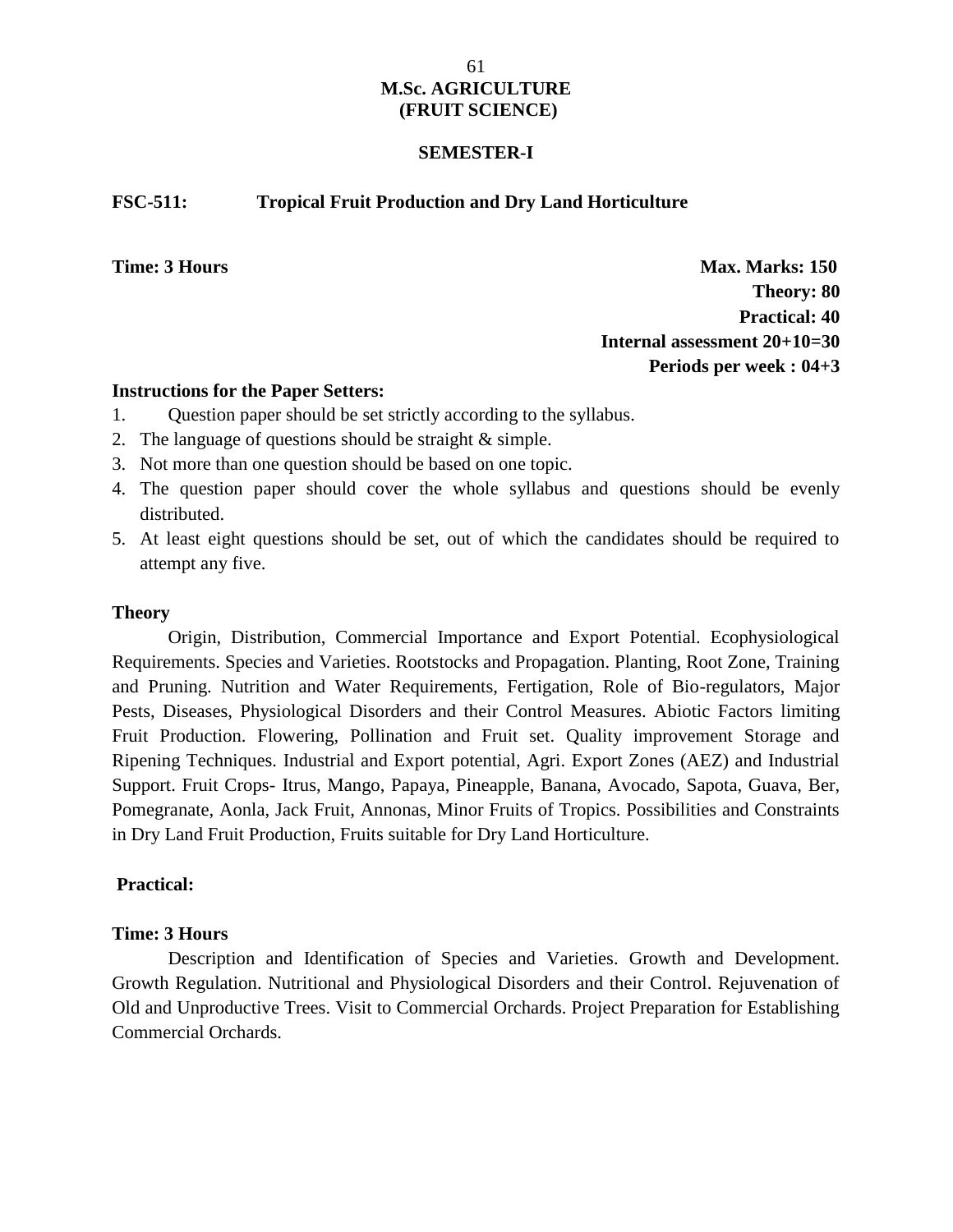#### **SEMESTER-I**

**FSC-512 Nutrient and Canopy Management in Fruit Crops**

**Time: 3 Hours Max. Marks: 150 Theory:80 Practical: 40 Internal assessment 20+10=30 Periods per week : 04+6**

#### **Instructions for the Paper Setters:**

- 1. Question paper should be set strictly according to the syllabus.
- 2. The language of questions should be straight & simple.
- 3. Not more than one question should be based on one topic.
- 4. The question paper should cover the whole syllabus and questions should be evenly distributed.
- 5. At least eight questions should be set, out of which the candidates should be required to attempt any five.

#### **Theory**

Essential elements, Criteria of essentiality. Natural sources and fertilizers. Role of essential elements in fruit plants. Interaction of nutrients. Canopy management, Importance and advantages. Factors affecting canopy development. Canopy types and structures. Light interception and distribution in different types of tree canopies. Spacing and utilization of land area. Canopy management through the use of rootstock and scion, plant growth inhibitors, training and pruning and management practices. Canopy development in relation to growth, flowering, fruiting and fruit quality in temperate fruits, grapes, pomegranate, mango, sapota, guava, citrus and ber.

# **Practical: Time: 3 Hours**

Leaf sampling techniques, Determination of nutrient status through soil and plant analysis. Study of different types of canopies. Training of plants for different canopy types. Canopy development through pruning, use of plant growth inhibitors and, geometry of planting. Effect of canopy types on production and quality of fruits.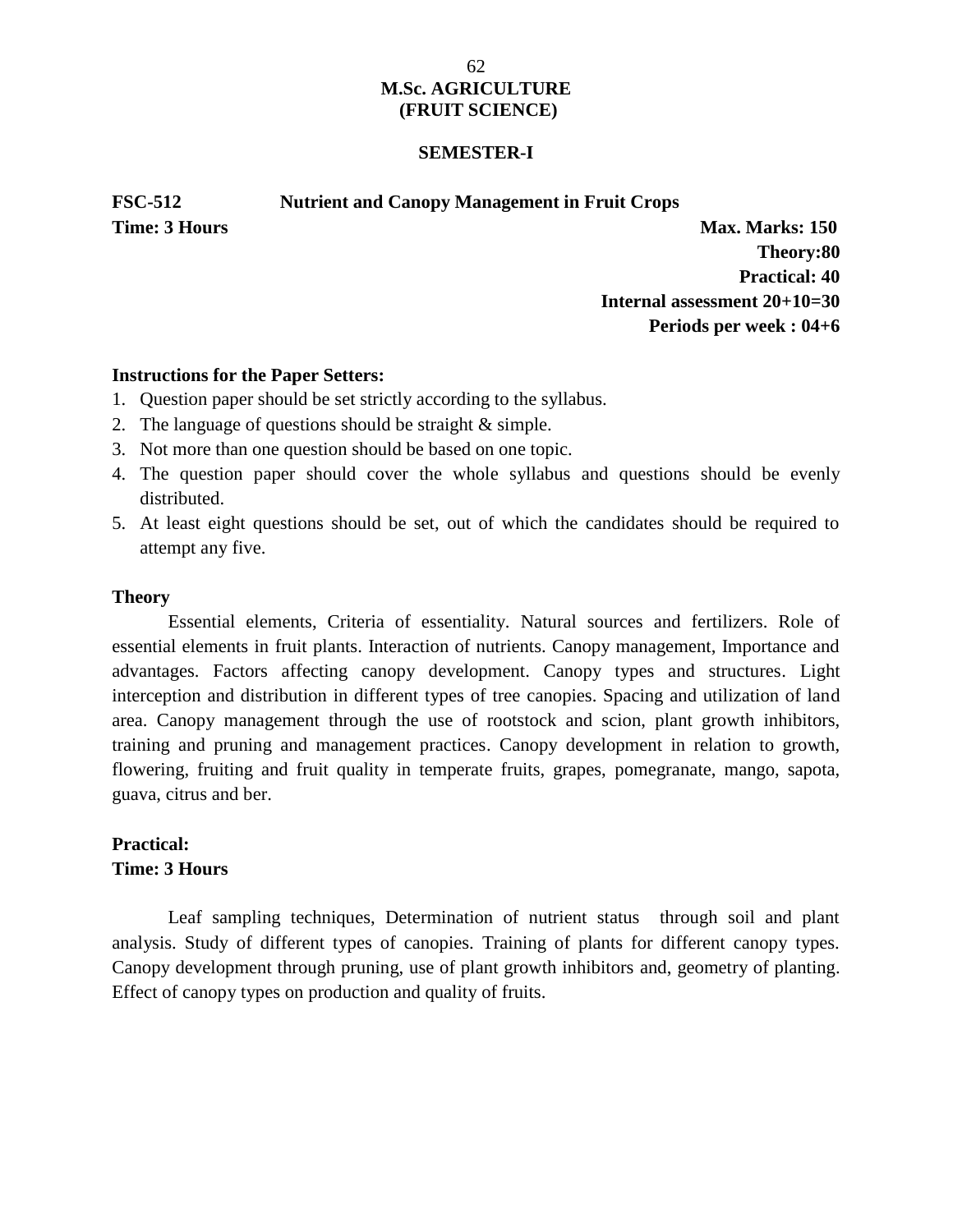#### **SEMESTER-I**

#### **FSC-513 Systematic Pomology**

**Time: 3 Hours Max. Marks: 150 Theory: 80 Practical: 40 Internal assessment 20+10=30 Periods per week: 04+3**

#### **Instructions for the Paper Setters:**

- 1. Question paper should be set strictly according to the syllabus.
- 2. The language of questions should be straight & simple.
- 3. Not more than one question should be based on one topic.
- 4. The question paper should cover the whole syllabus and questions should be evenly distributed.
- 5. At least eight questions should be set, out of which the candidates should be required to attempt any five.

#### **Theory**

Plant Taxonomy, Systematic pomology, its significance, systems of classification, history of systematic Pomology. Nomenclature and code of nomenclature, naming of fruit varieties, Speciation and classification of temperate, tropical and sub-tropical fruit plant species. Pomological description of temperate fruits (pear, apple, peach, plum, apricot, cherry, kiwi fruit, strawberry), citrus fruits and other major fruits (mango, guava, grapes, pomegranate, date, ber, litchi, loquat, papaya, jamun, cashewnut, banana, aonla, sapota, phalsa and cape gooseberry).

#### **Practical: Time: 3 Hours**

Vegetative and floral morplology of fruit plants. Description and identification of pome, stone, citrus and other major fruits (manto, guava, grapes, pomegranate, date, ber, etc etc.) Preparation and use of keys for the identification of fruit plant species and varieties. Visit to the fruit research stations for identification of different fruit species.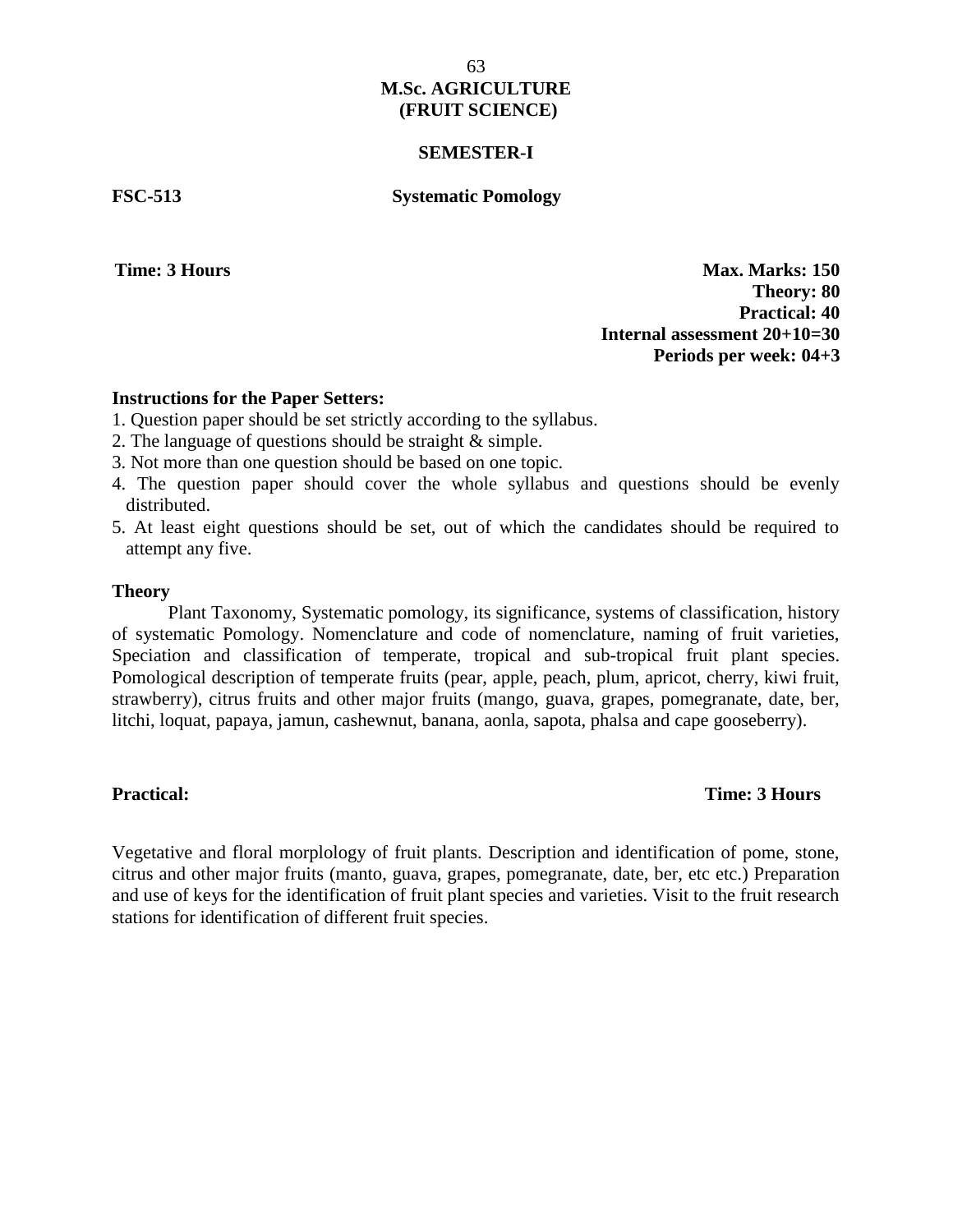### **SEMESTER-I**

**SSC-410: Soil Chemistry and Bio Chemistry (Minor)**

**Time: 3 Hours Max. Marks: 150 Theory: 80 Practical: 40 Internal assessment 20+10=30 Periods per week : 04+6**

### **Instructions for the Paper Setters:**

- 1. Question paper should be set strictly according to the syllabus.
- 2. The language of questions should be straight & simple.
- 3. Not more than one question should be based on one topic.
- 4. The question paper should cover the whole syllabus and questions should be evenly distributed.
- 5. At least eight questions should be set, out of which the candidates should be required to attempt any five.

#### **Theory**

Soil colloids–nature, properties, origin of charges and their significance; Cation and anion exchange phenomena and their importance; Introduction to ionic adsorption and fixation; Soil reaction and buffering; Distribution, characterization, genesis and amelioration of acid, acid sulphate, saline, saline-sodic, sodic and calcareous soils; Plant reaction and tolerance to soil salinity, sodicity and acidity; Chemical and electro chemical properties of submerged soils; Organic matter and characterization of clay –organic matter interaction ; Biochemical decomposition of organic manures and farm wastes, composting and vermicomposting, Biochemistry of humus formation and biogas production .

### **Practical: Time: 3 Hours**

Determination of the effect of dilution and salinity on soil pH; Active and potential acidity; Cation and anion exchange capacity and exchangeable cations; Soluble salts in soils; Lime and gypsum requirements. Nutrient adsorption and fixation capacities of soils; Estimation of biochemical constituents of organic residues- cellulose, hemi-cellulose, lignin and C: N ratio; Preparation of enriched compost, biofertilizers and vermiculture.

64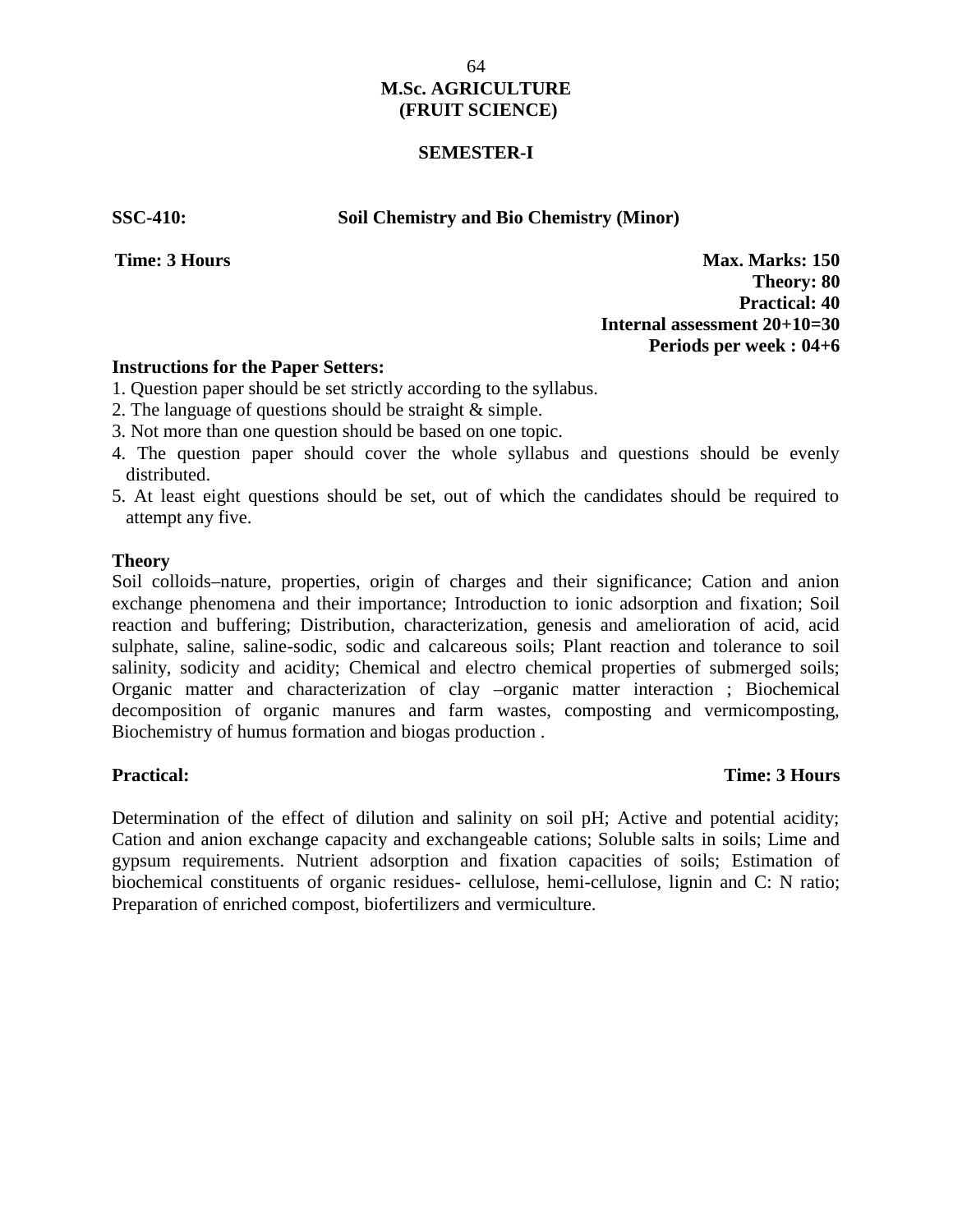#### **SEMESTER-I**

#### **STA-415: Statistical Methods for Research Workers**

**Time: 3 Hours Max. Marks: 150 Theory: 80 Practical: 40 Internal assessment 20+10=30 Periods per week : 04+3**

#### **Instructions for the Paper Setters:**

- 1. Question paper should be set strictly according to the syllabus.
- 2. The language of questions should be straight & simple.
- 3. Not more than one question should be based on one topic.
- 4. The question paper should cover the whole syllabus and questions should be evenly distributed.
- 5. At least eight questions should be set, out of which the candidates should be required to attempt any five.

#### **Theory**

Probability and fitting of standard frequency distribution, sampling techniques, sampling distributions, mean and standard error, simple partial, multiple and intra- class correlation and multiple regression, tests of significance, students'-t, chi-square and large sample tests, confidence intervals, analysis of variance for one way and two way classification with equal cell frequencies, transformation of data.

#### **Practical: Time: 3 Hours**

Fitting of distributions, samples and sampling distributions, correlation and regression, tests of significance and analysis of variance.

**Note:** Students shall be trained to use computer to analysis the data, using available software's. However, during university examination students will use scientific calculators to analyse the data.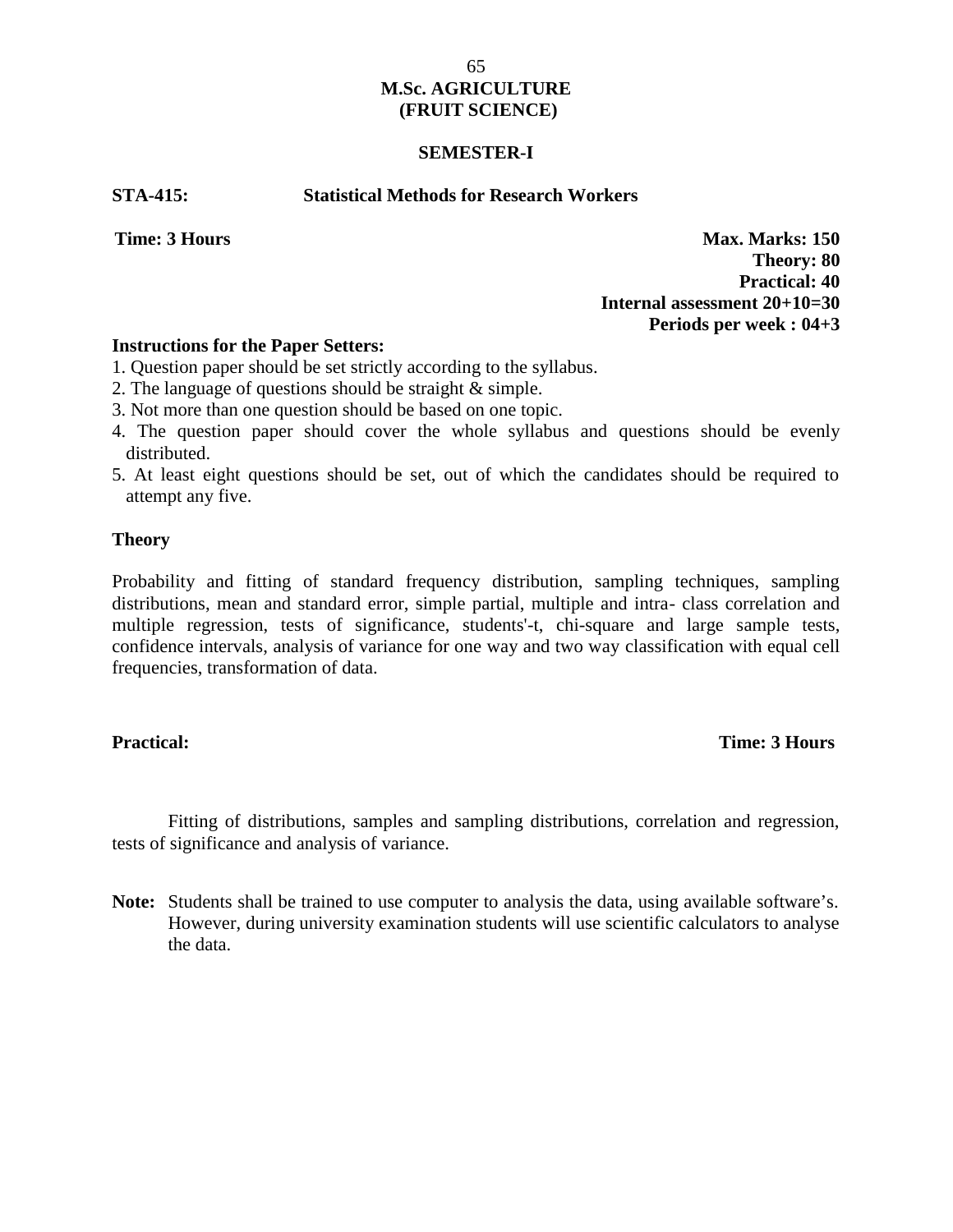### **SEMESTER-I**

**FSC-411 Nursery Management of Horticultural Crops**

**Time: 3 Hours Max. Marks: 150 Theory: 80 Practical: 40 Internal assessment 20+10=30 Periods per Week 4+3**

### **Instructions for the paper setters**

- 1. Question paper should be set strictly according to the syllabus.
- 2. The language of questions should be straight & simple.
- 3. Not more than one question should be based on one topic.
- 4. The question paper should cover the whole syllabus and questions should be evenly distributed.
- 5. At least eight questions should be set, out of which the candidates should be required to attempt any five.

## **Theory:**

Principles of plant propagation. Seed dormancy and germination. Selection of rootstock and scion. Stock scion relationship. Factors affecting successful propagation. Physiology of dwarfing rootstock. Different methods of propagation like division, cutting, layering, budding and grafting, and tissue culture. Containers, media and mixtures. Propagation structures. Nursery act, quarantine and certification. Nutrient management and plant protection measures in nursery. Economics of raising fruit plant nursery.

Practical: Raising of rootstock. Methods to break seed dormancy. Propagation techniques. Training, lifting and packing of nursery plants. Preparation of media and mixtures, and raising nursery in poly bags. Project formulation and valuation of nursery raising.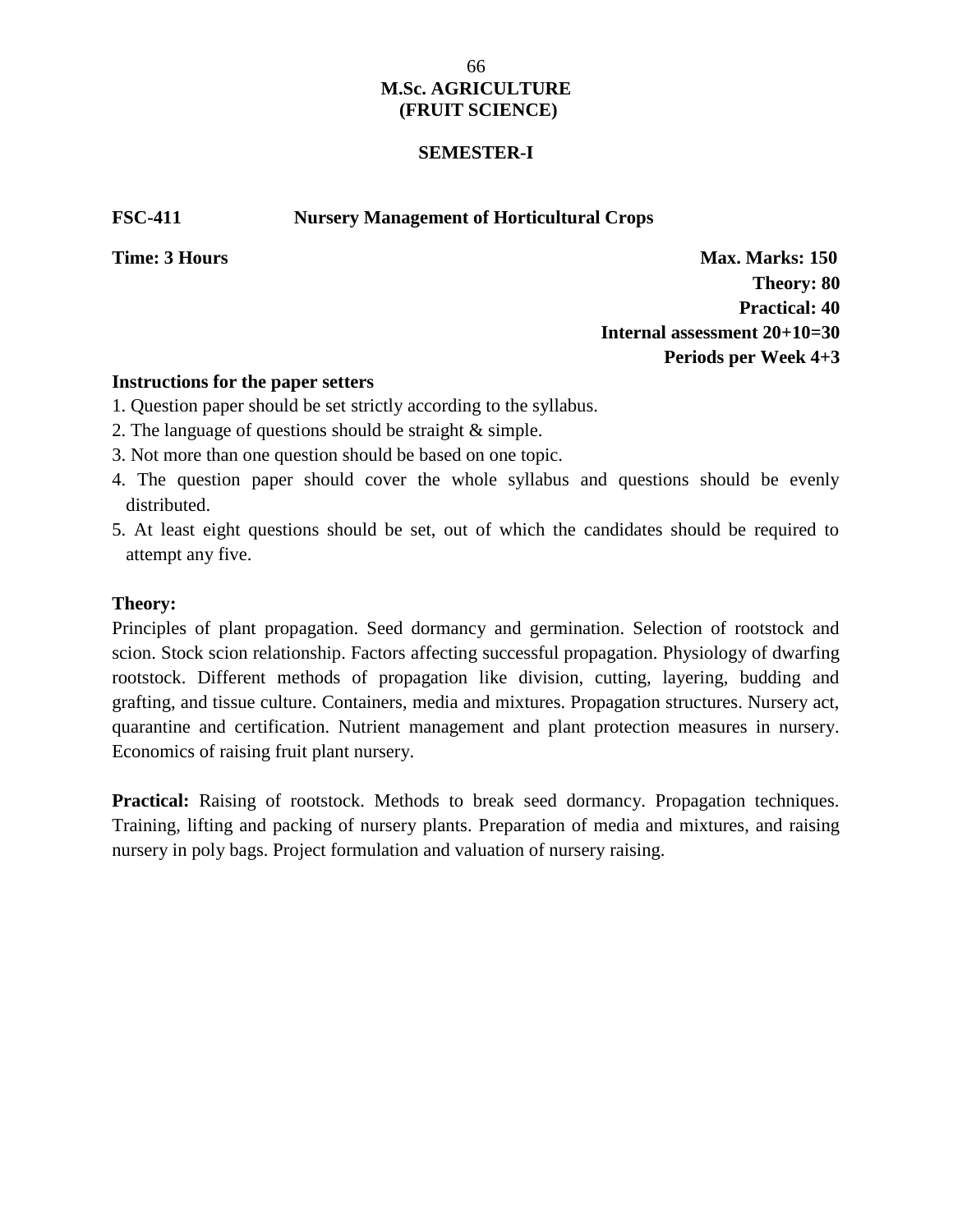#### **SEMESTER-I**

#### **FSC-412 Fundamentals of Fruit Production**

**Time: 3 Hours Max. Marks: 100 Theory: 80 Internal assessment 20 Periods per Week: 4+3**

### **Instructions for the paper setters**

- 1. Question paper should be set strictly according to the syllabus.
- 2. The language of questions should be straight & simple.
- 3. Not more than one question should be based on one topic.
- 4. The question paper should cover the whole syllabus and questions should be evenly distributed.
- 5. At least eight questions should be set, out of which the candidates should be required to attempt any five.

#### **Theory:**

Climatic classification of fruits in Punjab & India. Climate as a limiting factor in Horticulture, Principles of orchard planning, selection of site for establishing an orchard. Winter killing and hardiness. Protection of fruit against adverse climatic conditions. Water requirement of fruit crops and factors influencing it. Critical period of water supply, wilting point, wilting co efficient and wilting of fruit plants under field conditions. Factors influencing rate of transpiration and moisture absorption. The response of fruits plants to varying conditions of soil moisture and humidity. Influence on new shoot formation, vegetative growth, yield and fruit development and cropping time and method of irrigation. Orchard soil management methods. Their relation to moisture conservation and nutrient supply. Different types of soils. Nutrients and their availability. Soil improvement and maintenance of organic matter in the soil. Macro and micro elements. Detection of nutrient deficiency in the orchards. Method and time of application, Role of different elements in Horticulture.

Problems of pollination and fruit set. Factors associated with fruit setting and development of fruits.(Internal & External factors). Role of growth regulators in fruit set, fruit development and maturity of fruits.

Pollen viability and germination; stigma receptivity and pollination studies in fruits.

#### **Practical:**

Nomenclature and identification of fruit plants, Planning and layout of an orchard, Planting of an orchard, Study of different methods of irrigation of fruit crops, Calculate water requirement of fruit crops, Study of different cultural practices adopted in the orchards, Weeds and their management in fruit crops, Protection of fruit plants against adverse weather conditions, Manuring and fertilization of fruit crops, Identification and management of nutritional deficiencies in fruit crops, Collection of soil and leaf samples for diagnosis of nutritional deficiencies, Study of bearing habits of fruits, Types of inflorescence in fruit crops, Role of growth regulators in fruit plants.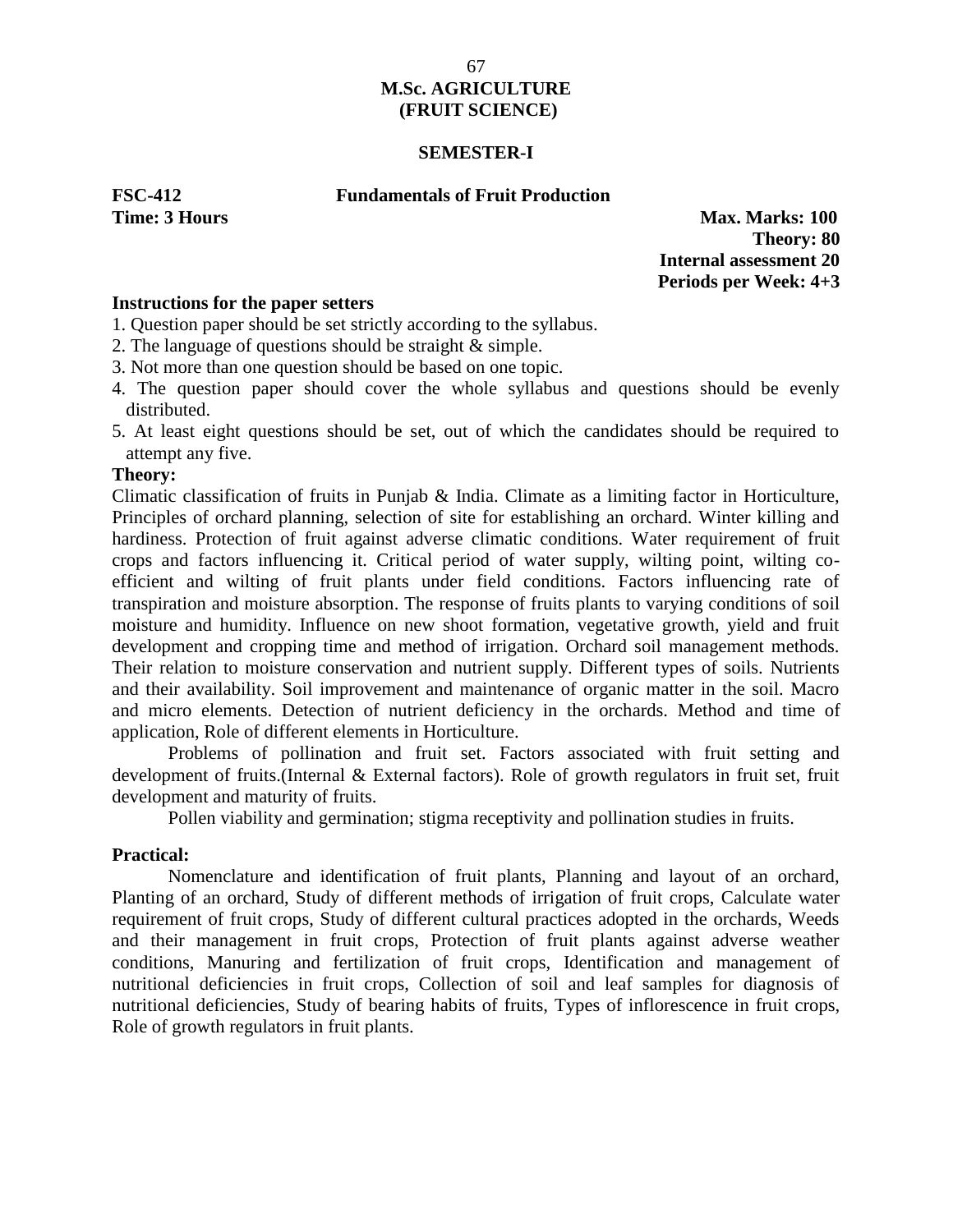### **SEMESTER-II**

### **FSC-521: Sub-Tropical and Temperate Fruit Production**

**Time: 3 Hours Max. Marks: 150 Theory: 80 Practical: 40 Internal assessment 20+10=30 Periods per week : 04+3**

### **Instructions for the Paper Setters:**

- 1. Question paper should be set strictly according to the syllabus.
- 2. The language of questions should be straight & simple.
- 3. Not more than one question should be based on one topic.
- 4. The question paper should cover the whole syllabus and questions should be evenly distributed.
- 5. At least eight questions should be set, out of which the candidates should be required to attempt any five.

### **Theory**

Origin, distribution, commercial importance and export potential. Ecophysiological requirements. Species and varieties. Rootstocks and propagation. Planting, root zone, training and pruning. Nutrition and water requirements, fertigation, role of bio- regulators, major pests, diseases, physiological disorders and their control measures. Abiotic factors limiting fruit production. Flowering, pollination and fruit set. Quality improvement. Storage and ripening techniques. Industrial and export potential, Agri. Export Zones (AEZ) and industrial support. Fruit crops-Apple, pear, quince, grapes, plum, peach, apricot, cherries, hazelnut, litchi, loquat, persimmon, kiwifruit, strawberry, walnut, almond, pistachio, pecan, mangosteen, carambola, bael, wood apple, fig, jamun, rambutan and pomegranate.

# **Practical: Time: 3 Hours**

Description and identification of species and varieties. Growth and development. Growth regulation. Nutritional and physiological disorders and their control. Rejuvenation of old and unproductive trees. Visit to commercial orchards. Project preparation for establishing commercial orchards.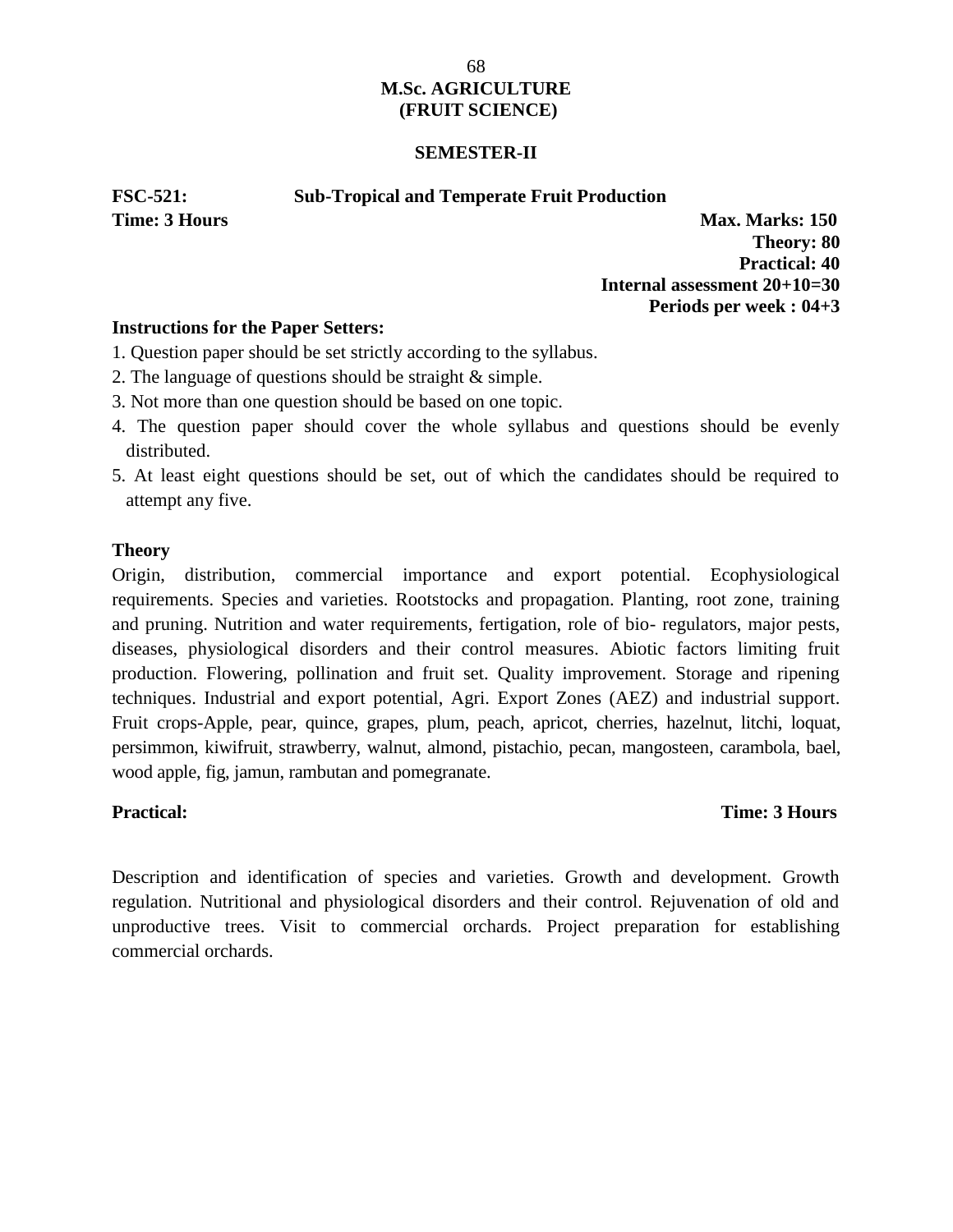#### **SEMESTER-II**

#### **FSC-522: Breeding of Fruit Crops**

**Time: 3 Hours Max. Marks: 150 Theory: 80 Practical: 40 Internal assessment 20+10=30 Periods per week : 04+6**

#### **Instructions for the Paper Setters:**

- 1. Question paper should be set strictly according to the syllabus.
- 2. The language of questions should be straight & simple.
- 3. Not more than one question should be based on one topic.
- 4. The question paper should cover the whole syllabus and questions should be evenly distributed.
- 5. At least eight questions should be set, out of which the candidates should be required to attempt any five.

#### **Theory**

Origin and distribution, taxonomical status of species and cultivars. Cytogenetics and genetic resources. Blossom biology, breeding objectives, systems and ideotypes. Crop improvement through introduction, selection, hybridization, mutation breeding, polyploid breeding and rootstock breeding. Improvement of quality traits. Resistance breeding for biotic and abiotic stresses. Biotechnological interventions, achievements and future thrusts in the following selected crops.

**Crops:** Mango, banana, citrus, grapes, guava, papaya, amla, ber, litchi, jamun, phalsa, apple, pear, peach, plum, almond and strawberry.

#### **Practical: Time: 3 Hours**

Characterization of germplasm. Blossom biology and anthesis. Estimating fertility status. Practices in hybridization, ploidy breeding, mutation breeding, evaluation of biometrical and quality traits. Screening for resistance, developing breeding programme for specific traits. Visit to research stations.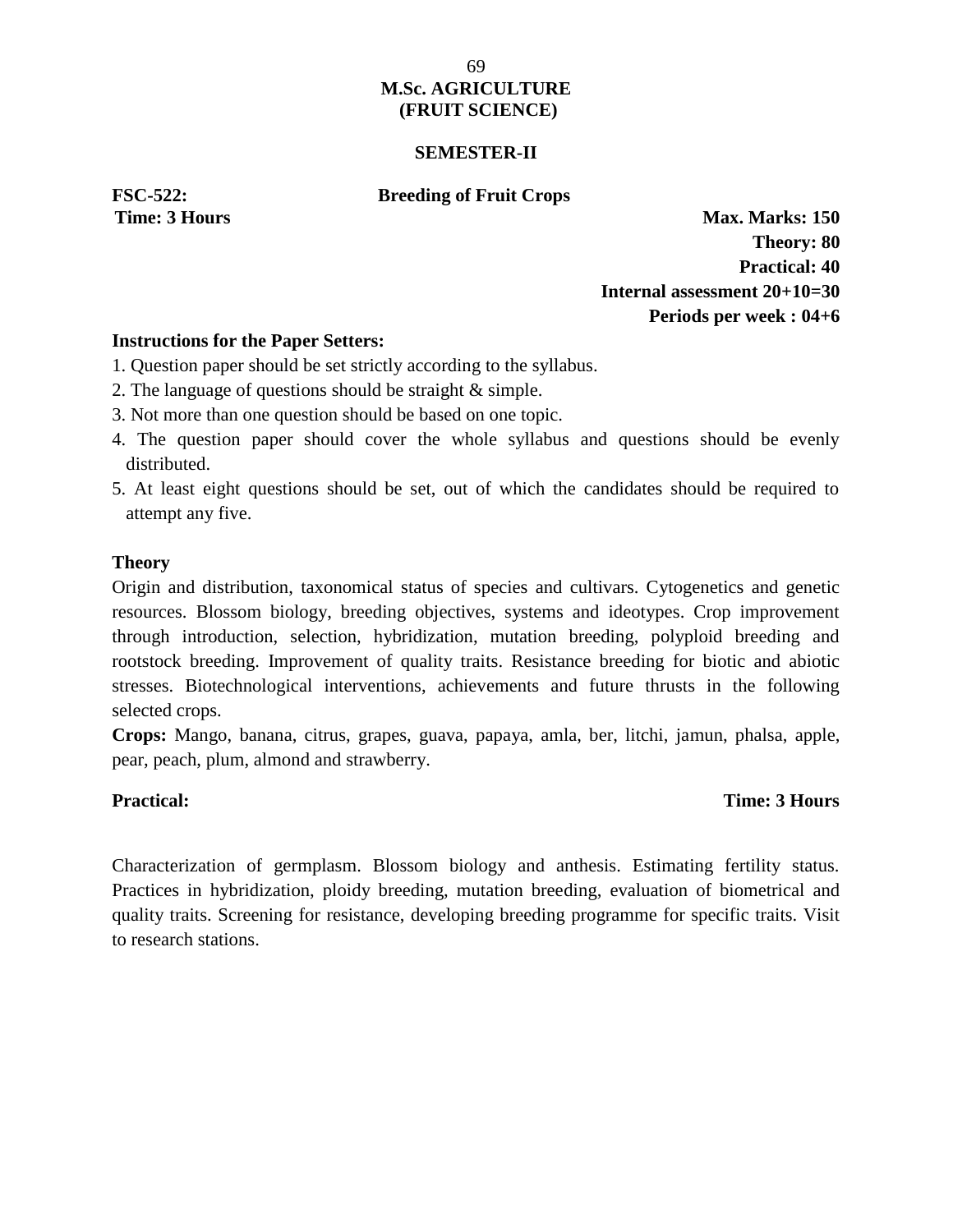#### **SEMESTER-II**

#### **FSC-523: Post Harvest Technology of Fruit Crops**

**Time: 3 Hours Max. Marks: 150 Theory: 80 Practical: 40 Internal assessment 20+10=30 Periods per week : 04+6**

#### **Instructions for the Paper Setters:**

- 1. Question paper should be set strictly according to the syllabus.
- 2. The language of questions should be straight & simple.
- 3. Not more than one question should be based on one topic.
- 4. The question paper should cover the whole syllabus and questions should be evenly distributed.
- 5. At least eight questions should be set, out of which the candidates should be required to attempt any five.

#### **Theory**

Importance and scope. Maturity indices, harvesting practices and grading for specific market requirements. Influence of pre-harvest practices, enzymatic and textural changes, respiration and transpiration. Physiology and biochemistry of fruit ripening, ethylene evolution and its management. Pre-cooling. Factors leading to post-harvest losses. Treatments prior to transportation viz. chlorination, waxing, chemicals, bio-control agents, natural plant products fungicides, hot-water, vapour heat treatment, sulphur fumigation and irradiation. Methods of storage. Physical injuries and. disorders during storage. Packing methods and transport. Quality evaluation.

# **Practical: Time: 3 Hours**

Analyzing maturity stages of commercially important fruit crops, harvesting methods, pre-cooling methods, grading. Pre-harvest and post-harvest application of growth substances, fungicides, nutrients, waxes and hot water treatments, sulphuring. Improved packing and storage of important horticultural commodities. Physiological loss in weight of fruits. Estimation of transpiration, respiration rate, ethylene release. Estimation of quality characteristics in stored fruits. Cold chain management – visit to cold storage and CA storage units.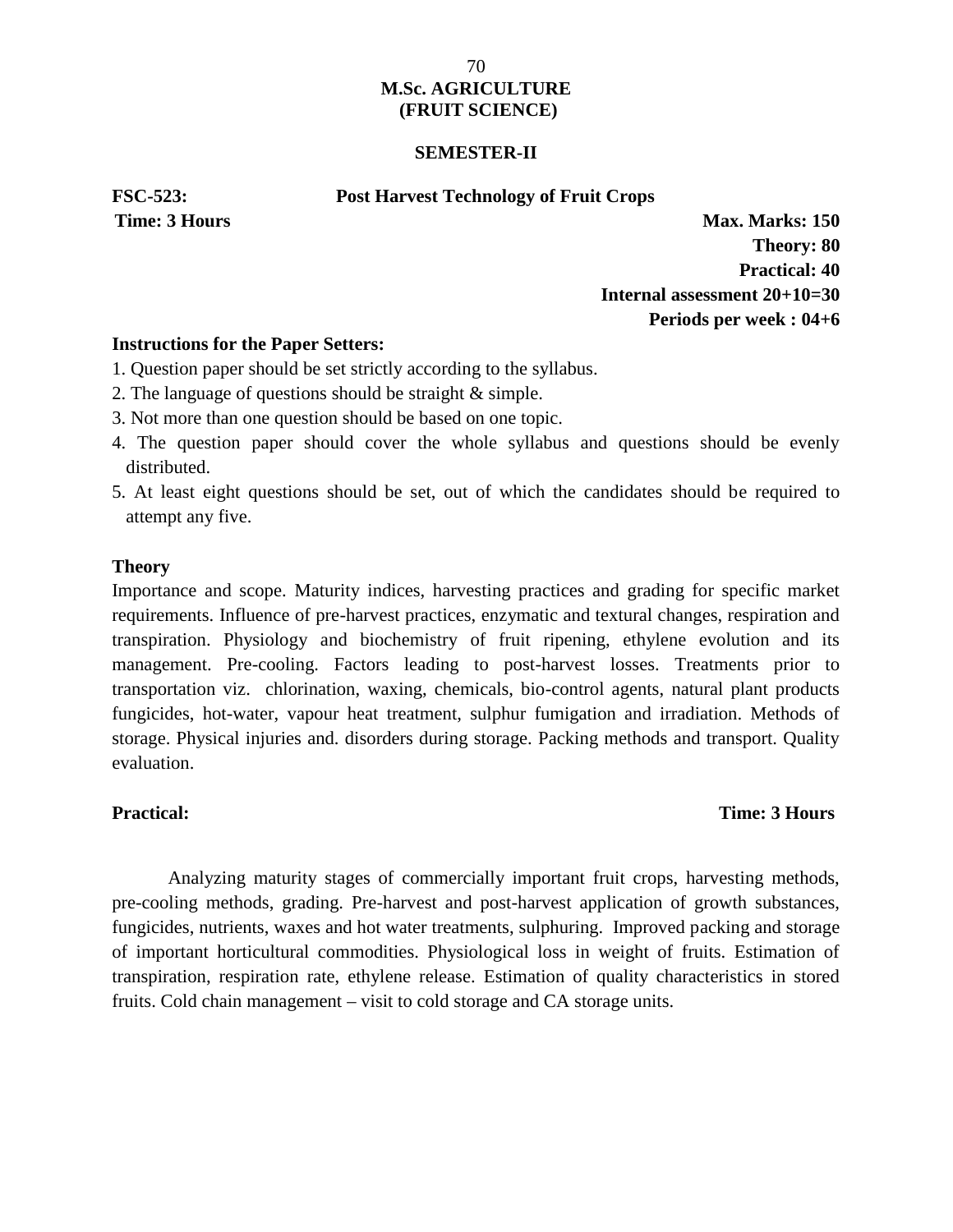#### **SEMESTER-II**

**SSC-420: Soil Fertility and Fertilizer Use (Minor)**

**Time: 3 Hours Max. Marks: 150 Theory: 80 Practical: 40 Internal assessment 20+10=30 Periods per week : 04+6**

### **Instructions for the Paper Setters:**

- 1. Question paper should be set strictly according to the syllabus.
- 2. The language of questions should be straight & simple.
- 3. Not more than one question should be based on one topic.
- 4. The question paper should cover the whole syllabus and questions should be evenly distributed.
- 5. At least eight questions should be set, out of which the candidates should be required to attempt any five.

#### **Theory**

Plant growth – factors affecting, growth equations; Plant nutrients-functions, deficiency symptoms;, content and distribution in soils; Nutrient toxicities nutrient transformations, retention and availability; Nutrient interactions; Nutrient removal by crops; Methods of soil fertility evaluation; Maintenance of soil fertility; Fertilizers and their fate in soils; Crop responses to fertilizers; Fertilizer use efficiency; Principles of time and mode of fertilizer application; integrated use of fertilizers and manures; Nutrient release and carry -over effects; Current fertilizer production and consumption, future trends and needs in India.

#### **Practical: Time: 3 Hours**

Analysis of soils for different forms of nitrogen, phosphorus, potassium and sulphur; Determination of DTPA extractable micronutrients; Plant analysis for nitrogen, phosphorus, potassium, calcium, magnesium and sulphur; Diagnosis and management of nutrient deficiencies and toxicities.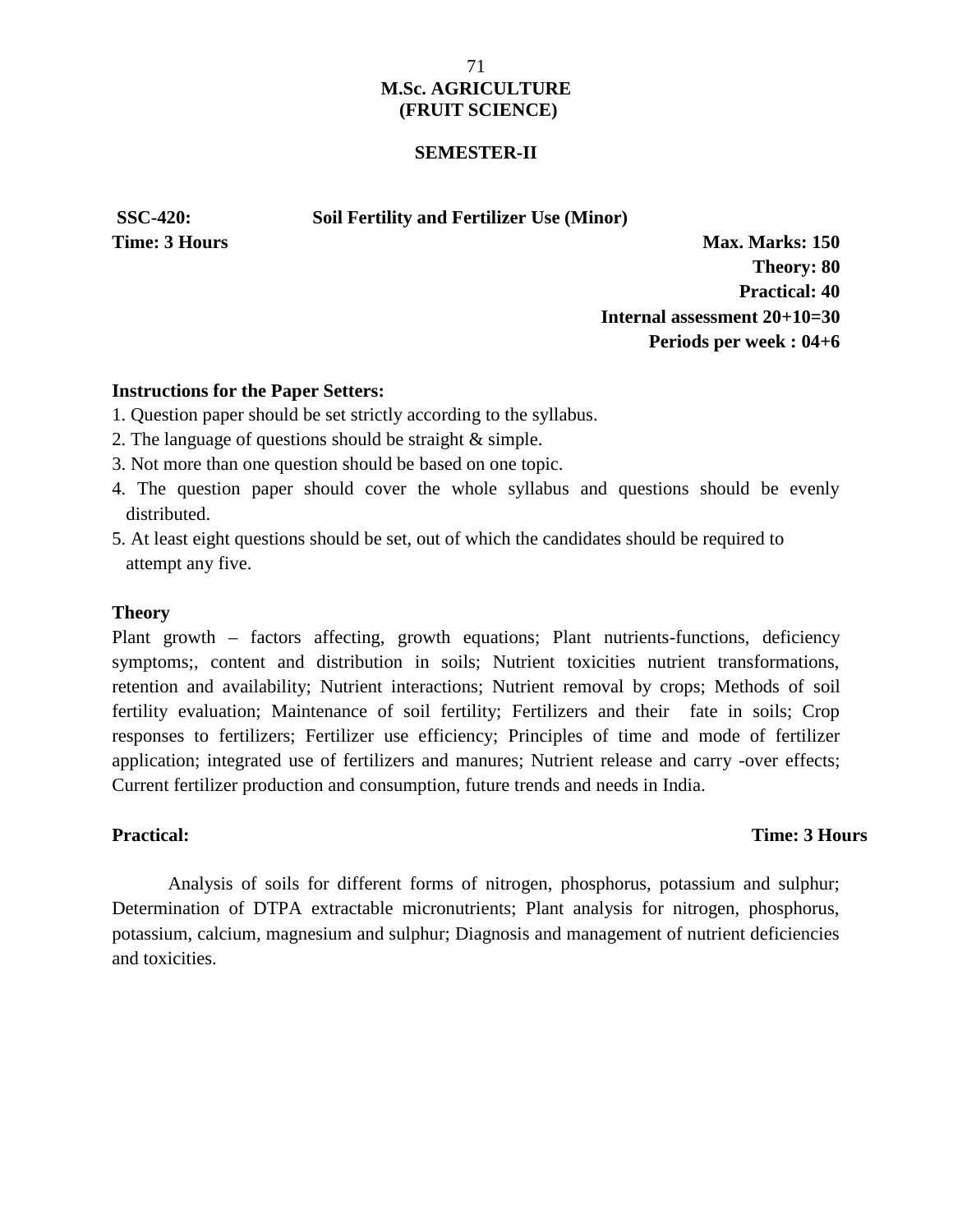### **SEMESTER-II**

**PBG-420 Principles of Seed Production (Minor)**

**Time: 3 Hours Max. Marks: 150 Theory: 80 Practical: 40 Internal assessment 20+10=30 Periods per week : 04+6**

### **Instructions for the Paper Setters:**

- 1. Question paper should be set strictly according to the syllabus.
- 2. The language of questions should be straight & simple.
- 3. Not more than one question should be based on one topic.
- 4. The question paper should cover the whole syllabus and questions should be evenly distributed.
- 5. At least eight questions should be set, out of which the candidates should be required to attempt any five.

### **Theory**

Importance of Seed production, Certified, foundation and breeder seed production. Maintenance of genetic purity. Seed quality and classes of seed, maintenance and multiplication of pre-release and newly released varieties of self and cross pollinated crops. Seed production in tomato, brinzal, onion, bottle guard, and ridge gourd. Seed certification. Seed Act and its enforcement. Intellectual property rights, patenting, WTO, plant breeder rights. Principles and methods of seed drying. Seed processing. Planning and layout seed processing plant. Different upgrading equipments and their use. Seed testing procedures for quality assessment. Seed treatment and its importance. Seed packing and storage. Seed marketing and organizational setup.

#### **Practical: Time: 3 Hours**

Seed sampling principles and procedures. Determination of physical purity, germination, moisture, vibility, seed health, seed vigour of crops. Seed dormancy and breaking methods. Visit to seed production plots testing laboratories and hybrid seed production farms.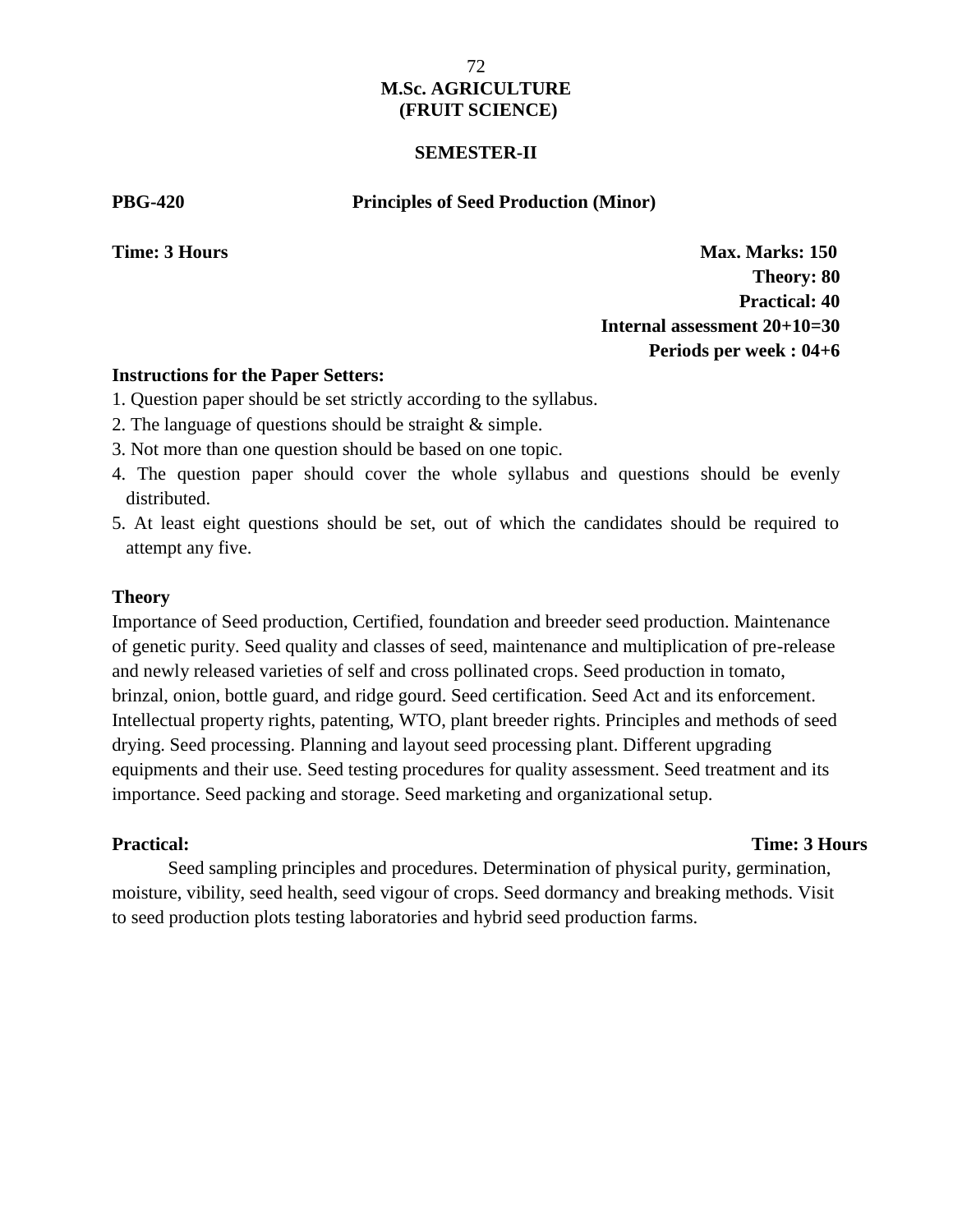### **SEMESTER-II**

**STA-425: Experimental Designs for Research Workers**

**Time: 3 Hours Max. Marks: 150 Theory: 80 Practical: 40 Internal assessment 20+10=30 Periods per week : 04+3**

### **Instructions for the Paper Setters:**

- 1. Question paper should be set strictly according to the syllabus.
- 2. The language of questions should be straight & simple.
- 3. Not more than one question should be based on one topic.
- 4. The question paper should cover the whole syllabus and questions should be evenly distributed.
- 5. At least eight questions should be set, out of which the candidates should be required to attempt any five.
- **Note:** Students are allowed to use scientific calculator in University examinations; statistical tables will be provided to students in examinations. No rigorous mathematical proofs are expected from students; stress will be on application only.

### **Theory**

Need for designing of experiments- characteristics of a good design, basic principlesrandomization, replication and local control, uniformity trials- size and shape of plots and blocks, analysis of variance and interpretation of data, completely randomized, randomized block and latin square design, multiple comparison tests, factorial experiments- interpretation of main effects and interactions, orthogonality and partitioning of degrees of freedom confounding in  $2<sup>3</sup>$ ,  $2<sup>4</sup>$  and  $3<sup>3</sup>$  designs, split and strip plot designs, crossover designs and balanced incomplete block designs, response surface designs, switch over trials and long term experiments; Selection of experimental design, mechanical errors in field experiments and methods of reducing it, presentation of research results.

**Practical:** Time: 3 Hours Unit trials, completely randomized, randomized, randomized,  $\frac{1}{2}$  randomized, 2 Hours

cross over and balanced incomplete block designs.

**Note:** Students shall be trained to use computer to analysis the data, using available software's. However, during university examination students are allowed to use scientific calculators to analysis is the data.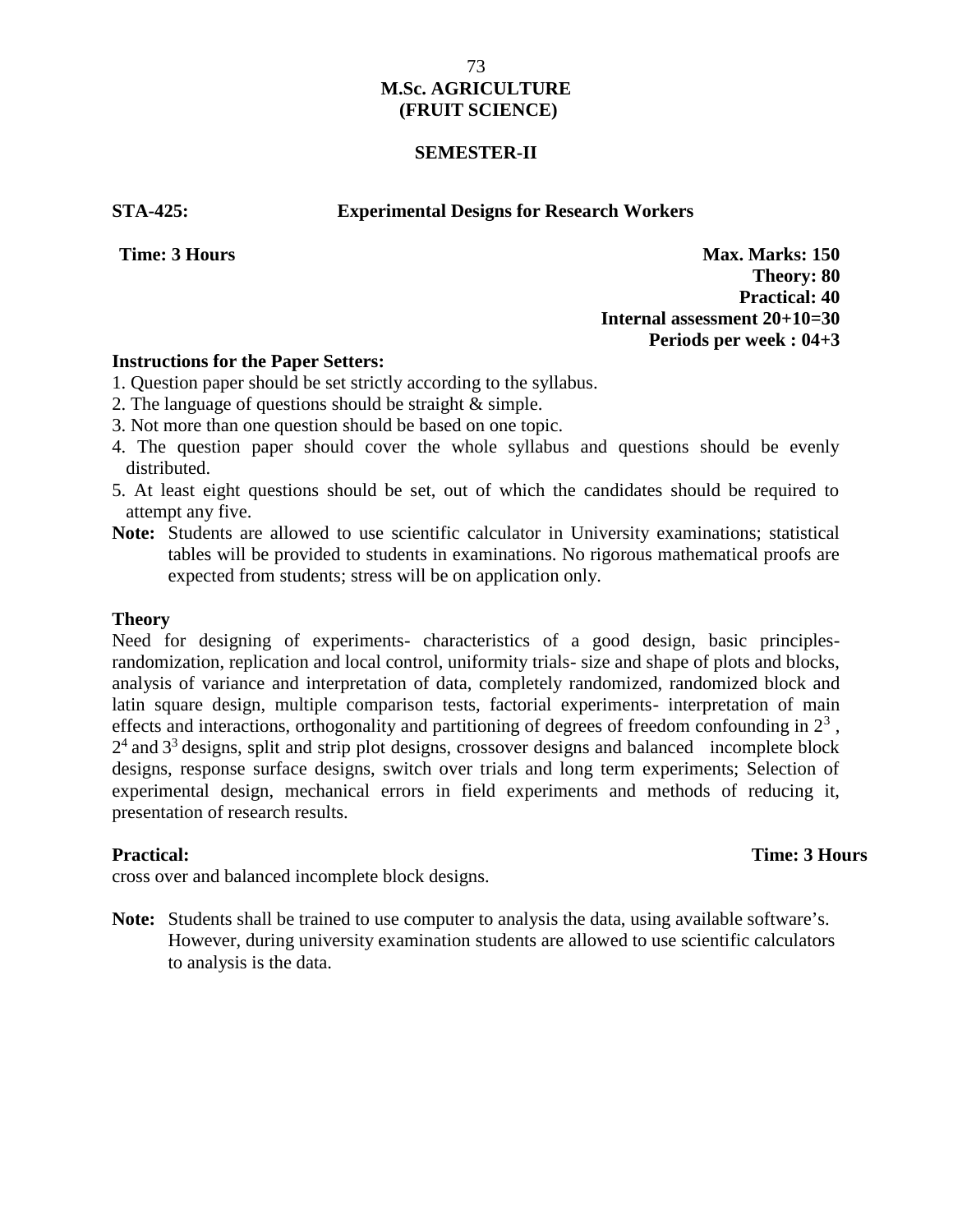### **SEMESTER-II**

### **\*FSC-421 Commercial Fruit Production**

**Time: 3 Hours Max. Marks: 150 Theory: 80 Practical: 40 Internal assessment 20+10=30 Periods per Week 4+6**

### **Instructions for the paper setters**

- 1. Question paper should be set strictly according to the syllabus.
- 2. The language of questions should be straight & simple.
- 3. Not more than one question should be based on one topic.
- 4. The question paper should cover the whole syllabus and questions should be evenly distributed.
- 5. At least eight questions should be set, out of which the candidates should be required to attempt any five.

### **Theory:**

Importance and uses, botany, flowering and fruiting, climate and soil, promising varieties, horti agri techniques, production, plant protection measures and special problems in fruits such as citrus, mango, guava, apple, pear, peach, plum, ber, litchi, grapes, pomegranate, papaya, pineapple, phalsa, banana and sapota.

**Practical:** Identification of species and fruit varieties, training and pruning, maturity standards, harvesting, handling, grading and packing of fruits. Project formulation and valuation of orchard management.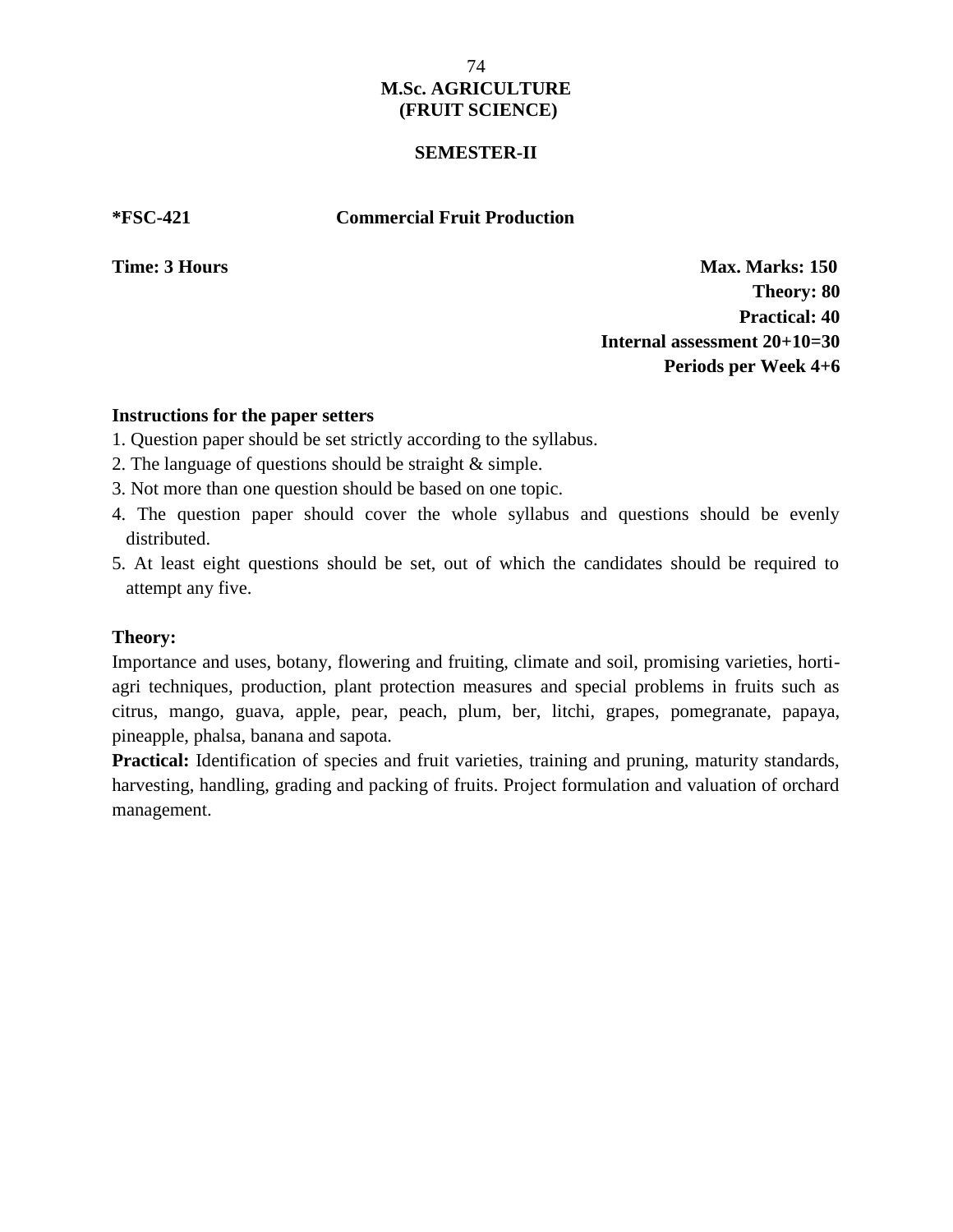### **SEMESTER-II**

### **\*FSC-422 Processing and Value Addition of Horticultural Crops**

**Time: 3 Hours Max. Marks:** 100 **Theory: 60 Practical: 20 Internal assessment 15+5=20 Periods per Week 4+6**

### **Instructions for the paper setters**

- 1. Question paper should be set strictly according to the syllabus.
- 2. The language of questions should be straight & simple.
- 3. Not more than one question should be based on one topic.
- 4. The question paper should cover the whole syllabus and questions should be evenly distributed.
- 5. At least eight questions should be set, out of which the candidates should be required to attempt any five.

### **Theory:**

Scope of fruit preservation industry in India, present status, constraints and prospects. Importance, principles and practices of fruit processing. Maturity indices, harvesting, transportation and quality parameters of fruits. Pre and post harvest factors affecting processing quality of fruits. Commercial processing technologies for fruits like mango, citrus, guava, grapes, ber, apple, pear, peach, plum, phalsa, litchi, pomegranate and papaya etc. Packing technology for export and value addition.

### **Practical:**

Judging of maturity of different fruits. Methods of preparation of jam, jelly, ready to serve, squash, nectar, canning, chutney, pickle and marmalade etc. Packing technologies. Drying and dehydration of fruits. Visit to local processing unit.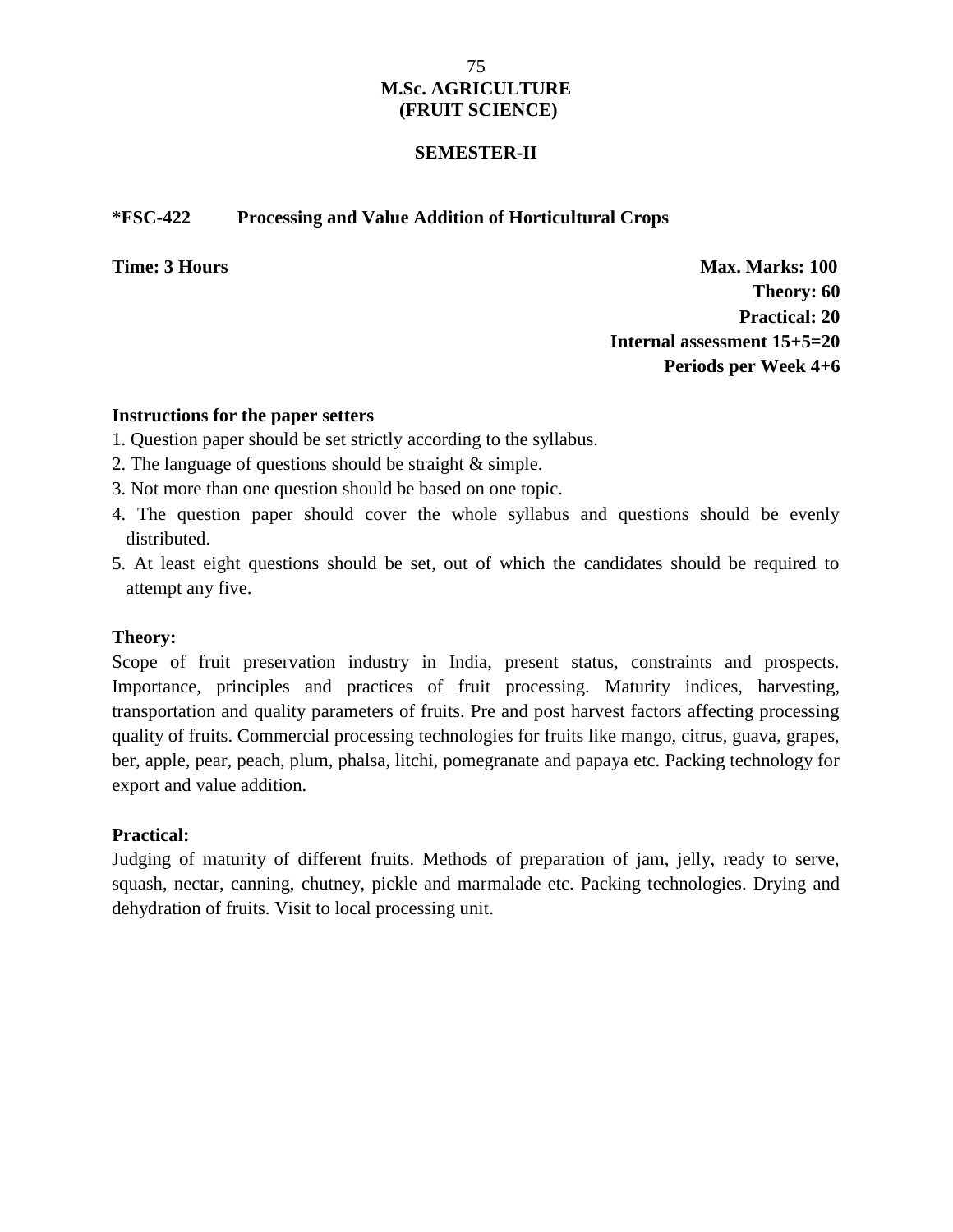### **SEMESTER-III**

**FSC-531: Principles and Practices of Plant Propagation.**

**Time: 3 Hours Max. Marks: 150 Theory: 80 Practical: 40 Internal assessment 20+10=30 Periods per week : 04+3**

### **Instructions for the paper setters:**

- 1. Question paper should be set strictly according to the syllabus.
- 2. The language of questions should be straight & simple.
- 3. Not more than one question should be based on one topic.
- 4. The question paper should cover the whole syllabus and questions should be evenly distributed.
- 5. At least eight questions should be set, out of which the candidates should be required to attempt any five.

### **Theory**

Introduction, life cycles in plants, cellular basis for propagation. Sexual propagationapomixis, polyembryony, chimeras. Factors influencing seed germination, hormonal regulation of germination and seedling growth. Seed quality, treatment, packing, storage, certification and testing. Rooting of cuttings under mist and hot beds. Physiological, anatomical and biochemical aspects of root induction in cuttings. Selection of elite mother plants. Establishment of bud wood bank. Stock, scion and inter stock relationship and Incompatibility. Physiology of dwarfing rootstocks. Rejuvenation. Progeny orchard and scion bank*.* Micro-propagation - in vitro clonal propagation, direct organogenesis, embryogenesis, micrografting and Meristem culture. Hardening, packing and transport of micro-propagules. Nursery structures.

### **Practical: Time: 3 Hours**

Anatomical studies in rooting of cutting and graft union. Propagation structures. Use of media and PGR. Micropropagation and hardening of plants. Explant preparation, media preparation, culturing in vitro, clonal propagation, meristem culture, shoot tip culture, axillary bud culture., Micro grafting and hardening. Visit to TC labs and nurseries.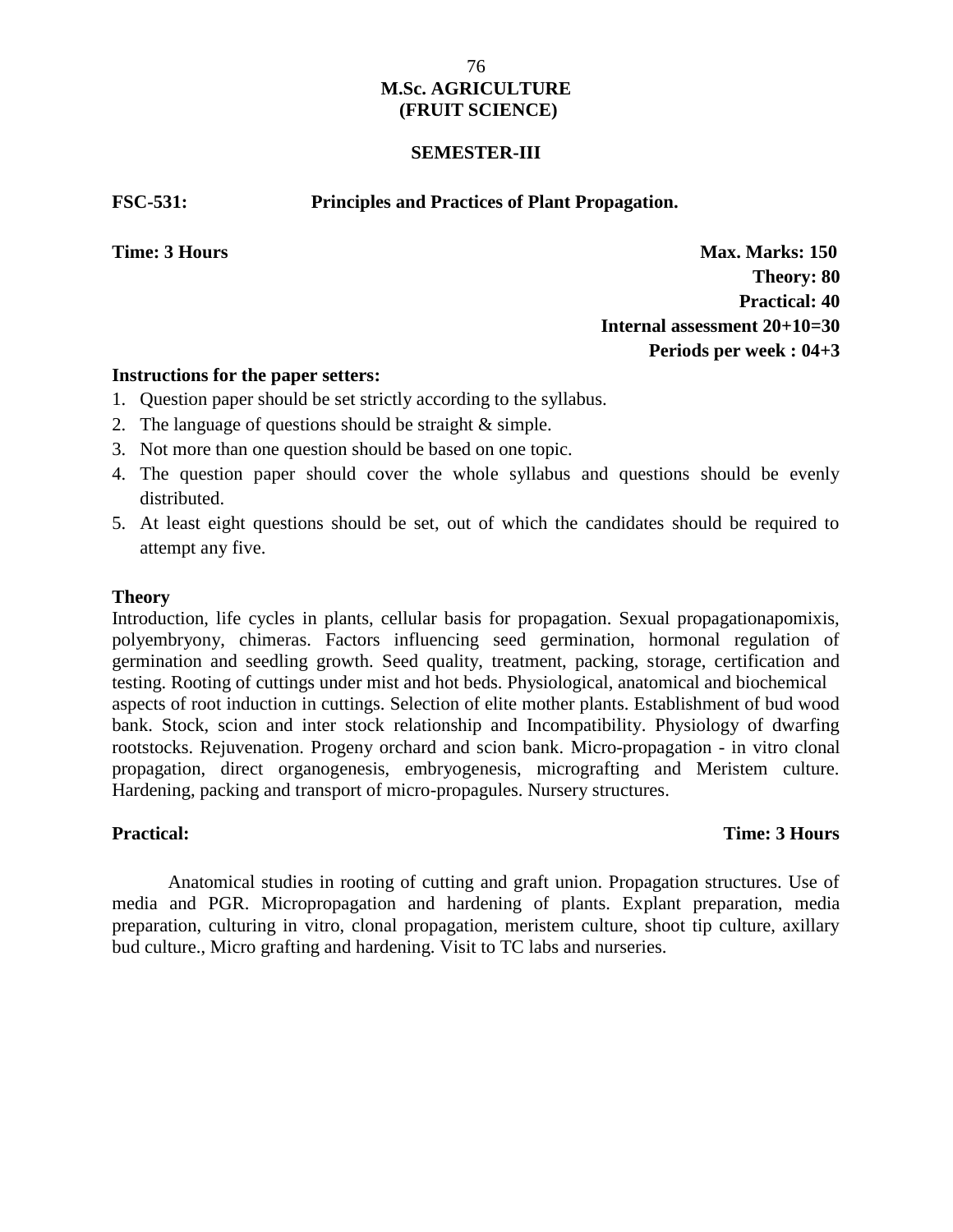### **SEMESTER-III**

**FSC-532.: Plant Growth Regulators in Fruit Crops**

**Time: 3 Hours Max. Marks: 150 Theory: 80 Practical: 40 Internal assessment 20+10=30 Periods per week : 04+6**

### **Instructions for the paper setters:**

- 1. Question paper should be set strictly according to the syllabus.
- 2. The language of questions should be straight & simple.
- 3. Not more than one question should be based on one topic.
- 4. The question paper should cover the whole syllabus and questions should be evenly distributed.
- 5. At least eight questions should be set, out of which the candidates should be required to attempt any five.

### **Theory**

History, nomenclature, role and physiological effects of plant growth regulators in fruit crops; Methods of application of growth regulators; Methods of isolation and estimation; Mechanism of action; Role of plant regulators in plant propagation, seed dormancy, apical dominance, rooting of cutting, flower initiation, fruit set and fruit development; flower and fruit thinning, parthenocarpy, fruit drop and induced fruit abscission, fruit ripening and quality improvement in fruit crops.

### **Practical: Time:** 3 **Hours Time:** 3 **Hours Time:** 3 **Hours Time:** 3 **Hours Time:** 3 **Hours Time:** 3 **Hours**

Preparation of growth regulator solutions; Methods of application; Application in plant propagation, prevention of flower and fruit drop; induction of parthenocarpy, fruit set, fruit thinning, fruit ripening and quality improvement; Isolation and bioassys for the estimation of plant regulators.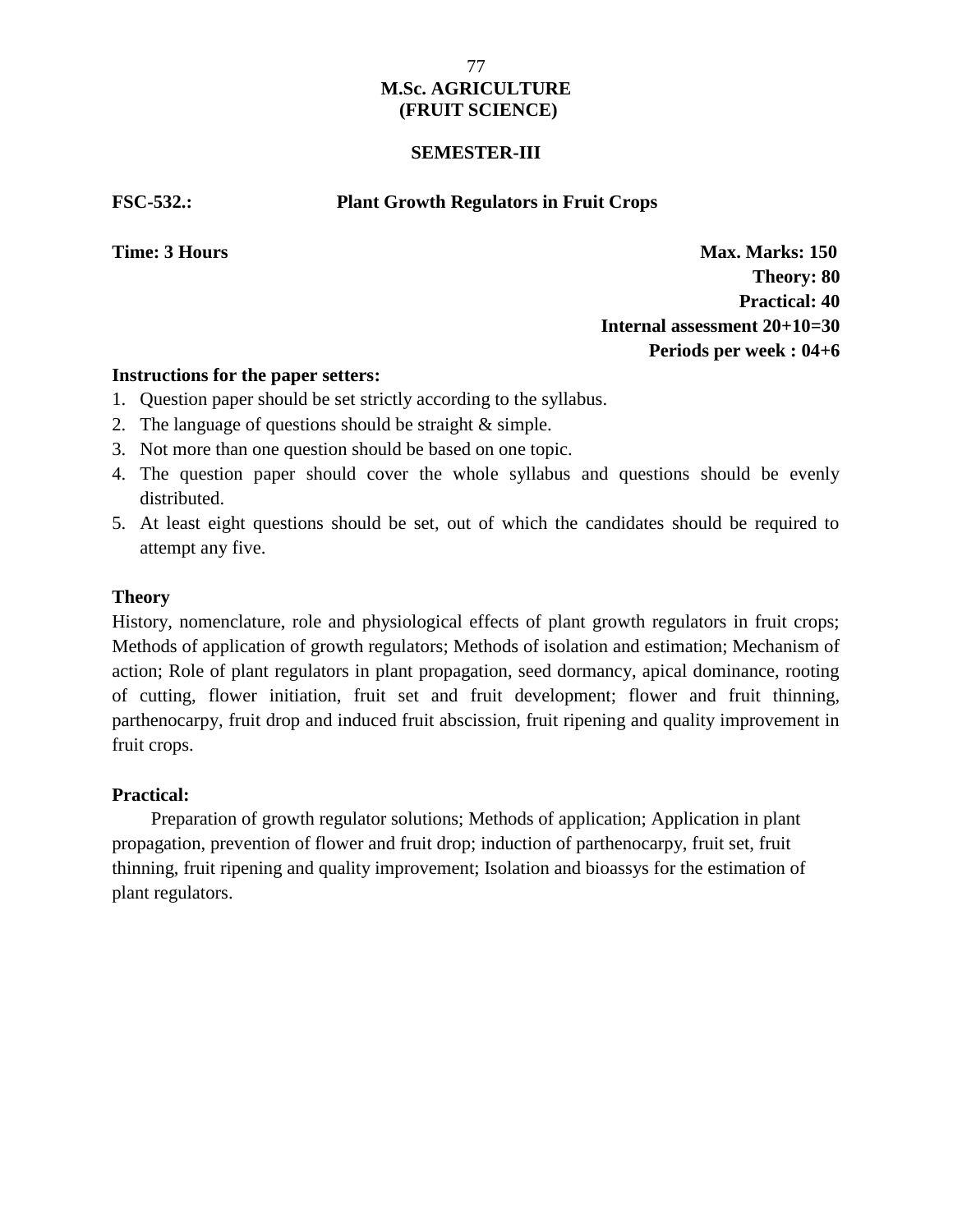### **SEMESTER-III**

**SSC-430 Fertilizer Technology (Minor)**

**Time: 3 Hours Max. Marks: 150 Theory: 80 Practical: 40 Internal assessment 20+10=30 Periods per week : 04+3**

### **Instructions for the paper setters:**

- 1. Question paper should be set strictly according to the syllabus.
- 2. The language of questions should be straight & simple.
- 3. Not more than one question should be based on one topic.
- 4. The question paper should cover the whole syllabus and questions should be evenly distributed.
- 5. At least eight questions should be set, out of which the candidates should be required to attempt any five.

### **Theory:**

Fertilizer industry in India; Raw materials; Manufacture of different types of fertilizers including reactions and flow diagrams; Granulation, segregation, caking, drying and cooling of fertilizers; Complex, mixed, liquid, suspension and slow release fertilizers; Production of fertilizers containing secondary and micronutrients; Changing trends in fertilizer technology.

### **Practical: Time:** 3 **Hours Time:** 3 **Hours Time:** 3 **Hours Time:** 3 **Hours Time:** 3 **Hours Time:** 3 **Hours**

Collection of soil and fertilizer samples; Preparation of standard solutions. Colorimetric and flame photometric methods; Analysis of soil for fertilizer recommendations and suitability for orchard plantation; Gypsum and lime requirements of soil; Analysis of fertilizer for quality control; Planning and formulation of project on establishment of soil and fertilizer testing laboratories. Visit to fertilizer factories.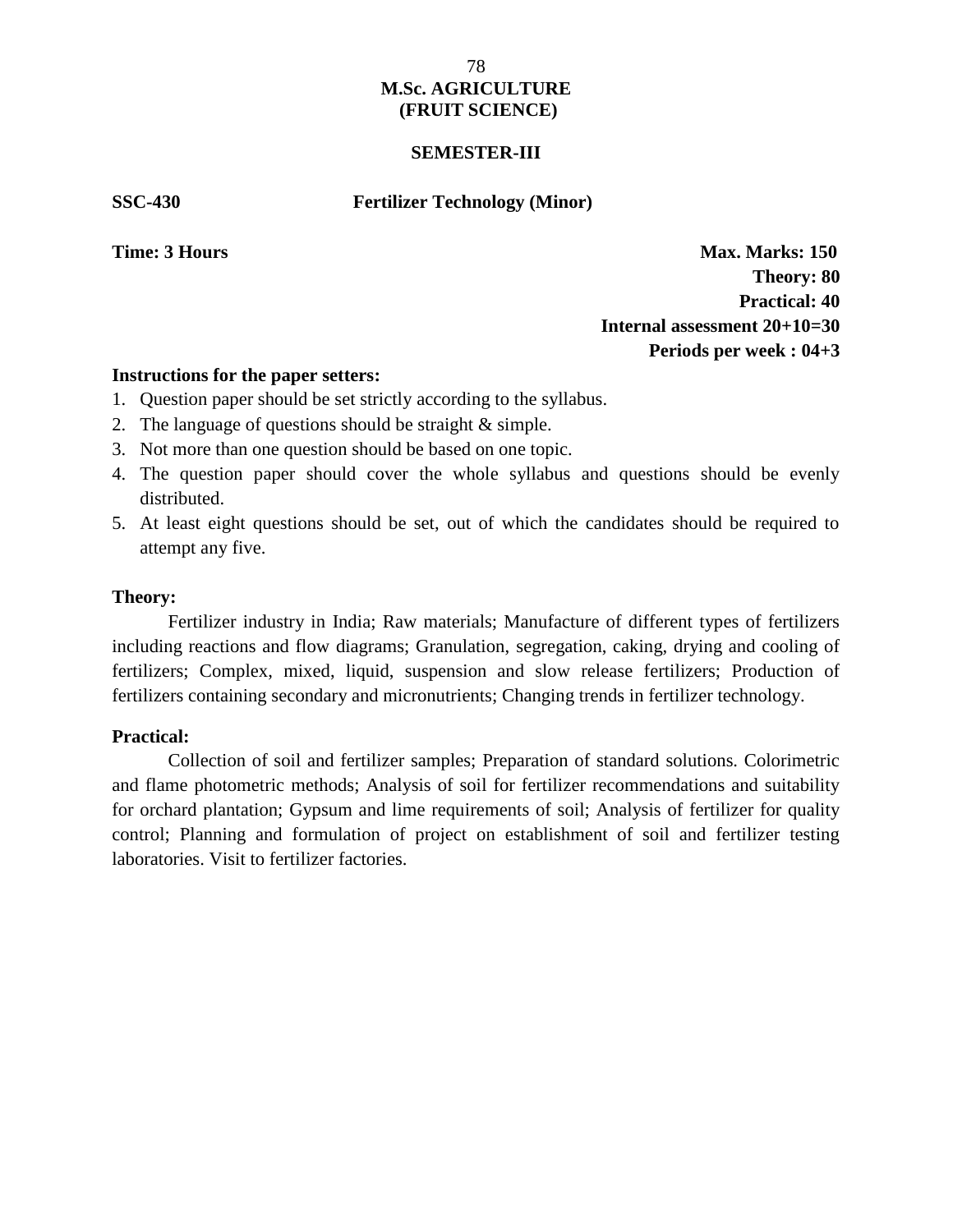### **SEMESTER-III**

### **PFE-430 Protected Cultivation of Vegetables**

**Time: 3 Hours Max. Marks: 150 Theory: 80 Practical: 40 Internal assessment 20+10=30 Periods per week : 04+3**

### **Instructions for the paper setters:**

- 1. Question paper should be set strictly according to the syllabus.
- 2. The language of questions should be straight & simple.
- 3. Not more than one question should be based on one topic.
- 4. The question paper should cover the whole syllabus and questions should be evenly distributed.
- 5. At least eight questions should be set, out of which the candidates should be required to attempt any five.

### **Theory:**

Objectives, Importance and scopes of protected cultivation; Principles used in protected cultivation; Regulatory structures/ glass houses; Effect of different factors such as temperature, light,  $CO<sub>2</sub>$  and humidity on growth of different vegetables; fertigation, nursery raising under protected structures like poly tunnels; Types of green house, glass houses, hot beds ,cold frames , poly houses; Different media for growing nursery under cover; Specific technology for raising tomato, sweet pepper, cucumber and other vegetables in green house; Insect and disease management in green house; Economics of protected cultivation; Types of benches and containers, training and staking in green house; Soil less culture, (hydroponics) ; Manipulation of  $CO<sub>2</sub>$ , light and temperature for timing vegetable crop production; Problems of growing vegetables under green house and their remedies; Suitability of crops and varieties/ Genotypes for growing under green house and poly houses ; Use of glass/green house for seed production; Practical use of growing vegetables under forced conditions.

### **Practical:**

Study of various types of structures, methods to control temperature,  $CO<sub>2</sub>$ , light, demonstration for sanitation, media hydroponics, maintenance of parental lines and hybrid seed production in the glass house, fertigation and nutrient management control of disease and insect pest in glass house; visit to established green houses in the region.

79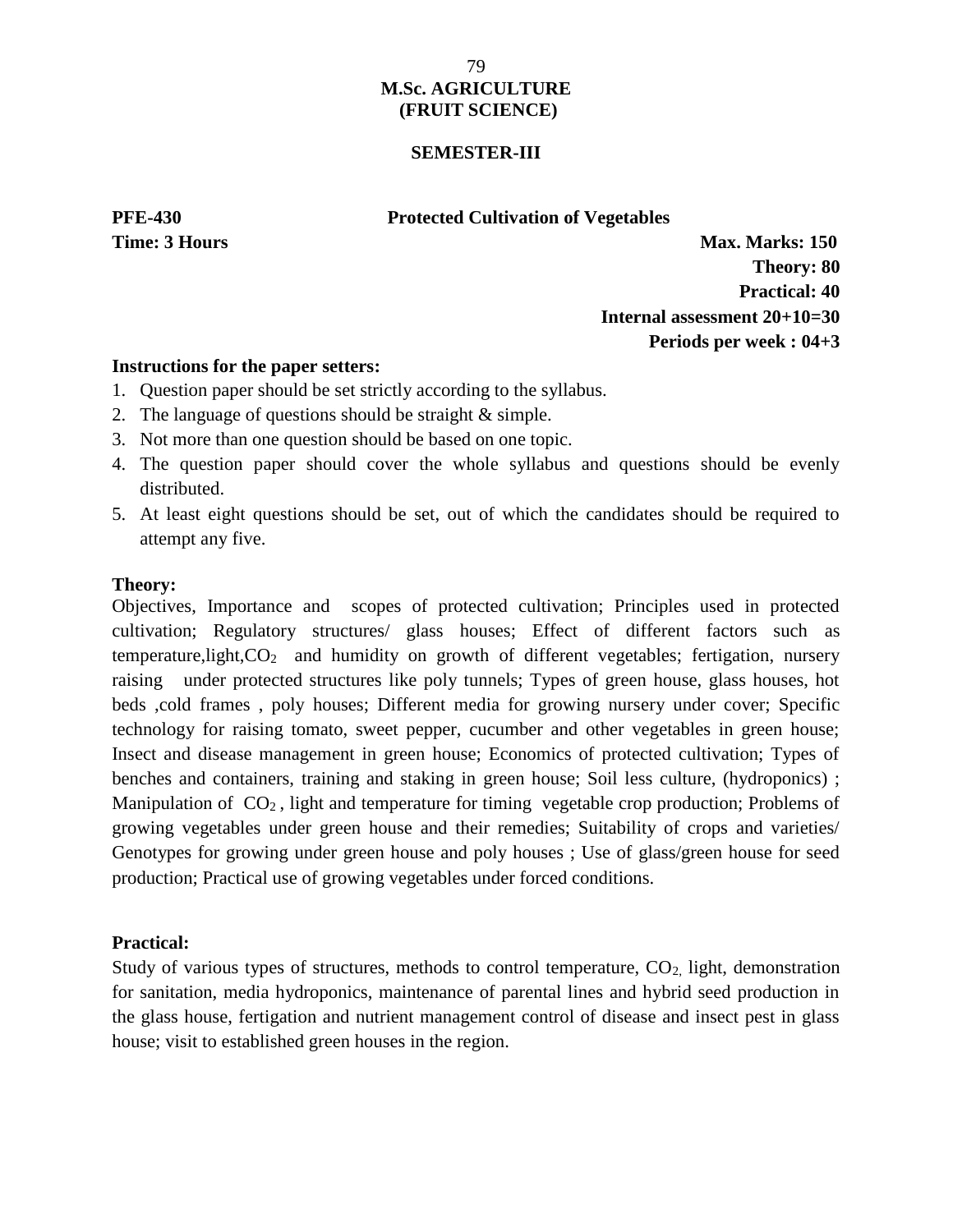### **SEMESTER-III**

### **BOT-430 Physiology of Growth and Development**

**Time: 3 Hours Max. Marks: 150 Theory: 80 Practical: 40 Internal assessment 20+10=30 Periods per week : 04+3**

### **Instructions for the paper setters:**

- 1. Question paper should be set strictly according to the syllabus.
- 2. The language of questions should be straight & simple.
- 3. Not more than one question should be based on one topic.
- 4. The question paper should cover the whole syllabus and questions should be evenly distributed.
- 5. At least eight questions should be set, out of which the candidates should be required to attempt any five.

### **Theory:**

Concepts of growth, differentiation and pattern formation; growth curves, meristems, growth kinetics, factors affecting growth and general aspects of development, level of differentiation, control of development at genetic level. Hormones and growth regulators - auxins, gibberellins, cytokinins, ethylene, ABA, other inhibitors, retardants, polyamines, aliphatic alcohols, brassins, hormonal regulation of growth and development, plant movements; photoperiodism, phytochrome, flowering hormones, vernalization, abscission, ageing, senescence; physiology of seed and fruit development; seed germination; seed and bud dormancy. Plant physiology and agriculture.

### **Practical:**

Experiments on growth measurements, hormonal bioassays, plant movements; experiments on quality of light on seed germination, breaking of dormancy. Experiments on photoperiodism. Experiments on hormonal regulation of development.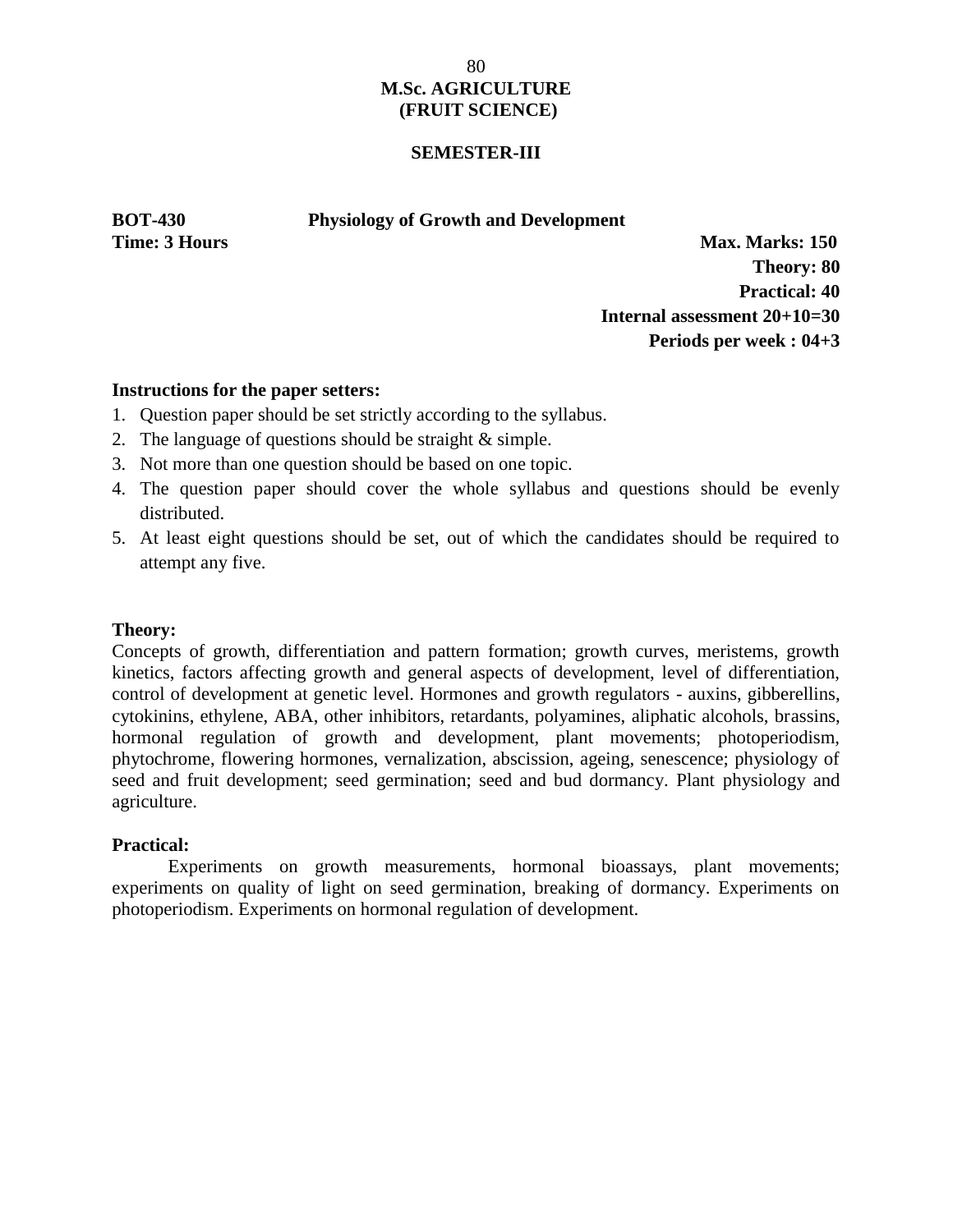# **SEMESTER-III**

## **CREDIT SEMINAR**

**Total Marks: 100 Periods per week: 03**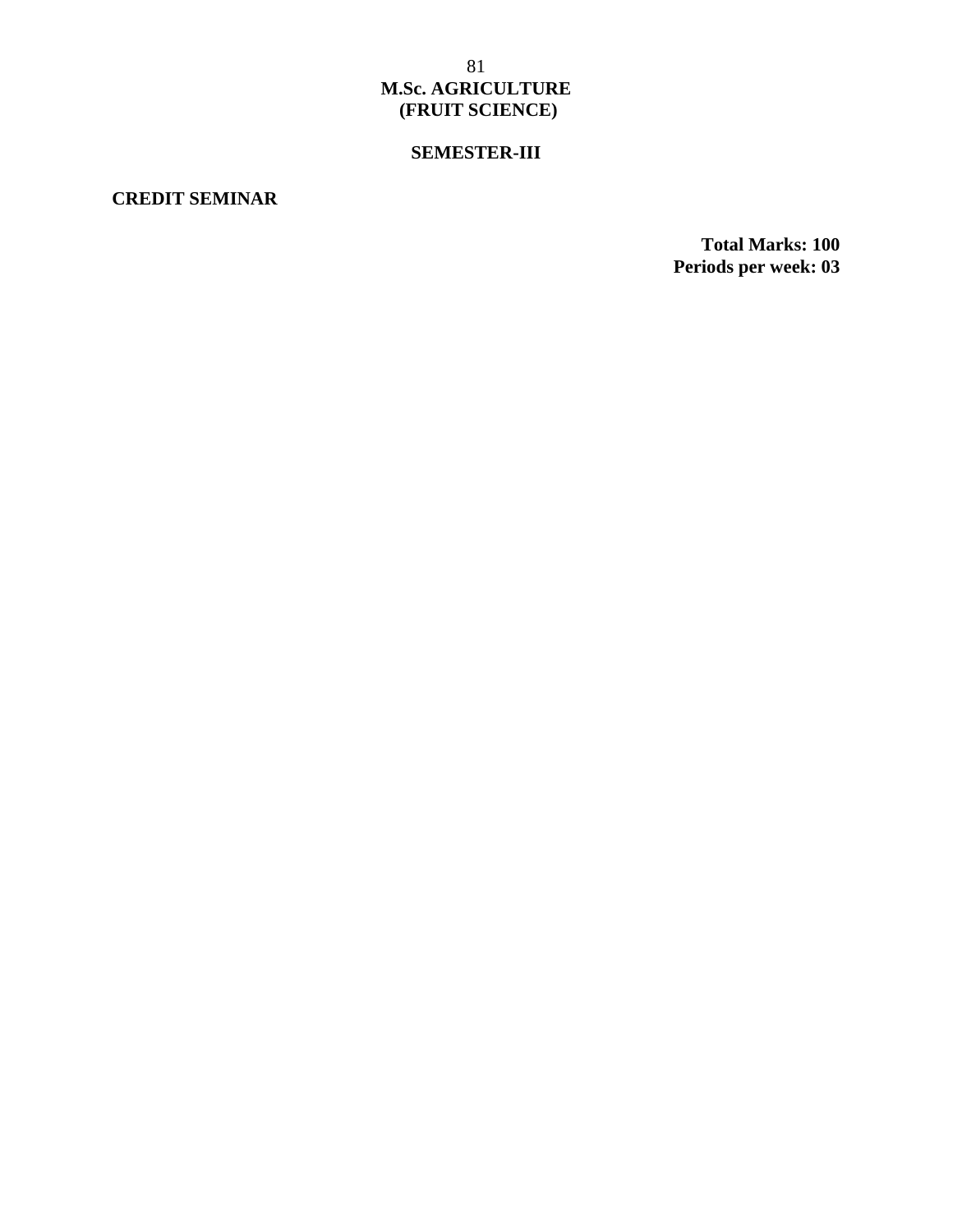### **SEMESTER-IV**

**FSC-541: Citriculture**

**Time: 3 Hours Max. Marks: 100 Theory: 60 Practical: 20 Internal assessment 15+5=20 Periods per week :4+3**

### **Instructions for the paper setters:**

- 1. Question paper should be set strictly according to the syllabus.
- 2. The language of questions should be straight & simple.
- 3. Not more than one question should be based on one topic.
- 4. The question paper should cover the whole syllabus and questions should be evenly distributed.
- 5. At least eight questions should be set, out of which the candidates should be required to attempt any five.

### **Theory:**

Origin, distribution and commercial importance: Important cultivated species and varieties: Propagation and rootstocks climatic and soil requirements: Training and pruning: Intercropping and weed control. Fertilization and irrigation: Physiological and pathological disorder and their control: Harvesting and handling of fruits.

## **Practical: Time: 3 Hours**

Description and identification of different citrus species and cultivars: Training and pruning: study of various stionic combinations: identification of rootstocks through chemical test: weed control: control of fruit drop: nutritional disorders: Quality analysis: fertilization and irrigation.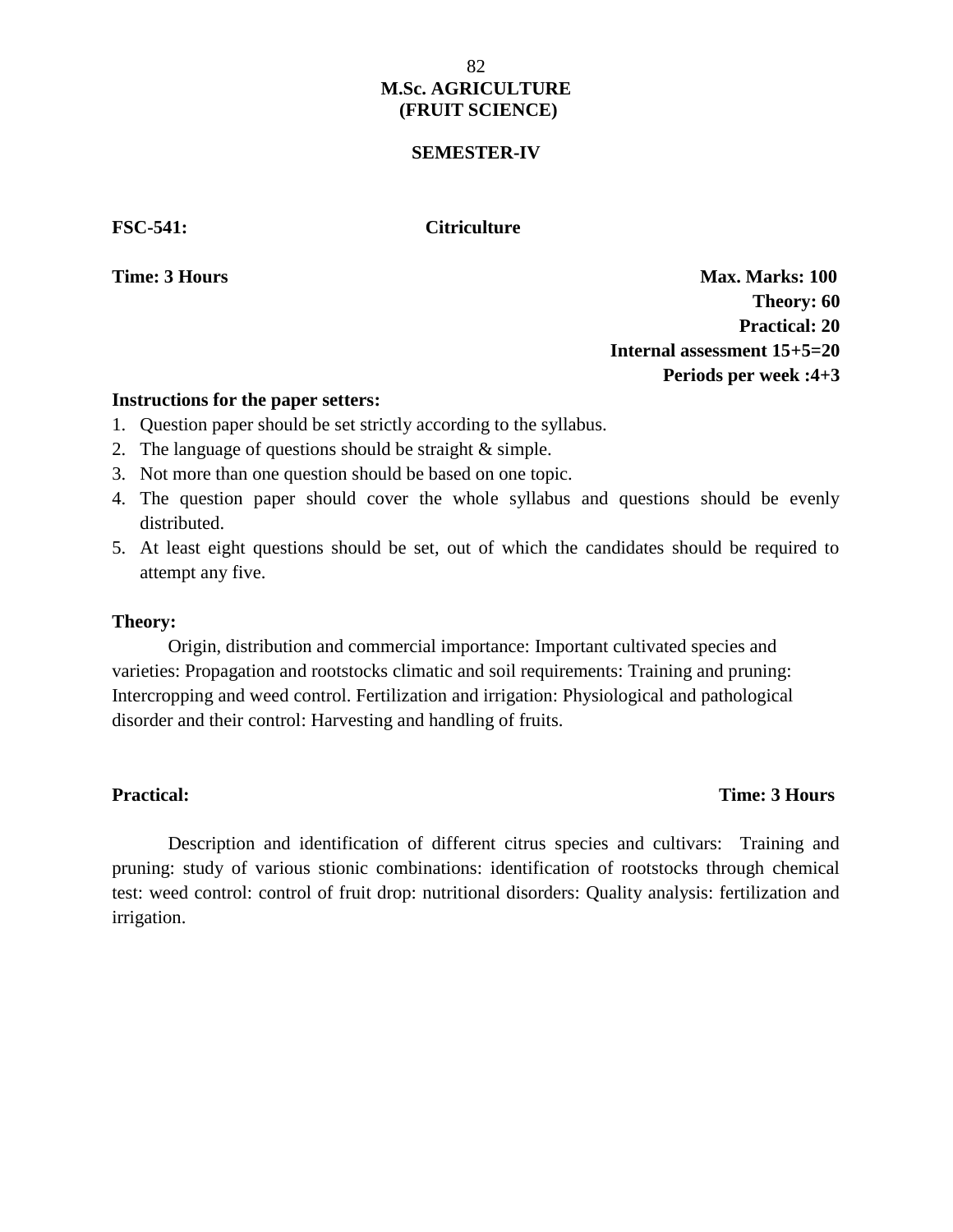### **SEMESTER-IV**

### **FSC-542: Orchard Floor Management and Organic Agriculture**

**Time: 3 Hours Max. Marks: 100 Theory: 60 Practical: 20 Internal assessment 15+5=20 Periods per week : 04+3**

### **Instructions for the Paper Setters:**

- 1. Question paper should be set strictly according to the syllabus.
- 2. The language of questions should be straight & simple.
- 3. Not more than one question should be based on one topic.
- 4. The question paper should cover the whole syllabus and questions should be evenly distributed.
- 5. At least eight questions should be set, out of which the candidates should be required to attempt any five.

Soil quality and its management for orchard plantation. Effect of soil organic matter on physic-chemical characteristics of the soil. Moisture conservation and water requirement for fruit crops. Principles, methods and scheduling of irrigation. Principles and status of organic horticulture. Organic farming systems. Organic inputs and their role. EM technology and its impact. Indigenous practices of sustainable soil fertility, weed management and biological/natural control of pests and diseases. Fruit quality improvement. Good Agricultural Practices (GAP), HACCP and certification of organic products. Standards evolved by different agencies. Constraints in certification, organic horticulture and export.

### **Practical: Time:** 3 **Hours Time:** 3 **Hours Time:** 3 **Hours Time:** 3 **Hours Time:** 3 **Hours Time:** 3 **Hours**

Different methods of irrigation. Mulching and weed control in orchards. Determination of soil organic matter. Inter-cropping exercise. Input analysis of manures. Bio-composting, biofertilizers and their application. Methods of preparation of organic manures. EM technology and products. Biological/natural control of pests and diseases. Soil solarization. Case studies. Residue analysis in organic products and documentation.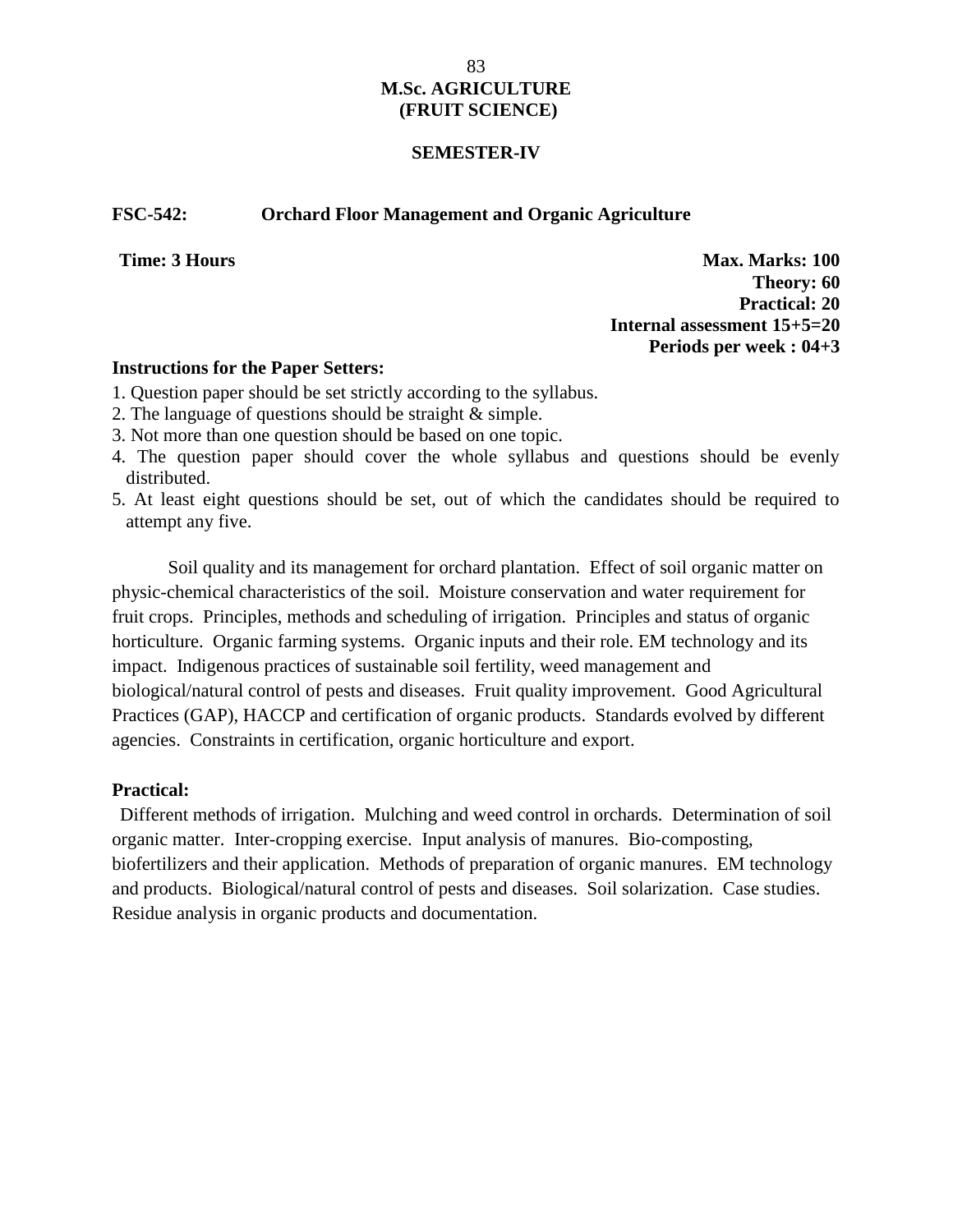# **SEMESTER-IV**

## **RESEARCH WORK**

**Total Marks: 250 Periods per week: 04**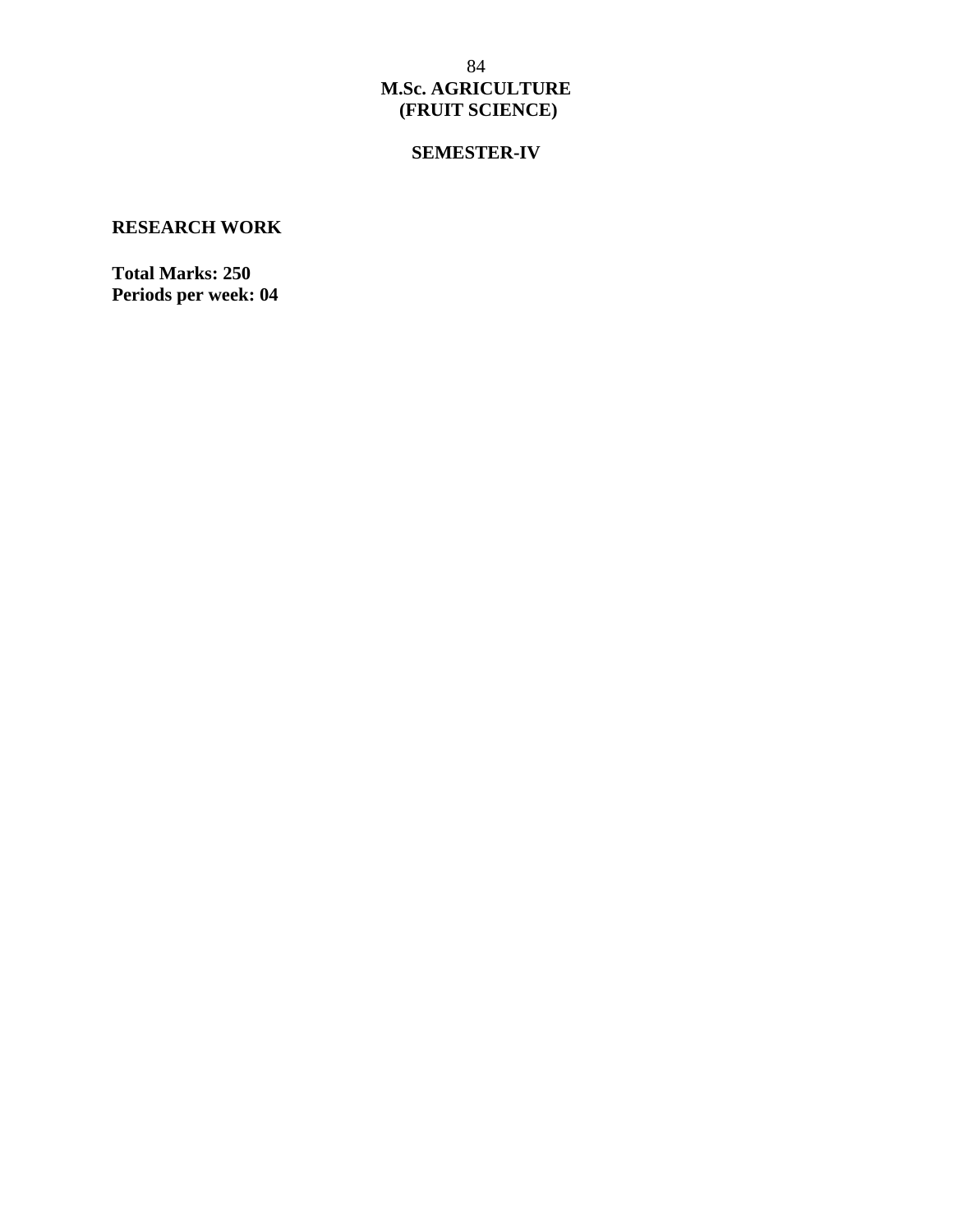## **SEMESTER-I**

| Course<br>Code     | <b>Subject</b>                                                         | <b>Periods</b><br>per<br>week |                | <b>Marks</b> |        | <b>Internal</b><br><b>Assesment</b> |        | <b>Total Marks</b> |        | Grand<br><b>Total</b> |
|--------------------|------------------------------------------------------------------------|-------------------------------|----------------|--------------|--------|-------------------------------------|--------|--------------------|--------|-----------------------|
|                    |                                                                        | Th.                           | Pract.         | Th.          | Pract. | Th.                                 | Pract. | Th.                | Pract. |                       |
| SSC-511            | Soil Physics                                                           | $\overline{4}$                | $\overline{3}$ | 80           | 40     | 20                                  | 10     | 100                | 50     | 150                   |
| SSC-512            | Fertility<br>Soil<br>and<br>Fertilizer use                             | $\overline{4}$                | 6              | 80           | 40     | 20                                  | 10     | 100                | 50     | 150                   |
| SSC-513            | Soil Chemistry                                                         | $\overline{4}$                | $\overline{3}$ | 80           | 40     | 20                                  | 10     | 100                | 50     | 150                   |
| AGR-410<br>(Minor) | Crop Ecology                                                           | $\overline{4}$                | 6              | 80           | 40     | 20                                  | 10     | 100                | 50     | 150                   |
| <b>STA-415</b>     | Statistical<br>Methods<br>for Research Workers                         | $\overline{4}$                | $\overline{3}$ | 80           | 40     | 20                                  | 10     | 100                | 50     | 150                   |
| *SSC-413           | Analytical<br>Techniques in Soils,<br>Plants, Fertilizers and<br>Water |                               |                |              |        |                                     |        |                    |        | NC                    |
| <b>Total</b>       |                                                                        | 20                            | 21             | 400          | 200    | <b>100</b>                          | 50     | 500                | 250    | 750                   |

\*Note: The students from the stream other than they opted for Post Graduate classes will have to clear UG course of Elective subject with UG classes as per schedule.

## 85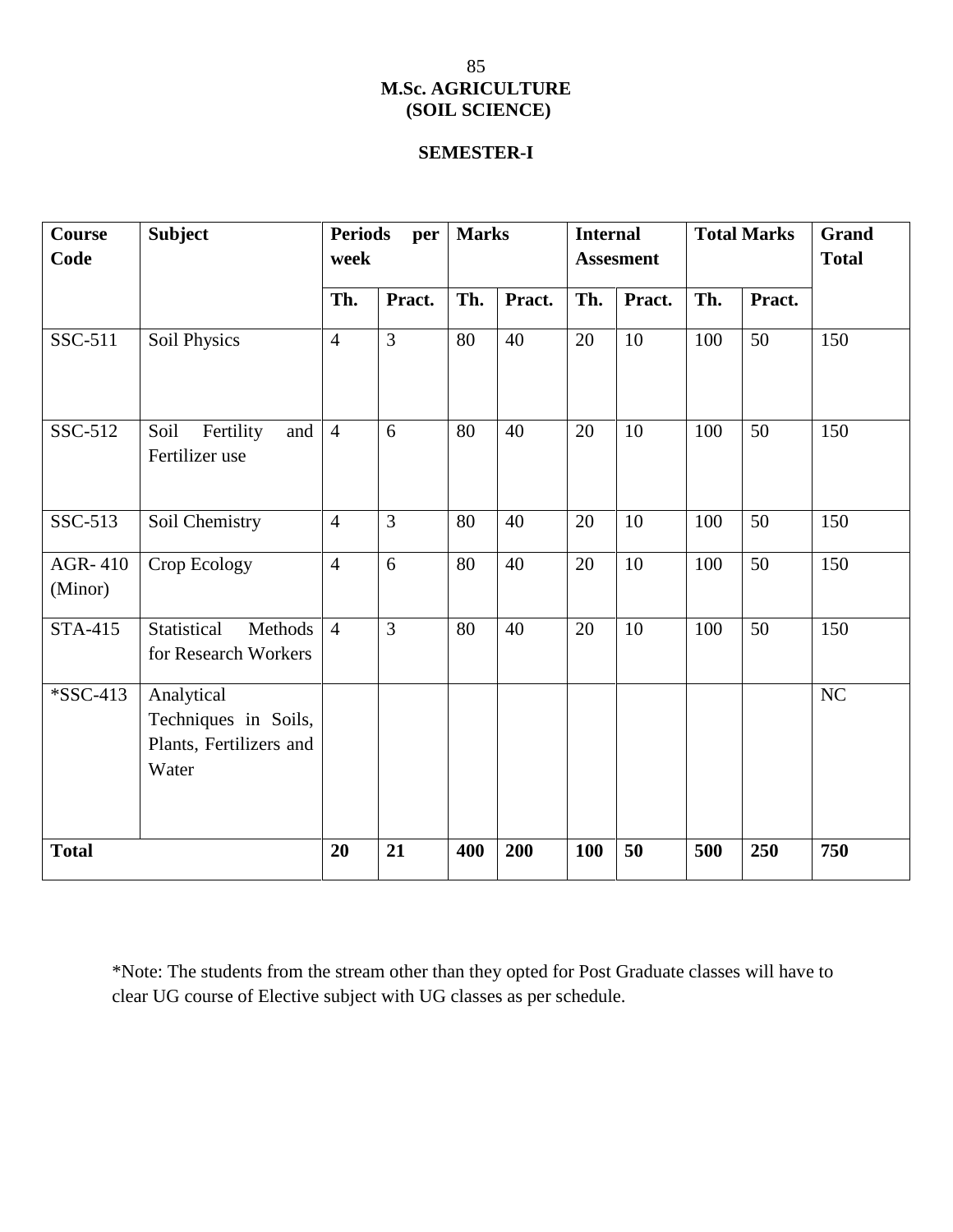# **SEMESTER-II**

| <b>Course</b><br>Code     | <b>Subject</b>                                               | Periods per<br>week |                | <b>Marks</b> |        | <b>Internal</b><br><b>Assesment</b> |        | <b>Total Marks</b> |        | Grand<br><b>Total</b> |
|---------------------------|--------------------------------------------------------------|---------------------|----------------|--------------|--------|-------------------------------------|--------|--------------------|--------|-----------------------|
|                           |                                                              | Th.                 | Pract.         | Th.          | Pract. | Th.                                 | Pract. | Th.                | Pract. |                       |
| SSC-521                   | Soil<br>Mineralogy,<br>Genesis, Classification<br>and Survey | $\overline{4}$      | $\overline{3}$ | 80           | 40     | 20                                  | 10     | 100                | 50     | 150                   |
| SSC-522                   | Soil<br><b>Biology</b><br>and<br>Biochemistry                | $\overline{4}$      | 6              | 80           | 40     | 20                                  | 10     | 100                | 50     | 150                   |
| SSC-523                   | Soil<br>Erosion<br>and<br>Conservation                       | $\overline{4}$      | $\overline{3}$ | 80           | 40     | 20                                  | 10     | 100                | 50     | 150                   |
| <b>AGR-420</b><br>(Minor) | Cropping<br>Farm<br>System                                   | $\overline{4}$      | 6              | 80           | 40     | 20                                  | 10     | 100                | 50     | 150                   |
| <b>STA-425</b>            | Experimental Designs<br>for Research Worker                  | $\overline{4}$      | $\overline{3}$ | 80           | 40     | 20                                  | 10     | 100                | 50     | 150                   |
| *SSC-422                  | Soil<br>Physical<br>and<br>Biological<br>Environment         |                     |                |              |        |                                     |        |                    |        | N <sub>C</sub>        |
| *SSC-423                  | Soil<br>Survey,<br>Classification<br>and<br>Mapping          |                     |                |              |        |                                     |        |                    |        | NC                    |
| <b>Total</b>              |                                                              | 20                  | 21             | 400          | 200    | 100                                 | 50     | 500                | 250    | 750                   |

\*Note: The students from the stream other than they opted for Post Graduate classes will have to clear UG course of Elective subject with UG classes as per schedule.

86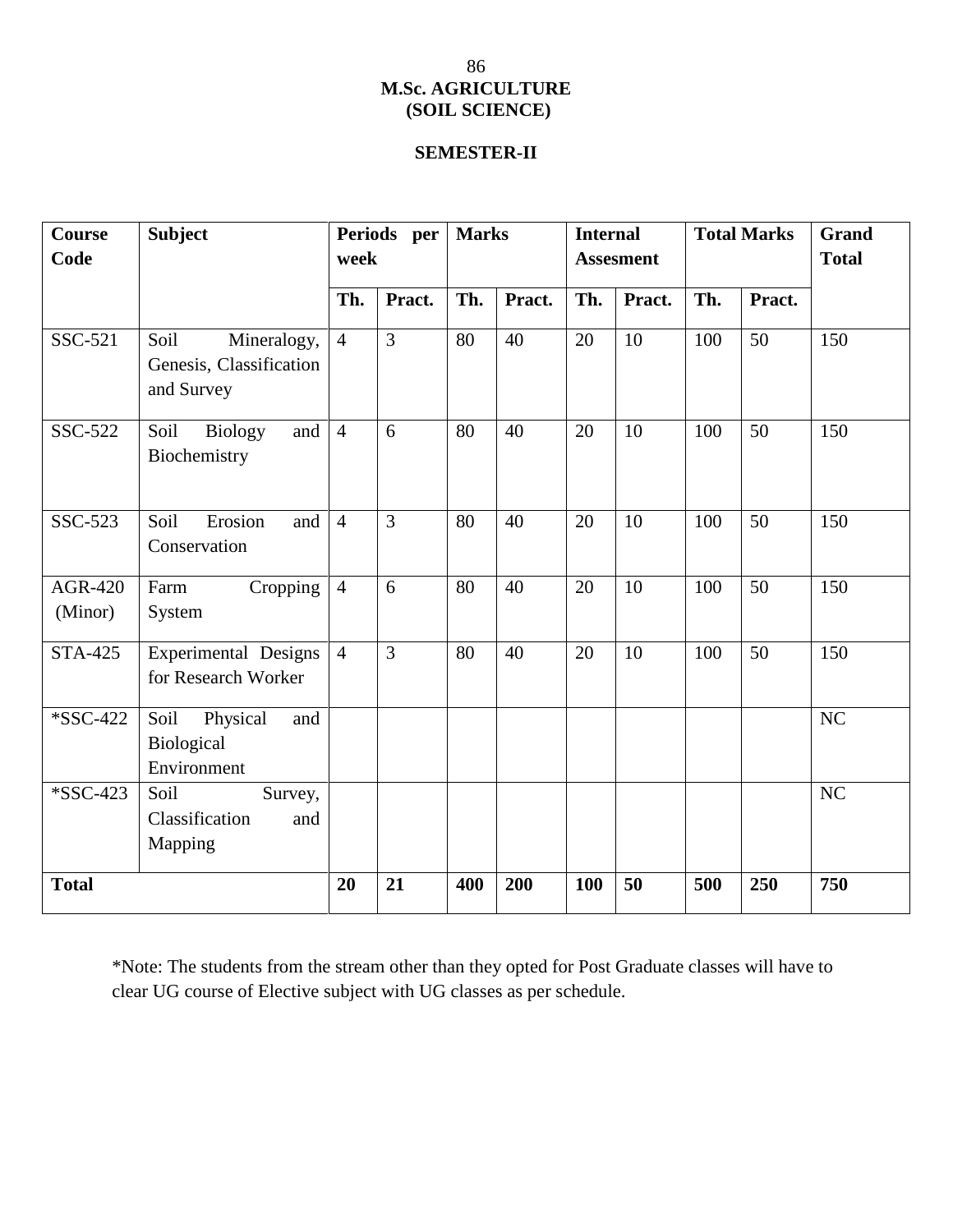# **SEMESTER-III**

| Course<br>Code                                         | <b>Subject</b>                                                                                                 | Periods per<br>week |                | <b>Marks</b> |      | <b>Internal</b><br><b>Assesment</b> |             | <b>Total Marks</b> |             | <b>Grand</b><br><b>Total</b> |
|--------------------------------------------------------|----------------------------------------------------------------------------------------------------------------|---------------------|----------------|--------------|------|-------------------------------------|-------------|--------------------|-------------|------------------------------|
|                                                        |                                                                                                                | Th.                 | Prac           | Th.          | Prac | <b>Th</b>                           | <b>Prac</b> | Th                 | <b>Prac</b> |                              |
| SSC-531                                                | Soil, Water and Air<br>Pollution                                                                               | $\overline{4}$      | 3              | 80           | 40   | 20                                  | 10          | 100                | 50          | 150                          |
| SSC-532                                                | Analytical<br>Techniques<br>and<br>Instrumental<br>Methods                                                     | $\overline{4}$      | 6              | 80           | 40   | 20                                  | 10          | 100                | 50          | 150                          |
| SSC-430 /<br>$AGM-430$ //<br><b>BOT-430</b><br>(Minor) | Fertilizer<br>Technology/<br>/ Fundamentals of<br>Agroclimatology/<br>Physiology of<br>Growth &<br>Development | $\overline{4}$      | 3              | 80           | 40   | 20                                  | 10          | 100                | 50          | 150                          |
|                                                        | Credit seminar                                                                                                 | 3                   |                | 100          |      |                                     |             | 100                |             | 100                          |
|                                                        | Research<br>Work<br>(Four periods<br>per Teacher<br>per Student)                                               | $\frac{1}{2}$       | $\overline{4}$ |              |      |                                     |             |                    |             |                              |
| <b>Total</b>                                           |                                                                                                                | 15                  | 16             | 340          | 120  | 60                                  | 30          | 400                | 150         | 550                          |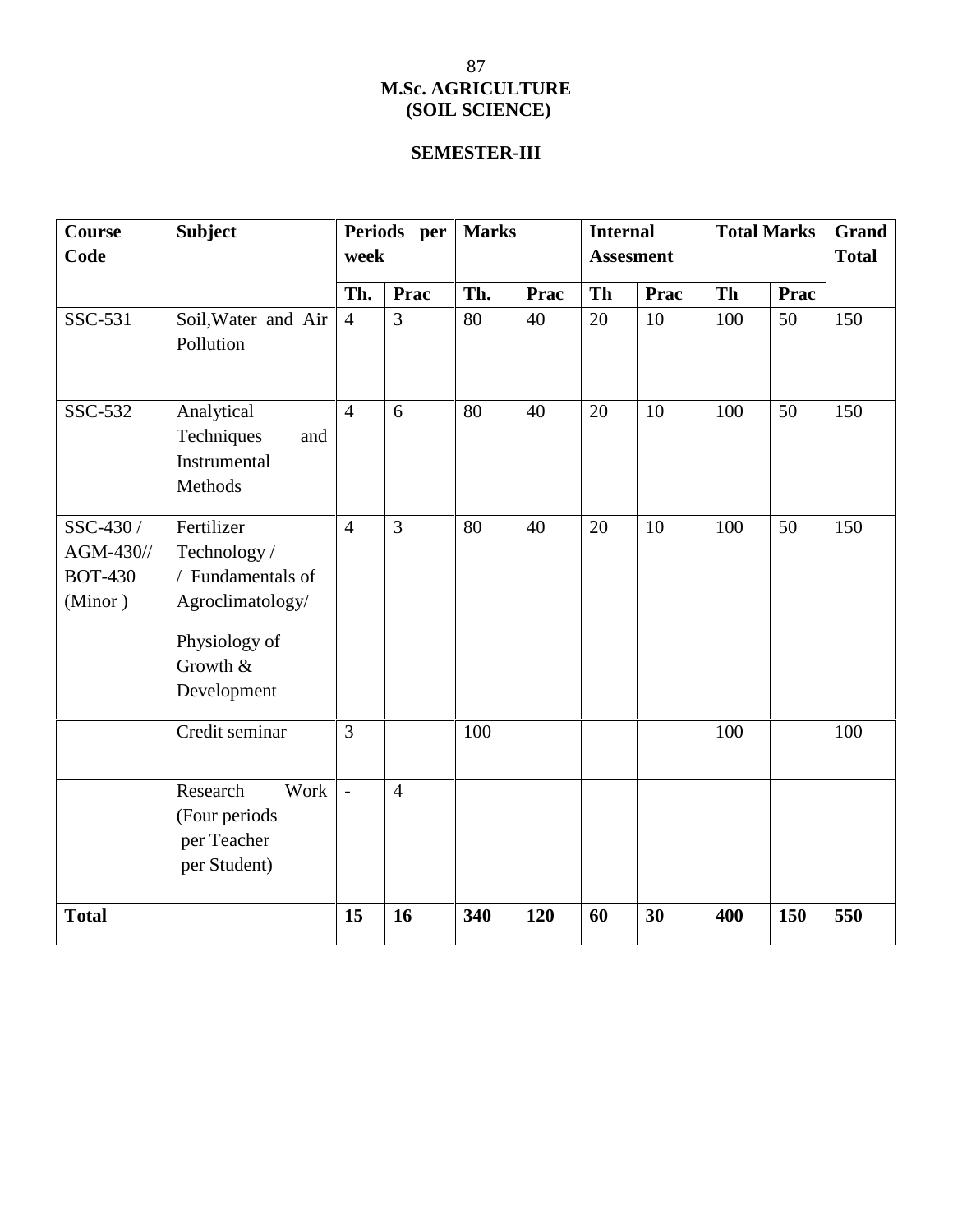# **SEMESTER-IV**

| Course  | <b>Subject</b>          | Periods per<br>week |                | <b>Marks</b> |        | <b>Internal</b><br>assessment |      | <b>Total</b><br><b>Marks</b> |      | Grand<br><b>Total</b> |
|---------|-------------------------|---------------------|----------------|--------------|--------|-------------------------------|------|------------------------------|------|-----------------------|
| Code    |                         |                     |                |              |        |                               |      |                              |      |                       |
|         |                         | Th.                 | Pract.         | Th.          | Pract. | Th.                           | Prac | Th                           | Prac |                       |
| SSC-541 | Management<br>of        | $\overline{4}$      | 3              | 60           | 20     | 15                            | 05   | 75                           | 25   | 100                   |
|         | Problem<br><b>Soils</b> |                     |                |              |        |                               |      |                              |      |                       |
|         | and Water               |                     |                |              |        |                               |      |                              |      |                       |
| SSC-542 | System                  | $\overline{4}$      | $\mathbf{0}$   | 80           |        | 20                            |      | 100                          |      | 100                   |
|         | Approaches<br>in        |                     |                |              |        |                               |      |                              |      |                       |
|         | Soil and Crop           |                     |                |              |        |                               |      |                              |      |                       |
|         | <b>Studies</b>          |                     |                |              |        |                               |      |                              |      |                       |
|         | Work<br>Research        |                     | $\overline{4}$ |              | 250    |                               |      |                              | 250  | 250                   |
|         | (Four Periods per       |                     |                |              |        |                               |      |                              |      |                       |
|         | Teacher<br>Per          |                     |                |              |        |                               |      |                              |      |                       |
|         | Student)                |                     |                |              |        |                               |      |                              |      |                       |
|         |                         |                     |                |              |        |                               |      |                              |      |                       |
|         | <b>Total</b>            | 08                  | 07             | 140          | 270    | 35                            | 05   | 175                          | 275  | 450                   |
|         |                         |                     |                |              |        |                               |      |                              |      |                       |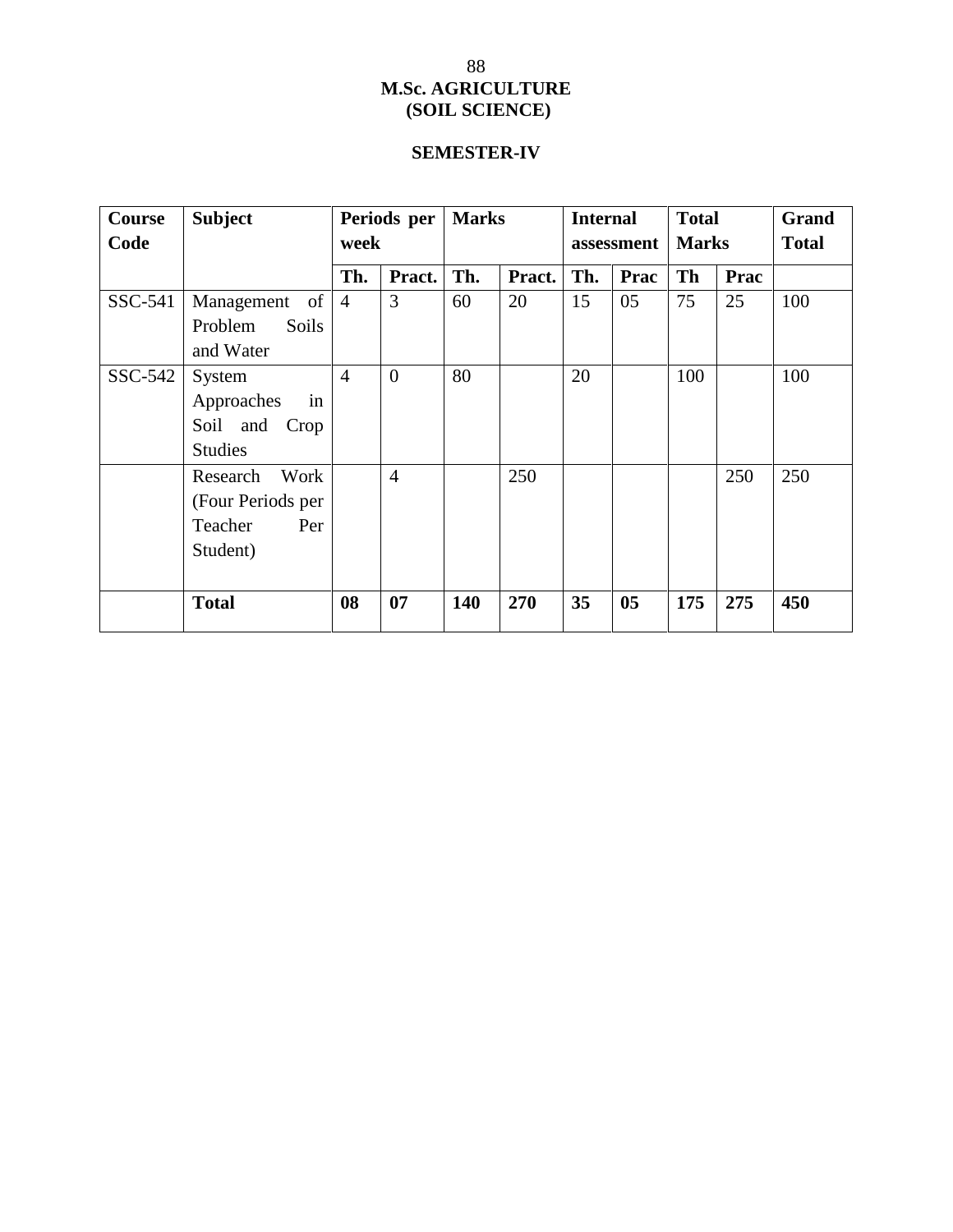### **SEMESTER-I**

**SSC-511 Soil Physics**

**Time: 3 Hours Max. Marks: 150 Theory: 80 Practical: 40 Internal assessment 20+10=30 Periods per week : 04+3**

#### **Instructions for the paper setters**

- 1. Question paper should be set strictly according to the syllabus.
- 2. The language of questions should be straight & simple.
- 3. Not more than one question should be based on one topic.
- 4. The question paper should cover the whole syllabus and questions should be evenly distributed.
- 5. At least eight questions should be set, out of which the candidates should be required to attempt any five.

### **Theory:**

Soil physical behavior. Soil consistence. Dispersion and workability of soils. Soil compaction and consolidation. Soil strength-bulk density relations. Swelling and shrinkage basic concepts. Soil structure165 genesis, characterization and management. Soil tilth. Soil crusting - mechanism, factors affecting and evaluation. Soil conditioners. Puddling, its effect on soil physical properties. Soil water - retention, constants. Energy state of soil water, soil-moisture characteristics. Hysteresis. Water flow in saturated and unsaturated soils, Darcy's law, hydraulic conductivity, permeability. Infiltration, internal drainage and redistribution. Evaporation. Hydrologic cycle, field water balance. Soil-plant-atmosphere continuum. Composition, renewal and measurement of soil air. Aeration requirement for plant growth. Modes of energy transfer in soils, energy balance, thermal properties of soil. Soil temperature in relation to plant growth.

### **Practical**:

Mechanical analysis of soil. Measurement of Atterberg limits. Aggregate analysis. Measurement of soil-water content. Measurement of soil-water potential. Determination of soil moisture characteristics curve and computation of pore-size distribution. Determination of hydraulic conductivity under saturated and unsaturated conditions. Determination of infiltration rate of soil. Determination of aeration porosity and oxygen diffusion rate. Soil temperature measurements.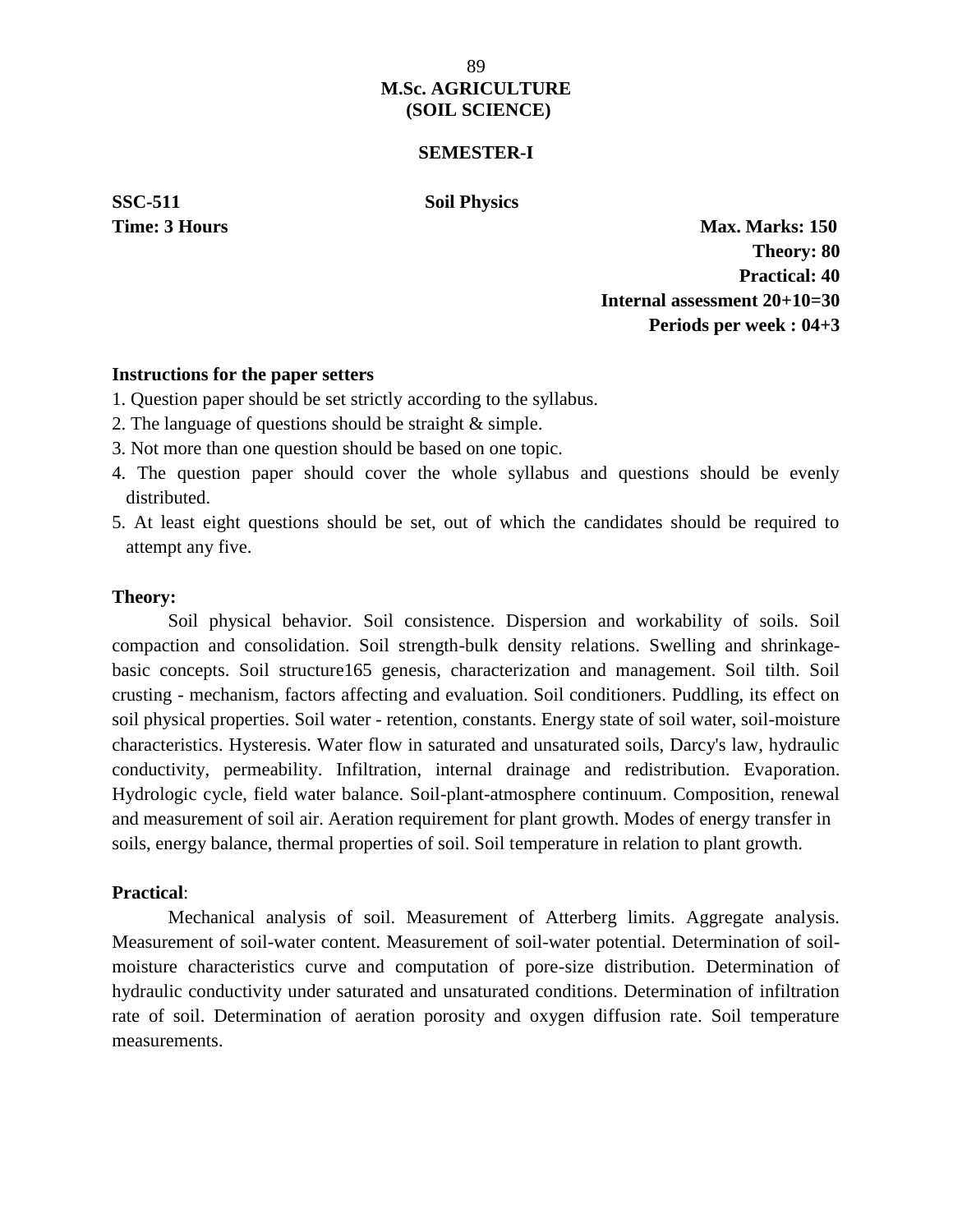### **SEMESTER-I**

**SSC-512 Soil Fertility and Fertilizer Use**

**Time: 3 Hours Max. Marks: 150 Theory: 80 Practical: 40 Internal assessment 20+10=30 Periods per week : 04+6**

### **Instructions for the paper setters**

- 1. Question paper should be set strictly according to the syllabus.
- 2. The language of questions should be straight & simple.
- 3. Not more than one question should be based on one topic.
- 4. The question paper should cover the whole syllabus and questions should be evenly distributed.
- 5. At least eight questions should be set, out of which the candidates should be required to attempt any five.

### **Theory:**

Soil fertility and soil productivity. Nutrient sources - fertilizers and manures. Soil N sources and N transformations. Biological nitrogen fixation. Nitrogenous fertilizers - their fate in soils and enhancing N use efficiency. Soil P - forms, reactions in soils and factors affecting availability. Management of P fertilizers. Potassium- forms, mechanism of fixation, Q/I relationships. Management of K fertilizers. Sulphur, Ca and Mg - source, forms, fertilizers and their behavior in soils and management. Micronutrients- critical limits in soils and plants, factors affecting their availability, sources and management. Common soil test methods for fertilizer recommendations. Site-specific and plant need based nutrient management. Integrated nutrient management. Blanket fertilizer recommendations- usefulness and limitations. Soil fertility evaluation. Soil quality in relation to sustainable agriculture.

### **Practical:**

Laboratory and greenhouse experiments for evaluation of indices of nutrient availability and their critical values in soils and plants. Chemical analysis of soil for total and available nutrients. Analysis of plants for essential elements.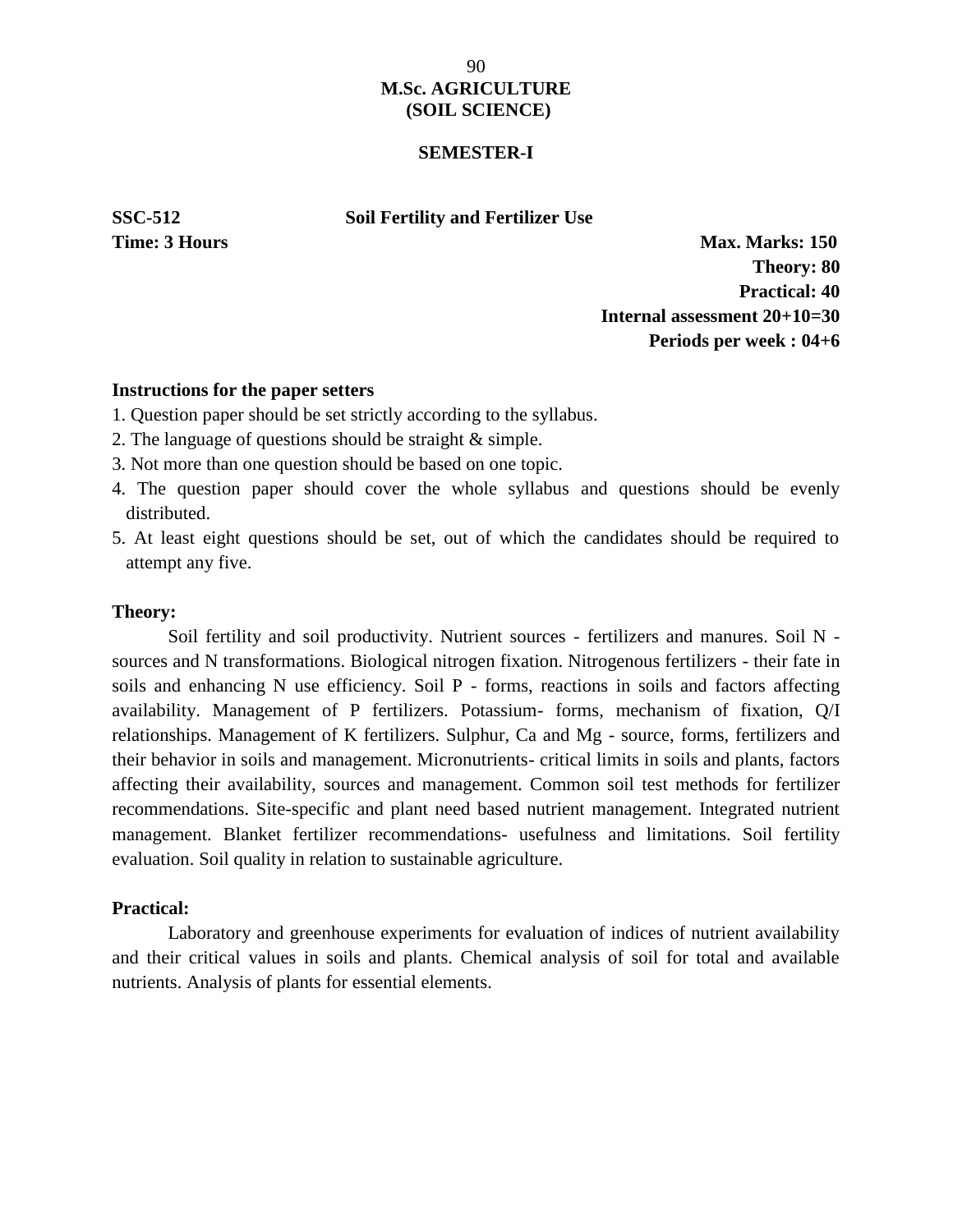### **SEMESTER-I**

**SSC-513 Soil Chemistry**

**Time: 3 Hours Max. Marks: 150 Theory: 80 Practical: 40 Internal assessment 20+10=30 Periods per week : 04+3**

### **Instructions for the paper setters**

- 1. Question paper should be set strictly according to the syllabus.
- 2. The language of questions should be straight & simple.
- 3. Not more than one question should be based on one topic.
- 4. The question paper should cover the whole syllabus and questions should be evenly distributed.
- 5. At least eight questions should be set, out of which the candidates should be required to attempt any five.

### **Theory:**

Chemical composition of earth's crust and soils. Elements of equilibrium thermodynamics, chemical equilibria, electrochemistry and chemical kinetics. Inorganic and organic colloids-surface charge characteristics, diffuse double layer theories, zeta potential stability, coagulation/ flocculation, peptization, electrometric and sorption properties of soil colloid. Soil organic matter-fractionation, clay-organic interactions. Cation exchange-theories, adsorption isotherms, Donnan-membrane equilibrium concept, clay-membrane electrodes and ionic activity measurement, thermodynamics, anion and ligand exchange inner sphere and outer sphere surface complex formation, fixation of oxyanions, hysteresis in sorption desorption of oxy-anions and anions. Experimental methods to study ion exchange phenomena and practical implications in plant nutrition. Potassium, phosphate and ammonium fixation in soils and management aspects. Chemistry of acid, salt-affected and submerged soils and management aspects.

### **Practical:**

Analysis of equilibrium soil solution for electrochemical properties. Determination of point of zero-charge and associated surface charge characteristics. Potentiometric and conductometric titration of soil humic and fulvic acids. E4/E6 ratio of soil humic and fulvic acids. Adsorption-desorption of phosphate/ sulphate. Construction of adsorption envelop of soils by using phosphate/fluoride/sulphate and ascertaining the mechanism of the ligand exchange process involved. Determination of titratable acidity of an acid soil.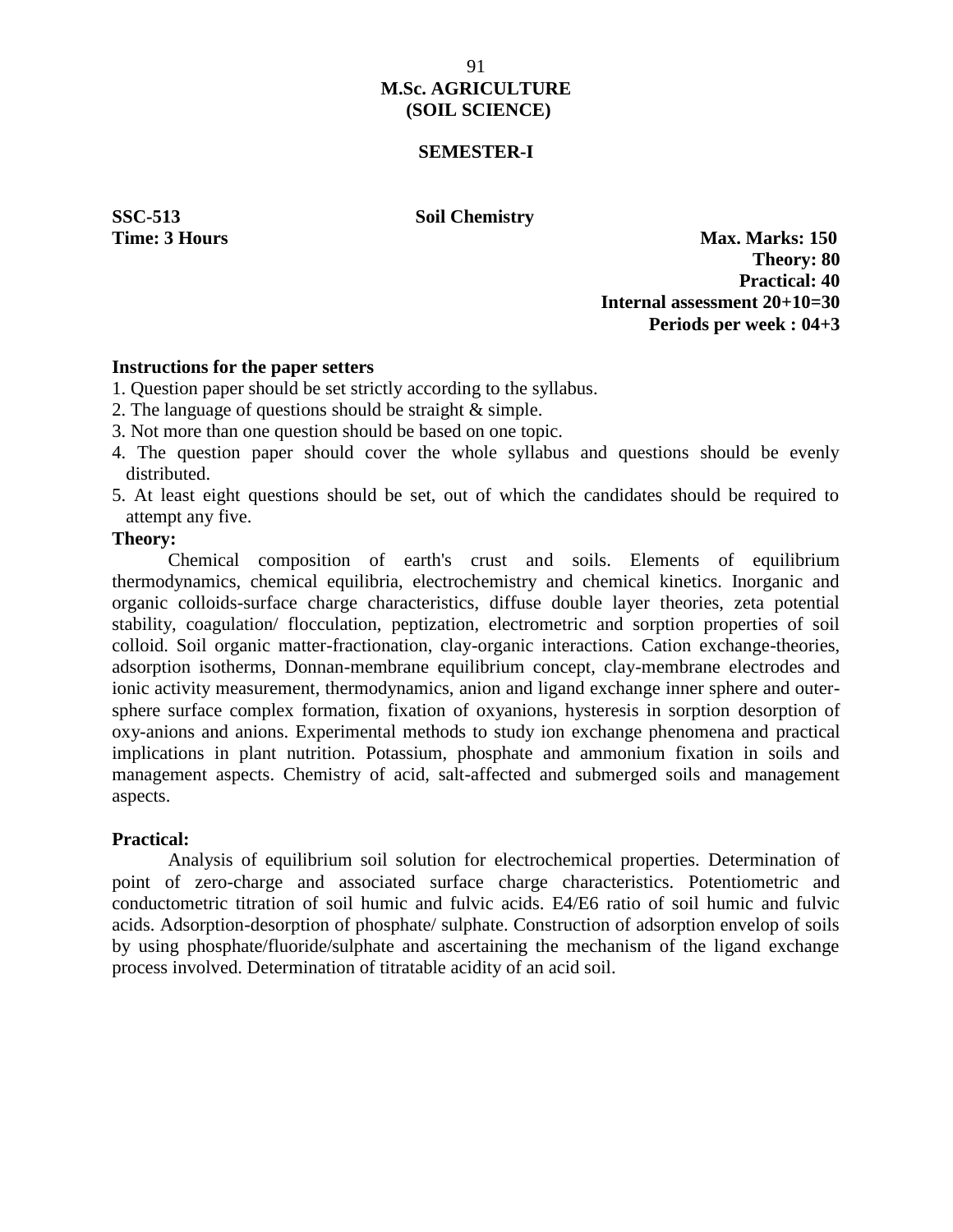### **SEMESTER-I**

**AGR-410 Crop Ecology (Minor)**

**Time: 3 Hours Max. Marks: 150 Theory: 80 Practical: 40 Internal assessment 20+10=30 Periods per week : 04+6**

### **Instructions for the Paper Setters:**

- 1. Question paper should be set strictly according to the syllabus.
- 2. The language of questions should be straight & simple.
- 3. Not more than one question should be based on one topic.
- 4. The question paper should cover the whole syllabus and questions should be evenly distributed.
- 5. At least eight questions should be set, out of which the candidates should be required to attempt any five.

### **Theory**

Ecology in relation to crop; Eco system- components and energy flow- food chain and energy output relationships; Agro- ecosystem and agro-ecological zones of India; Efficient food producing systems; Farming system of the world-arable, pastoral, lay farming, shifting cultivation, ranching and agro-forestry systems, energy and fuel, wood plantations; Specialized and diversified forming; Family, co-operative and collective farming, their occurrence and adaptation and weakness; Cropping systems, their characteristics and management; Cropping patterns; Farm selection , size of the farm and farm layout, cropping schemes and crop plans ; Solar radiation concepts, laws and their absorption in crop system; Bio-geo-chemical cycle and their significance.

### **Practical: Time: 3 Hours**

Analysis of crop ecosystem components; Light measurement in pure and mixed crop stands; Modification in crop environment; Measuring temperature, light and moisture effects: Preparation of farm lay out plans, different intensity crop rotations and cropping schemes; Estimating crop yields; Energy budgeting in different crops and cropping systems; Working out ecological optimum crop zones.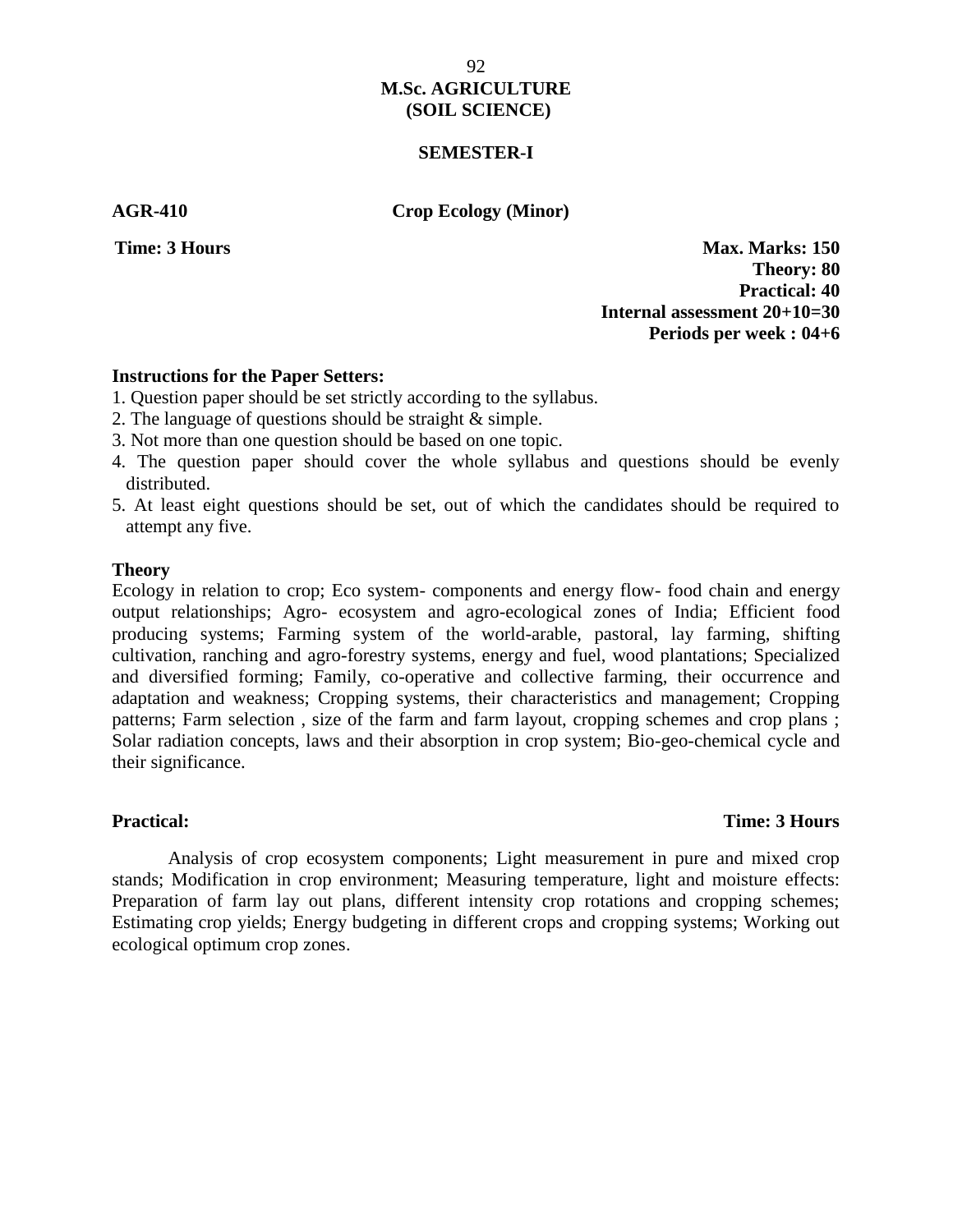### **SEMESTER-I**

**STA-415: Statistical Methods for Research Workers**

**Time: 3 Hours Max. Marks: 150 Theory: 80 Practical: 40 Internal assessment 20+10=30 Periods per week : 04+3**

### **Instructions for the paper setters**

- 1. Question paper should be set strictly according to the syllabus.
- 2. The language of questions should be straight & simple.
- 3. Not more than one question should be based on one topic.
- 4. The question paper should cover the whole syllabus and questions should be evenly distributed.
- 5. At least eight questions should be set, out of which the candidates should be required to attempt any five.

### **Theory:**

Probability and fitting of standard frequency distributions, sampling techniques, sampling distributions, mean and standard error, simple partial, multiple and intraclass correlation and multiple regression, tests of significance, students'-t, chi-square and large sample tests, confidence intervals, analysis of variance for one way and two way classification with equal call frequencies, transformation of data.

### **Practical**:

Fitting of distributions, samples and sampling distributions, correlation and regression, tests of significance and analysis of variance.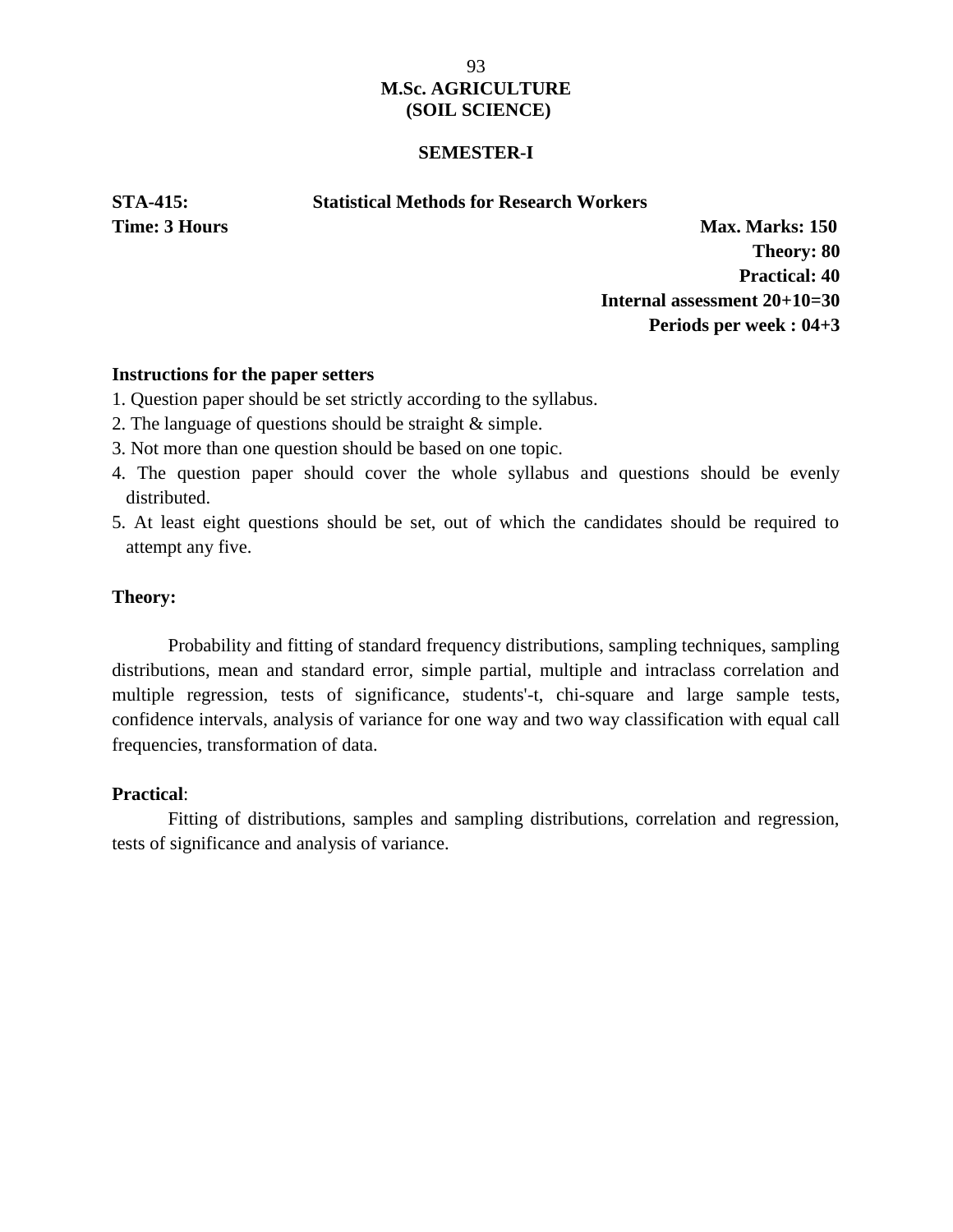### **SEMESTER-I**

### **\*SSC-413 Analytical Techniques in Soils, Plants, Fertilizers and Water**

**Time: 3 Hours Max. Marks: 150 Theory: 80 Practical: 40 Internal assessment 20+10=30 Periods per Week 4+6**

### **Instructions for the paper setters**

- 1. Question paper should be set strictly according to the syllabus.
- 2. The language of questions should be straight & simple.
- 3. Not more than one question should be based on one topic.
- 4. The question paper should cover the whole syllabus and questions should be evenly distributed.
- 5. At least eight questions should be set, out of which the candidates should be required to attempt any five.

### **Theory:**

Colorimetric and flame photometric methods. Atomic absorption spectrophotometery. Cation and anion exchange phenomenon and their importance. Ion adsorption, desorption and fixation in soils. Methods ofsoil fertility evaluation. Fertilizer control order. Acid, saline, sodic, calcareous soils and their amelioration. Planning and formulation of project on establishment of soil water and plant testing laboratory.

### **Practical:**

Preparation of standard solutions. Collection of soil, water, plant and fertilizer samples. Analysis of soil samples for fertility and quality evaluation for field crops and orchard plantations. Analysis of irrigation water for quality appraisal. Fertilizers analysis for quality control. Soil, water and fertilizer analysis reports for recommendation purposes. Analysis of forms of nitrogen , phosphorous, potassium and sulphur in soils. Determination of DTPA extractable micronutrients. Plant analysis for total N, P, K andmicro-nutrients. Determination of CEC and AEC of soils. Nutrient adsorption and fixation capacities of soils.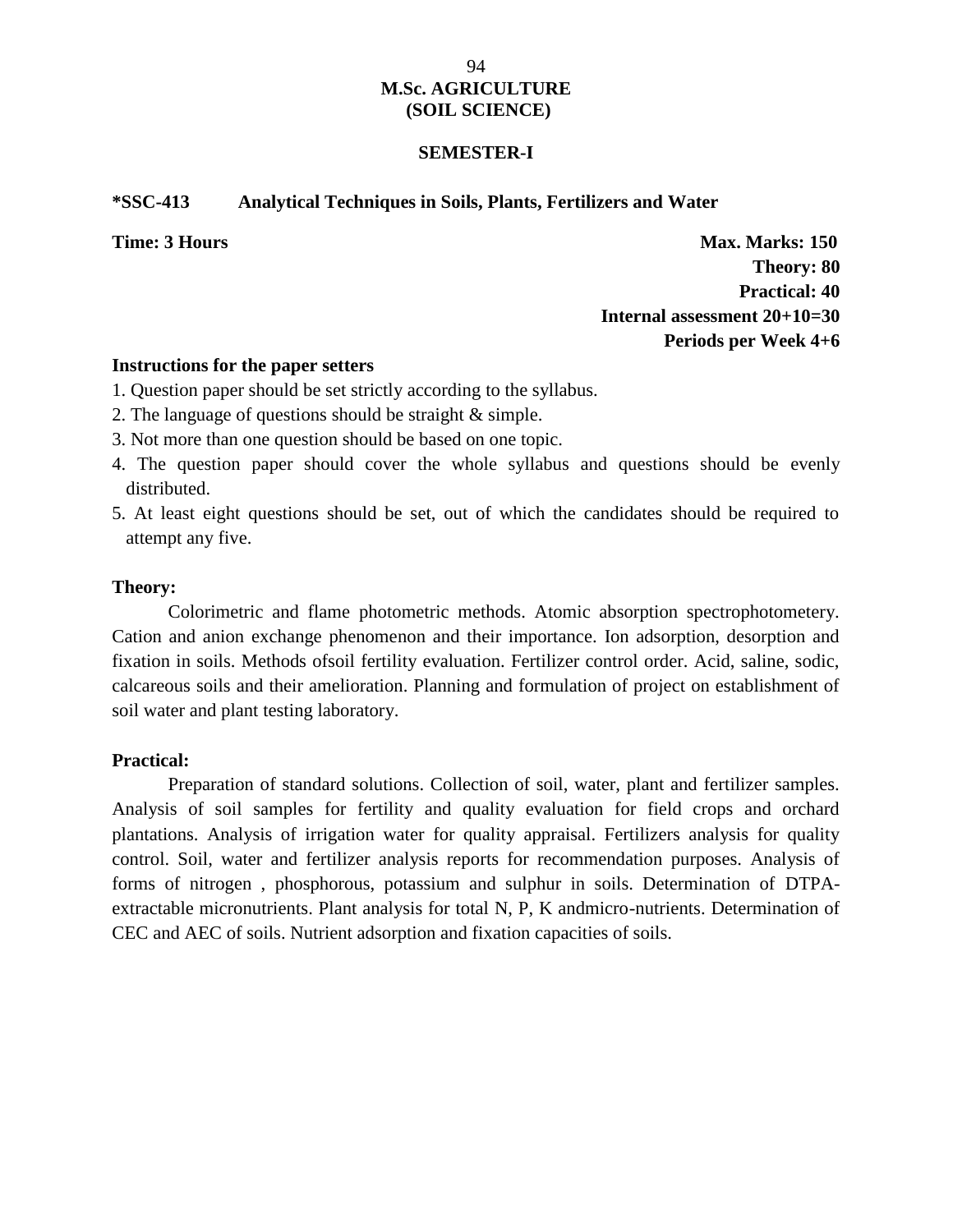### **SEMESTER-II**

#### **SSC-521 Soil Mineralogy, Genesis, Classification and Survey**

**Time: 3 Hours Max. Marks: 150 Theory: 80 Practical: 40 Internal assessment 20+10=30 Periods per week : 04+3**

#### **Instructions for the paper setters**

- 1. Question paper should be set strictly according to the syllabus.
- 2. The language of questions should be straight & simple.
- 3. Not more than one question should be based on one topic.
- 4. The question paper should cover the whole syllabus and questions should be evenly distributed.
- 5. At least eight questions should be set, out of which the candidates should be required to attempt any five.

#### **Theory:**

Fundamentals of crystallography, space lattice, coordination theory, isomorphism and polymorphism. Classification, structure, chemical composition and properties of clay minerals. Genesis and transformation of crystalline clay minerals. Amorphous soil constituents and other non-crystalline silicate minerals. Clay minerals in Indian soils. Soil formation - factors, models, processes. Weathering of rocks and mineral transformations. Soil profile. Soil classification systems - historical developments and modern systems of soil classification. Soil survey- types, techniques. Soil series- characterization and procedure for establishing soil series, benchmark soils and soil correlations. Soil survey interpretations. Techniques for generation of soil maps. Landform- soil relationship, major soil groups of India with special reference166 to respective states. Land capability and land irrigability classification. Land evaluation and land use type. Approaches for managing soils and landscapes in the framework of agro-ecosystem.

### **Practical:**

Identification and quantification of minerals in soils. Morphological properties of soil profile in different landforms. Classification of weathering indices and its application in soil formation. Grouping soils using available data base in terms of soil quality. Cartographic techniques for preparation of maps, processing of field sheets, compilation and obstruction of maps in different scales. Land use planning exercises using conventional and RS tools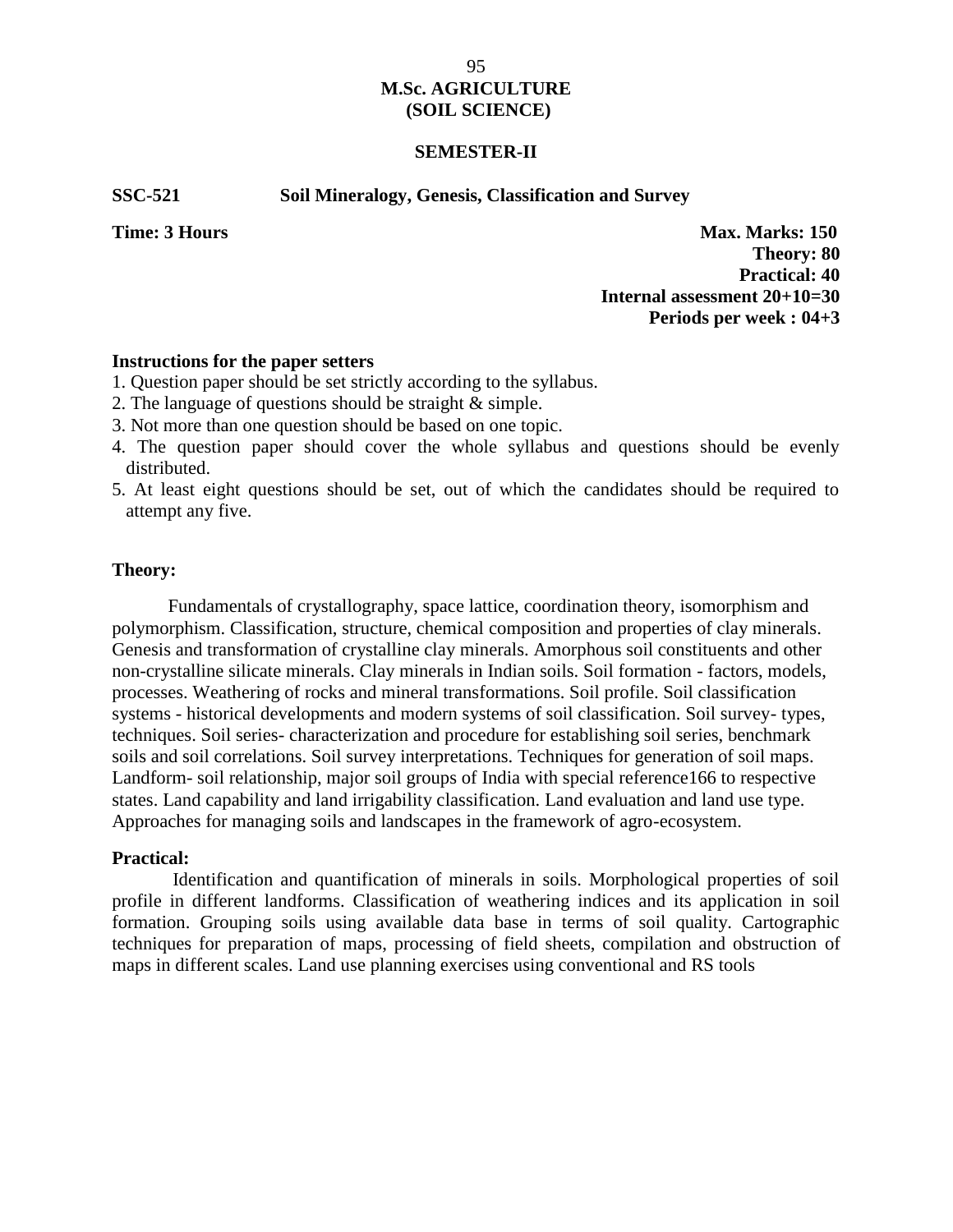### **SEMESTER-II**

### **SSC-522 Soil Biology and Biochemistry**

**Time: 3 Hours Max. Marks: 150 Theory: 80 Practical: 40 Internal assessment 20+10=30 Periods per week : 04+6**

### **Instructions for the paper setters**

- 1. Question paper should be set strictly according to the syllabus.
- 2. The language of questions should be straight & simple.
- 3. Not more than one question should be based on one topic.
- 4. The question paper should cover the whole syllabus and questions should be evenly distributed.
- 5. At least eight questions should be set, out of which the candidates should be required to attempt any five.

### **Theory:**

Soil biota, soil microbial ecology, types of organisms. Soil microbial biomass, microbial interactions, un-culturable soil biota. Microbiology and biochemistry of root-soil interface. Phyllosphere. Soil enzymes, origin, activities and importance. Soil characteristics influencing growth and activity of microflora. Microbial transformations of N, P, S, Fe and Mn in soil. Biochemical composition and biodegradation of soil organic matter and crop residues. Humus formation. Cycles of important organic nutrients. Biodegradation of pesticides, organic wastes and their use for production of biogas and manures. Biotic factors in soil development. Microbial toxins in the soil. Preparation and preservation of organic manures, rural and urban composts and vermicompost. Biofertilizers - definition, classification, specifications, method of production and role in crop production.

### **Practical**:

Determination of soil microbial population. Soil microbial biomass. Elemental composition, fractionation of organic matter and functional groups. Decomposition of organic matter in soil. Soil enzymes. Measurement of important soil microbial processes such as ammonification, nitrification, N<sup>2</sup> fixation, S oxidation, P solubilization and mineralization of other micro nutrients. Study of rhizosphere effect.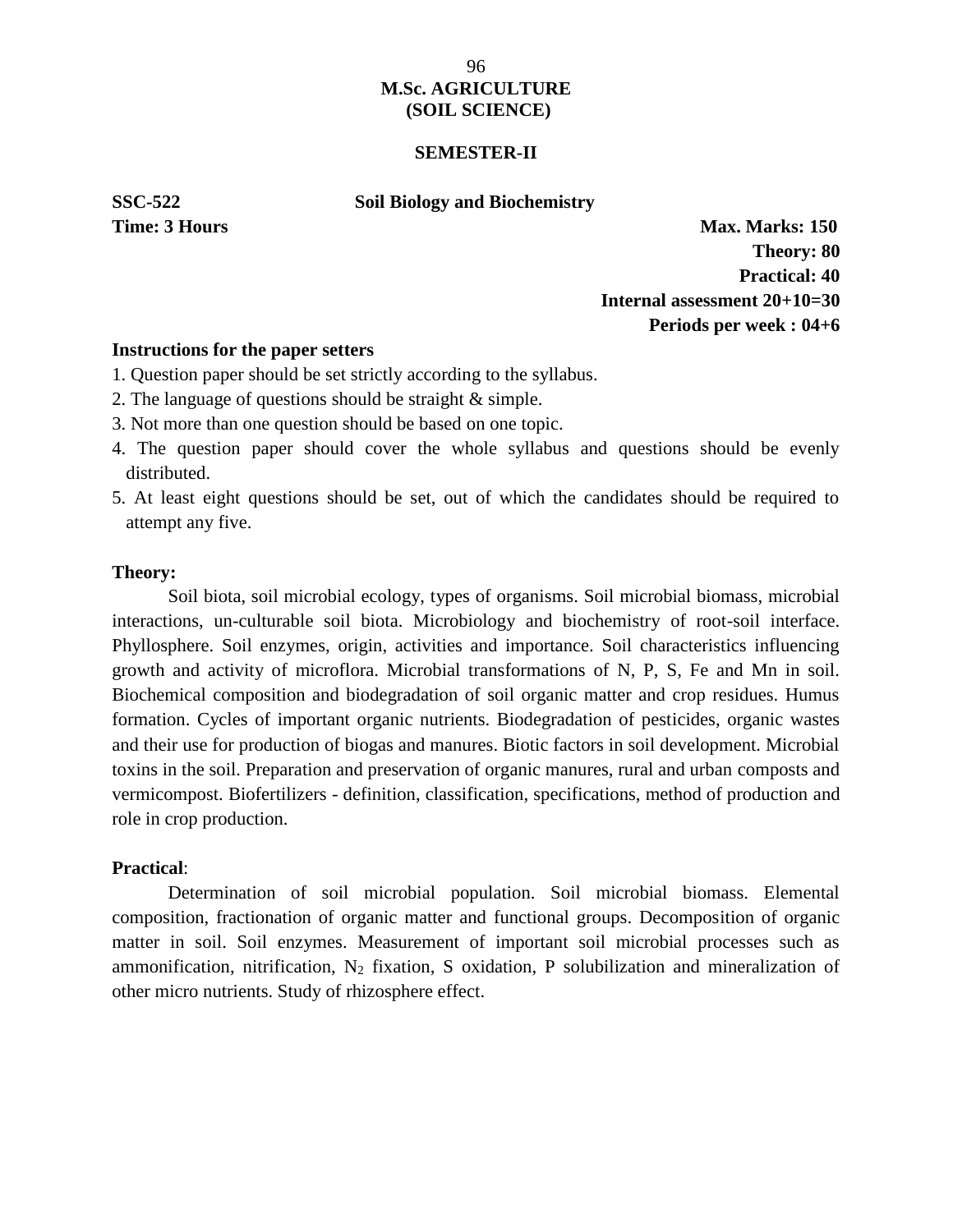### **SEMESTER-II**

### **SSC-523 Soil Erosion and Conservation**

**Time: 3 Hours Max. Marks: 150 Theory: 80 Practical: 40 Internal assessment 20+10=30 Periods per week : 04+3**

### **Instructions for the paper setters**

- 1. Question paper should be set strictly according to the syllabus.
- 2. The language of questions should be straight & simple.
- 3. Not more than one question should be based on one topic.
- 4. The question paper should cover the whole syllabus and questions should be evenly distributed.
- 5. At least eight questions should be set, out of which the candidates should be required to attempt any five.

### **Theory:**

History, distribution, identification and description of soil erosion problems in India. Soil erosion by water factors and mechanism. Raindrops and soil erosion. Rainfall erosivity estimation of erosivity indices. Soil erosion in relation to soil properties. Wind erosion- factors affecting, extent of problem. Principles and practices of erosion control. Soil conservation planning in hilly, arid and semi-arid regions, waterlogged and wet lands. Type, factors and processes of soil/land degradation and its impact on soil productivity. Watershed management. Water harvesting, recycling and flood control. Socio-economic aspects of watershed

management. Case studies in respect to monitoring and evaluation of watersheds. Use of remote sensing in assessment and planning of watersheds.

### **Practical:**

Determination of different soil erodibility indices- suspension percentage, dispersion ratio, erosion ratio, clay ratio, clay/moisture equivalent ratio, percolation ratio, raindrop erodibility index. Computation of kinetic energy of falling rain drops. Computation of rainfall erosivity indices (EI30) using rain gauge data. Measurement and estimation of runoff and soil loss. Visits to soil and water conservation works.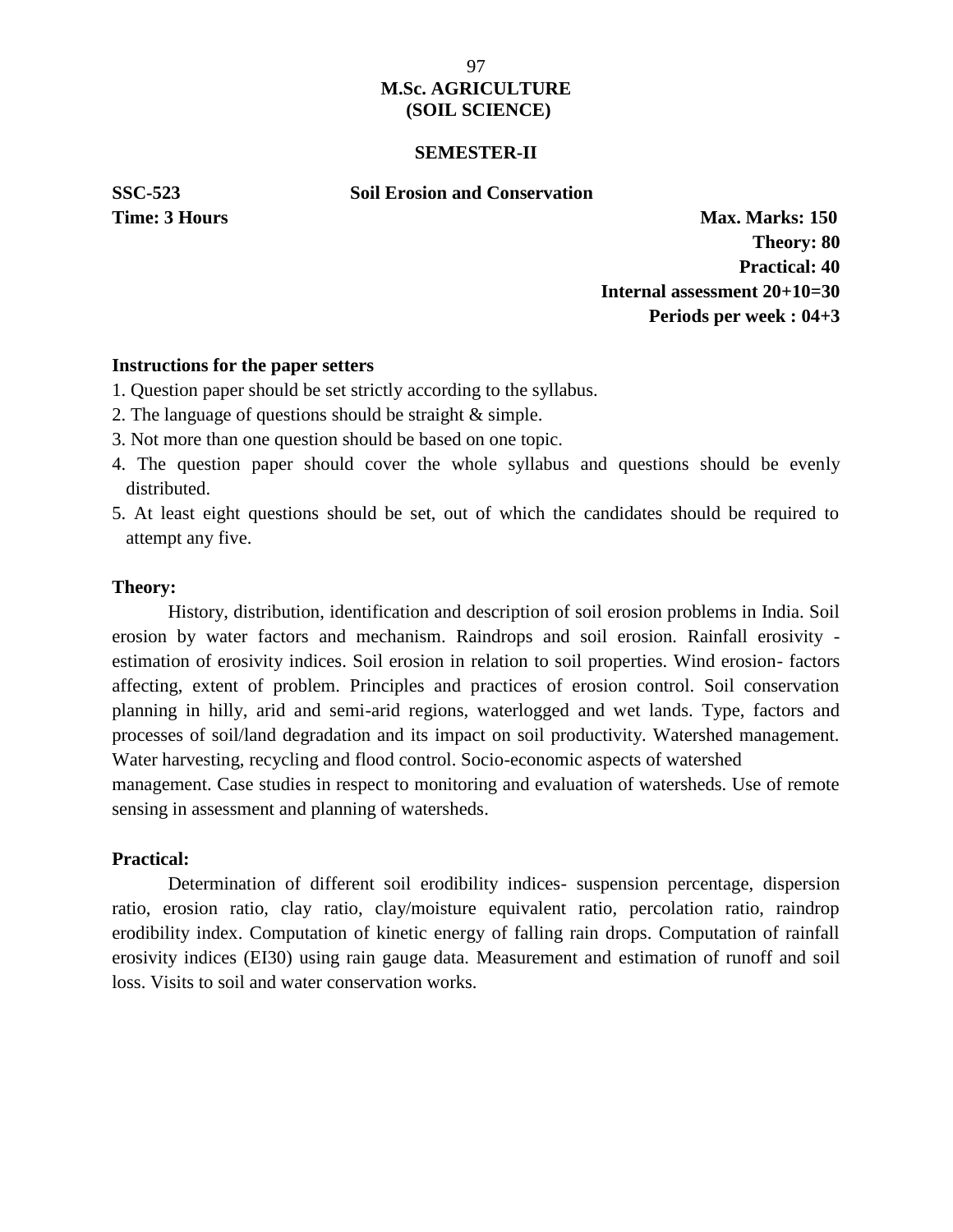### **SEMESTER-II**

### **AGR-420: Farm Cropping System (Minor)**

**Time: 3 Hours Max. Marks: 150 Theory: 80 Practical: 40 Internal assessment 20+10=30 Periods per week : 04+6**

### **Instructions for the Paper Setters:**

- 1. Question paper should be set strictly according to the syllabus.
- 2. The language of questions should be straight & simple.
- 3. Not more than one question should be based on one topic.
- 4. The question paper should cover the whole syllabus and questions should be evenly distributed.
- 5. At least eight questions should be set, out of which the candidates should be required to attempt any five.

### **Theory**

Farming systems-introductions terms and definitions ; Concept and its role in sustainability of agriculture; Factor effecting choice of farming system; Resource management in relation to farm cropping system; Crop yield appraisals; Plant interaction, criteria for assessing yield advantages ;Indices for evaluating productivity and efficiency; Agronomic consideration interaction in sequential cropping ; Evaluation and productivityof multiple cropping systems; Cropping systems in dry land farming; Cropping systems for irrigated areas; Cropping systems in high rainfall areas; Cropping systems with perennials; Introduction to agro forestry concept; Physiological and actual maturity of crop and criteria of crop harvest; Comparison of chemical and organic farming;

### **Practical: Time: 3 Hours**

Visit to farming system and agro-based industries; Farm lay out plan, cropping scheme; Practical study of raising crops: Wheat, Rice, Maize Sugarcane, Groundnut, Toria, Gobi Sarson; Estimation of crop yield, calculation of harvest index, land equitant ratio in mixed crops/ intercrops.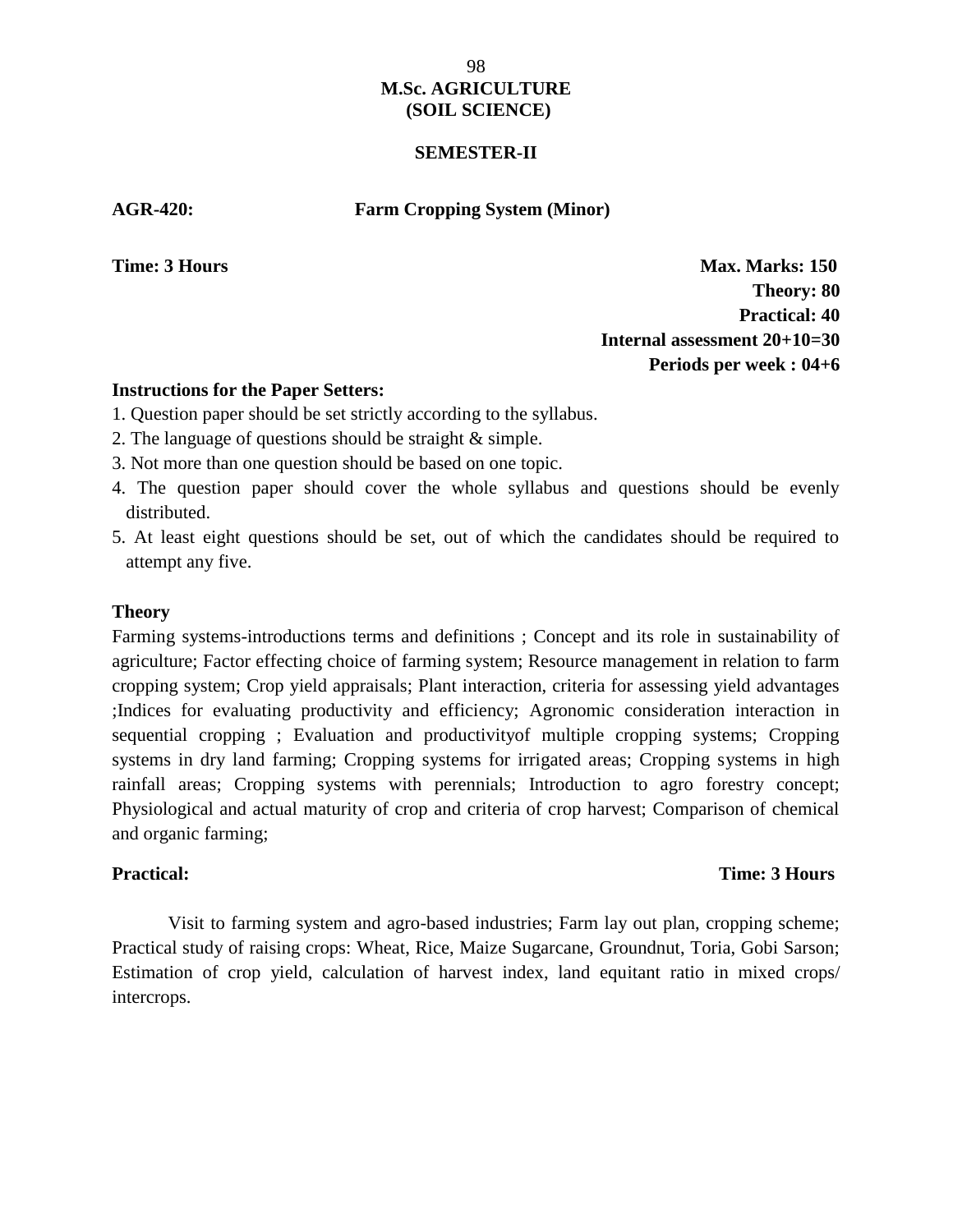### **SEMESTER-II**

### **STA-425: Experimental Designs for Research Workers**

**Time: 3 Hours Max. Marks: 150 Theory: 80 Practical: 40 Internal assessment 20+10=30 Periods per week : 04+3**

### **Instructions for the paper setters**

- 1. Question paper should be set strictly according to the syllabus.
- 2. The language of questions should be straight & simple.
- 3. Not more than one question should be based on one topic.
- 4. The question paper should cover the whole syllabus and questions should be evenly distributed.
- 5. At least eight questions should be set, out of which the candidates should be required to attempt any five.

### **Theory:**

Need for designing of experiments- characteristics of a good design, basic principlesrandomization, replication and local control, uniformity trials- size and shape of plots and blocks, analysis of variance and interpretation of data, completely randomized, randomized block and latin square design, multiple comparison tests, factorial experiments- interpretation of main effects and interactions, orthogonality and partitioning of degrees of freedom confounding in  $2<sup>3</sup>$ ,  $2<sup>4</sup>$  and  $3<sup>3</sup>$  designs, split and strip plot designs, crossover designs and balanced incomplete block designs, response surface designs, switch over trials and long term experiments; Selection of experimental design, mechanical errors in field experiments and methods of reducing it, presentation of research results.

### **Practical:**

Uniformity trials, completely randomized, randomized block and latin square designs, missing plot and analysis, of covariance,  $2^3$  ,  $2^4$  and  $3^3$  simple and confounded experiments, split and strip plot designs, cross over and balanced incomplete block designs.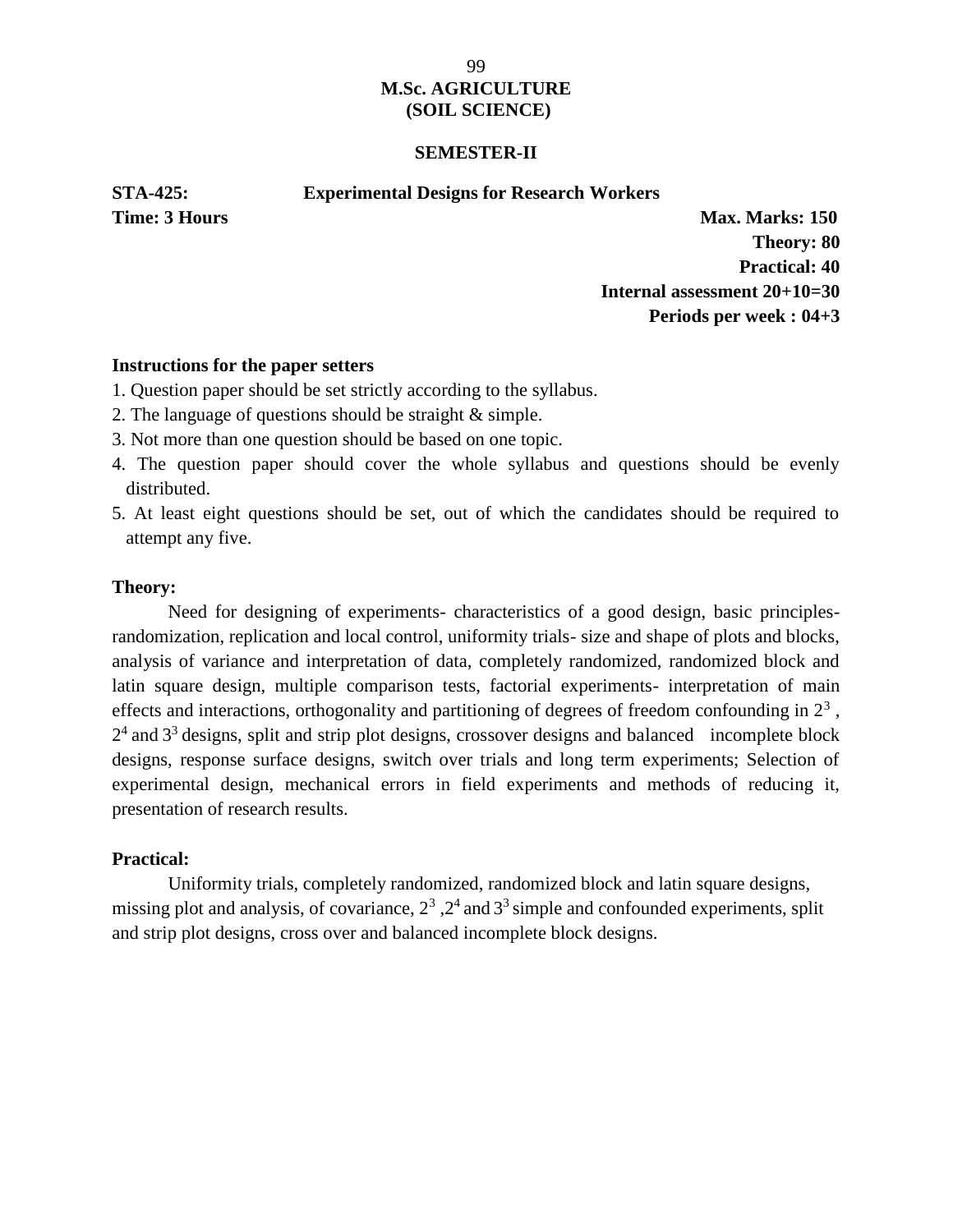### **SEMESTER-II**

### **\*SSC-422 Soil Physical and Biological Environment**

**Time: 3 Hours Max. Marks: 150 Theory: 80 Practical: 40 Internal assessment 20+10=30 Periods per Week 4+6**

### **Instructions for the paper setters:**

- 1. Question paper should be set strictly according to the syllabus.
- 2. The language of questions should be straight & simple.
- 3. Not more than one question should be based on one topic.
- 4. The question paper should cover the whole syllabus and questions should be evenly distributed.
- 5. At least eight questions should be set, out of which the candidates should be required to attempt any five.

### **Theory:**

Soil physical properties in relation to crop production. Soil thermal regime and its management. Soil air-composition, renewal, characterization of soil aeration in relation to plant growth. Movement of water in soil. Infiltration and redistribution of water in soil. Evaporation from soils and its management. Runoff from the agricultural fields and factors affecting. Soil organisms and their distribution, ecology, classification and activities in soil. Microbiological transformations of C, N and S in soils.

### **Practical:**

Determination of dry and wet stability of aggregates. Measurement of in situ soil bulk density and filling of soil columns with a particular bulk density. Measurement of soil porosity. Determination of consistency limits of soils. Soil moisture characteristics. Measurement of soil temperature using thermocouples. Determination of infiltration rate under different surface conditions. In situ measurement of soil moisture by neutron probe and Time Domain Reflectrometry. In situ measurement of soil matric potentialusing tensiometers. Enumeration of soil bacteria, fungi and actinomycetes. Isolation of Rhizobiumand Azotobacter and measurement of respiration rate.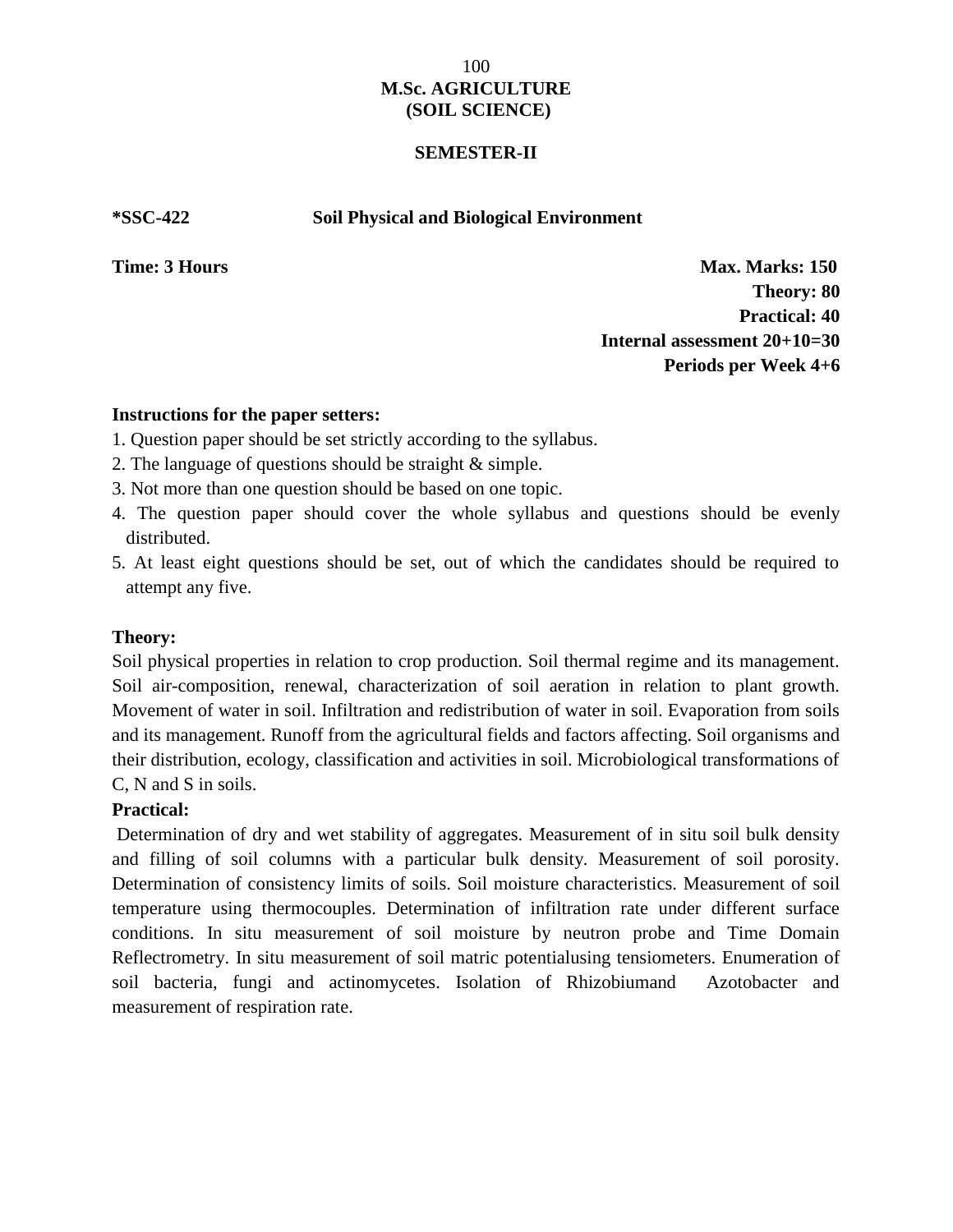### **SEMESTER-II**

**\*SSC-423 Soil Survey, Classification and Mapping**

**Time: 3 Hours Max. Marks: 50 Practical: 40 Internal assessment =10 Periods per Week: 0+6**

### **Instructions for the paper setters**

- 1. Question paper should be set strictly according to the syllabus.
- 2. The language of questions should be straight & simple.
- 3. Not more than one question should be based on one topic.
- 4. The question paper should cover the whole syllabus and questions should be evenly distributed.
- 5. At least eight questions should be set, out of which the candidates should be required to attempt any five.

### **Practical:**

Application and use of global positioning system for soil survey. Macro-morphological study of soils. Classification of soils developed on different landforms. Study of base maps-cadastral maps, top sheets, aerial photographs and satellite imageries. Soil survey of project area preparation of base maps, analysis of soil characteristics, classification of surveyed soils, mapping and report writing. Interpretation of soil survey data for land capability and crop suitability classifications. Use of geographical information system for preparing thematic maps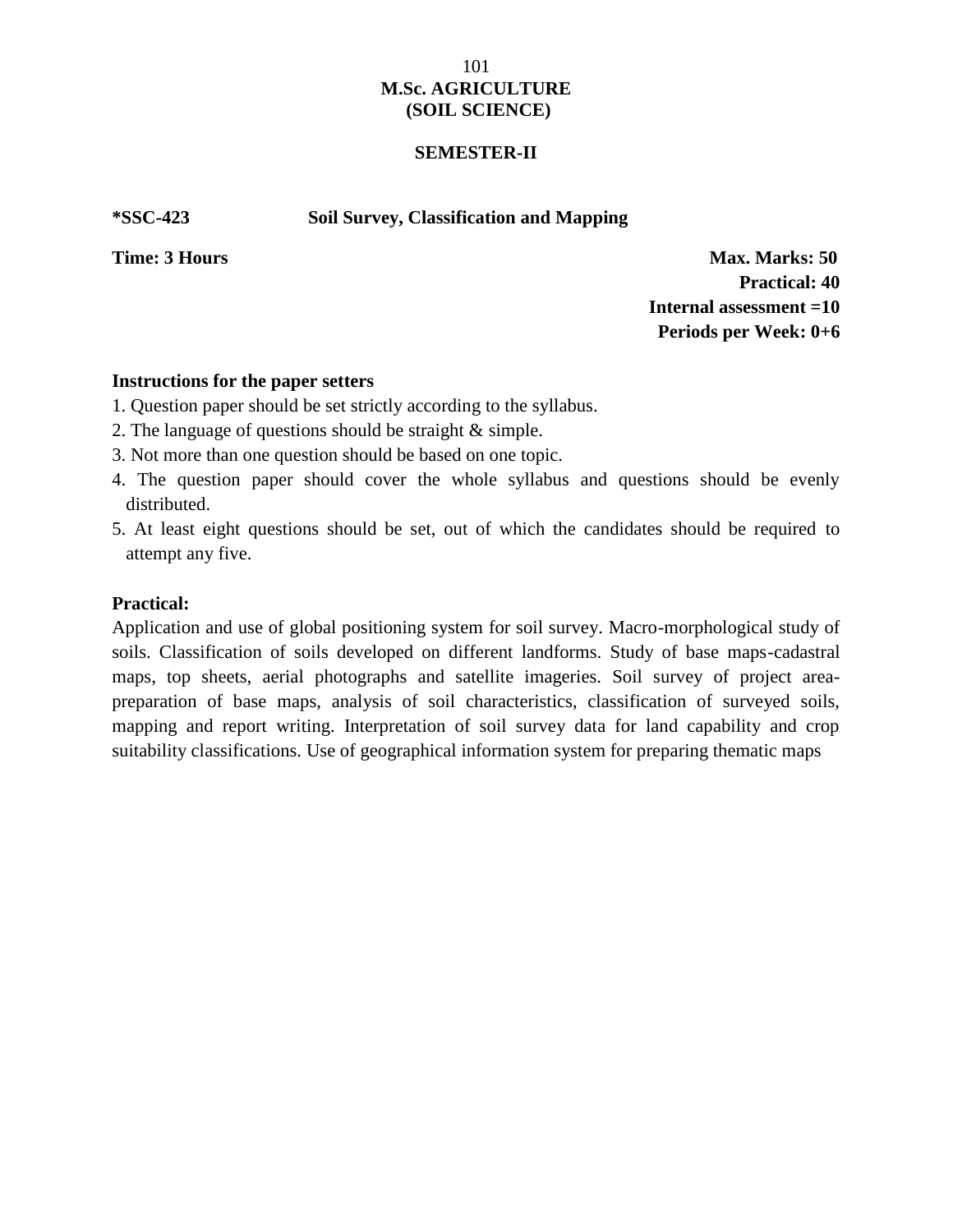### **SEMESTER-III**

**SSC-531 Soil, Water and Air Pollution**

**Time: 3 Hours Max. Marks: 150 Theory: 80 Practical: 40 Internal assessment 20+10=30 Periods per week : 04+3**

### **Instructions for the paper setters:**

- 1. Question paper should be set strictly according to the syllabus.
- 2. The language of questions should be straight & simple.
- 3. Not more than one question should be based on one topic.
- 4. The question paper should cover the whole syllabus and questions should be evenly distributed.
- 5. At least eight questions should be set, out of which the candidates should be required to attempt any five.

### **Theory:**

Soil, water and air pollution problems associated with agriculture. Nature and sources of pollutants their CPC standards and effect on plants, animals and human beings. Sewage and industrial effluents - their composition and effect on soil, plant growth and human beings. Soil as sink for waste disposal. Pesticides - their classification, behavior in soil and effect on soil micro organisms. Toxic elements - their sources, behavior in soils, effect on nutrients availability and on plant and human health. Pollution of water resources. Emission of greenhouse gases. Remediation/amelioration of contaminated soil and water, remote sensing applications in monitoring and management of soil and water pollution to safeguard food safety.

### **Practical**:

Sampling of sewage waters and sludge, industrial wastes, polluted soils and plants. Estimation of dissolved and suspended solids, COD, BOD, nitrate and ammonical N and P, heavy metal content in effluents. Heavy metals in contaminated soils and plants. Air sampling and determination of particulate matter and oxides of S. Visit to various industrial sites to study the impact of pollutants on soil and plants.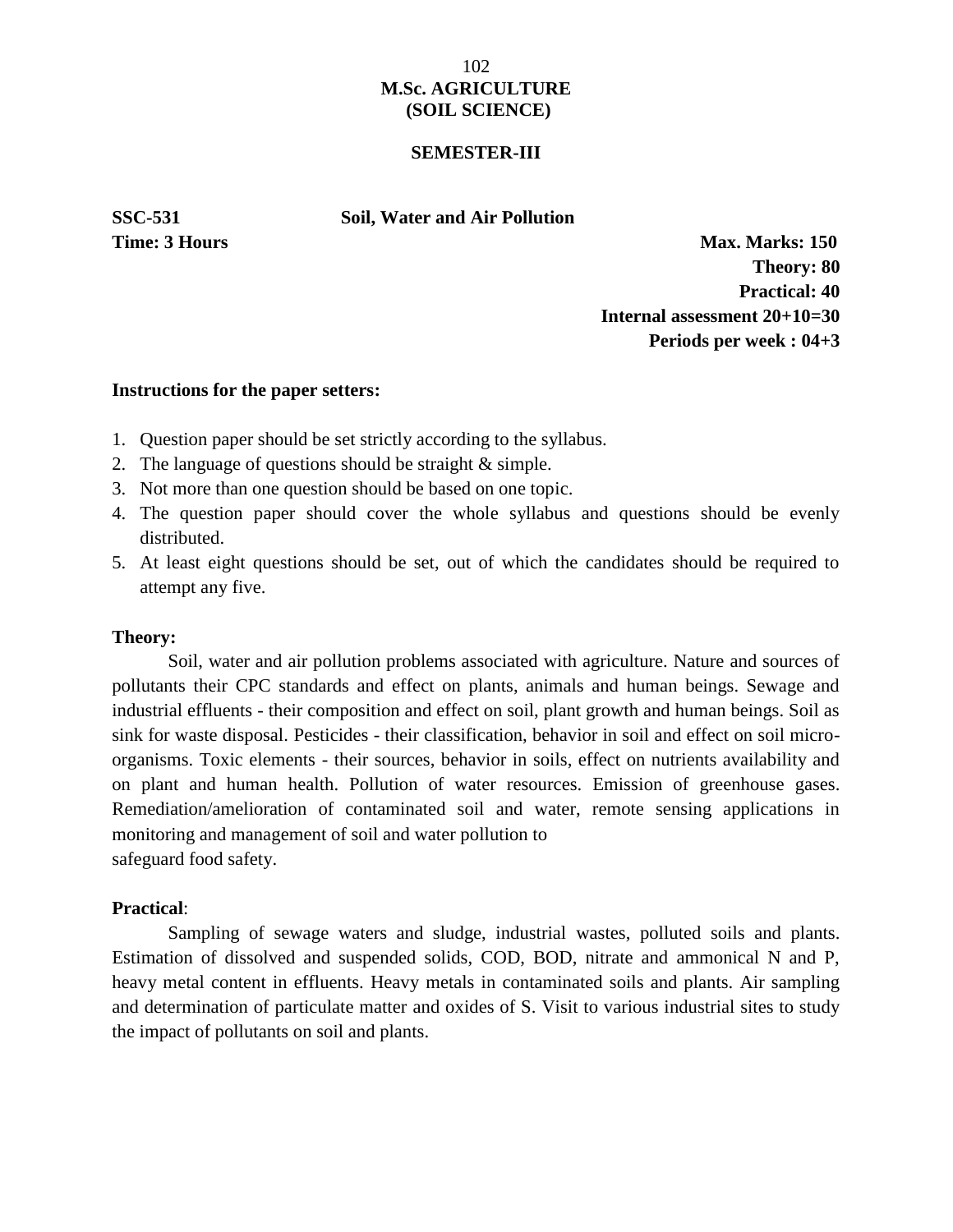### **SEMESTER-III**

### **SSC-532 Analytical Techniques and Instrumental Methods**

**Time: 3 Hours Max. Marks: 150 Theory: 80 Practical: 40 Internal assessment 20+10=30 Periods per week : 04+6**

#### **Instructions for the paper setters:**

- 1. Question paper should be set strictly according to the syllabus.
- 2. The language of questions should be straight & simple.
- 3. Not more than one question should be based on one topic.
- 4. The question paper should cover the whole syllabus and questions should be evenly distributed.
- 5. At least eight questions should be set, out of which the candidates should be required to attempt any five.

### **Theory:**

Atomic structure. Radioisotopes-properties and decay principles. Principles and use of radiation monitoring instruments. Isotopic dilution techniques. Doses of radiation exposure, radiation safety aspects. Storage and handling of radioactive materials. Principles of visible, ultraviolet and infrared spectrophotometery, inductively coupled plasma spectrometry, chromatographic techniques, mass spectrometry and X-ray defractrometery.

### **Practical**:

Oxidation-reduction and complexo-metrictitration. Soil, water and plant sampling techniques, their processing and handling. Determination of nutrient potentials and potential buffering capacities of soils for P and K. Identification of minerals by different methods. Electrochemical titration of clay. Estimation of root CEC. Analysis of soil and plant samples for N, P, K, Ca, Mg, S, Zn, Cu, Fe, Mn, B and Mo. Analysis of plant materials by digesting plant material by wet and dry ashing and soil by wet digestion methods. Drawing normalized exchange isotherms. Measurement of redox potential. Preparation of soil and plant samples for radioactive measurements. Determination of half life and decay constant.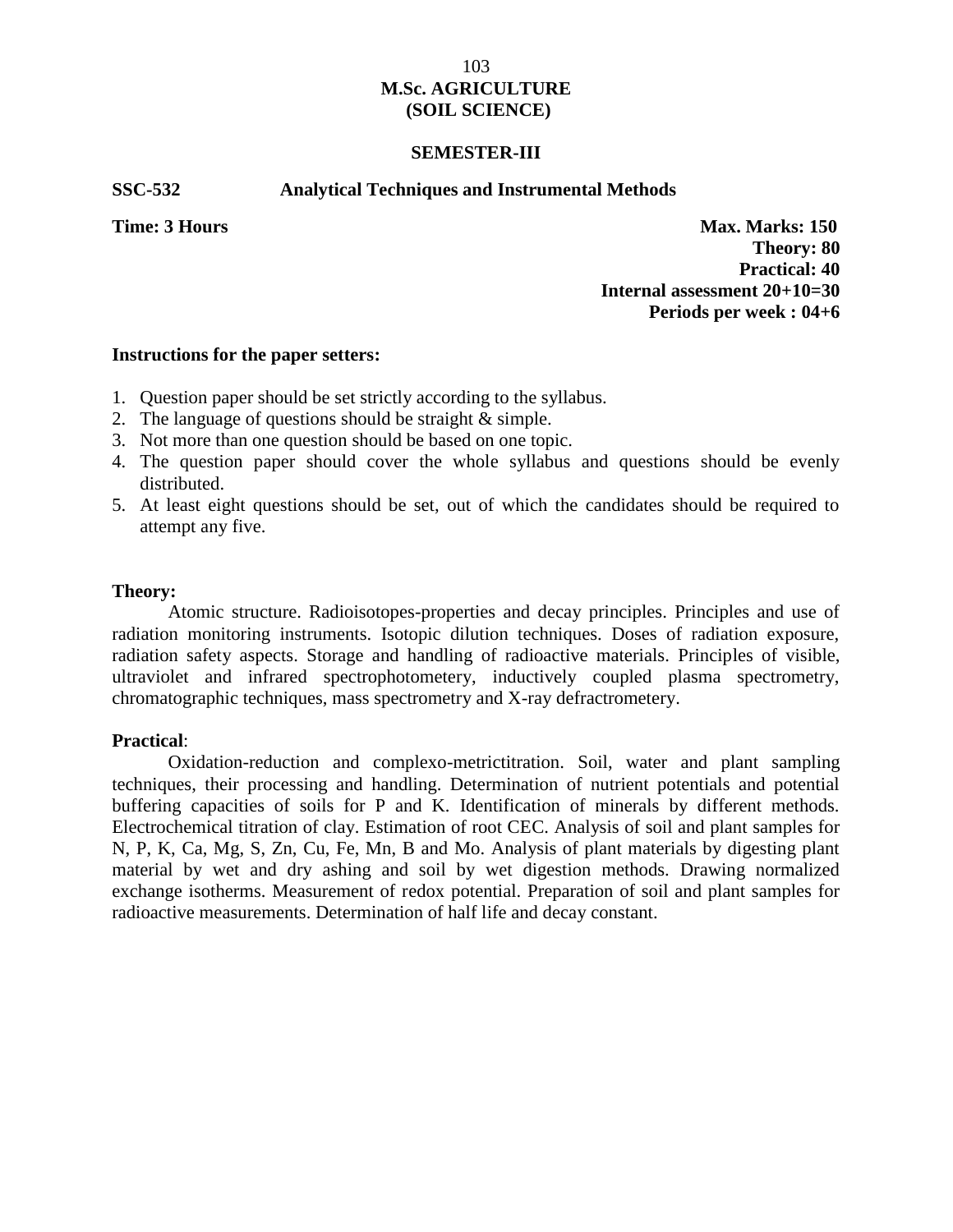### **SEMESTER-III**

**SSC-430 Fertilizer Technology (Minor)**

**Time: 3 Hours Max. Marks: 150 Theory: 80 Practical: 40 Internal assessment 20+10=30 Periods per week : 04+3**

### **Instructions for the paper setters:**

- 1. Question paper should be set strictly according to the syllabus.
- 2. The language of questions should be straight & simple.
- 3. Not more than one question should be based on one topic.
- 4. The question paper should cover the whole syllabus and questions should be evenly distributed.
- 5. At least eight questions should be set, out of which the candidates should be required to attempt any five.

### **Theory:**

Fertilizer industry in India; Raw materials; Manufacture of different types of fertilizers including reactions and flow diagrams; Granulation, segregation, caking, drying and cooling of fertilizers; Complex, mixed, liquid, suspension and slow release fertilizers; Production of fertilizers containing secondary and micronutrients; Changing trends in fertilizer technology.

### **Practical: Time:** 3 **Hours Time:** 3 **Hours Time:** 3 **Hours Time:** 3 **Hours Time:** 3 **Hours Time:** 3 **Hours**

Collection of soil and fertilizer samples; Preparation of standard solutions. Colorimetric and flame photometric methods; Analysis of soil for fertilizer recommendations and suitability for orchard plantation; Gypsum and lime requirements of soil; Analysis of fertilizer for quality control; Planning and formulation of project on establishment of soil and fertilizer testing laboratories. Visit to fertilizer factories.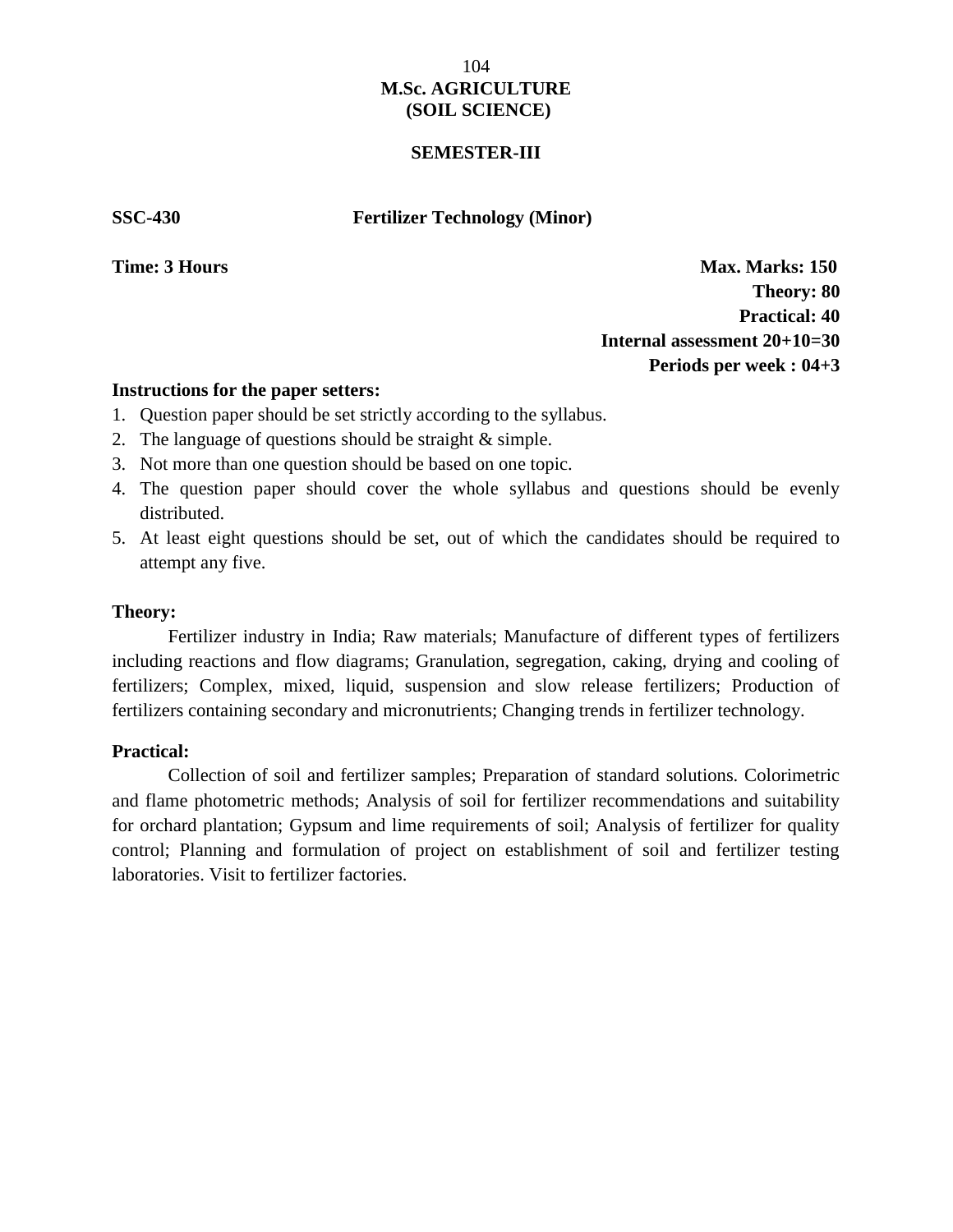### **SEMESTER-III**

**AGM-430 Fundamentals of Agroclimatology (Minor)**

**Time: 3 Hours Max. Marks: 150 Theory: 80 Practical: 40 Internal assessment 20+10=30 Periods per week : 04+3**

### **Instructions for the paper setters:**

- 1. Question paper should be set strictly according to the syllabus.
- 2. The language of questions should be straight & simple.
- 3. Not more than one question should be based on one topic.
- 4. The question paper should cover the whole syllabus and questions should be evenly distributed.
- 5. At least eight questions should be set, out of which the candidates should be required to attempt any five.

### **Theory:**

Survey of the atmosphere; introduction to basic meteorological processes; nature, receipt and disposal of solar radiation; Atmospheric humidity and forms condensation; Evaporation and evapotranspiration ; Winds, air masses and disturbance ;influence of climate on plants, animals and pests; Meterological droughts; indices in agroclimatrology ; Agroclimatic classifications and their application; field climate modification.

### **Practical:**

Meteorological instruments and their use in the measurement of agroclimatic environment; Measurement of field climate; Computation of agroclimatic indices-GDD, PTU, PET etc; Determining crop production sensitivity to weather.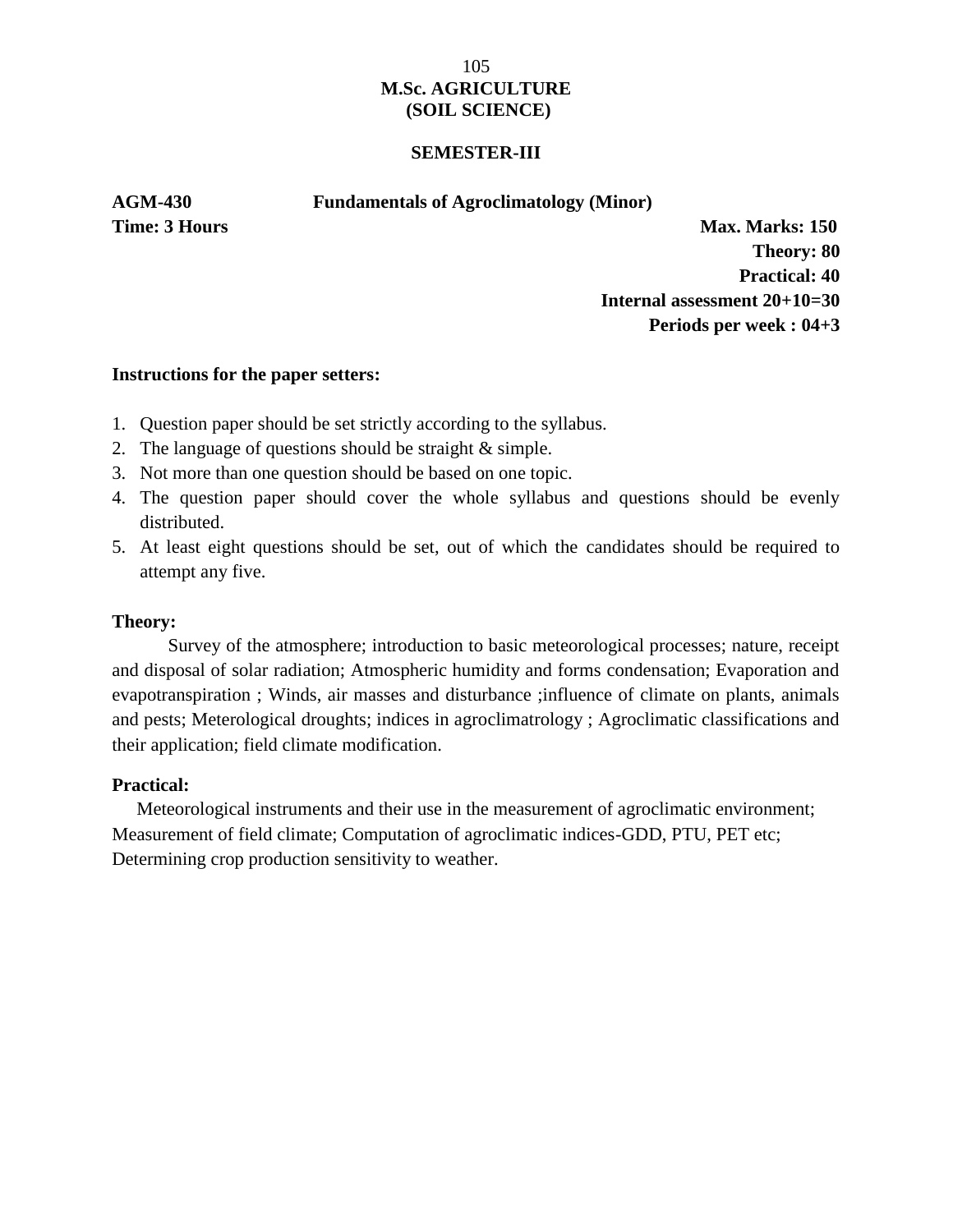### **SEMESTER-III**

**BOT-430 Physiology of Growth and Development**

**Time: 3 Hours Max. Marks: 150 Theory: 80 Practical: 40 Internal assessment 20+10=30 Periods per week : 04+3**

### **Instructions for the paper setters:**

- 1. Question paper should be set strictly according to the syllabus.
- 2. The language of questions should be straight & simple.
- 3. Not more than one question should be based on one topic.
- 4. The question paper should cover the whole syllabus and questions should be evenly distributed.
- 5. At least eight questions should be set, out of which the candidates should be required to attempt any five.

### **Theory:**

Concepts of growth, differentiation and pattern formation; growth curves, meristems, growth kinetics, factors affecting growth and general aspects of development, level of differentiation, control of development at genetic level. Hormones and growth regulators - auxins, gibberellins, cytokinins, ethylene, ABA, other inhibitors, retardants, polyamines, aliphatic alcohols, brassins, hormonal regulation of growth and development, plant movements; photoperiodism, phytochrome, flowering hormones, vernalization, abscission, ageing, senescence; physiology of seed and fruit development; seed germination; seed and bud dormancy. Plant physiology and agriculture.

### **Practical:**

Experiments on growth measurements, hormonal bioassays, plant movements; experiments on quality of light on seed germination, breaking of dormancy. Experiments on photoperiodism. Experiments on hormonal regulation of development.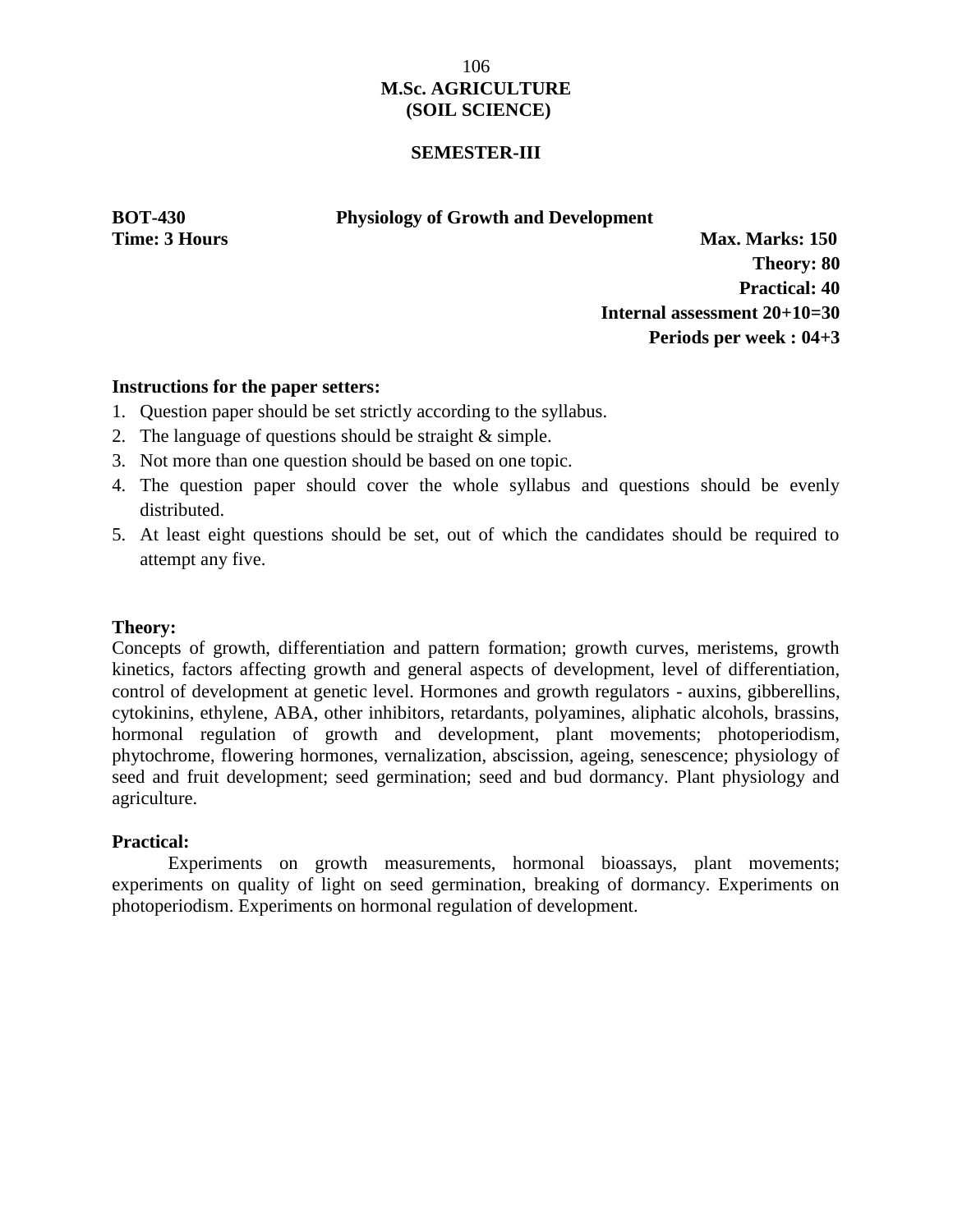# **SEMESTER-III**

# **CREDIT SEMINAR**

**Total Marks: 100 Periods per week: 03**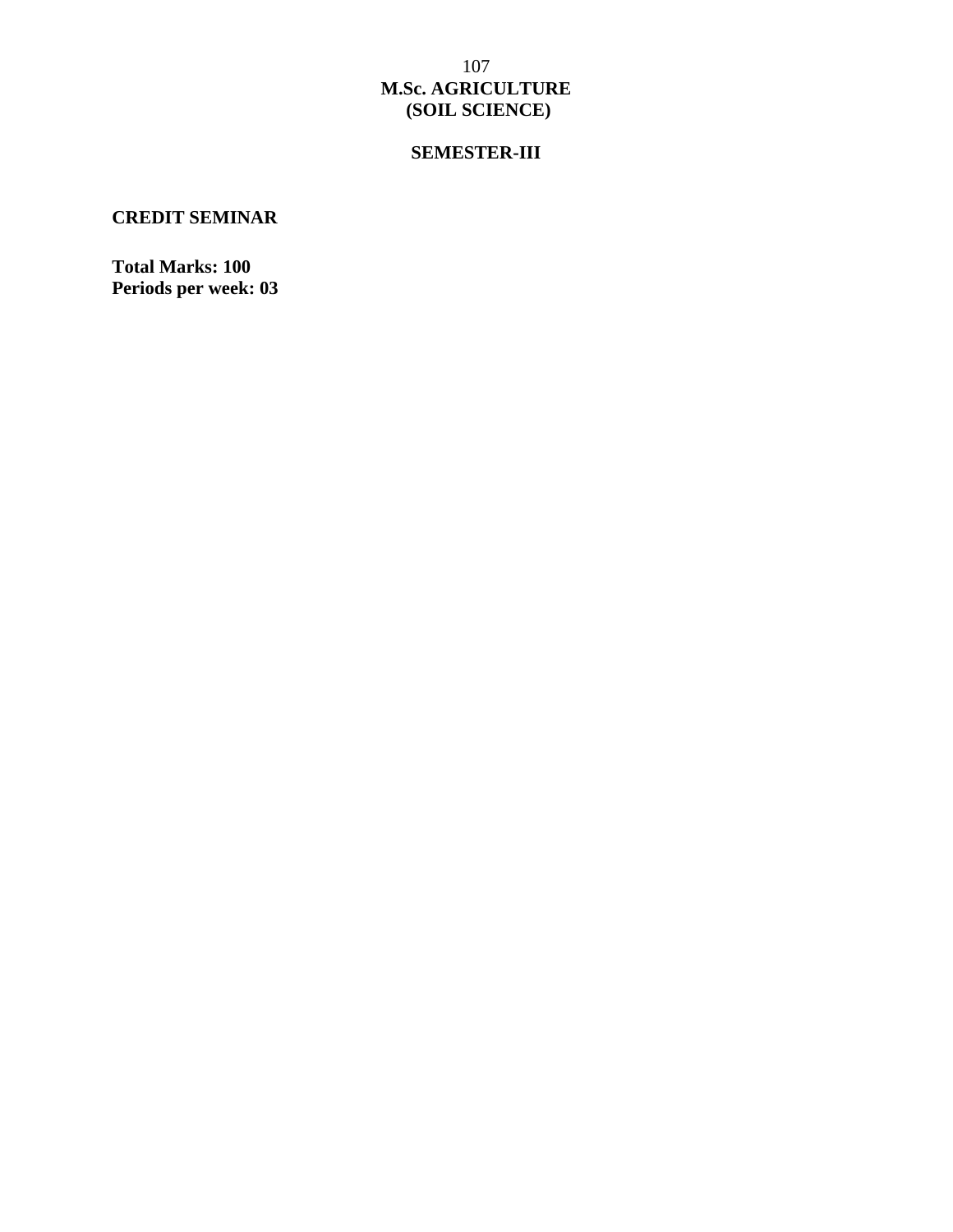# 108 **M.Sc. AGRICULTURE (SOIL SCIENCE)**

#### **SEMESTER-IV**

**SSC-541 Management of Problem Soils and Water**

**Time: 3 Hours Max. Marks: 100 Theory: 60 Practical: 20 Internal Assessment15+5==20 Periods per week :4+3**

#### **Instructions for the paper setters:**

- 1. Question paper should be set strictly according to the syllabus.
- 2. The language of questions should be straight & simple.
- 3. Not more than one question should be based on one topic.
- 4. The question paper should cover the whole syllabus and questions should be evenly distributed.
- 5. At least eight questions should be set, out of which the candidates should be required to attempt any five.

#### **Theory:**

Area, distribution, origin and basic concepts of problematic soils. Morphological features and characterization of salt-affected soils. Management of salt- affected soils. Salt tolerance of crops - mechanism and ratings. Monitoring of soil salinity in the field. Management principles for sandy, clayey, red lateritic and dry land soils. Acid soils - nature, sources and management, effect on plant growth. Lime requirement of acid soils. Biological sickness of soils and its management. Quality of irrigation water, management of brackish water. Salt balance under irrigation. Characterization of brackish waters, area and extent. Agronomic practices in relation to problematic soils. Cropping pattern for utilizing poor quality ground waters.

#### **Practical:**

Characterization of acid, acid sulfate, salt- affected and calcareous soils. Determination of cations (Na+, K+, Ca+, and Mg++) in ground water and soil samples. Determination of anions  $(CI, SO<sup>2</sup>_{4}, CO<sup>2</sup>_{3}$  and HCO<sub>3</sub>) in ground waters and soil samples. Lime and gypsum requirement of acid and sodic soil.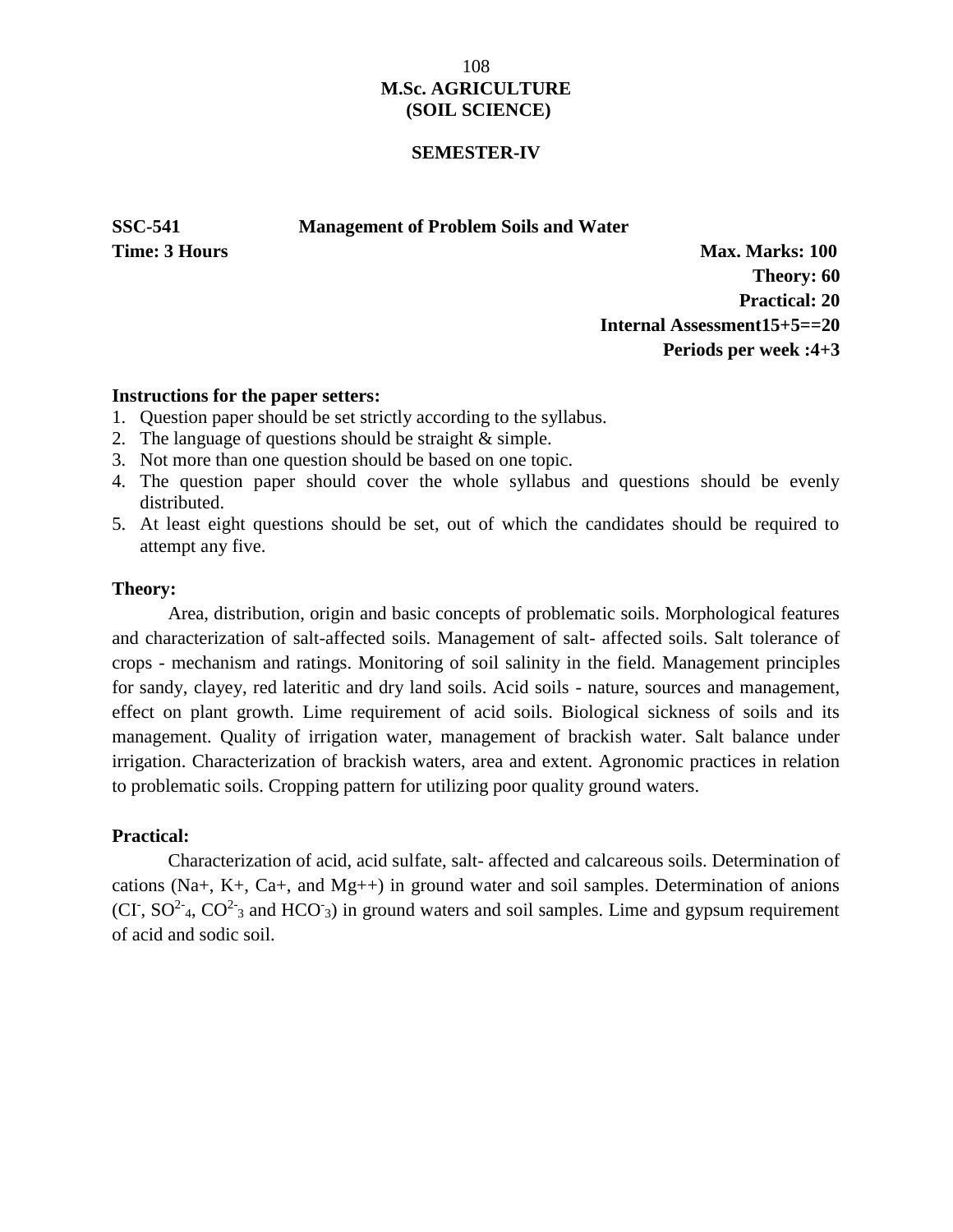# 109 **M.Sc. AGRICULTURE (SOIL SCIENCE)**

#### **SEMESTER-IV**

**SSC-542 System Approaches in Soil and Crop Studies**

**Time: 3 Hours Max. Marks: 100 Theory: 80 Internal Assessment=20 Periods per week :04**

#### **Instructions for the paper setters:**

- 1. Question paper should be set strictly according to the syllabus.
- 2. The language of questions should be straight & simple.
- 3. Not more than one question should be based on one topic.
- 4. The question paper should cover the whole syllabus and questions should be evenly distributed.
- 5. At least eight questions should be set, out of which the candidates should be required to attempt any five.

#### **Theory:**

Systems concepts- definitions, general characteristics, general systems theory. Systems thinking, dynamics, behavior and study. Model - definition and types. Mathematical models and their types. Modeling concepts, objectives, processes, abstraction techniques. Simulation models, their verification and validation, calibration. Representation of continuous systems simulation models- procedural and declarative. Simulation meaning and threats, experiment, design and analysis. Application of simulation models in understanding system behavior, optimizing system performance, evolution of policy options under different soil, water, and nutrient, climatic and cultural conditions. Decision support system, use of simulation models in decision support system.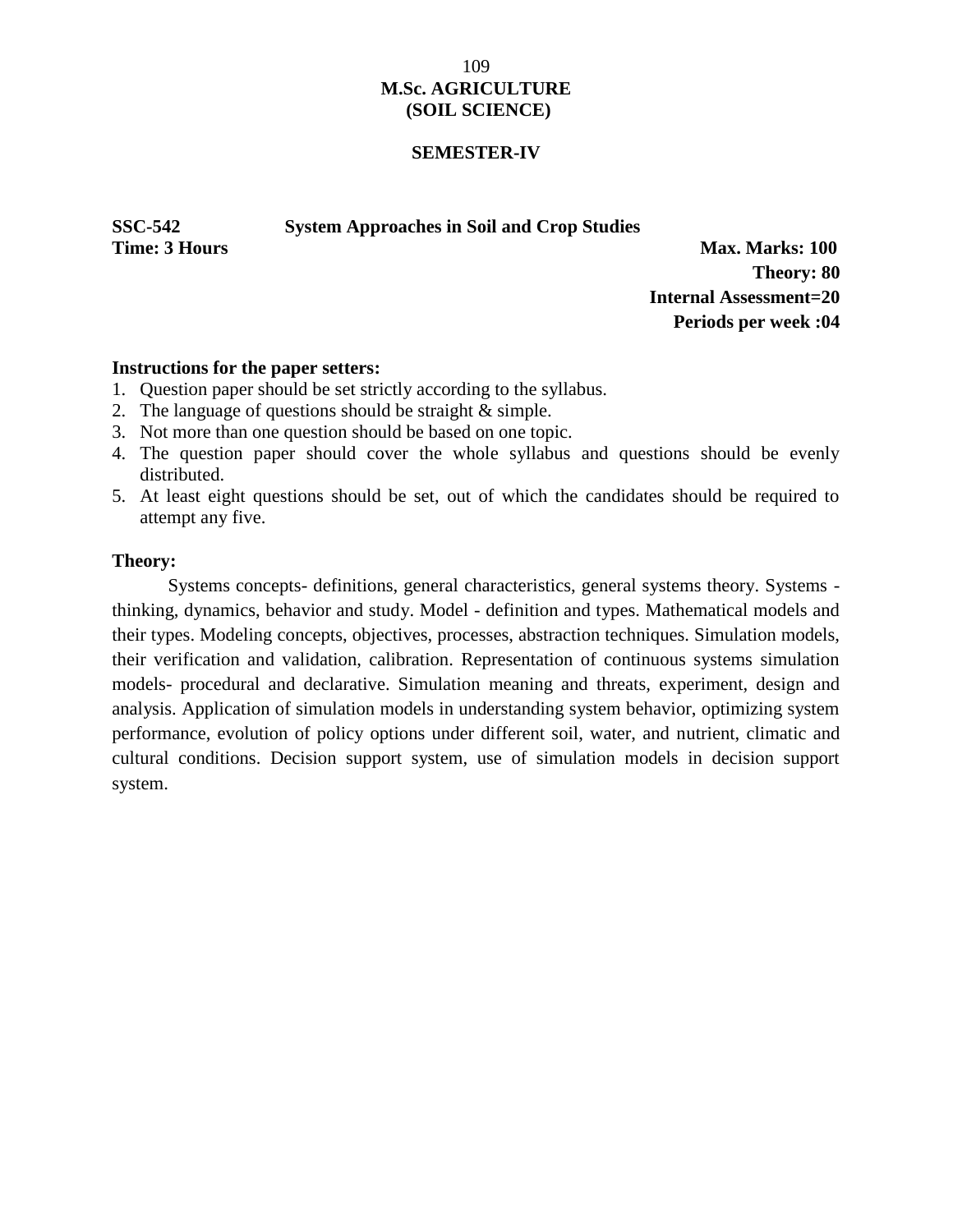# 110 **M.Sc. AGRICULTURE (SOIL SCIENCE)**

# **SEMESTER-IV**

# **RESEARCH WORK**

**Total Marks: 250 Periods per week: 04**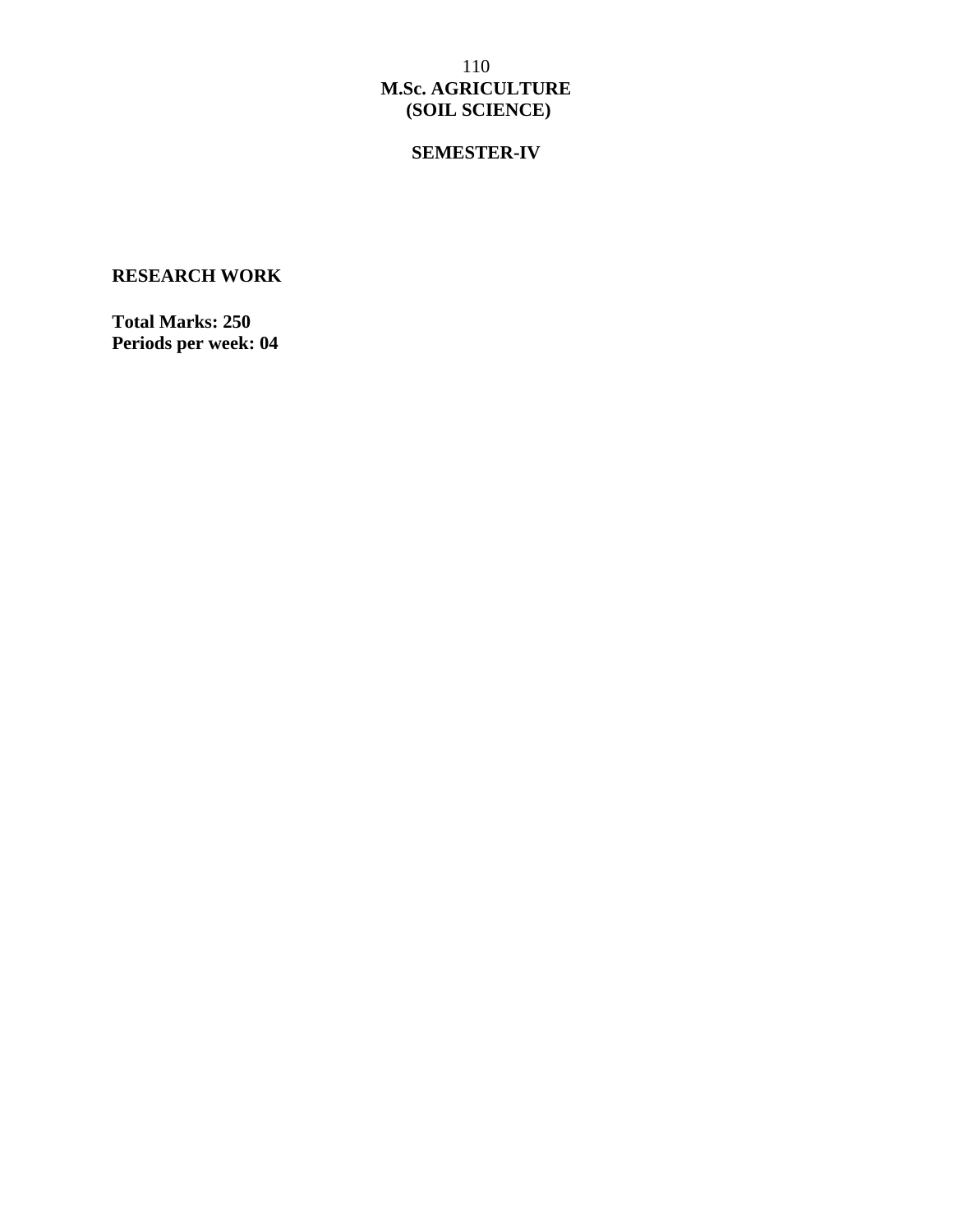# **SEMESTER-I**

| <b>Course</b><br>Code     | <b>Subject</b>                                                   | <b>Periods</b><br>per<br>week |                | <b>Marks</b> |        | <b>Internal</b><br><b>Assesment</b> |        | <b>Total Marks</b> |        | <b>Grand</b><br><b>Total</b> |
|---------------------------|------------------------------------------------------------------|-------------------------------|----------------|--------------|--------|-------------------------------------|--------|--------------------|--------|------------------------------|
|                           |                                                                  | Th.                           | Pract.         | Th.          | Pract. | Th.                                 | Pract. | Th.                | Pract. |                              |
| <b>VSC-511</b>            | Production<br>Technology of Warm<br>Vegetable<br>Season<br>Crops | $\overline{4}$                | $\overline{3}$ | 80           | 40     | 20                                  | 10     | 100                | 50     | 150                          |
| <b>VSC-512</b>            | Growth &<br>Development of<br><b>Vegetable Crops</b>             | $\overline{4}$                | 6              | 80           | 40     | 20                                  | 10     | 100                | 50     | 150                          |
| <b>VSC-513</b>            | of<br>Systematics<br>Vegetable Crops                             | $\overline{4}$                | 3              | 80           | 40     | 20                                  | 10     | 100                | 50     | 150                          |
| <b>SSC-410</b><br>(Minor) | Soil Chemistry and<br><b>Bio Chemistry</b>                       | $\overline{4}$                | 6              | 80           | 40     | 20                                  | 10     | 100                | 50     | 150                          |
| STA-415                   | Statistical<br>Methods<br>for Research Workers                   | $\overline{4}$                | $\overline{3}$ | 80           | 40     | 20                                  | 10     | 100                | 50     | 150                          |
| *VSC-413                  | Commercial<br>Vegetable Production                               |                               |                |              |        |                                     |        |                    |        | NC                           |
| *VSC-414                  | Vegetable Breeding<br>and Seed Production                        |                               |                |              |        |                                     |        |                    |        | NC                           |
| <b>Total</b>              |                                                                  | 20                            | 21             | 400          | 200    | 100                                 | 50     | 500                | 250    | 750                          |

\*Note: The students from the stream other than they opted for Post Graduate classes will have to clear UG course of Elective subject with UG classes as per schedule.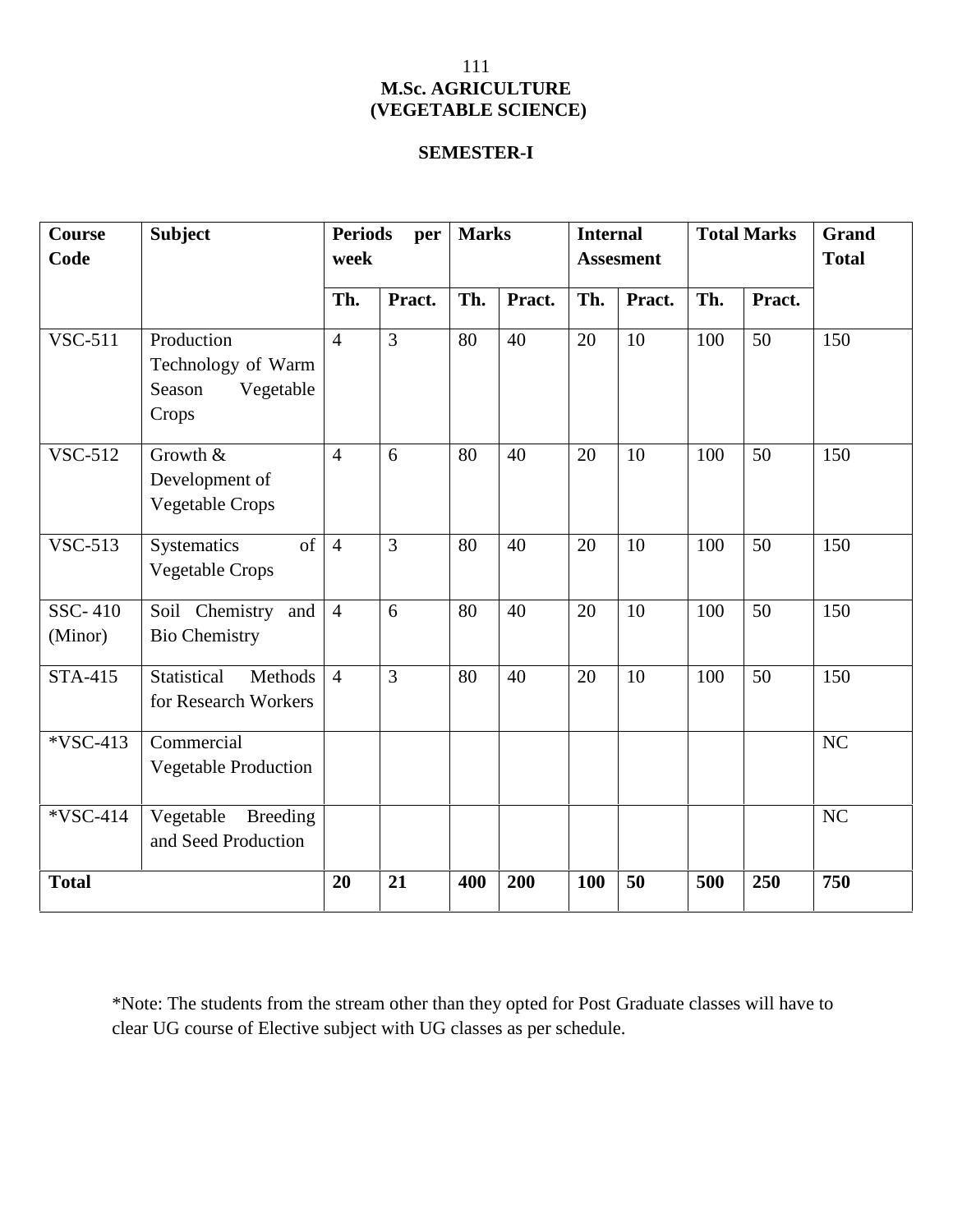# **SEMESTER-II**

| <b>Course</b><br>Code                 | <b>Subject</b>                                                                 | <b>Periods</b><br>per<br>week |                | <b>Marks</b> |        | <b>Internal</b><br><b>Assesment</b> |        | <b>Total Marks</b> |        | <b>Grand</b><br><b>Total</b> |
|---------------------------------------|--------------------------------------------------------------------------------|-------------------------------|----------------|--------------|--------|-------------------------------------|--------|--------------------|--------|------------------------------|
|                                       |                                                                                | Th.                           | Pract.         | Th.          | Pract. | Th.                                 | Pract. | Th.                | Pract. |                              |
| <b>VSC-521</b>                        | Production<br>Technology of Cool<br>Season<br>Vegetable<br>Crops               | $\overline{4}$                | $\overline{3}$ | 80           | 40     | 20                                  | 10     | 100                | 50     | 150                          |
| <b>VSC-522</b>                        | <b>Breeding</b><br>of<br><b>Vegetable Crops</b>                                | $\overline{4}$                | 6              | 80           | 40     | 20                                  | 10     | 100                | 50     | 150                          |
| <b>VSC-523</b>                        | Production<br>Technology<br>of<br>Underexploited<br><b>Vegetable Crops</b>     | $\overline{4}$                | $\overline{3}$ | 80           | 40     | 20                                  | 10     | 100                | 50     | 150                          |
| SSC-420/<br><b>PBG-420</b><br>(Minor) | Soil<br>Fertility and<br>Fertilizer<br>Use/Principles<br>of<br>seed Production | $\overline{4}$                | 6              | 80           | 40     | 20                                  | 10     | 100                | 50     | 150                          |
| <b>STA-425</b>                        | Experimental<br>Designs for Research<br>Worker                                 | $\overline{4}$                | 3              | 80           | 40     | 20                                  | 10     | 100                | 50     | 150                          |
| *VSC-423                              | Forcing<br>Techniques<br>Vegetable<br>in<br>Production                         |                               |                |              |        |                                     |        |                    |        | NC                           |
| <b>Total</b>                          |                                                                                | 20                            | 21             | 400          | 200    | 100                                 | 50     | 500                | 250    | 750                          |

\*Note: The students from the stream other than they opted for Post Graduate classes will have to clear UG course of Elective subject with UG classes as per schedule.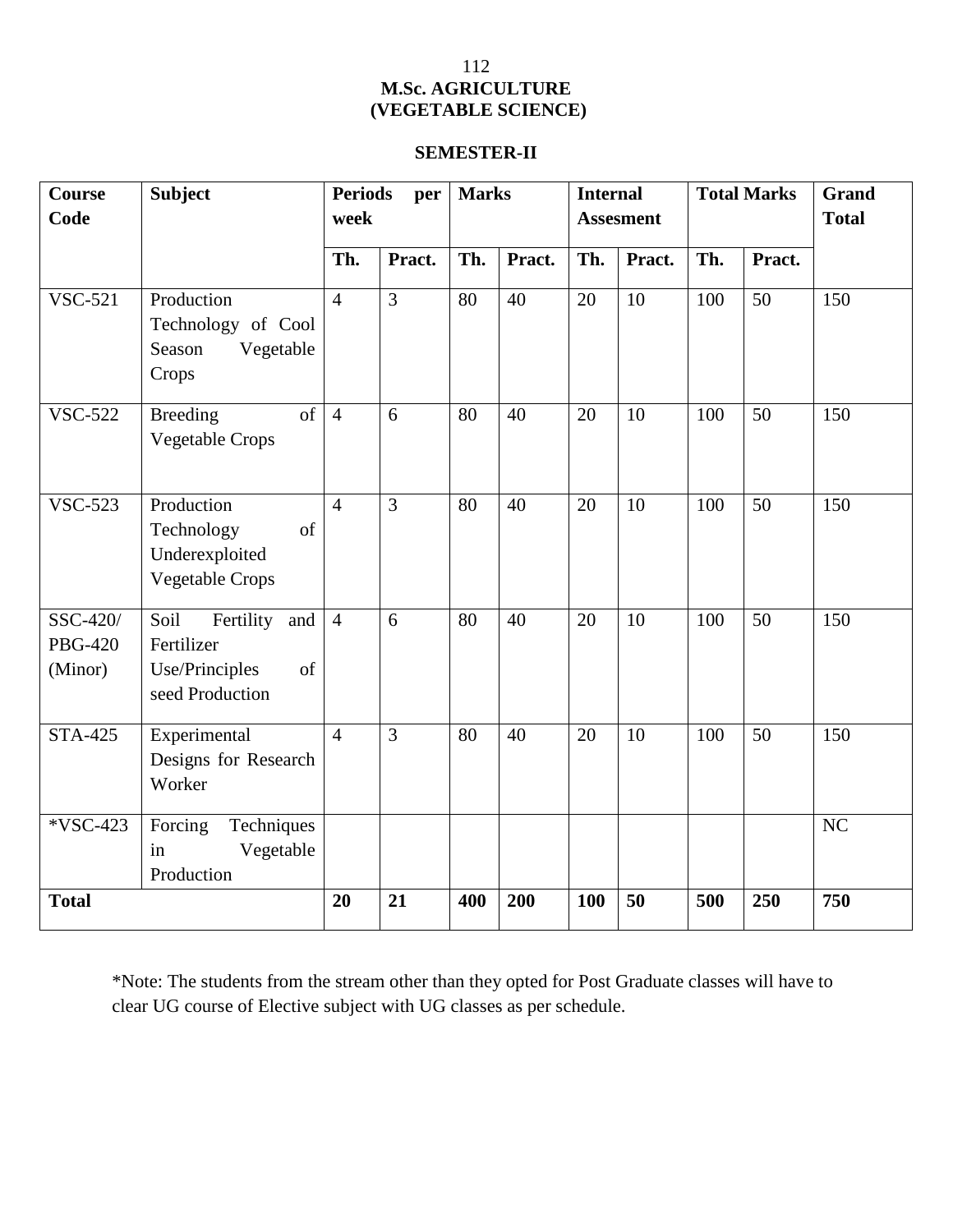# **SEMESTER-III**

| Course<br>Code                                      | <b>Subject</b>                                                                                                  | week           | Periods per    | <b>Marks</b> |      |           | <b>Internal</b><br><b>Assesment</b> |           | <b>Total Marks</b> | Grand<br><b>Total</b> |
|-----------------------------------------------------|-----------------------------------------------------------------------------------------------------------------|----------------|----------------|--------------|------|-----------|-------------------------------------|-----------|--------------------|-----------------------|
|                                                     |                                                                                                                 | Th.            | Prac           | Th.          | Prac | <b>Th</b> | <b>Prac</b>                         | <b>Th</b> | Prac               |                       |
| <b>VSC-531</b>                                      | Fundamentals of<br>Processing of<br>Vegetables                                                                  | $\overline{4}$ | 3              | 80           | 40   | 20        | 10                                  | 100       | 50                 | 150                   |
| <b>VSC-532</b>                                      | Protected<br>Cultivation of<br><b>Vegetable Crops</b>                                                           | $\overline{4}$ | 6              | 80           | 40   | 20        | 10                                  | 100       | 50                 | 150                   |
| SSC-430 /<br>AGM-430//<br><b>BOT-430</b><br>(Minor) | Fertilizer<br>Technology /<br>/ Fundamentals of<br>Agroclimatology/<br>Physiology of<br>Growth &<br>Development | $\overline{4}$ | $\overline{3}$ | 80           | 40   | 20        | 10                                  | 100       | 50                 | 150                   |
|                                                     | Credit seminar                                                                                                  | 3              |                | 100          |      |           |                                     | 100       |                    | 100                   |
|                                                     | <b>Research Work</b><br>(Four periods<br>per Teacher<br>per Student)                                            | $\overline{a}$ | $\overline{4}$ |              |      |           |                                     |           |                    |                       |
| <b>Total</b>                                        |                                                                                                                 | 15             | 16             | 340          | 120  | 60        | 30                                  | 400       | 150                | 550                   |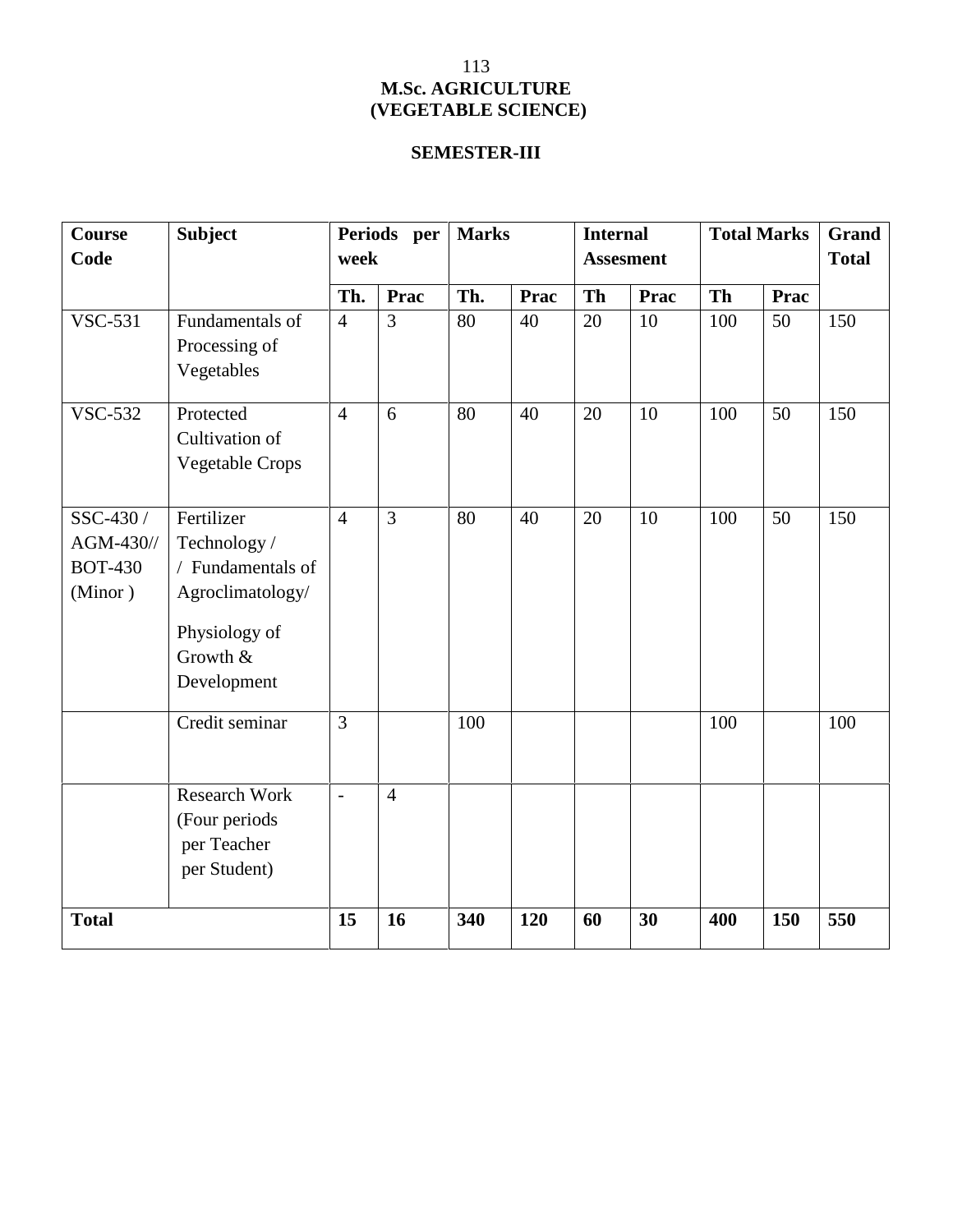# **SEMESTER-IV**

| Sr.          | Course         | <b>Subject</b>                                                                  |                | Periods per    | <b>Marks</b> |        | <b>Internal</b> |             | <b>Total Marks</b> |      | Grand        |
|--------------|----------------|---------------------------------------------------------------------------------|----------------|----------------|--------------|--------|-----------------|-------------|--------------------|------|--------------|
| No.          | Code           |                                                                                 | week           |                |              |        |                 | assessment  |                    |      | <b>Total</b> |
|              |                |                                                                                 | Th.            | Pract.         | Th.          | Pract. | Th.             | <b>Prac</b> | Th                 | Prac |              |
| $\mathbf{1}$ | <b>VSC-541</b> | Seed<br>Certification,<br>Processing and<br>Storage<br>of<br>Vegetable<br>Crops | $\overline{4}$ | $\overline{3}$ | 60           | 20     | 15              | 05          | 75                 | 25   | 100          |
| 2.           | <b>VSC-542</b> | Organic<br>Vegetable<br>Production<br>Technology                                | $\overline{4}$ | $\overline{3}$ | 60           | 20     | 15              | 05          | 75                 | 25   | 100          |
| 3            |                | Research Work<br>(Four<br>Periods<br>Teacher<br>per<br>Per Student)             |                | $\overline{4}$ |              | 250    |                 |             |                    | 250  | 250          |
|              |                | <b>Total</b>                                                                    | 08             | 07             | 120          | 290    | 30              | 10          | 150                | 300  | 450          |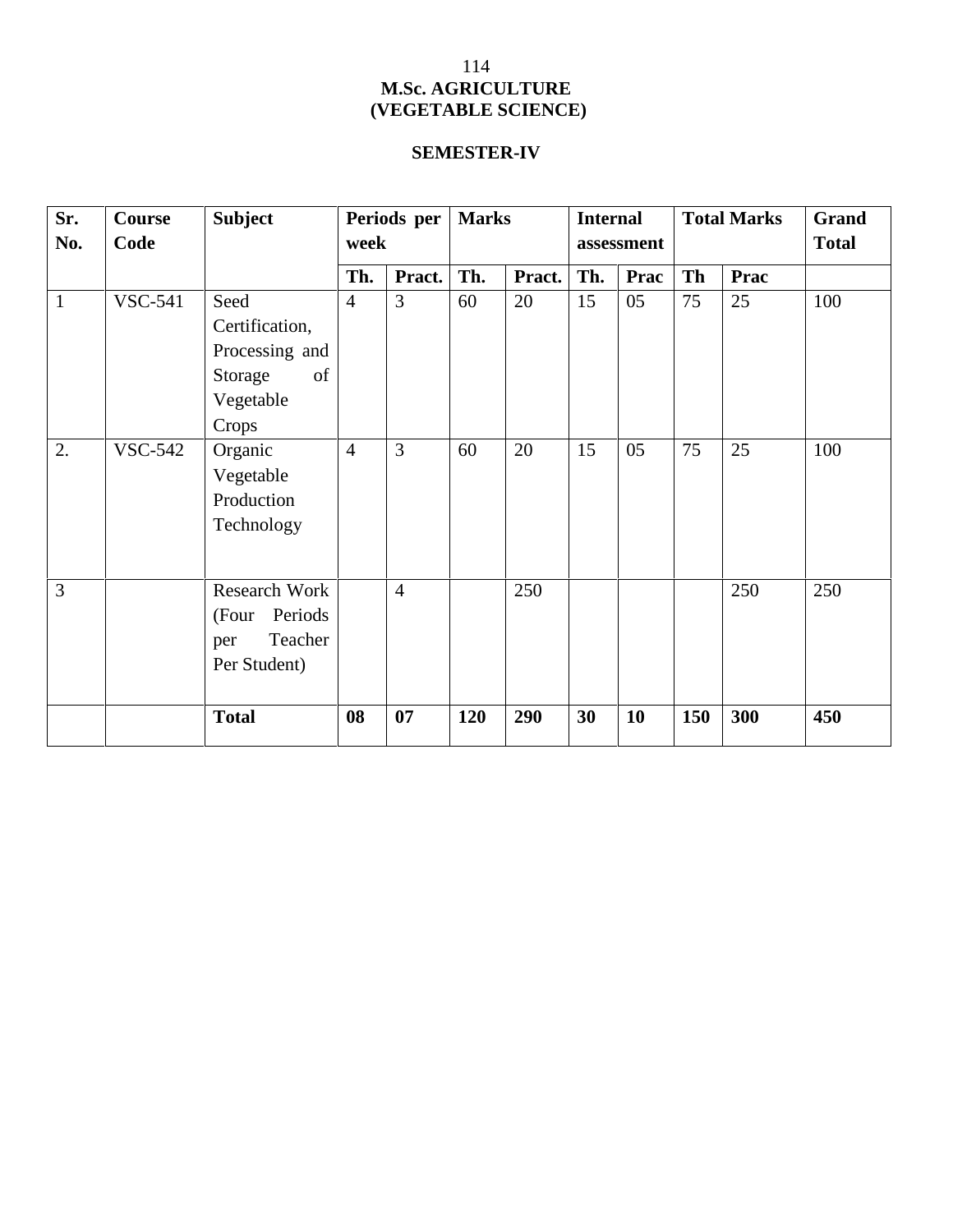## **SEMESTER-I**

#### **VSC-511 Production Technology of Warm Season Vegetable Crops**

**Time: 3 Hours Max. Marks: 150 Theory: 80 Practical: 40 Internal assessment 20+10=30 Periods per week : 04+3**

# **Instructions for the Paper Setters:**

- 1. Question paper should be set strictly according to the syllabus.
- 2. The language of questions should be straight & simple.
- 3. Not more than one question should be based on one topic.
- 4. The question paper should cover the whole syllabus and questions should be evenly distributed.
- 5. At least eight questions should be set, out of which the candidates should be required to attempt any five.

# **Theory:**

Introduction, botany and taxonomy, climatic and soil requirements, commercial arieties/hybrids, sowing/planting times and methods, seed rate and seed treatment, nutritional and irrigation requirements, intercultural operations, weed control, mulching, physiological isorders, harvesting, post harvest management, plant protection measures, economics of crop production and seed production of:

# **UNIT I**

Tomato, eggplant, hot and sweet peppers **UNIT II** Okra, beans, cowpea and clusterbean **UNIT III** Cucurbitaceous crops **UNIT IV** Tapioca and sweet potato **UNIT V** Green leafy warm season vegetables

# **Practical:**

Cultural operations (fertilizer application, sowing, mulching, irrigation, weed control) of summer vegetable crops and their economics; study of physiological disorders and deficiency of mineral elements, preparation of cropping schemes for commercial farms; experiments to demonstrate the role of mineral elements, physiological disorders; plant growth substances and herbicides; seed extraction techniques; identification of important pests and diseases and their control; aturity standards; economics of warm season vegetable crops.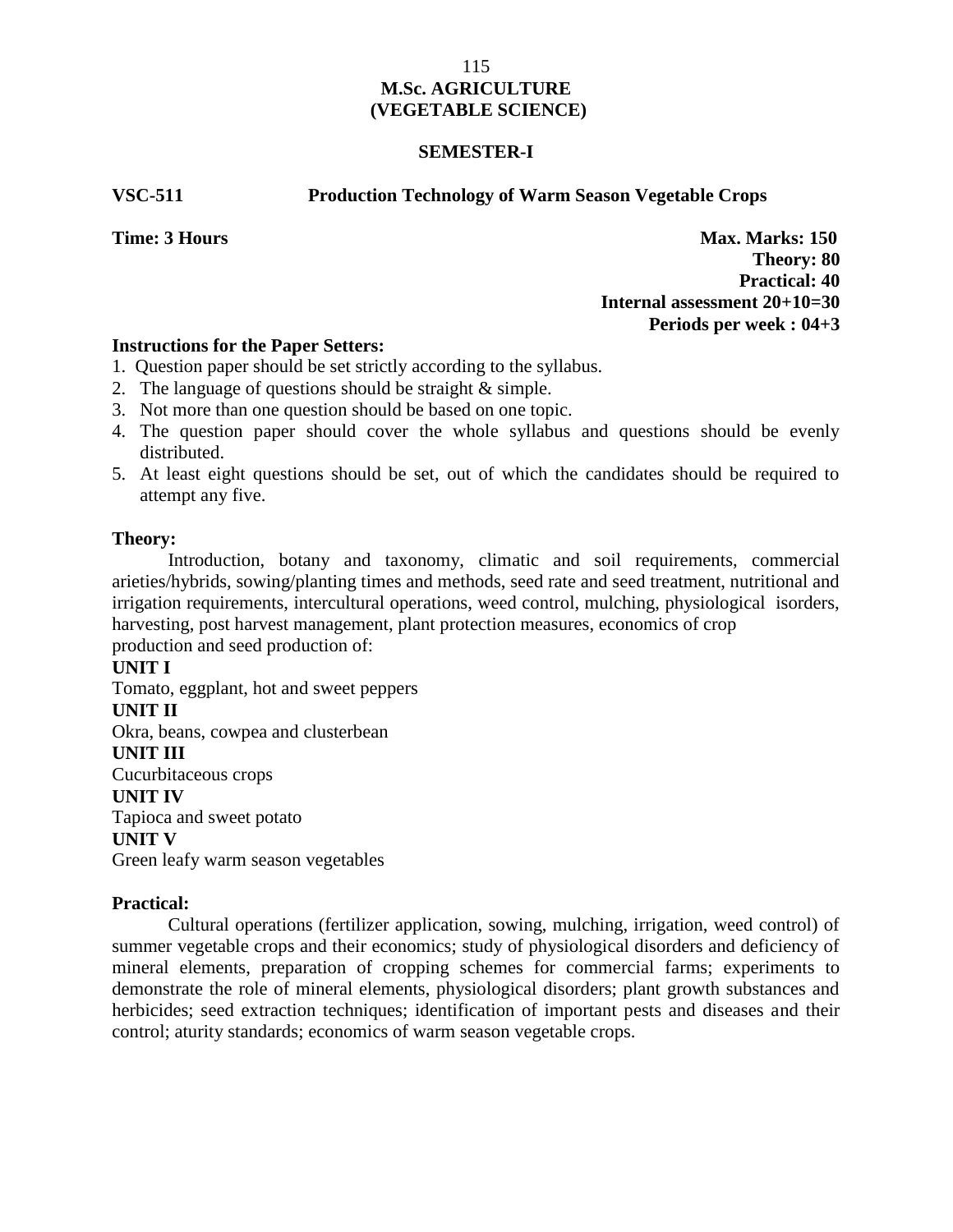# **SEMESTER-I**

**VSC-512 Growth And Development Of Vegetable Crops**

**Max. Marks: 150 Theory: 80 Practical: 40 Internal assessment 20+10=30 Periods per week : 04+6**

#### **Instructions for the Paper Setters:**

1. Question paper should be set strictly according to the syllabus.

2. The language of questions should be straight & simple.

3. Not more than one question should be based on one topic.

- 4. The question paper should cover the whole syllabus and questions should be evenly distributed.
- 5. At least eight questions should be set, out of which the candidates should be required to attempt any five.

#### **Theory:**

#### **UNIT I**

Cellular structures and their functions; definition of growth and development, growth analysis and its importance in vegetable production.

#### **UNIT II**

Physiology of dormancy and germination of vegetable seeds, tubers and bulbs; Role of auxins, gibberellilns, cyktokinins and abscissic acid; Application of synthetic hormones, plant growth retardants and inhibitors for various purposes in vegetable crops; Role and mode of action of morphactins, antitranspirants, anti-auxin, ripening retardant and plant stimulants in vegetable crop production.

#### **UNIT III**

Role of light, temperature and photoperiod on growth, development of underground parts, flowering and sex expression in vegetable crops; apical dominance.

#### **UNIT IV**

Physiology of fruit set, fruit development, fruit growth, flower and fruit drop; parthenocarpy in vegetable crops; phototropism, ethylene inhibitors, senescence and abscission; fruit ripening and physiological changes associated with ripening.

#### **UNIT V**

Plant growth regulators in relation to vegetable production; morphogenesis and tissue culture techniques in vegetable crops.

#### **Practical:**

Preparation of solutions of plant growth substances and their application; experiments in reaking and induction of dormancy by chemicals; induction of parthenocarpy and fruit ripening; pplication of plant growth substances for improving flower initiation, changing sex expression in cucurbits and checking flower and fruit drops and improving fruit set in solanaceous vegetables; growth analysis techniques in vegetable crops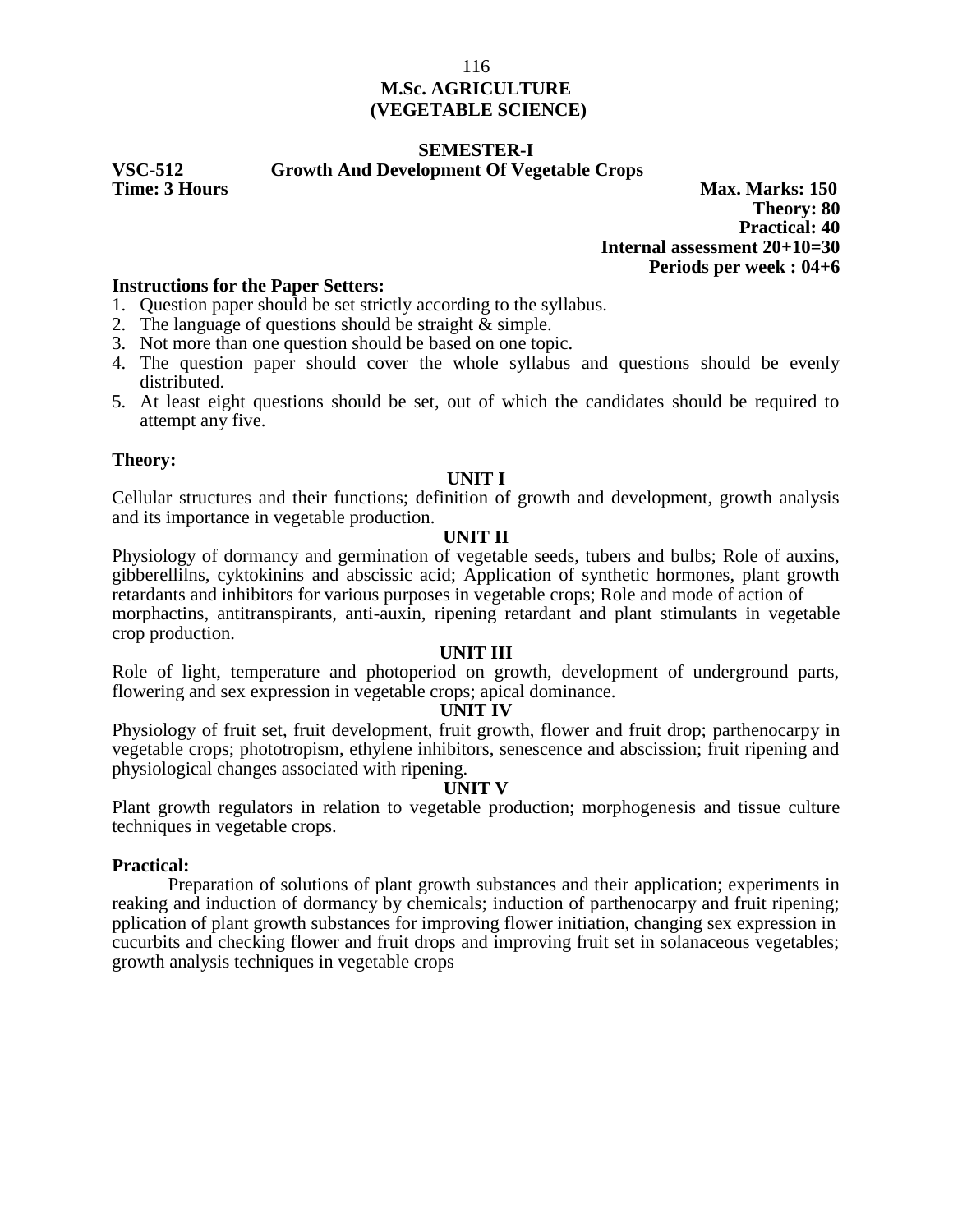## **SEMESTER-I**

#### **VSC-513 Systematics Of Vegetable Crops**

**Time: 3 Hours Max. Marks: 150 Theory: 80 Practical: 40 Internal assessment 20+10=30 Periods per week : 04+3**

# **Instructions for the Paper Setters:**

- 1. Question paper should be set strictly according to the syllabus.
- 2. The language of questions should be straight & simple.
- 3. Not more than one question should be based on one topic.
- 4. The question paper should cover the whole syllabus and questions should be evenly distributed.
- 5. At least eight questions should be set, out of which the candidates should be required to attempt any five.

# **Theory:**

# **UNIT I**

Principles of classification; different methods of classification; salient features of international code of nomenclature of vegetable crops.

# **UNIT II**

Origin, history, evolution and distribution of vegetable crops, botanical description of families, genera and species covering various tropical, subtropical and temperate vegetables.

# **UNIT III**

Cytological level of various vegetable crops; descriptive keys for important vegetables.

# **UNIT IV**

Importance of molecular markers in evolution of vegetable crops; molecular markers as an aid in characterization and taxonomy of vegetable crops.

# **Practical:**

Identification, description, classification and maintenance of vegetable species and varieties; survey, collection of allied species and genera locally available; methods of preparation of herbarium and specimens.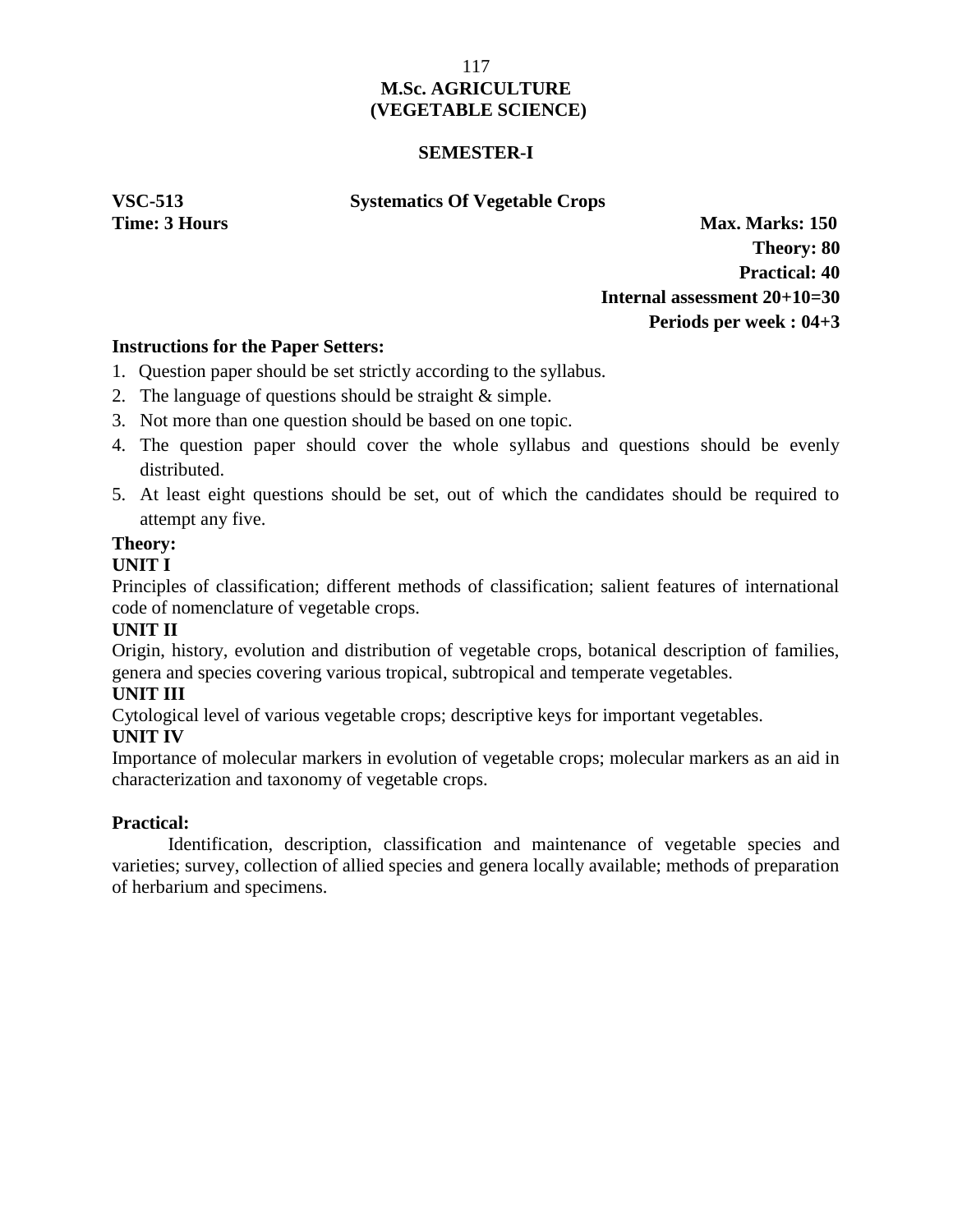#### **SEMESTER-I**

#### **SSC-410 Soil Chemistry and Bio Chemistry (Minor)**

**Time: 3 Hours Max. Marks: 150 Theory: 80 Practical: 40 Internal assessment 20+10=30 Periods per week: 04+06**

# **Instructions for the paper setters:**

- 1. Question paper should be set strictly according to the syllabus.
- 2. The language of questions should be straight & simple.
- 3. Not more than one question should be based on one topic.
- 4. The question paper should cover the whole syllabus and questions should be evenly distributed.
- 5. At least eight questions should be set, out of which the candidates should be required to attempt any five.

# **Theory:**

Soil colloids–nature, properties, origin of charges and their significance; Cation and anion exchange phenomena and their importance; Introduction to ionic adsorption and fixation; Soil reaction and buffering; Distribution, characterization, genesis and amelioration of acid, acid sulphate, saline, saline-sodic, sodic and calcareous soils; Plant reaction and tolerance to soil salinity, sodicity and acidity; Chemical and electro chemical properties of submerged soils; Organic matter and characterization of clay –organic matter interaction ; Biochemical decomposition of organic manures and farm wastes, composting and vermicomposting .Biochemistry of humus formation and biogas production .

# **Practical:**

Determination of the effect of dilution and salinity on soil pH; Active and potential acidity; Cation and anion exchange capacity and exchangeable cations; Soluble salts in soils; Lime and gypsum requirements. Nutrient adsorption and fixation capacities of soils; Estimation of biochemical constituents of organic residues- cellulose, hemi-cellulose, lignin and C: N ratio. Preparation of enriched compost, biofertilizers and vermiculture.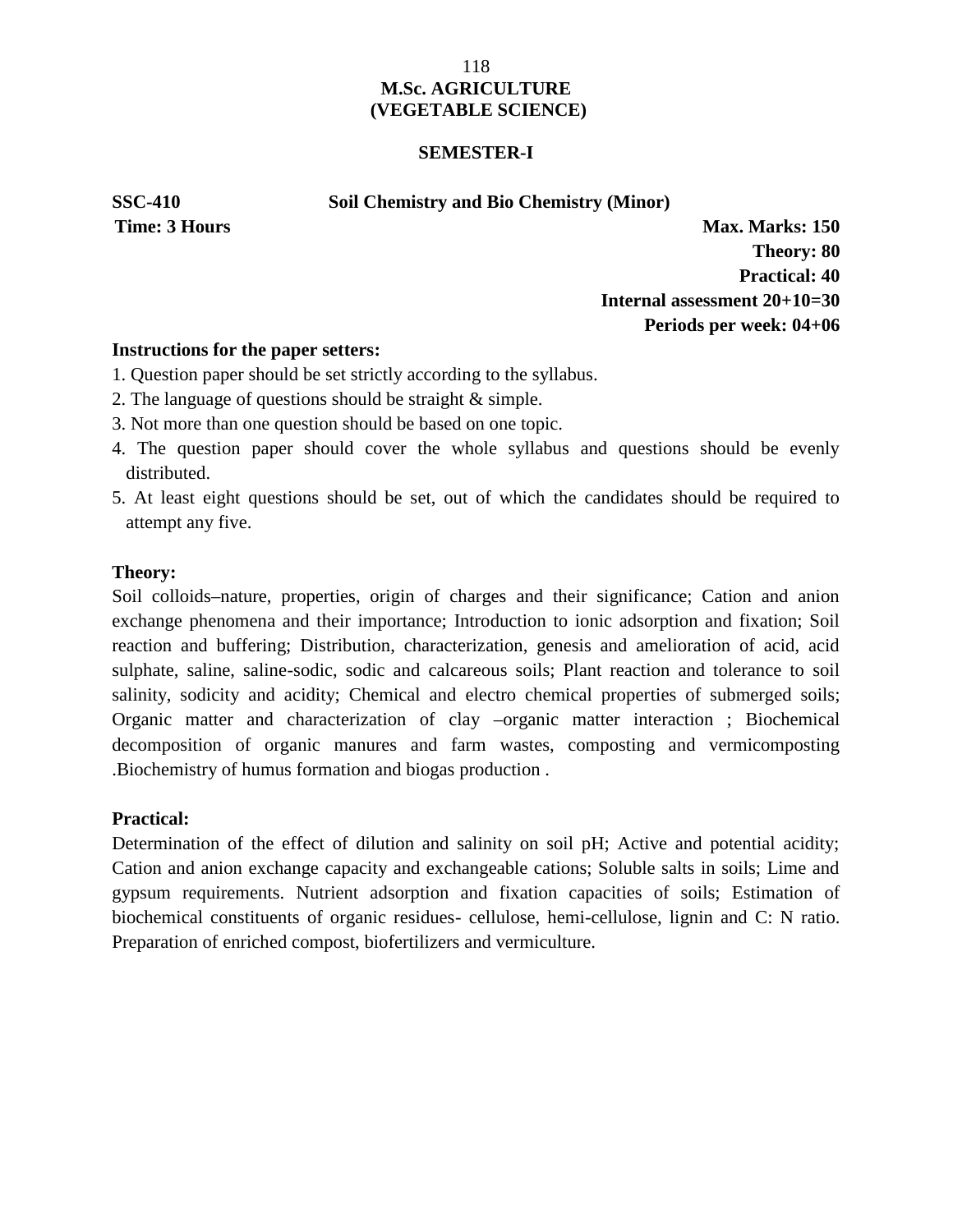### **SEMESTER-I**

**STA-415: Statistical Methods for Research Workers**

**Time: 3 Hours Max. Marks: 150 Theory: 80 Practical: 40 Internal assessment 20+10=30 Periods per week : 04+3**

#### **Instructions for the Paper Setters:**

- 1. Question paper should be set strictly according to the syllabus.
- 2. The language of questions should be straight & simple.
- 3. Not more than one question should be based on one topic.
- 4. The question paper should cover the whole syllabus and questions should be evenly distributed.
- 5. At least eight questions should be set, out of which the candidates should be required to attempt any five.
- **Note:** Students are allowed to use scientific calculator in University examinations; statistical tables will be provided to students in examinations. No rigorous mathematical proofs are expected from students; stress will be on application only.

# **Theory**

Probability and fitting of standard frequency distributions, sampling techniques, sampling distributions, mean and standard error, simple partial, multiple and intraclass correlation and multiple regression, tests of significance, students'-t, chi-square and large sample tests, confidence intervals, analysis of variance for one way and two way classification with equal call frequencies, transformation of data.

# **Practical:**

Fitting of distributions, samples and sampling distributions, correlation and regression, tests of significance and analysis of variance.

**Note:** Students shall be trained to use computer to analysis the data, using available softwares. However, during university examination students are allowed to use scientific calculators to analysis is the data.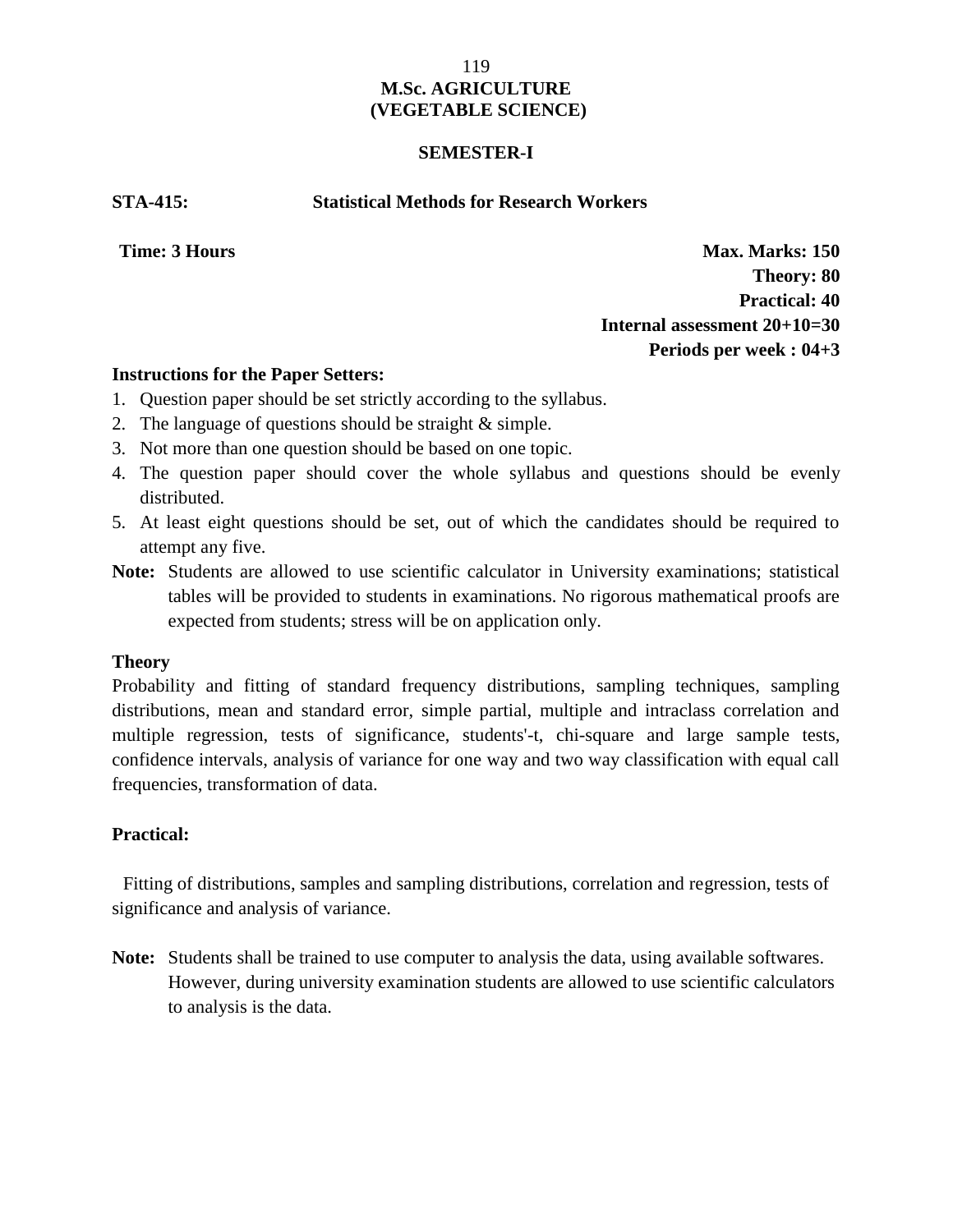#### **SEMESTER-I**

**\*VSC-413 Commercial Vegetable Production**

**Time: 3 Hours Max. Marks: 150 Theory: 80 Practical: 40 Internal assessment 20+10=30 Periods per Week 4+6**

#### **Instructions for the paper setters**

- 1. Question paper should be set strictly according to the syllabus.
- 2. The language of questions should be straight & simple.
- 3. Not more than one question should be based on one topic.
- 4. The question paper should cover the whole syllabus and questions should be evenly distributed.
- 5. At least eight questions should be set, out of which the candidates should be required to attempt any five.

# **Theory:**

Role of soil, climatic and agronomic factors in vegetable production. Principles of cultivation including direct sowing, nursery management, transplanting, hardening of seedlings and vegetable forcing. Weeds and their control. Rotation and Intercropping in vegetable crops. Export potentiality, postharvest handling, processing, storage and marketing of vegetables.

# **Practical:**

Sowing and transplanting of vegetable crops. Effect of soil conditions on seedling emergence and plant growth. Nutrient deficiency symptoms. Common weeds, their identification and control. Project formulation and evaluation for vegetable nursery production and vegetable forcing techniques.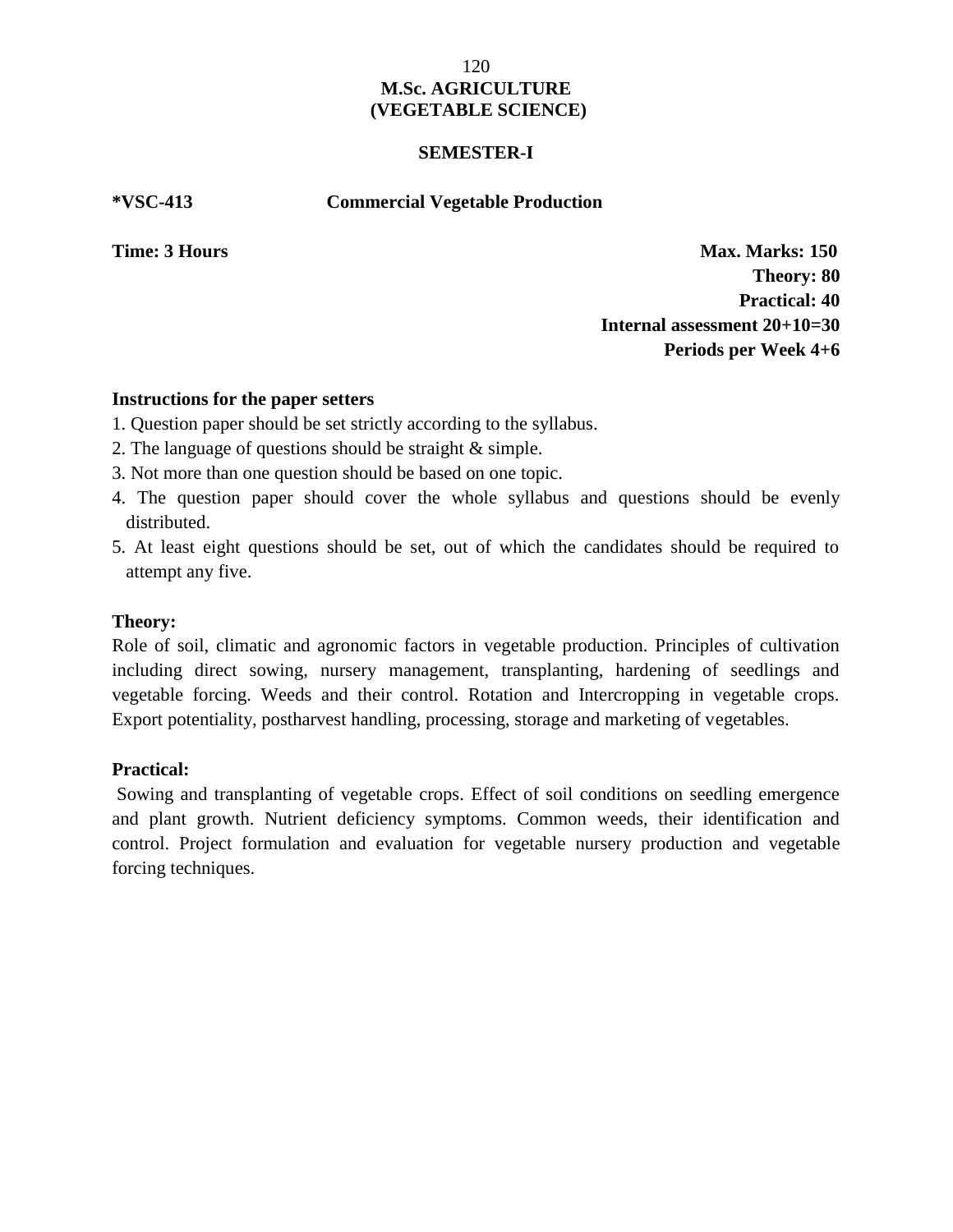#### **SEMESTER-I**

**\*VSC-414 Vegetable Breeding and Seed Production**

**Time: 3 Hours Max. Marks: 150 Theory: 80 Practical: 40 Internal assessment 20+10=30 Periods per Week 4+6**

#### **Instructions for the paper setters**

- 1. Question paper should be set strictly according to the syllabus.
- 2. The language of questions should be straight & simple.
- 3. Not more than one question should be based on one topic.
- 4. The question paper should cover the whole syllabus and questions should be evenly distributed.
- 5. At least eight questions should be set, out of which the candidates should be required to attempt any five.

# **Theory:**

Scope of vegetable breeding and seed production. Origin, floral biology and breeding systems in vegetable crops. Germplasm resources. Principles and methods of breeding self-pollinated, often cross-pollinated and cross- pollinated vegetable crops. Plant introduction, selection, hybridization, population improvement, mutation and polyploidy. Seed production of conventional varieties. Production of F1 hybrids using male sterility, self-incompatibility, various sex-forms etc. Methods of production of nucleus, breeder, foundation and certified seeds isolation, pollination, seed harvesting, processing and storage. Seed testing and certification. Seed Act. Vegetable seed industry and its problems.

# **Practical:**

Study of inflorescence and flower structures. Practice in emasculation and artificial pollination. Inspection and rouging. Testing of seeds for purity and germination. Project formulation and evaluation for seed production of vegetable crops.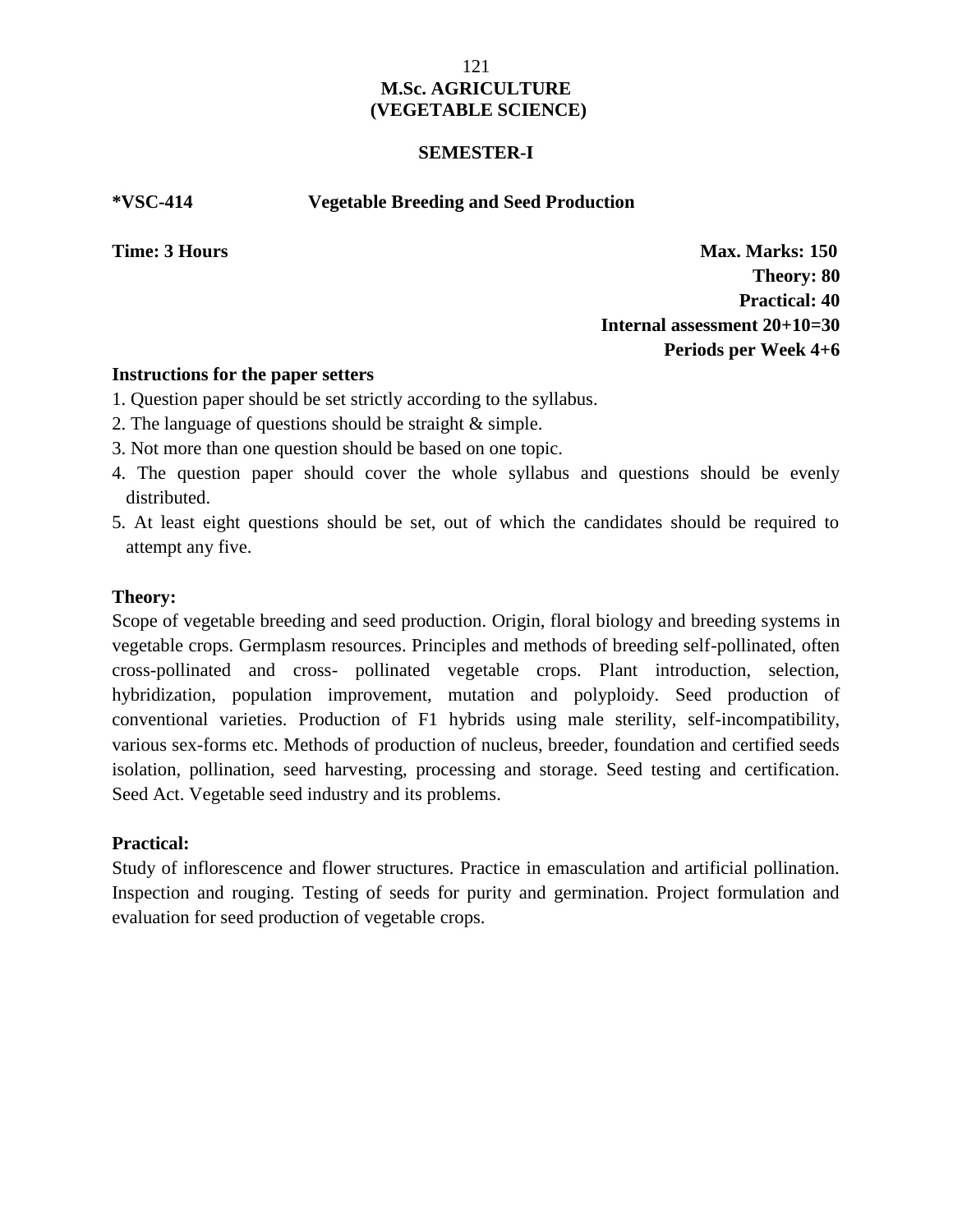# **SEMESTER-II**

# **VSC-521 Production Technology of Cool Season Vegetable Crops**

**Time: 3 Hours Max. Marks: 150 Theory: 80 Practical: 40 Internal assessment 20+10=30 Periods per week : 04+3**

#### **Instructions for the Paper Setters:**

- 1. Question paper should be set strictly according to the syllabus.
- 2. The language of questions should be straight & simple.
- 3. Not more than one question should be based on one topic.
- 4. The question paper should cover the whole syllabus and questions should be evenly distributed.
- 5. At least eight questions should be set, out of which the candidates should be required to attempt any five.

#### **Theory:**

Introduction, botany and taxonomy, climatic and soil requirements, commercial arieties/hybrids, sowing/planting times and methods, seed rate and seed treatment, nutritional and irrigation requirements, intercultural operations, weed control, mulching, physiological disorders, harvesting, post-harvest management, plant protection measures and seed productionof:

**UNIT I**

Potato

# **UNIT II**

Cole crops: cabbage, cauliflower, knoll kohl, sprouting broccoli, Brussels sprout

**UNIT III**

Root crops: carrot, radish, turnip and beetroot

# **UNIT IV**

Bulb crops: onion and garlic

# **UNIT V**

Peas and broad bean, green leafy cool season vegetables

# **Practical:**

Cultural operations (fertilizer application, sowing, mulching, irrigation, weed control) of winter vegetable crops and their economics; Experiments to demonstrate the role of mineral elements, plant growth substances and herbicides; study of physiological disorders; preparation of cropping scheme for commercial farms; visit to commercial greenhouse/polyhouse.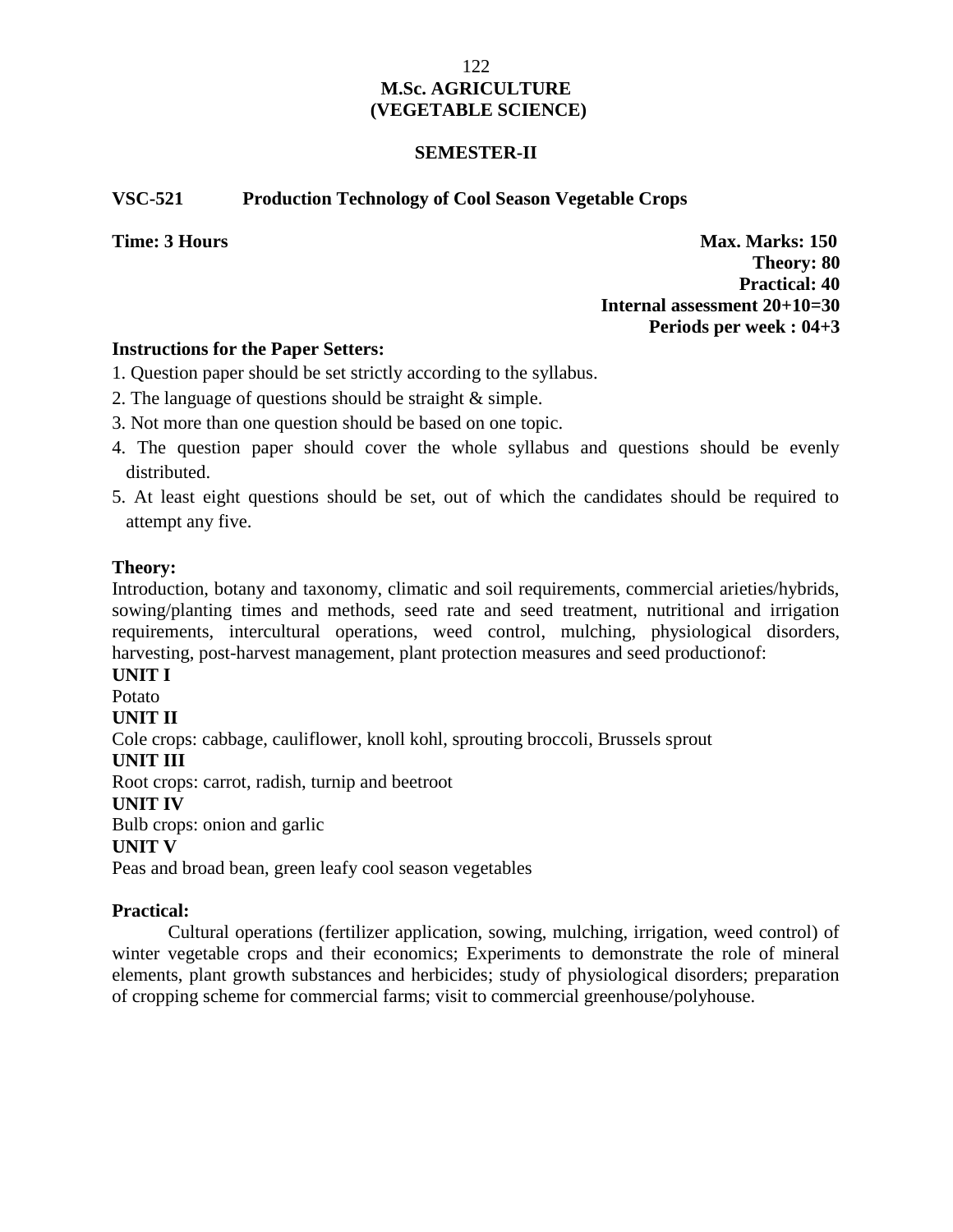#### **SEMESTER-II**

#### **VSC-522 Breeding Of Vegetable Crops**

**Time: 3 Hours Max. Marks: 150 Theory: 80 Practical: 40 Internal assessment 20+10=30 Periods per week : 04+6**

#### **Instructions for the Paper Setters:**

- 1. Question paper should be set strictly according to the syllabus.
- 2. The language of questions should be straight & simple.
- 3. Not more than one question should be based on one topic.
- 4. The question paper should cover the whole syllabus and questions should be evenly distributed.
- 5. At least eight questions should be set, out of which the candidates should be required to attempt any five.

#### **Theory:**

Origin, botany, taxonomy, cytogenetics, genetics, breeding objectives,breeding methods introduction, selection, hybridization, mutation), varieties and varietal characterization, esistance breeding for biotic and abiotic stress, quality improvement, molecular marker, genomics, marker assisted breeding and QTLs, biotechnology and their use in breeding in vegetable crops-Issue of patenting, PPVFR act.

#### **UNIT I**

Potato and tomato

#### **UNIT II**

Eggplant, hot pepper, sweet pepper and okra

#### **UNIT III**

Peas and beans, amaranth, chenopods and lettuce

#### **UNIT IV**

Gourds, melons, pumpkins and squashes

#### **UNIT V**

Cabbage, cauliflower, carrot, beetroot, radish, sweet potato and tapioca

#### **Practical:**

Selection of desirable plants from breeding population observations and analysis of various qualitative and quantitative traits in germplasm, hybrids and segregating generations; induction of flowering, palanological studies, selfing and crossing techniques in vegetable crops; hybrid seed production of vegetable crops in bulk. screening techniques for insect-pests, disease and environmental stress resistance in above mentioned crops, demonstration of sib-mating and mixed population; molecular marker techniques to identify useful traits in the vegetable crops and special breeding techniques. Visit to breeding blocks.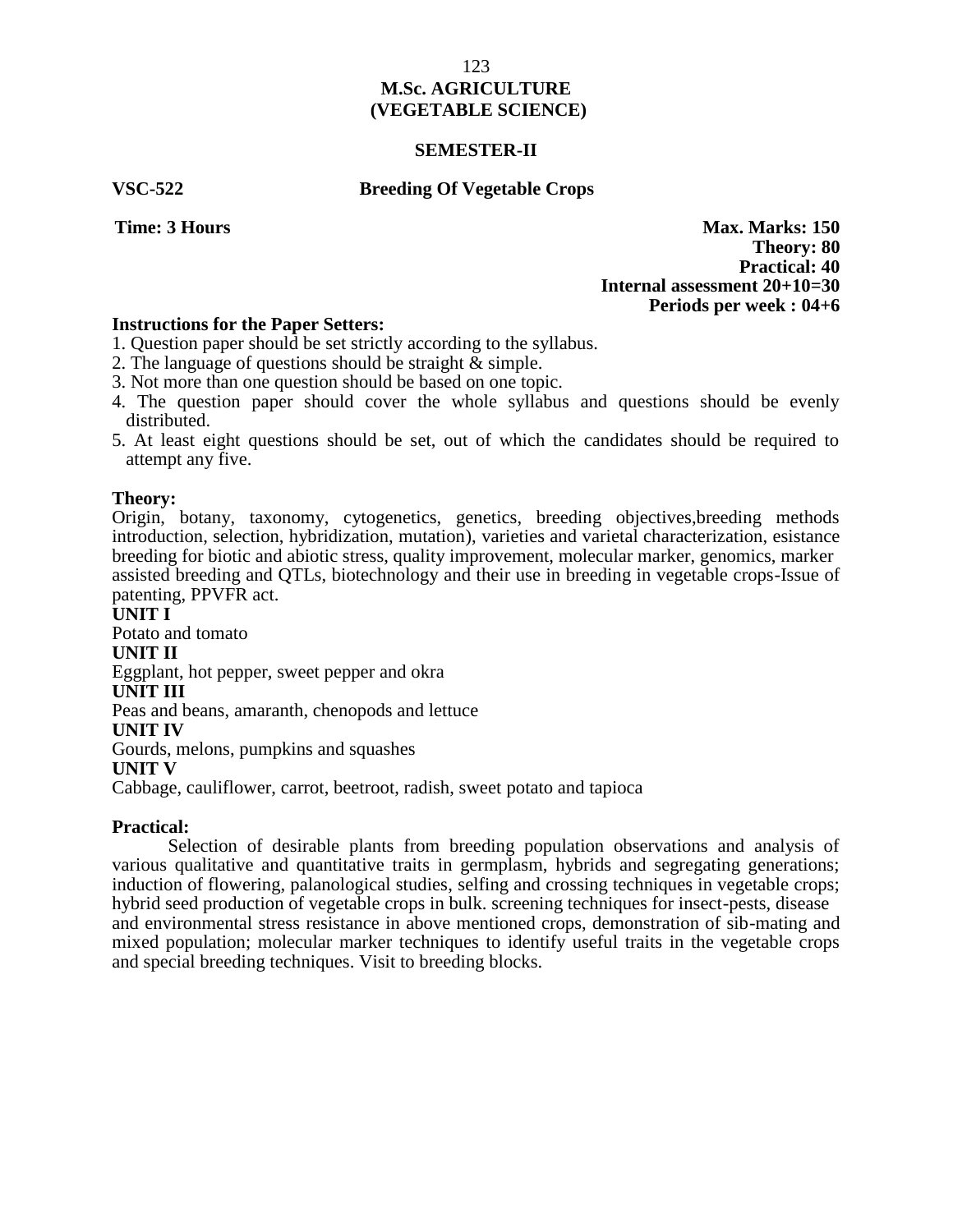### **SEMESTER-II**

## **VSC-523 Production Technology of Underexploited Vegetables Crops**

**Time: 3 Hours Max. Marks: 150 Theory: 80 Practical: 40 Internal assessment 20+10=30 Periods per week: 04+3**

#### **Instructions for the Paper Setters:**

- 1. Question paper should be set strictly according to the syllabus.
- 2. The language of questions should be straight & simple.
- 3. Not more than one question should be based on one topic.
- 4. The question paper should cover the whole syllabus and questions should be evenly distributed.
- 5. At least eight questions should be set, out of which the candidates should be required to attempt any five.

# **Theory:**

Introduction, botany and taxonomy, climatic and soil requirements,commercial varieties/hybrids, sowing/planting times and methods, seed rate and seed treatment, nutritional and irrigation requirements, intercultural operations, weed control, mulching, physiological disorders, arvesting, post harvest management, plant protection measures and seed production of:

# **UNIT I**

Asparagus, artichoke and leek

# **UNIT II**

Brussels's sprout, Chinese cabbage, broccoli, kale and artichoke.

# **UNIT III**

Amaranth, celery, parsley, parsnip, lettuce, rhubarb, spinach, basella, bathu (chenopods) and chekurmanis.

# **UNIT IV**

Elephant foot yam, lima bean, winged bean, vegetable pigeon pea, jack bean and sword bean.

# **UNIT V**

Sweet gourd, spine gourd, pointed gourd, Oriental pickling melon and little gourd (kundru).

# **Practical:**

Identification of seeds; botanical description of plants; layout and planting; cultural practices; short-term experiments of underexploited vegetables.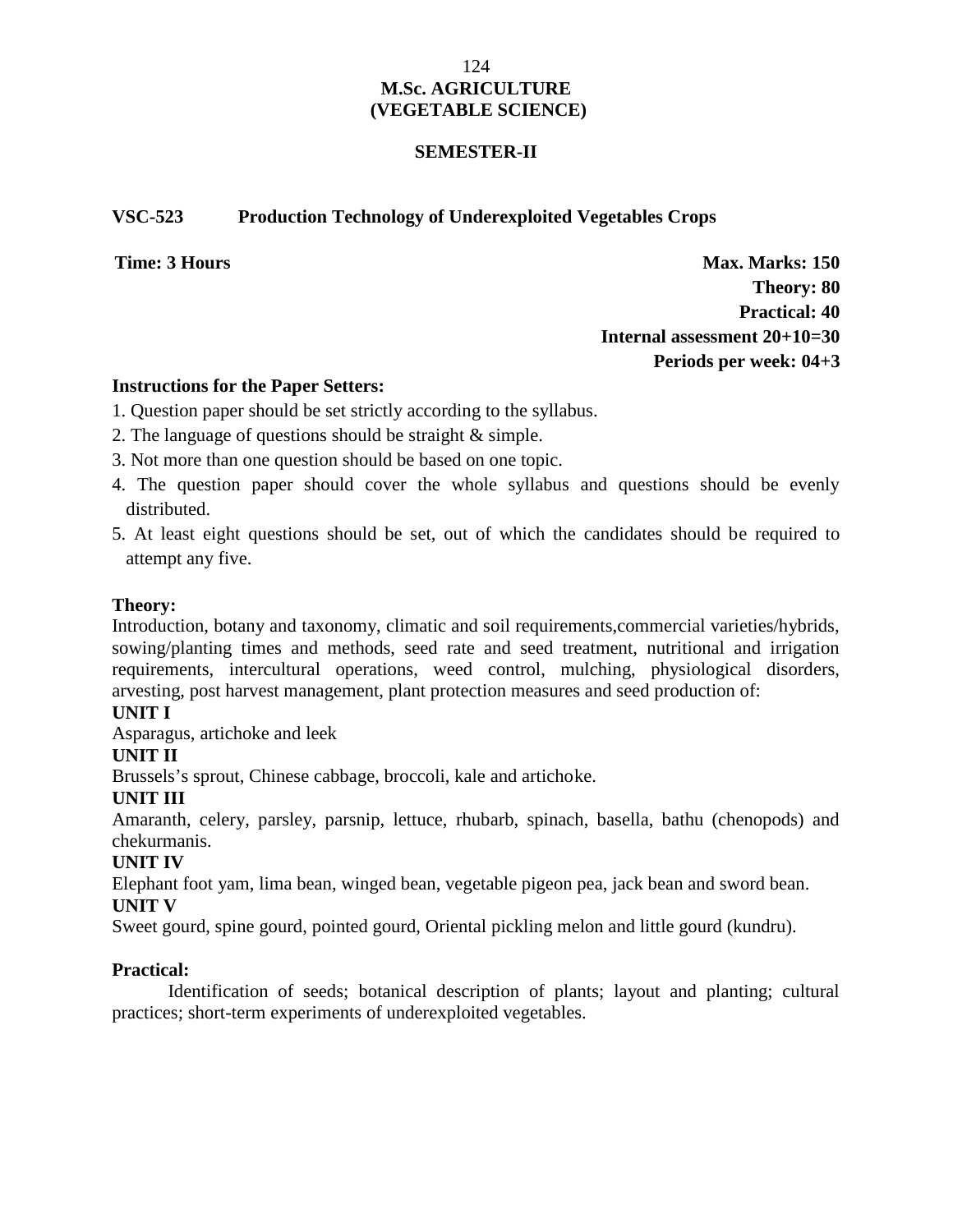#### **SEMESTER-II**

**SSC-420 Soil Fertility and Fertilizer Use (Minor)**

**Time: 3 Hours Max. Marks: 150 Theory: 80 Practical: 40 Internal assessment 20+10=30 Periods per week : 04+6**

# **Instructions for the Paper Setters:**

- 1. Question paper should be set strictly according to the syllabus.
- 2. The language of questions should be straight & simple.
- 3. Not more than one question should be based on one topic.
- 4. The question paper should cover the whole syllabus and questions should be evenly distributed.
- 5. At least eight questions should be set, out of which the candidates should be required to attempt any five.

#### **Theory:**

Plant growth – factors affecting, growth equations; Plant nutrients-functions, deficiency symptoms;, content and distribution in soils; Nutrient toxicities nutrient transformations, retention and availability; Nutrient interactions; Nutrient removal by crops; Methods of soil fertility evaluation; Maintenance of soil fertility; Fertilizers and their fate in soils; Crop responses to fertilizers; Fertilizer use efficiency; Principles of time and mode of fertilizer application; integrated use of fertilizers and manures; Nutrient release and carry -over effects; Current fertilizer production and consumption, future trends and needs in India.

# **Practical:**

Analysis of soils for different forms of nitrogen, phosphorus, potassium and sulphur; Determination of DTPA extractable micronutrients; Plant analysis for nitrogen, phosphorus, potassium, calcium, magnesium and sulphur; Diagnosis and management of nutrient deficiencies and toxicities.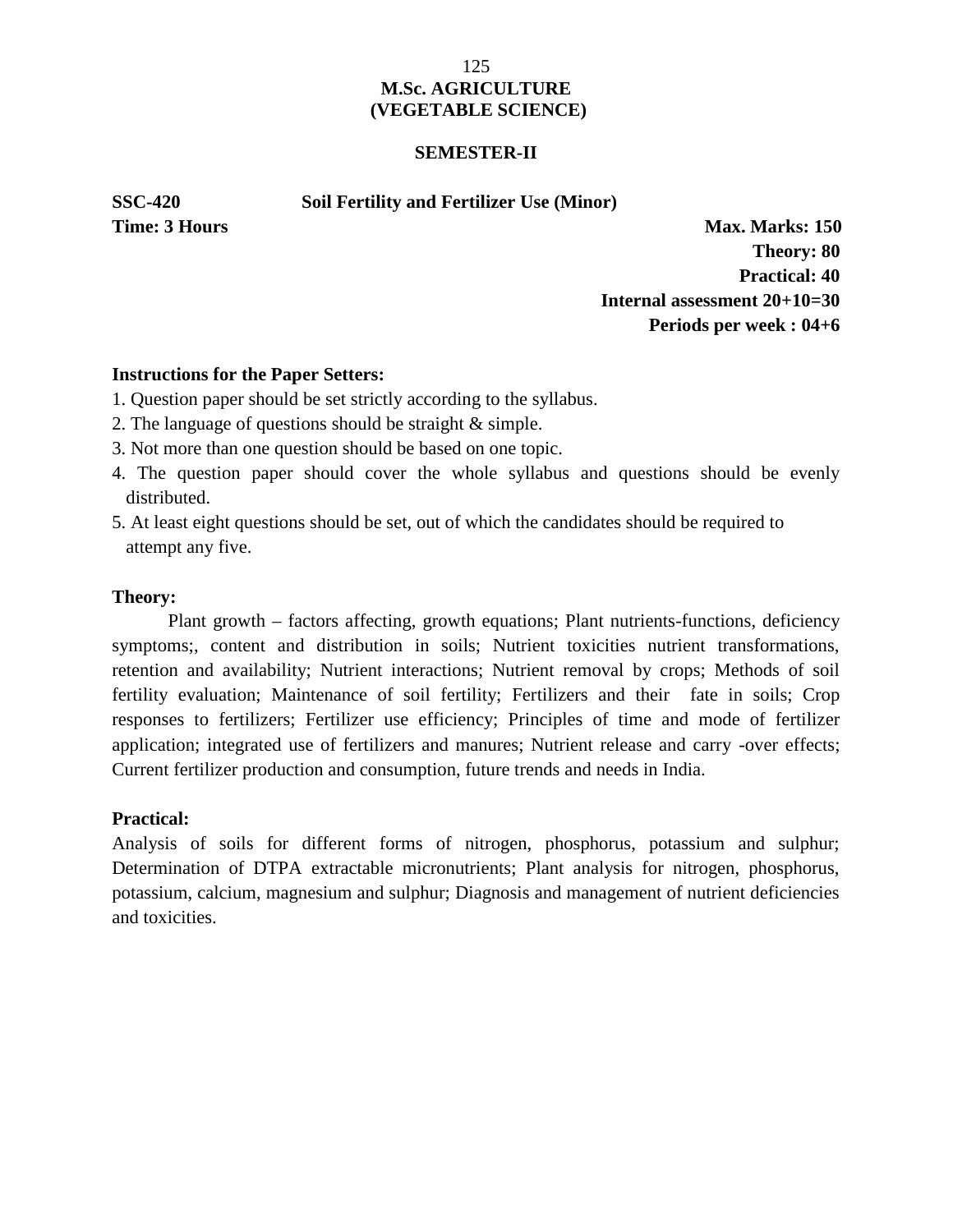#### **SEMESTER-II**

#### **PBG-420 Principles of Seed Production (Minor)**

**Time: 3 Hours Max. Marks: 150 Theory: 80 Practical: 40 Internal assessment 20+10=30 Periods per week : 04+6**

#### **Instructions for the Paper Setters:**

- 1. Question paper should be set strictly according to the syllabus.
- 2. The language of questions should be straight & simple.
- 3. Not more than one question should be based on one topic.
- 4. The question paper should cover the whole syllabus and questions should be evenly distributed.
- 5. At least eight questions should be set, out of which the candidates should be required to attempt any five.

#### **Theory:**

Importance of Seed production, Certified, foundation and breeder seed production. Maintenance of genetic purity. Seed quality and classes of seed, maintenance and multiplication of pre-release and newly released varieties of self and cross pollinated crops. Seed production in tomato, brinzal, onion, bottle guard, and ridge gourd. Seed certification. Seed Act and its enforcement. Intellectual property rights, patenting, WTO, plant breeder rights. Principles and methods of seed drying. Seed processing. Planning and layout seed processing plant. Different upgrading equipments and their use. Seed testing procedures for quality assessment. Seed treatment and its importance. Seed packing and storage. Seed marketing and organizational setup.

#### **Practical:**

Seed sampling principles and procedures. Determination of physical purity, germination, moisture, vibility, seed health, seed vigour of crops. Seed dormancy and breaking methods. Visit to seed production plots testing laboratories and hybrid seed production farms.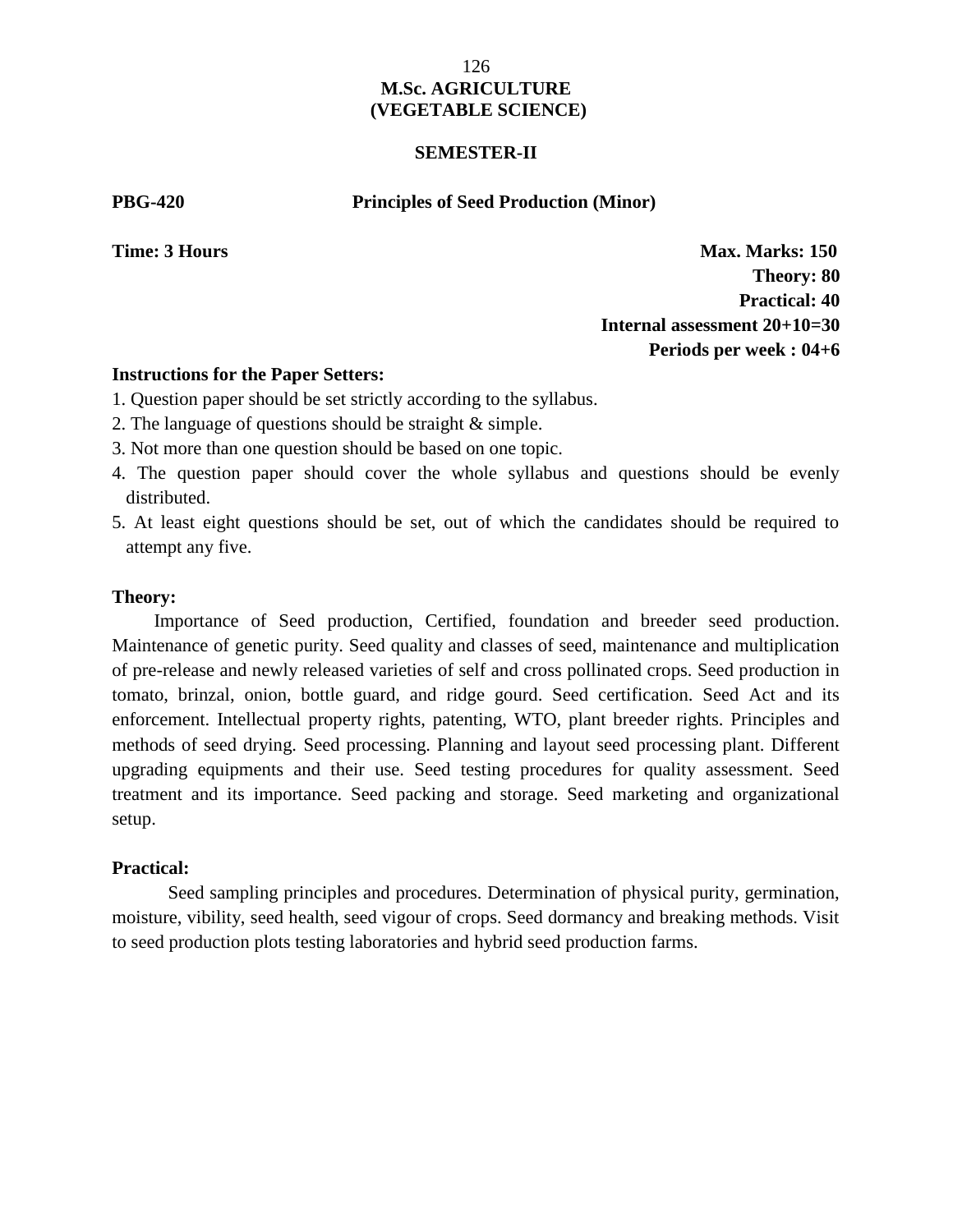#### **SEMESTER-II**

#### **STA-425: Experimental Designs for Research Workers**

**Time: 3 Hours Max. Marks: 150 Theory: 80 Practical: 40 Internal assessment 20+10=30 Periods per week : 04+3**

#### **Instructions for the Paper Setters:**

1. Question paper should be set strictly according to the syllabus.

- 2. The language of questions should be straight & simple.
- 3. Not more than one question should be based on one topic.
- 4. The question paper should cover the whole syllabus and questions should be evenly distributed.
- 5. At least eight questions should be set, out of which the candidates should be required to attempt any five.
- **Note:** Students are allowed to use scientific calculator in University examinations; statistical tables will be provided to students in examinations. No rigorous mathematical proofs are expected from students; stress will be on application only.

#### **Theory:**

Need for designing of experiments- characteristics of a good design, basic principlesrandomization, replication and local control, uniformity trials- size and shape of plots and blocks, analysis of variance and interpretation of data, completely randomized, randomized block and latin square design, multiple comparison tests, factorial experiments- interpretation of main effects and interactions, orthogonality and partitioning of degrees of freedom confounding in  $2<sup>3</sup>$ ,  $2<sup>4</sup>$  and  $3<sup>3</sup>$  designs, split and strip plot designs, crossover designs and balanced incomplete block designs, response surface designs, switch over trials and long term experiments; Selection of experimental design, mechanical errors in field experiments and methods of reducing it, presentation of research results.

#### **Practical:** Time: 3 Hours Unit trials, completely randomized, randomized, randomized,  $\frac{1}{2}$  randomized, 2 Hours

Cross over and balanced incomplete block designs.

**Note:** Students shall be trained to use computer to analysis the data, using available software's. However, during university examination students are allowed to use scientific calculators to analysis is the data.

127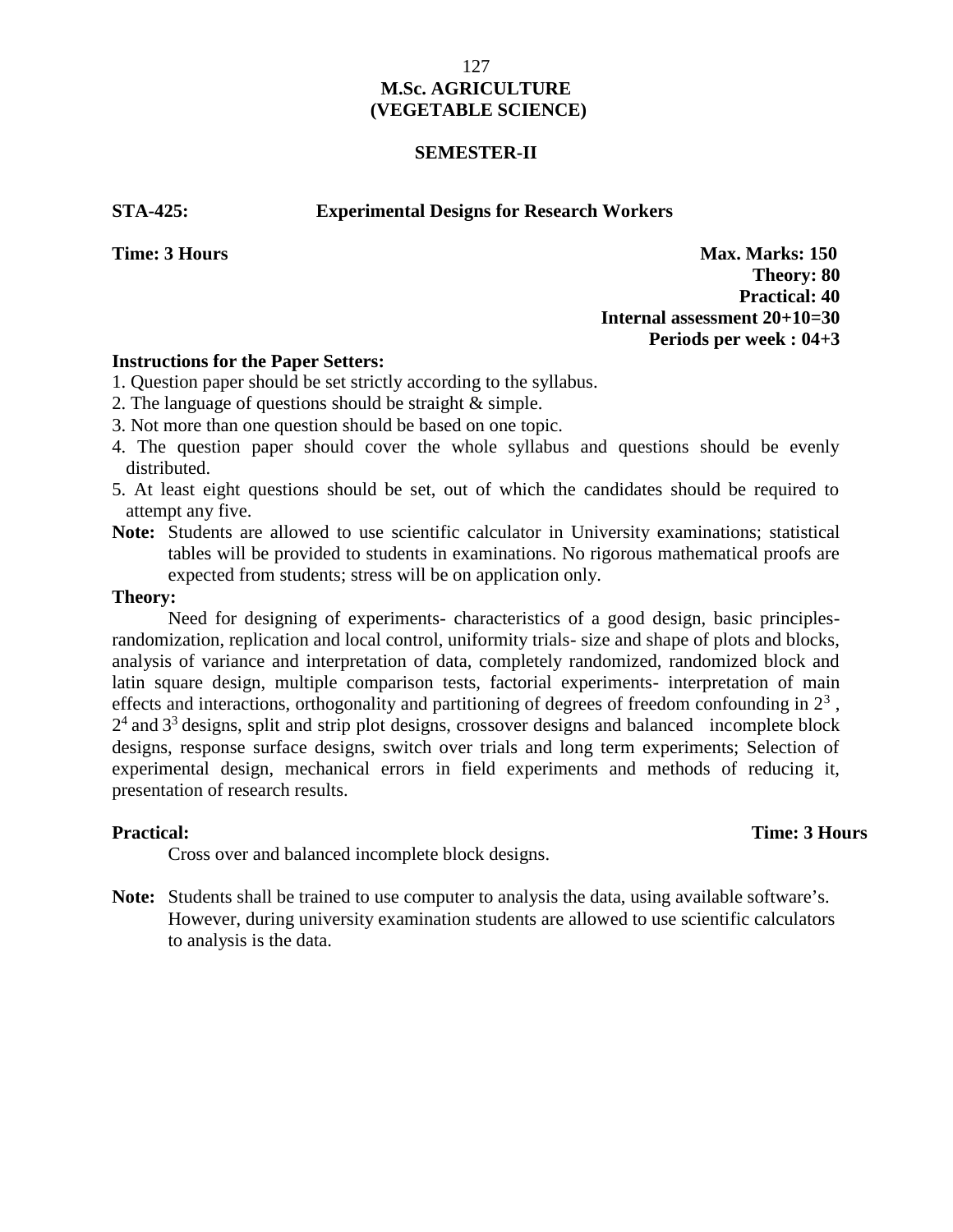#### **SEMESTER-II**

#### **\*VSC-423 Forcing Techniques in Vegetable Production**

**Time: 3 Hours Max. Marks: 100 Theory: 60 Practical: 20 Internal assessment 15+5=20 Periods per Week 4+6**

#### **Instructions for the paper setters**

- 1. Question paper should be set strictly according to the syllabus.
- 2. The language of questions should be straight & simple.
- 3. Not more than one question should be based on one topic.
- 4. The question paper should cover the whole syllabus and questions should be evenly distributed.
- 5. At least eight questions should be set, out of which the candidates should be required to attempt any five.

#### **Theory:**

Objectives, importance and scope of protected cultivation. Nursery raising techniques. Environmental factors. Vegetable growing media. Irrigation and fertigation. Sustainable land use systems. Maximizing and use efficiency i-protected structures. Problems of growing vegetables in protected structures,. Soil sterilization techniques. Hydroponics cultivation. . Pest management in green house/glass house. Crops and varieties suitable for protected cultivation. Specific technology for raising tomato, sweet pepper, cucumber and high value crops in off season. Cladding material for protected structures -use of mulches. Seed production of vegetables.

#### **Practical: Time: 3 Hours**

Study of various types of structures. Methods to control temperature, CO2, light. Demonstration for sanitation measures. Hydroponics. Maintenance of parental lines and hybrid seed production in glasshouse. Fertigation and nutrient management. Control of diseases and insect pests in glasshouse. Visit to established greenhouses in the region.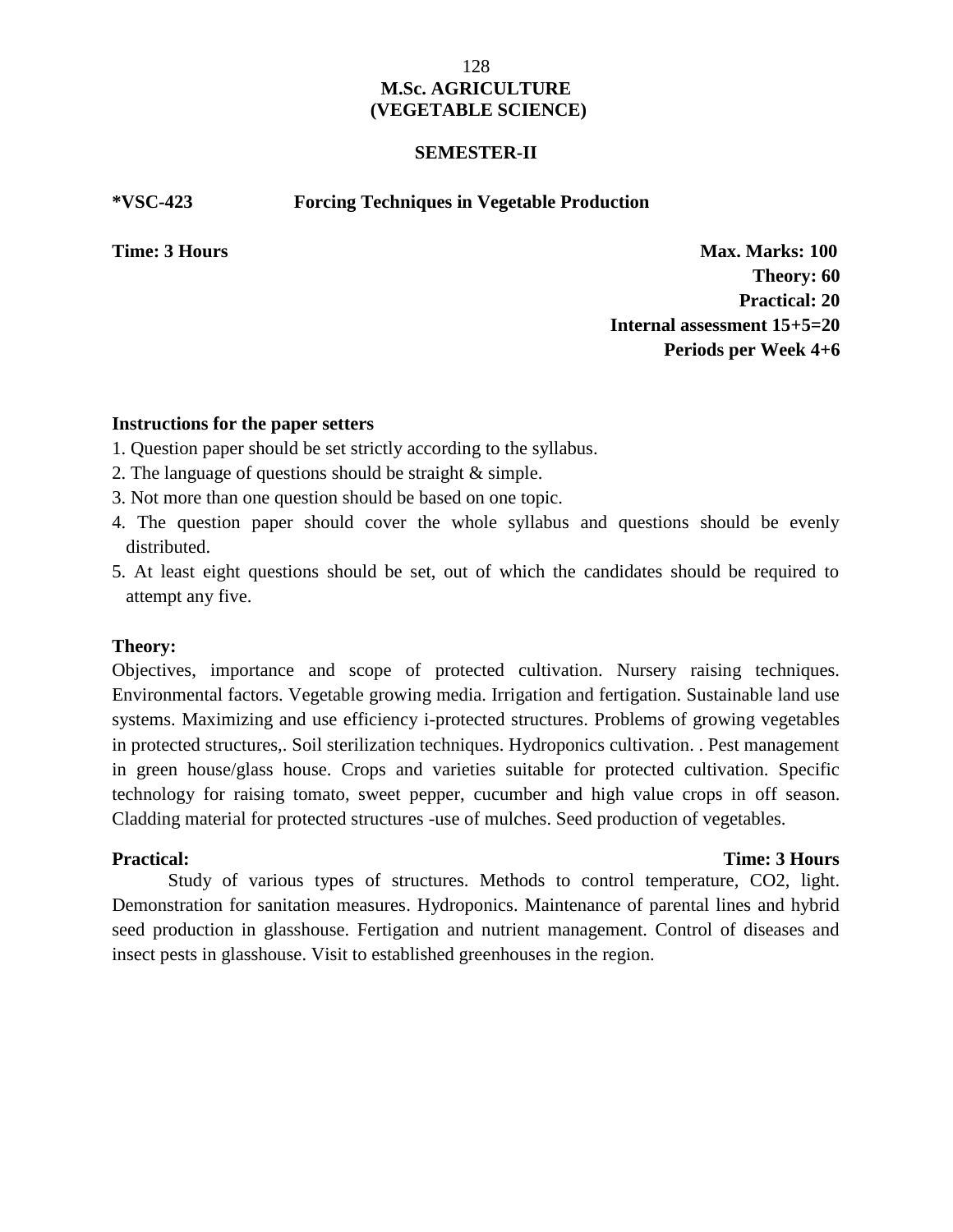#### **SEMESTER-III**

# **VSC-531 Fundamentals o Processing Of Vegetables**

**Max. Marks: 150 Theory: 80 Practical: 40 Internal assessment 20+10=30 Periods per week : 04+3**

#### **Instructions for the paper setters:**

1. Question paper should be set strictly according to the syllabus.

- 2. The language of questions should be straight  $\&$  simple.
- 3. Not more than one question should be based on one topic.
- 4. The question paper should cover the whole syllabus and questions should be evenly distributed.
- 5. At least eight questions should be set, out of which the candidates should be required to attempt any five.

# **Theory:**

#### **UNIT I**

History of food preservation. Present status and future prospects of vegetable preservation industry in India.

#### **UNIT II**

Spoilage of fresh and processed horticultural produce; biochemical changes and enzymes associated with spoilage of horticultural produce; principal spoilage organisms, food poisoning and their control measures. Role of microorganisms in food preservation.

#### **UNIT III**

Raw materials for processing. Primary and minimal processing; processing equipments; Layout and establishment of processing industry, FPO licence. Importance of hygiene; Plant sanitation. **UNIT IV**

Quality assurance and quality control, TQM, GMP. Food standards – FPO, PFA, etc. Food laws and regulations.

# **UNIT V**

Food safety – Hazard analysis and critical control points (HACCP). Labeling and labeling act, nutrition labeling.

#### **UNIT VI**

Major value added products from vegetables. Utilization of byproducts of vegetable processing industry; Management of waste from processing factory.

#### **UNIT VII**

Investment analysis. Principles and methods of sensory evaluation of fresh and processed vegetables.

#### **Practical:**

Study of machinery and equipments used in processing of horticultural produce; Chemical analysis for nutritive value of fresh and processed vegetables; Study of different types of spoilages in fresh as well as processed horticultural produce; Classification and identification of spoilage organisms; Study of biochemical changes and enzymes associated with spoilage; Laboratory examination of vegetable products; Sensory evaluation of fresh and processed vegetables; Study of food standards – National, international, CODEX Alimentarius; Visit to processing units to study the layout, equipments, hygiene, sanitation and residual / waste management.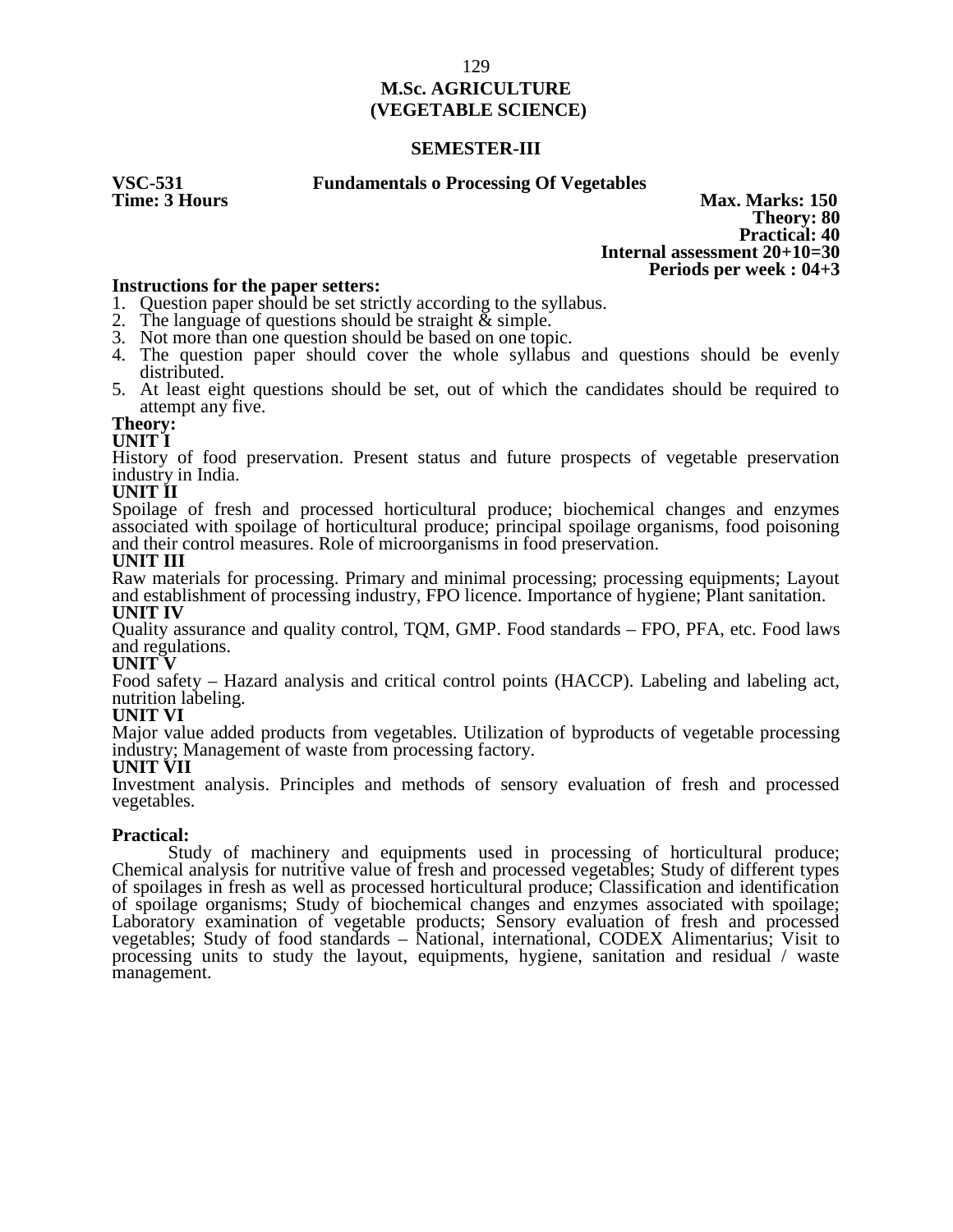#### **SEMESTER-III**

**VSC-532 Protected Cultivation Of Vegetable Crops**

**Max. Marks: 150 Theory: 80 Practical: 40 Internal assessment 20+10=30 Periods per week : 04+6**

#### **Instructions for the paper setters:**

- 1. Question paper should be set strictly according to the syllabus.
- 2. The language of questions should be straight  $\&$  simple.
- 3. Not more than one question should be based on one topic.
- 4. The question paper should cover the whole syllabus and questions should be evenly distributed.
- 5. At least eight questions should be set, out of which the candidates should be required to attempt any five.

#### **Theory**

Crops: Tomato, capsicum, cucumber, melons and lettuce

#### **UNIT I**

Importance and scope of protected cultivation of vegetable crops; principles used in protected cultivation, energy management, low cost structures; training methods; engineering aspects.

# **UNIT II**

Regulatory structures used in protected structures; types of greenhouse/polyhouse/nethouse, hot beds, cold frames, effect of environmental factors, *viz.* temperature, light, CO2 and humidity on growth of different vegetables, manipulation of CO2, light and temperature for vegetable production, fertigation.

#### **UNIT III**

Nursery raising in protected structures like poly-tunnels, types of benches and containers, different media for growing nursery under cover.

#### **UNIT IV**

Regulation of flowering and fruiting in vegetable crops, technology for raising tomato, sweet pepper, cucumber and other vegetables in protected structures, training and staking in protected crops, varieties and hybrids for growing vegetables in protected structures.

#### **UNIT V**

Problem of growing vegetables in protected structures and their remedies, insect and disease management in protected structures; soil-less culture, use of protected structures for seed production.

#### **Practical:**

Study of various types of structures, methods to control temperature, CO2 light, media, training and pruning, maintenance of parental lines and hybrid seed production of vegetables, fertigation and nutrient management, control of insect-pests and disease in greenhouse; economics of protected cultivation, visit to established green/polyhouse/net house/shade house in the region.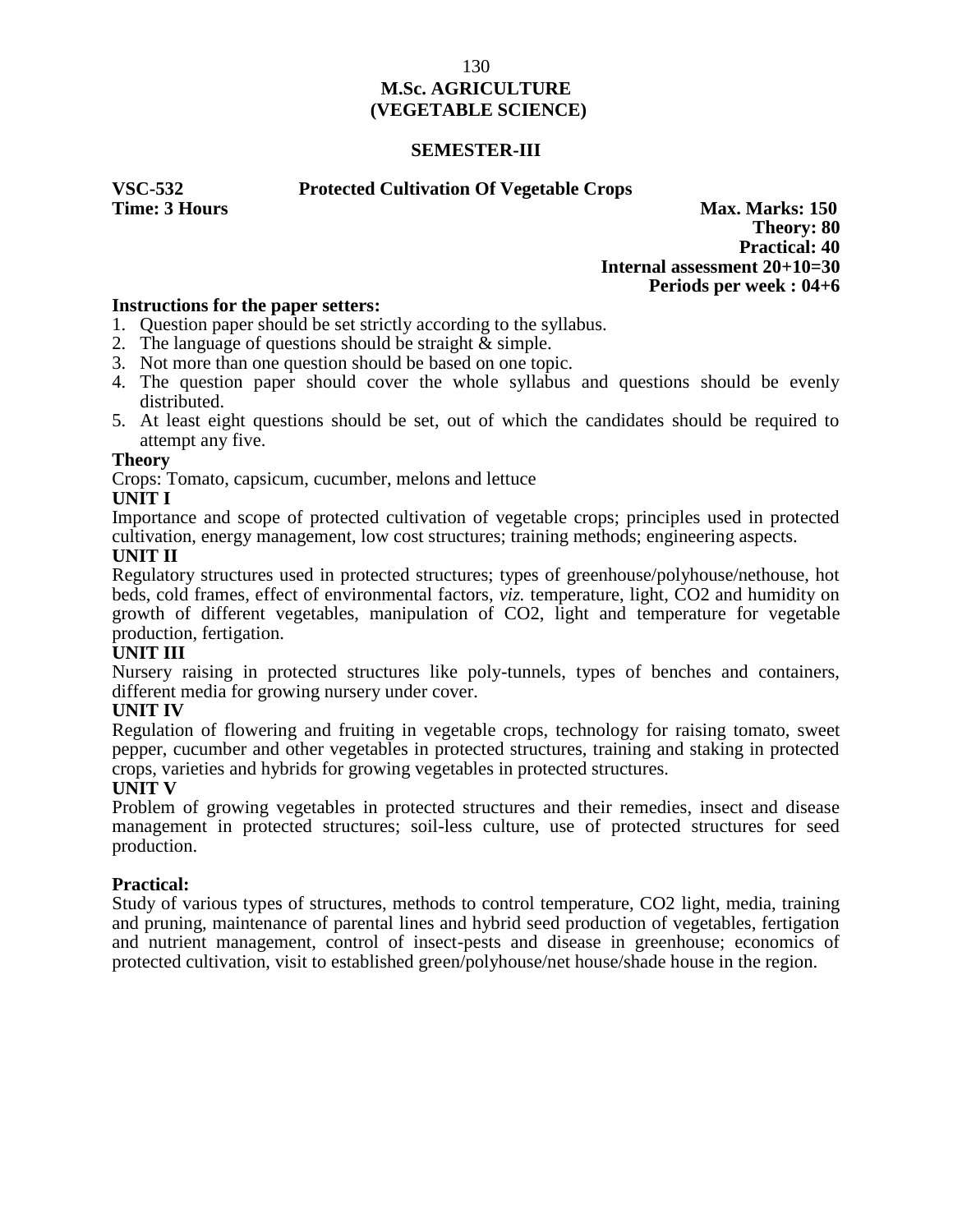#### **SEMESTER-III**

**SSC-430 Fertilizer Technology (Minor)**

**Time: 3 Hours Max. Marks: 150 Theory: 80 Practical: 40 Internal assessment 20+10=30 Periods per week : 04+3**

#### **Instructions for the paper setters:**

- 1. Question paper should be set strictly according to the syllabus.
- 2. The language of questions should be straight & simple.
- 3. Not more than one question should be based on one topic.
- 4. The question paper should cover the whole syllabus and questions should be evenly distributed.
- 5. At least eight questions should be set, out of which the candidates should be required to attempt any five.

#### **Theory:**

Fertilizer industry in India; Raw materials; Manufacture of different types of fertilizers including reactions and flow diagrams; Granulation, segregation, caking, drying and cooling of fertilizers; Complex, mixed, liquid, suspension and slow release fertilizers; Production of fertilizers containing secondary and micronutrients; Changing trends in fertilizer technology.

### **Practical: Time:** 3 **Hours Time:** 3 **Hours Time:** 3 **Hours Time:** 3 **Hours Time:** 3 **Hours Time:** 3 **Hours**

Collection of soil and fertilizer samples; Preparation of standard solutions. Colorimetric and flame photometric methods; Analysis of soil for fertilizer recommendations and suitability for orchard plantation; Gypsum and lime requirements of soil; Analysis of fertilizer for quality control; Planning and formulation of project on establishment of soil and fertilizer testing laboratories. Visit to fertilizer factories.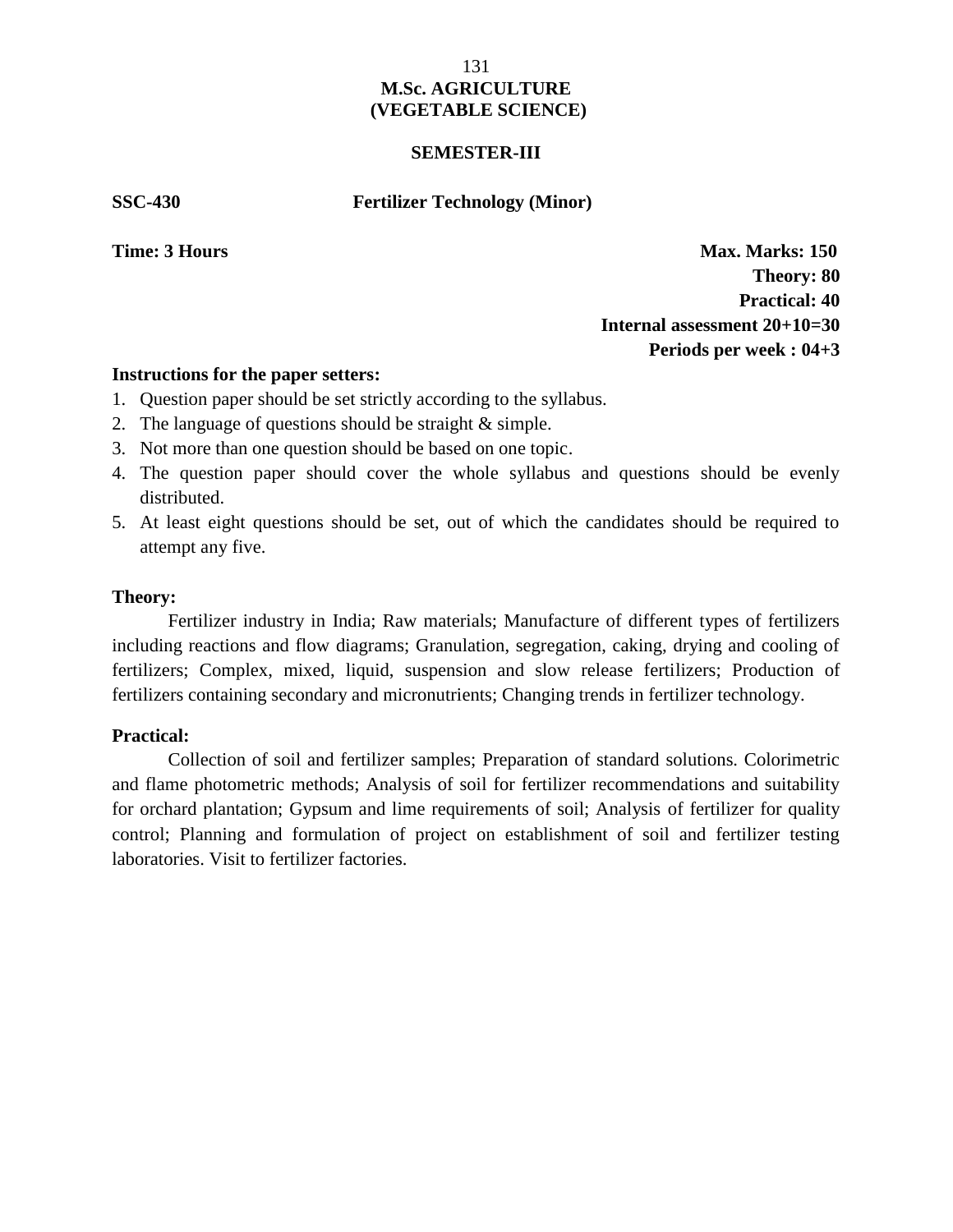#### **SEMESTER-III**

**AGM-430 Fundamentals of Agroclimatology (Minor)**

**Time: 3 Hours Max. Marks: 150 Theory: 80 Practical: 40 Internal assessment 20+10=30 Periods per week : 04+3**

#### **Instructions for the paper setters:**

- 1. Question paper should be set strictly according to the syllabus.
- 2. The language of questions should be straight & simple.
- 3. Not more than one question should be based on one topic.
- 4. The question paper should cover the whole syllabus and questions should be evenly distributed.
- 5. At least eight questions should be set, out of which the candidates should be required to attempt any five.

#### **Theory:**

Survey of the atmosphere; introduction to basic meteorological processes; nature, receipt and disposal of solar radiation; Atmospheric humidity and forms condensation; Evaporation and evapotranspiration ; Winds, air masses and disturbance ;influence of climate on plants, animals and pests; Meterological droughts; indices in agroclimatrology ; Agroclimatic classifications and their application; field climate modification.

# **Practical:**

Meteorological instruments and their use in the measurement of agroclimatic environment; Measurement of field climate; Computation of agroclimatic indices-GDD, PTU, PET etc; Determining crop production sensitivity to weather.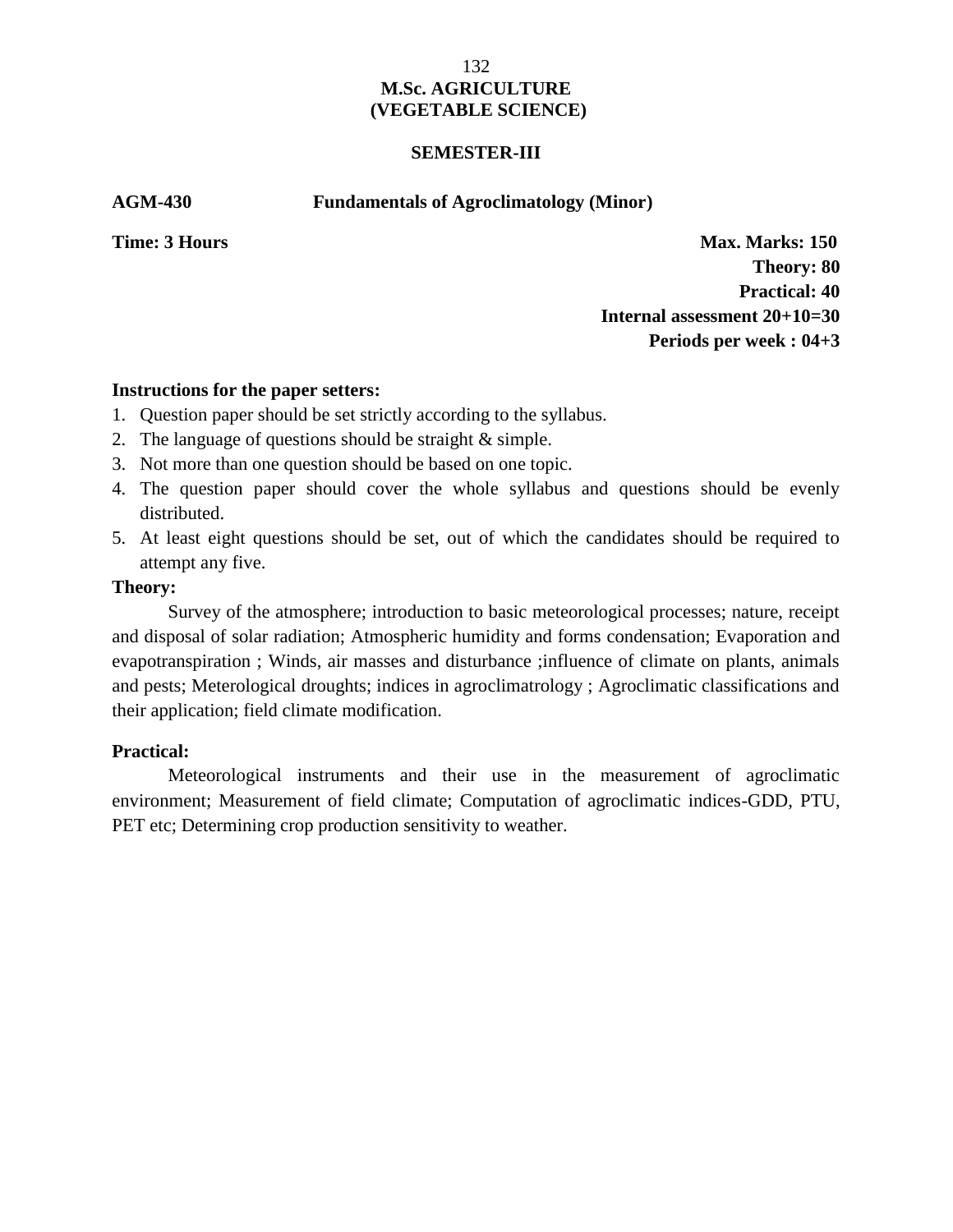#### **SEMESTER-III**

**BOT-430 Physiology of Growth and Development**

**Time: 3 Hours Max. Marks: 150 Theory: 80 Practical: 40 Internal assessment 20+10=30 Periods per week : 04+3**

# **Instructions for the paper setters:**

- 1. Question paper should be set strictly according to the syllabus.
- 2. The language of questions should be straight & simple.
- 3. Not more than one question should be based on one topic.
- 4. The question paper should cover the whole syllabus and questions should be evenly distributed.
- 5. At least eight questions should be set, out of which the candidates should be required to attempt any five.

# **Theory:**

Concepts of growth, differentiation and pattern formation; growth curves, meristems, growth kinetics, factors affecting growth and general aspects of development, level of differentiation, control of development at genetic level. Hormones and growth regulators - auxins, gibberellins, cytokinins, ethylene, ABA, other inhibitors, retardants, polyamines, aliphatic alcohols, brassins, hormonal regulation of growth and development, plant movements; photoperiodism, phytochrome, flowering hormones, vernalization, abscission, ageing, senescence; physiology of seed and fruit development; seed germination; seed and bud dormancy. Plant physiology and agriculture.

# **Practical:**

Experiments on growth measurements, hormonal bioassays, plant movements; experiments on quality of light on seed germination, breaking of dormancy. Experiments on photoperiodism. Experiments on hormonal regulation of development.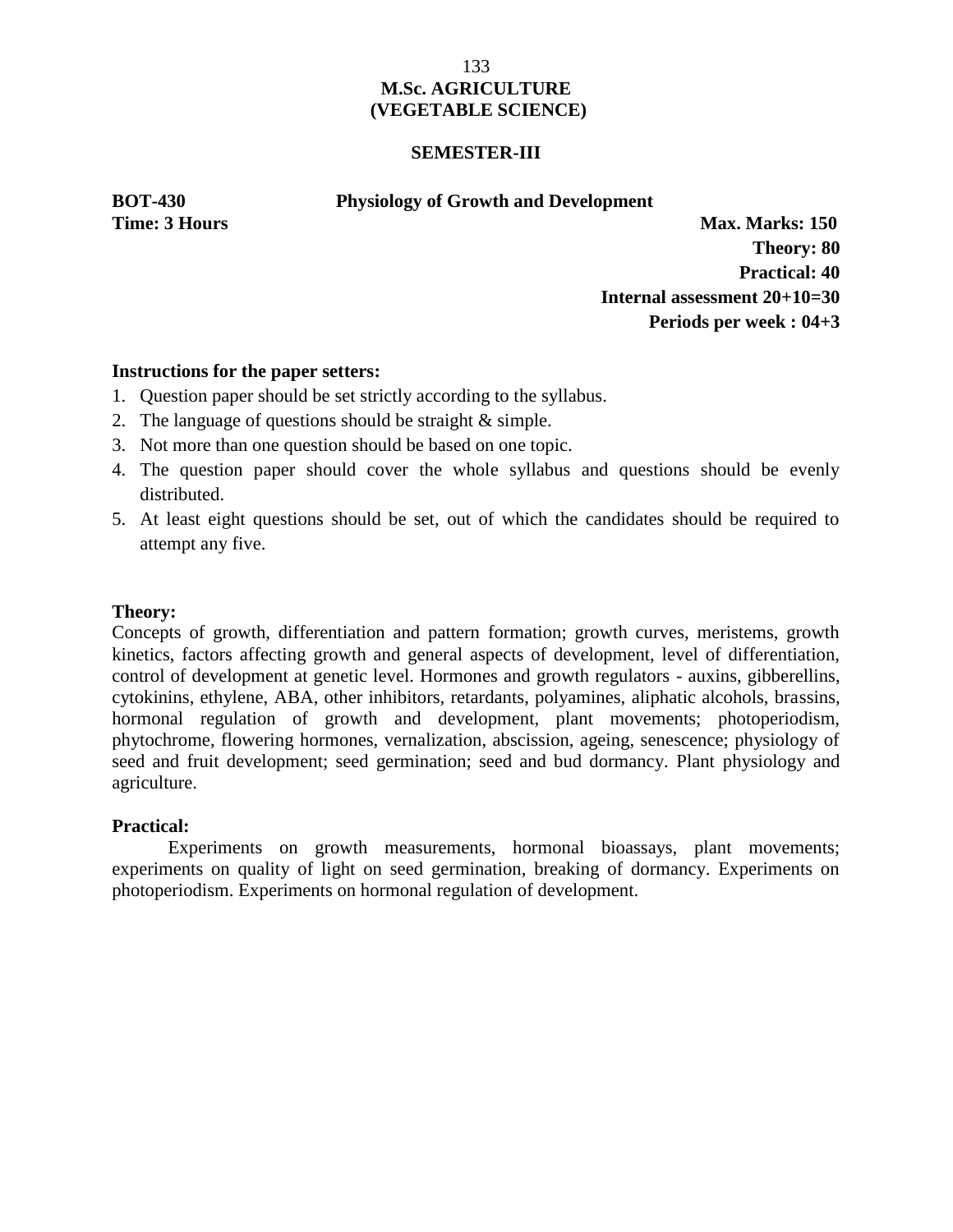# **SEMESTER-III**

# **CREDIT SEMINAR**

**Total Marks: 100 Periods per week: 03**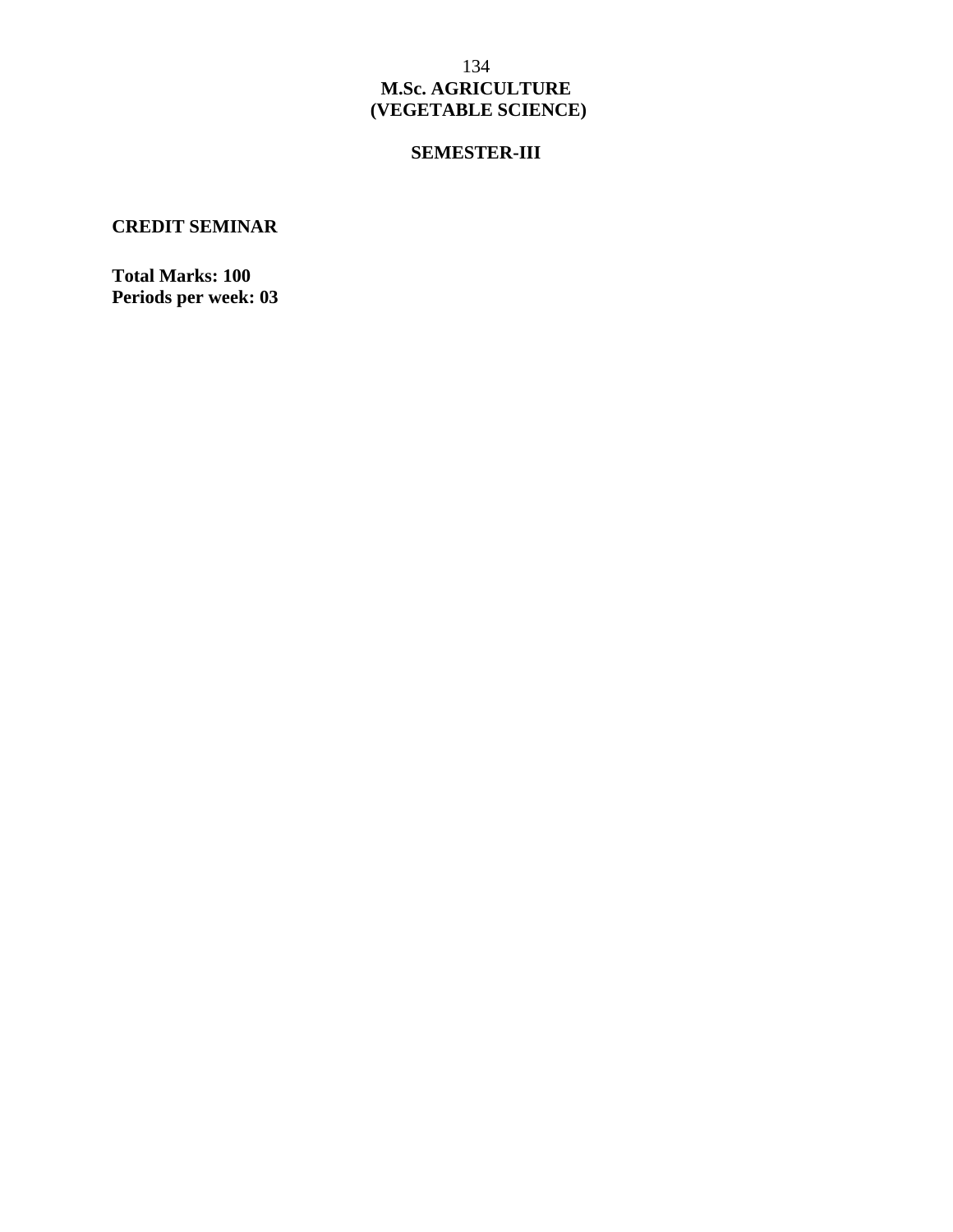## **SEMESTER-IV**

# **VSC-541: Seed Certification, Processing and Storage of Vegetable Crops Time: 3 Hours Max. Marks: 100**

**Theory: 60 Practical: 20 Internal assessment 15+5=20 Periods per week :4+3**

#### **Instructions for the paper setters:**

- 1. Question paper should be set strictly according to the syllabus.
- 2. The language of questions should be straight & simple.
- 3. Not more than one question should be based on one topic.
- 4. The question paper should cover the whole syllabus and questions should be evenly distributed.
- 5. At least eight questions should be set, out of which the candidates should be required to attempt any five.

# **Theory:**

# **UNIT I**

Seed certification, objectives, organization of seed certification, minimum seed certification standards of vegetable crops, field inspection,specification for certification.

# **UNIT II**

Seed processing, study of seed processing equipments seed cleaning and upgrading, Seed packing and handling, equipment used for packaging of seeds, procedures for allocating lot number.

# **UNIT III**

Pre-conditioning, seed treatment, benefits, types and products, general principles of seed storage, advances in methods of storage, quality control in storage, storage containers, seed longevity and deterioration, sanitation, temperature and relative humidity control.

# **UNIT IV**

Seed testing; ISTA rules for testing, moisture, purity germination, vigor test, seed sampling, determination of genuineness of varieties, seed viability, seed health testing; seed dormancy and types of dormancy, factors responsible for dormancy.

# **UNIT V**

Seed marketing, demand forecast, marketing organization, economics of seed production; farmers' rights, seed law enforcement, seed act and seed policy.

# **Practical**

Seed sampling, purity, moisture testing, seed viability, seed vigor tests, seed health testing, seed cleaning, grading and packaging; handling of seed testing equipment and processing machines; seed treatment methods, seed priming and pelleting; field and seed inspection, practices in rouging, seed storage, isolation distances, biochemical tests, visit to seed testing laboratories and processing plants, mixing and dividing instruments, visit to seed processing unit and warehouse visit and know about sanitation standards.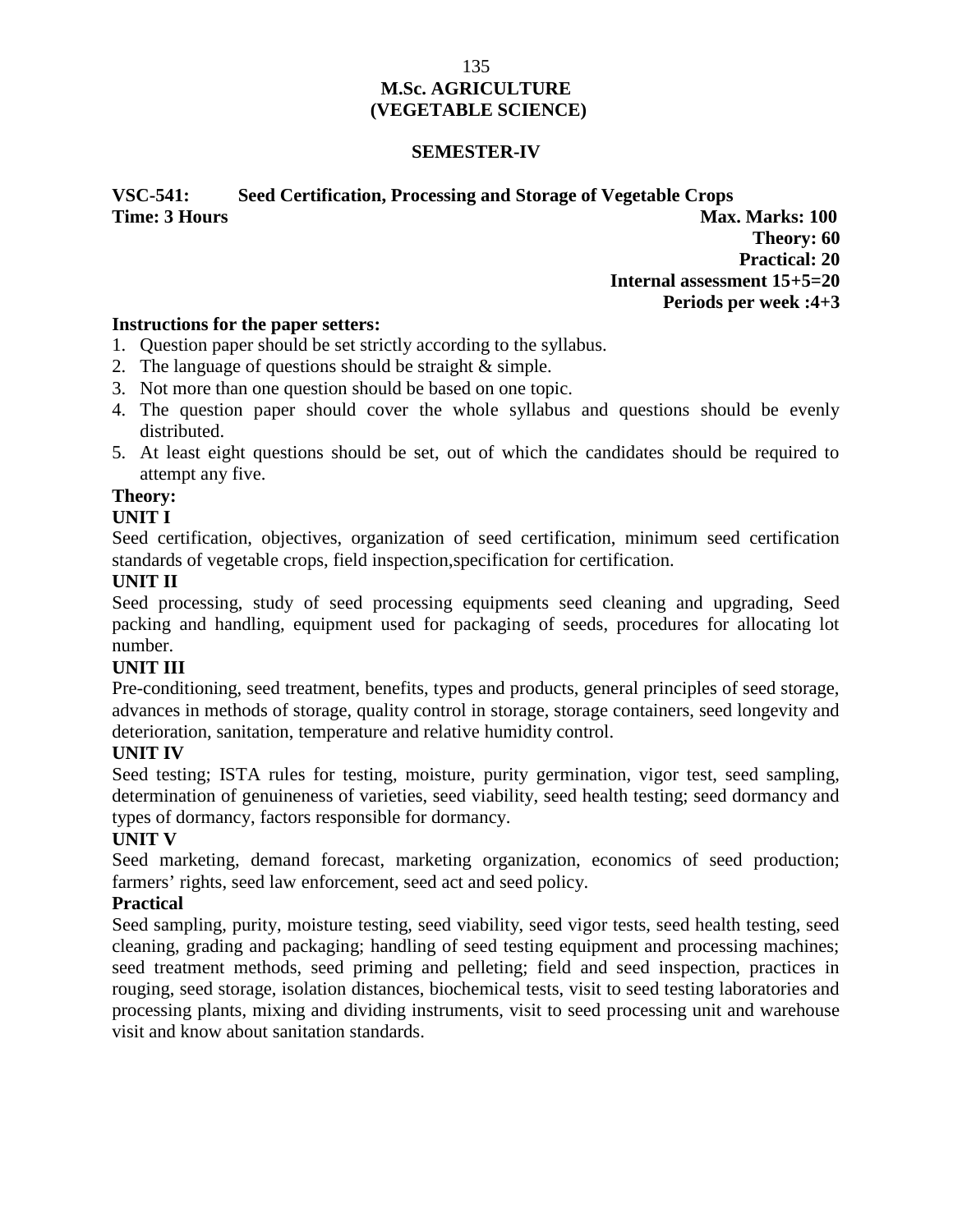### **SEMESTER-IV**

# **VSC-542 Organic Vegetable Production Technology**

**Time: 3 Hours Max. Marks: 100 Theory: 60 Practical: 20 Internal assessment 15+5=20 Periods per week : 04+3**

# **Instructions for the paper setters:**

- 1. Question paper should be set strictly according to the syllabus.
- 2. The language of questions should be straight & simple.
- 3. Not more than one question should be based on one topic.
- 4. The question paper should cover the whole syllabus and questions should be evenly distributed.
- 5. At least eight questions should be set, out of which the candidates should be required to attempt any five.

# **Theory:**

#### **UNIT I**

Importance, principles, perspective, concept and component of organic production of vegetable crops.

# **UNIT II**

Organic production of vegetables crops, *viz.,* solanaceous crops, cucurbits,cole crops, root and tuber crops.

# **UNIT III**

Managing soil fertility, pests and diseases and weed problems in organic farming system; crop rotation in organic horticulture; processing and quality control for organic foods.

# **UNIT IV**

Methods for enhancing soil fertility, mulching, raising green manure crops. Indigenous methods of compost, Panchagavvya, Biodynamics, preparation etc Pest and disease management in organic farming; ITK's in organic farming. Role of botanicals and bio-control agents.

# **UNIT V**

GAP and GMP- Certification of organic products; organic production and export - opportunity and challenges.

# **Practical:**

Method of preparation of compost, vermicomposting, biofertilizers, soil solarization, bio pesticides in horticulture, green manuring, mycorrhizae and organic crop production, waster management, organic soil amendment for root disease, weed management in organic horticulture. Visit to organic fields and marketing centers.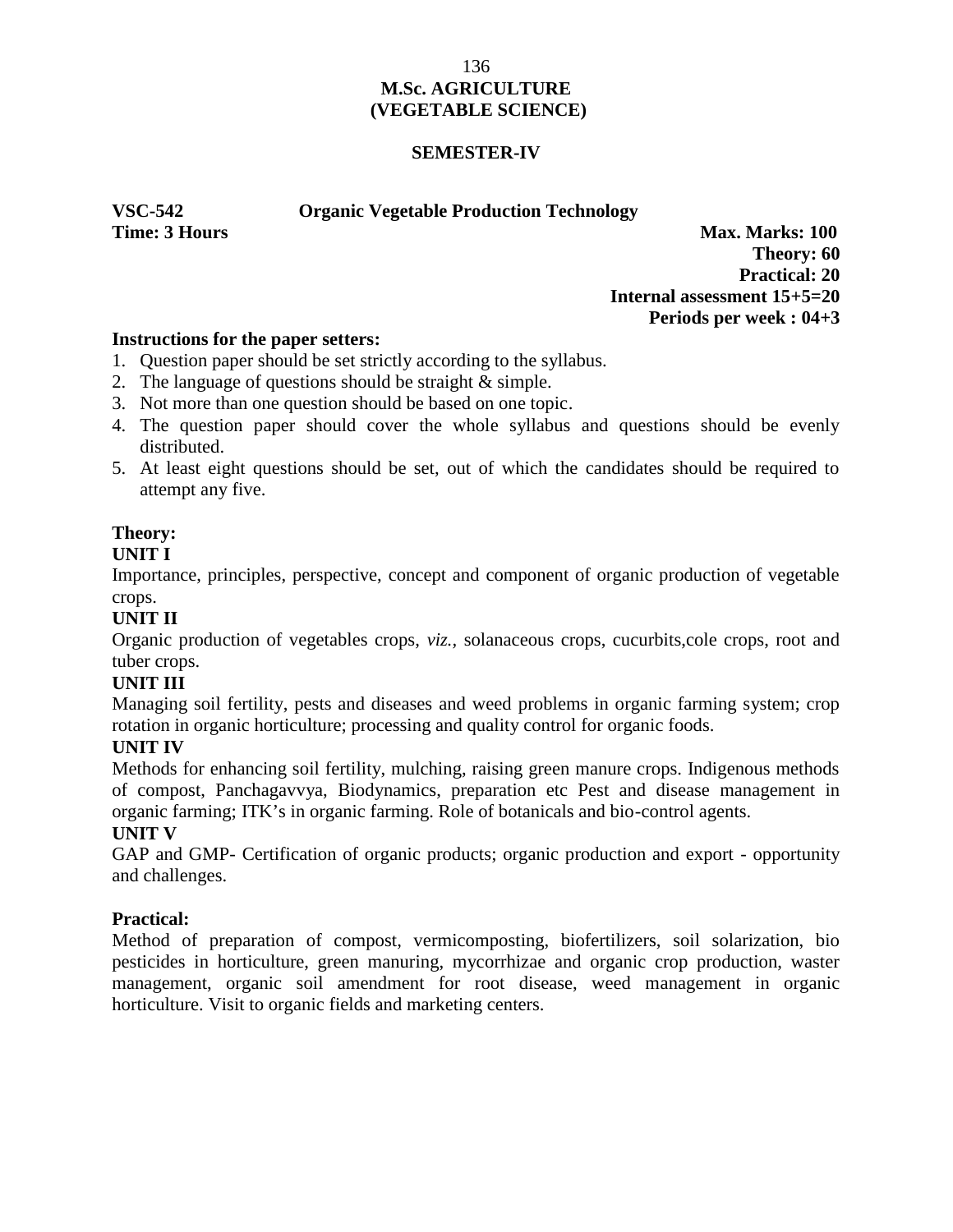# **SEMESTER-IV**

**RESEARCH WORK**

**Total Marks: 250 Periods per week: 04**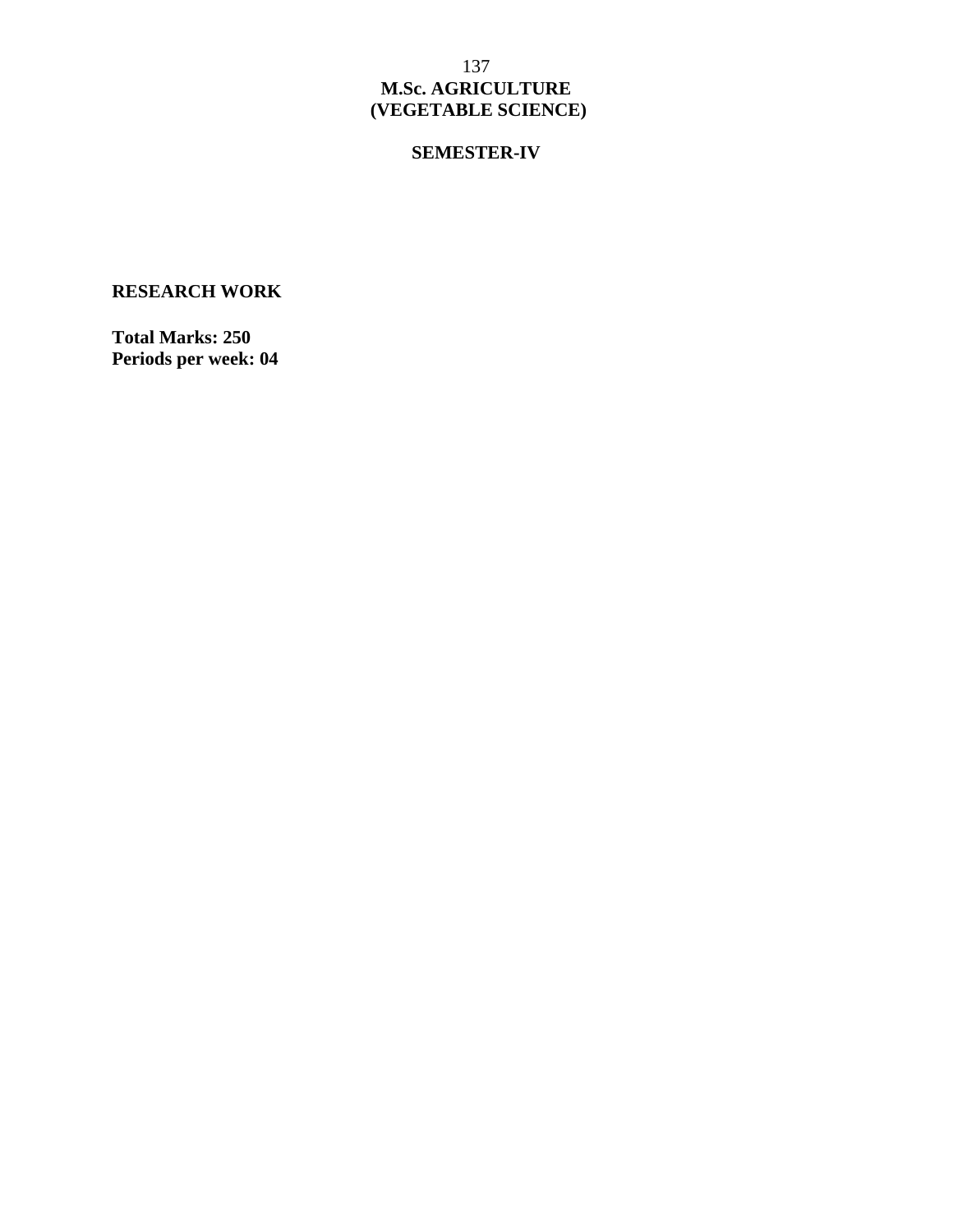# **SEMESTER-I**

| Course<br>Code                        | <b>Subject</b>                                                                    | <b>Periods</b><br>per<br>week |                | <b>Marks</b> |        | <b>Internal</b><br><b>Assesment</b> |        | <b>Total Marks</b> |        | Grand<br><b>Total</b> |
|---------------------------------------|-----------------------------------------------------------------------------------|-------------------------------|----------------|--------------|--------|-------------------------------------|--------|--------------------|--------|-----------------------|
|                                       |                                                                                   | Th.                           | Pract.         | Th.          | Pract. | Th.                                 | Pract. | Th.                | Pract. |                       |
| <b>ENT-511</b>                        | <b>Insect Morphology</b><br>and Systematics                                       | $\overline{4}$                | 3              | 80           | 40     | 20                                  | 10     | 100                | 50     | 150                   |
| <b>ENT-512</b>                        | <b>Insect Anatomy and</b><br>Physiology                                           | $\overline{4}$                | 6              | 80           | 40     | 20                                  | 10     | 100                | 50     | 150                   |
| <b>ENT-513</b>                        | Classification of<br>Insects                                                      | $\overline{4}$                | $\overline{3}$ | 80           | 40     | 20                                  | 10     | 100                | 50     | 150                   |
| SSC-410/<br><b>PPL-410</b><br>(Minor) | Soil Chemistry and<br>Bio Chemistry/<br>Principles of Plant<br>Disease Management | $\overline{4}$                | 6              | 80           | 40     | 20                                  | 10     | 100                | 50     | 150                   |
| STA-415                               | <b>Statistical Methods</b><br>for Research Workers                                | $\overline{4}$                | 3              | 80           | 40     | 20                                  | 10     | 100                | 50     | 150                   |
| <b>Total</b>                          |                                                                                   | 20                            | 21             | 400          | 200    | <b>100</b>                          | 50     | 500                | 250    | 750                   |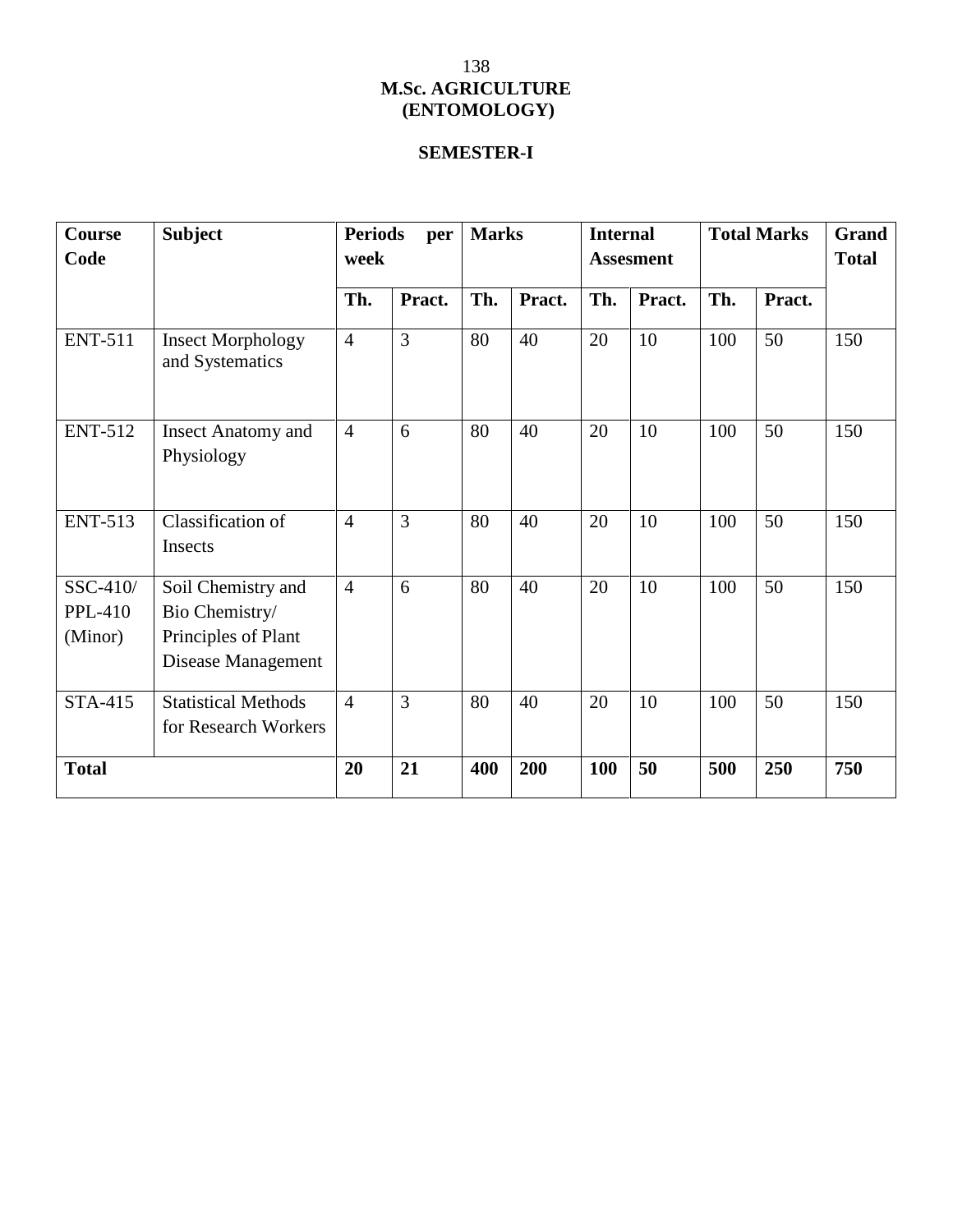# **SEMESTER-II**

| Course<br>Code                               | <b>Subject</b>                                          | Periods per<br><b>Marks</b><br>week |                |     |        | <b>Internal</b><br><b>Assesment</b> |        | <b>Total Marks</b> |        | Grand<br><b>Total</b> |
|----------------------------------------------|---------------------------------------------------------|-------------------------------------|----------------|-----|--------|-------------------------------------|--------|--------------------|--------|-----------------------|
|                                              |                                                         | Th.                                 | Pract.         | Th. | Pract. | Th.                                 | Pract. | Th.                | Pract. |                       |
| <b>ENT-521</b>                               | <b>Insect Ecology</b>                                   | $\overline{4}$                      | $\overline{3}$ | 80  | 40     | 20                                  | 10     | 100                | 50     | 150                   |
| <b>ENT-522</b>                               | of<br>Toxicology<br>Insecticides                        | $\overline{4}$                      | 6              | 80  | 40     | 20                                  | 10     | 100                | 50     | 150                   |
| <b>ENT-523</b>                               | Resistance<br>Plant<br>to<br>Insects                    | $\overline{4}$                      | 3              | 80  | 40     | 20                                  | 10     | 100                | 50     | 150                   |
| <b>BCH-420/</b><br><b>BCH-421</b><br>(Minor) | Insecticide Chemistry/<br><b>Pesticide Formulations</b> | $\overline{4}$                      | 6              | 80  | 40     | 20                                  | 10     | 100                | 50     | 150                   |
| <b>STA-425</b>                               | Experimental Designs<br>for Research Worker             | $\overline{4}$                      | $\overline{3}$ | 80  | 40     | 20                                  | 10     | 100                | 50     | 150                   |
| <b>Total</b>                                 |                                                         | 20                                  | 21             | 400 | 200    | <b>100</b>                          | 50     | 500                | 250    | 750                   |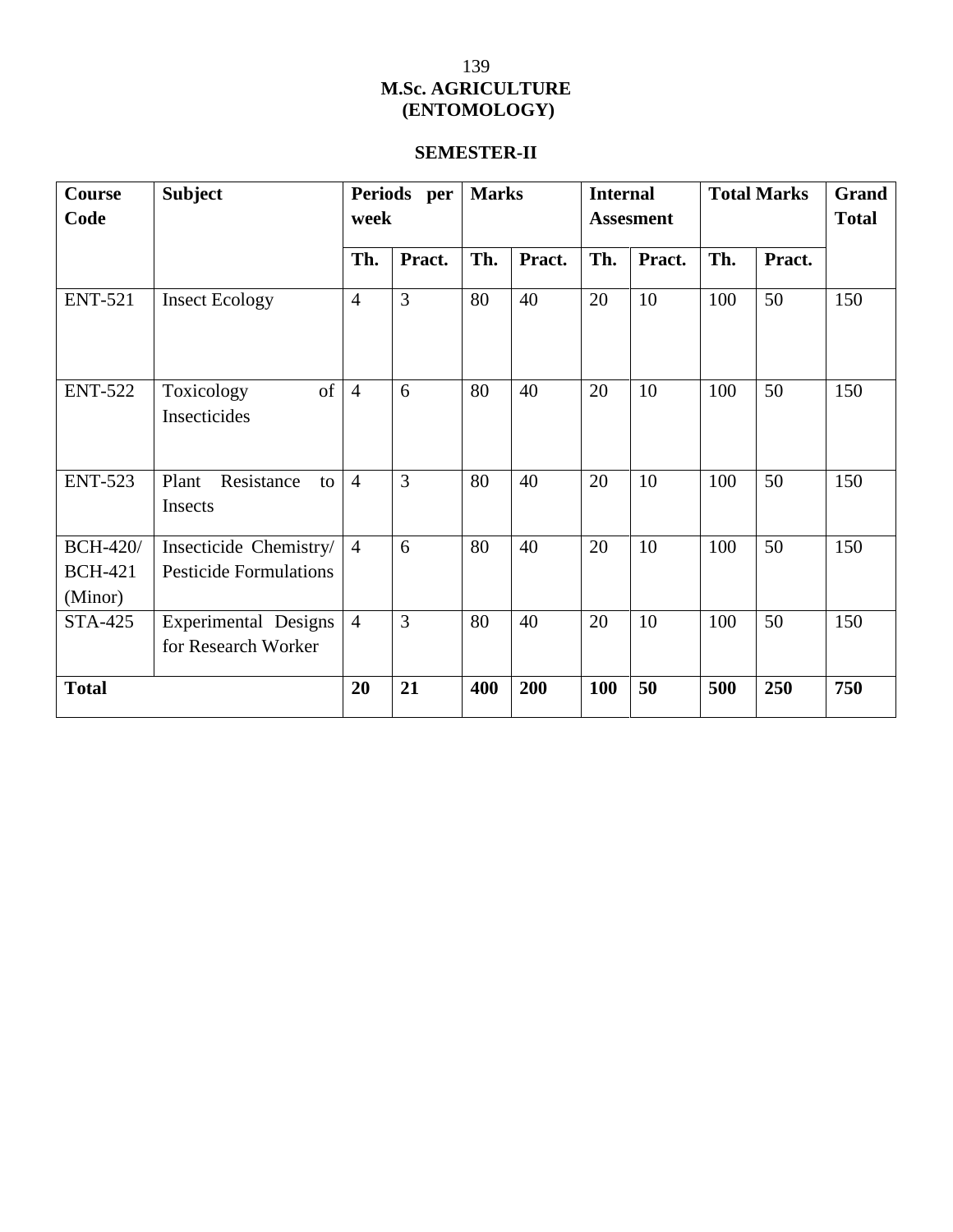# **SEMESTER-III**

| <b>Course</b><br>Code                                    | <b>Subject</b>                                                                                           | Periods per<br>week      |                | <b>Marks</b> |             | <b>Internal</b><br><b>Assesment</b> |      | <b>Total Marks</b> |      | Grand<br><b>Total</b> |
|----------------------------------------------------------|----------------------------------------------------------------------------------------------------------|--------------------------|----------------|--------------|-------------|-------------------------------------|------|--------------------|------|-----------------------|
|                                                          |                                                                                                          | Th.                      | Prac           | Th.          | <b>Prac</b> | <b>Th</b>                           | Prac | <b>Th</b>          | Prac |                       |
| <b>ENT-531</b>                                           | Biological<br>Control<br>of Insect Pests                                                                 | $\overline{4}$           | 3              | 80           | 40          | 20                                  | 10   | 100                | 50   | 150                   |
| <b>ENT-532</b>                                           | Integrated<br>Pest<br>Management                                                                         | $\overline{4}$           | 6              | 80           | 40          | 20                                  | 10   | 100                | 50   | 150                   |
| AGR-430/<br><b>BOT-430/</b><br><b>PPL-430</b><br>(Minor) | Weed<br>management/<br>Physiology<br>of<br>Growth<br>and<br>Development/<br>Fungal Diseases of<br>Plants | $\overline{4}$           | 3              | 80           | 40          | 20                                  | 10   | 100                | 50   | 150                   |
|                                                          | Credit Seminar                                                                                           | $\overline{\phantom{a}}$ | 3              |              | 100         |                                     |      |                    | 100  | 100                   |
|                                                          | Work<br>Research<br>(Four periods<br>per Teacher<br>per Student)                                         |                          | $\overline{4}$ |              |             |                                     |      |                    |      |                       |
| <b>Total</b>                                             |                                                                                                          | 12                       | 19             | 240          | 220         | 60                                  | 30   | 300                | 250  | 550                   |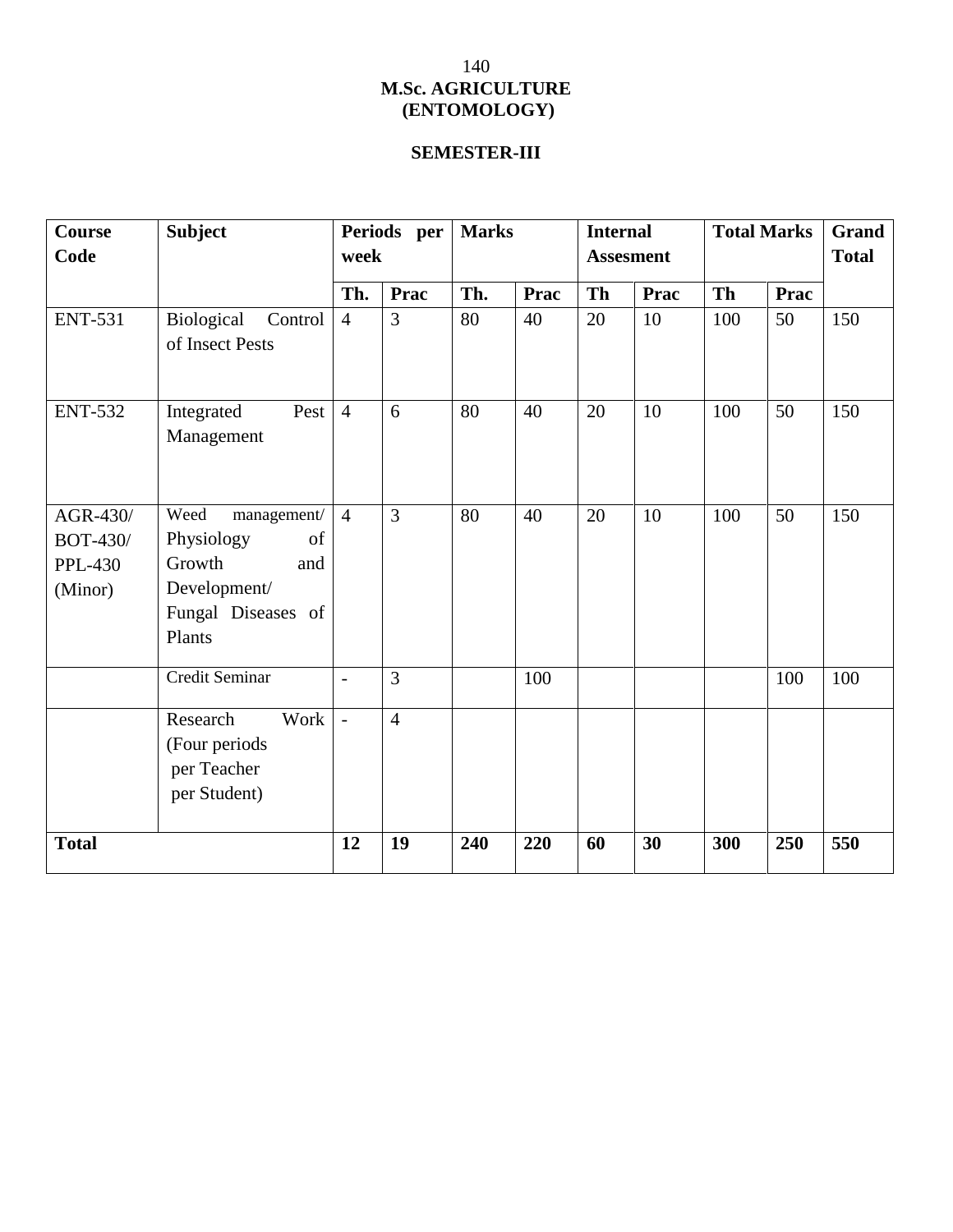# **SEMESTER-IV**

| <b>Course</b><br>Code | <b>Subject</b>                                                      | Periods per<br>week |                |     | <b>Marks</b> |     | <b>Internal</b><br>assessment |           | <b>Total</b><br><b>Marks</b> | Grand<br><b>Total</b> |
|-----------------------|---------------------------------------------------------------------|---------------------|----------------|-----|--------------|-----|-------------------------------|-----------|------------------------------|-----------------------|
|                       |                                                                     | Th.                 | Pract.         | Th. | Pract.       | Th. | Prac                          | <b>Th</b> | Prac                         |                       |
| <b>ENT-541</b>        | Commercial<br>Entomology                                            | $\overline{4}$      | 3              | 60  | 20           | 15  | 05                            | 75        | 25                           | 100                   |
| <b>ENT-542</b>        | Storage<br>Entomology                                               | $\overline{4}$      | $\overline{3}$ | 60  | 20           | 15  | 05                            | 75        | 25                           | 100                   |
|                       | Work<br>Research<br>(Four Periods per<br>Teacher<br>Per<br>Student) |                     | $\overline{4}$ |     | 250          |     |                               |           | 250                          | 250                   |
|                       | <b>Total</b>                                                        | 08                  | 10             | 120 | 290          | 30  | 10                            | 150       | 300                          | 450                   |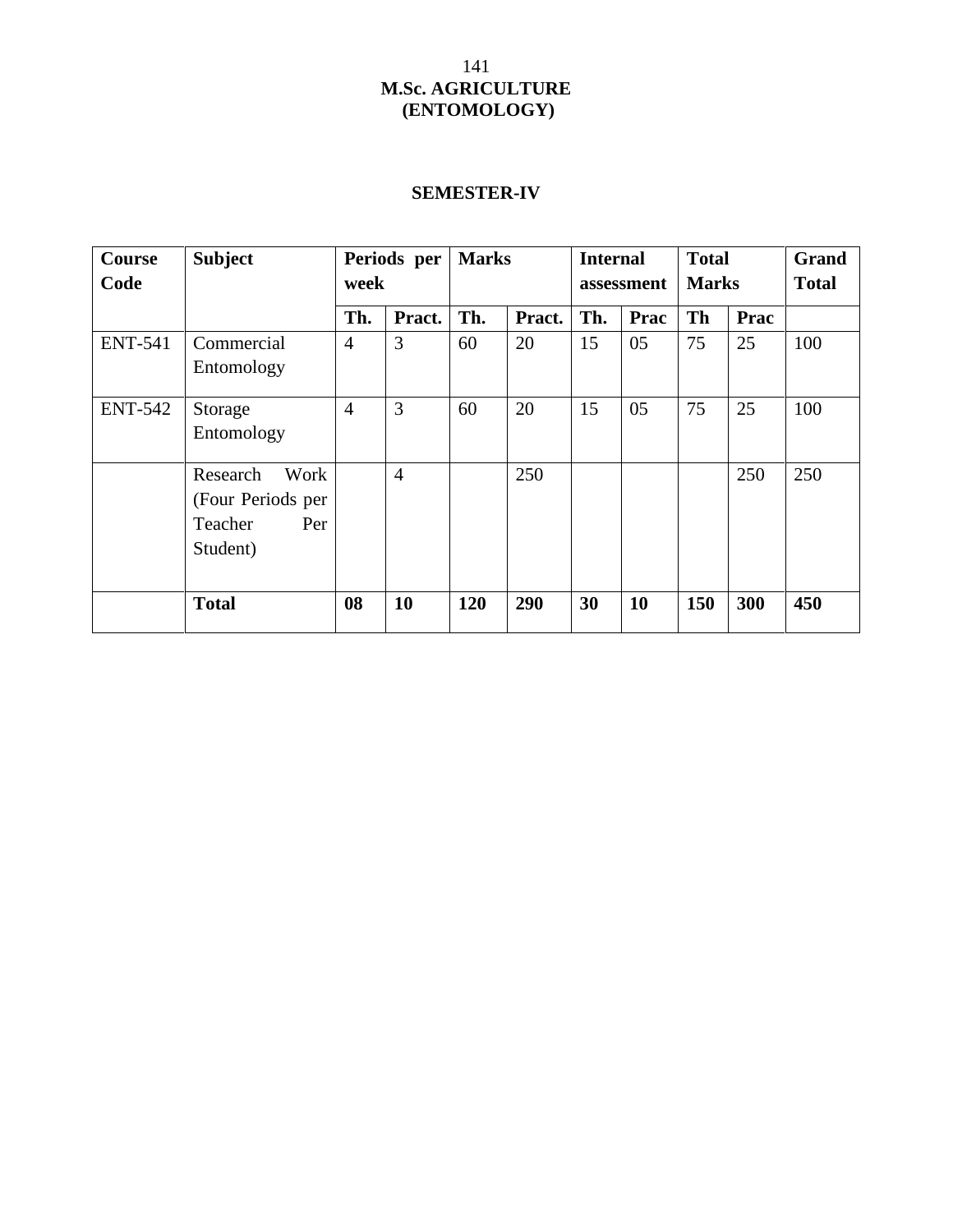#### **SEMESTER-I**

#### **ENT-511 Insect Morphology and Systematics**

**Time: 3 Hours Max. Marks: 150 Theory: 80 Practical: 40 Internal assessment 20+10=30 Periods per week : 04+3**

# **Instructions for the Paper Setters:**

- 1. Question paper should be set strictly according to the syllabus.
- 2. The language of questions should be straight & simple.
- 3. Not more than one question should be based on one topic.
- 4. The question paper should cover the whole syllabus and questions should be evenly distributed.
- 5. At least eight questions should be set, out of which the candidates should be required to attempt any five.

#### **Theory:**

Evolution of insect body form. Primary and secondary segmentation, structure of typical secondary segment. Different theories regarding segmentation of insect head. Comparative morphological characteristics of insects and their bearing in insect classification. Insect sense organs. Mechanism of flight. Insect Systematics - history and importance. Taxonomic categories. Taxonomic keys. Important rules of Zoological nomenclature. Ethics in taxonomy. Zoogeographical regions of world.

# **Practical:**

Comparative study of morphological characteristics of representative type of insects. Collection and preservation of insects and their identification with the help of taxonomic keys. Preparation of taxonomic keys.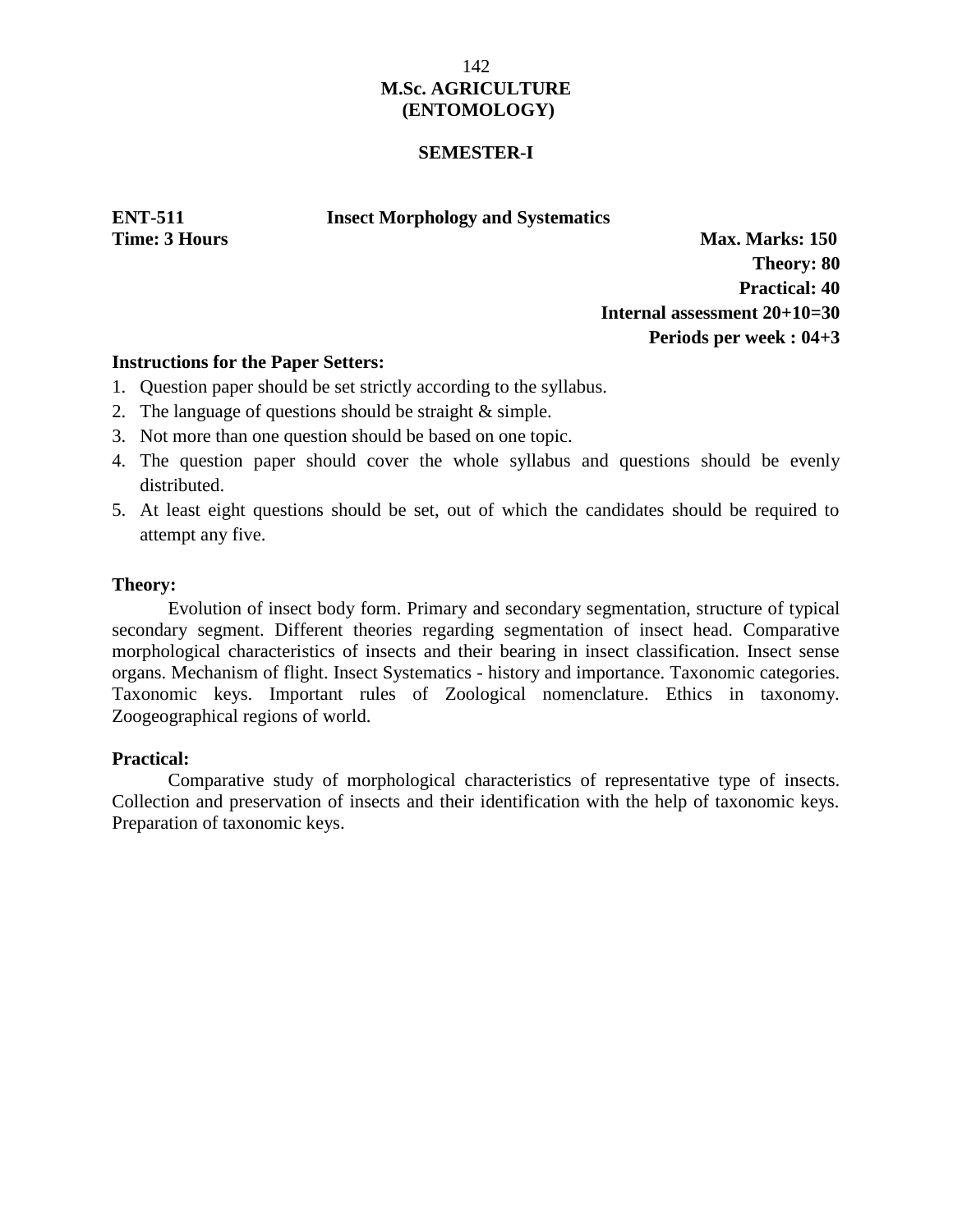#### **SEMESTER-I**

**ENT-512 Insect Anatomy and Physiology**

**Time: 3 Hours Max. Marks: 150 Theory: 80 Practical: 40 Internal assessment 20+10=30 Periods per week : 04+6**

#### **Instructions for the Paper Setters:**

- 1. Question paper should be set strictly according to the syllabus.
- 2. The language of questions should be straight & simple.
- 3. Not more than one question should be based on one topic.
- 4. The question paper should cover the whole syllabus and questions should be evenly distributed.
- 5. At least eight questions should be set, out of which the candidates should be required to attempt any five.

#### **Theory:**

Importance and scope of insect anatomy and physiology. Structure and physiology of insect integument. Comparative study of anatomy and physiology of digestive, circulatory, respiratory, excretory, reproductive, nervous, sensory, endocrine and exocrine systems. Embryonic and post-embryonic developments. Diapause. Insect nutrition, inter- and intracellular micro organisms. Artificial diets.

#### **Practical:**

Study of comparative anatomy of various organ systems of insects through dissection and preparation of mounts of internal organs. Experiments to highlight physiological significance of cuticle, digestive, circulatory, respiratory, excretory, endocrine and exocrine systems. Formulation and preparation of artificial diets for rearing of insects.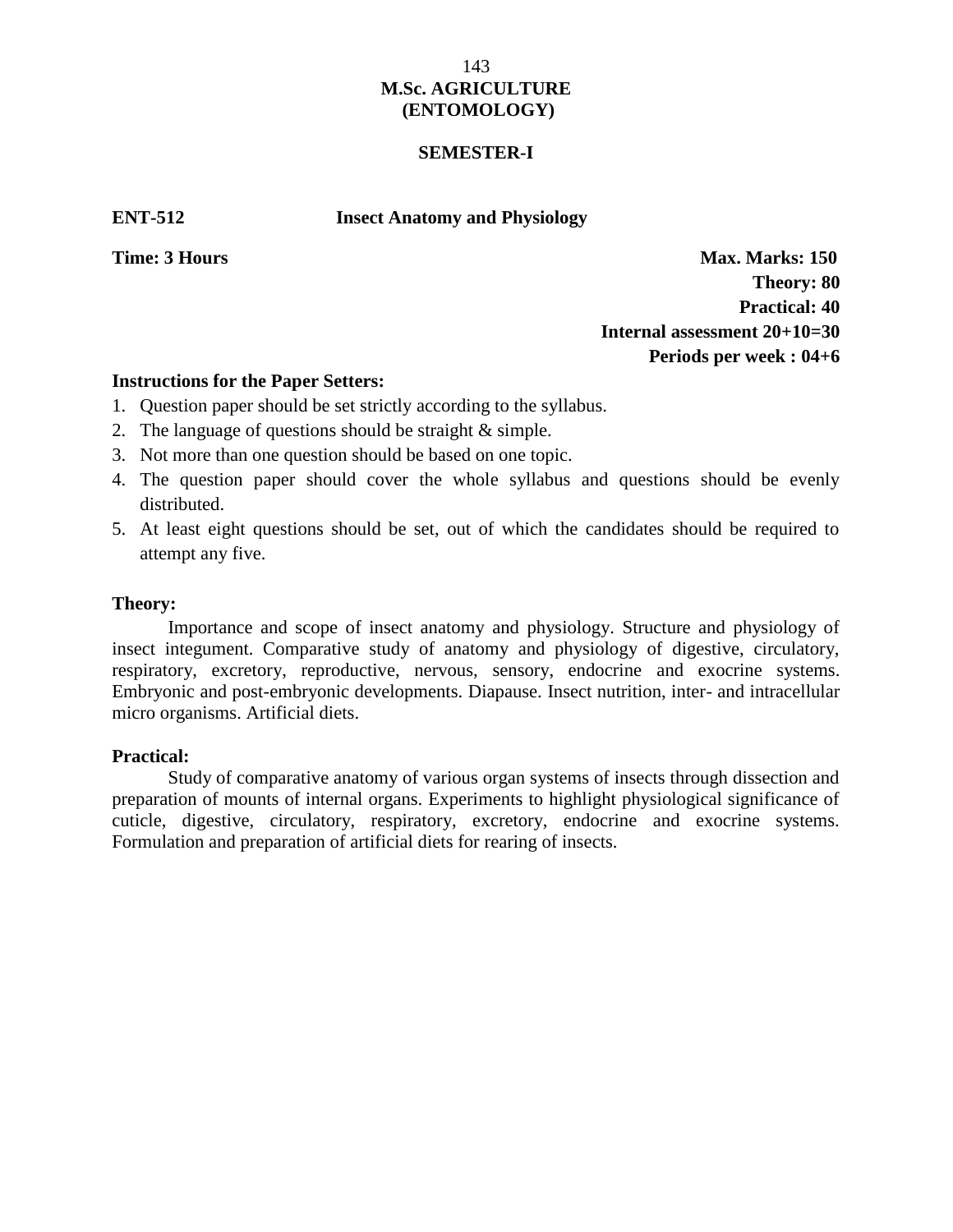## **SEMESTER-I**

**ENT-513 Classification of Insects**

**Time: 3 Hours Max. Marks: 150 Theory: 80 Practical: 40 Internal assessment 20+10=30 Periods per week : 04+3**

# **Instructions for the Paper Setters:**

- 1. Question paper should be set strictly according to the syllabus.
- 2. The language of questions should be straight & simple.
- 3. Not more than one question should be based on one topic.
- 4. The question paper should cover the whole syllabus and questions should be evenly distributed.
- 5. At least eight questions should be set, out of which the candidates should be required to attempt any five.

## **Theory:**

History of insect classification and its importance. Introduction to phylogeny of insects. Classification of Superclass Hexapoda including all the classes with special emphasis on Class Insecta.Distinguishing morphological characters alongwith the habits and habitats of insects belonging to economically important families of all the orders of Class Insecta.

# **Practical:**

Collection and preservation of insects. Identification of insects upto family level. Field visits to collect insects of different orders.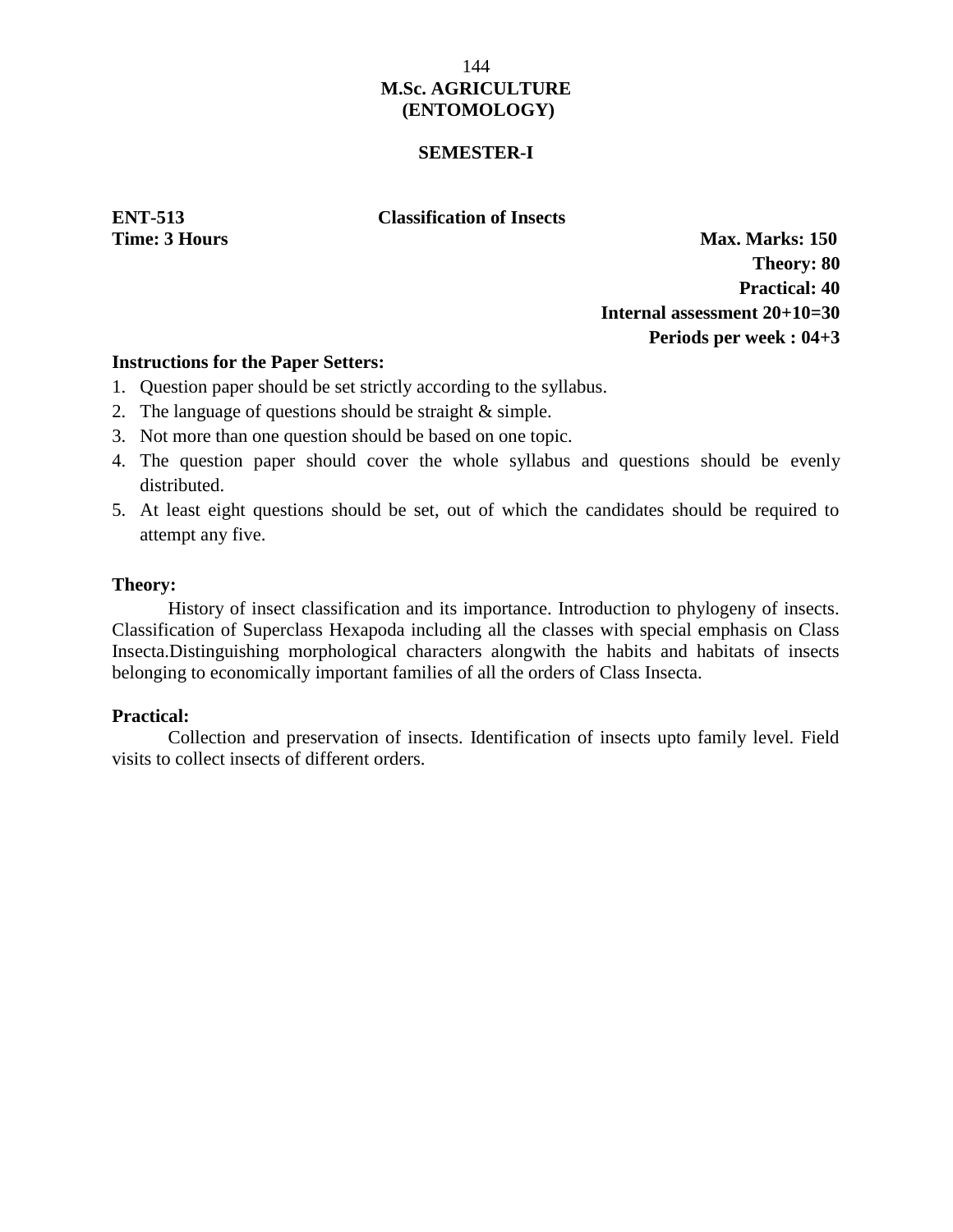#### **SEMESTER-I**

**SSC-410: Soil Chemistry and Biochemistry (Minor)**

**Time: 3 Hours Max. Marks: 150 Theory: 80 Practical: 40 Internal assessment 20+10=30 Periods per week : 04+6**

#### **Instructions for the Paper Setters:**

- 1. Question paper should be set strictly according to the syllabus.
- 2. The language of questions should be straight & simple.
- 3. Not more than one question should be based on one topic.
- 4. The question paper should cover the whole syllabus and questions should be evenly distributed.
- 5. At least eight questions should be set, out of which the candidates should be required to attempt any five.

#### **Theory**

Soil colloids–nature, properties, origin of charges and their significance; Cation and anion exchange phenomena and their importance; Introduction to ionic adsorption and fixation; Soil reaction and buffering; Distribution, characterization, genesis and amelioration of acid, acid sulphate, saline, saline-sodic, sodic and calcareous soils; Plant reaction and tolerance to soil salinity, sodicity and acidity; Chemical and electro chemical properties of submerged soils; Organic matter and characterization of clay –organic matter interaction ; Biochemical decomposition of organic manures and farm wastes, composting and vermicomposting, Biochemistry of humus formation and biogas production .

## **Practical:**

Determination of the effect of dilution and salinity on soil pH; Active and potential acidity; Cation and anion exchange capacity and exchangeable cations; Soluble salts in soils; Lime and gypsum requirements. Nutrient adsorption and fixation capacities of soils; Estimation of biochemical constituents of organic residues- cellulose, hemi-cellulose, lignin and C: N ratio; Preparation of enriched compost, bio-fertilizers and vermiculture.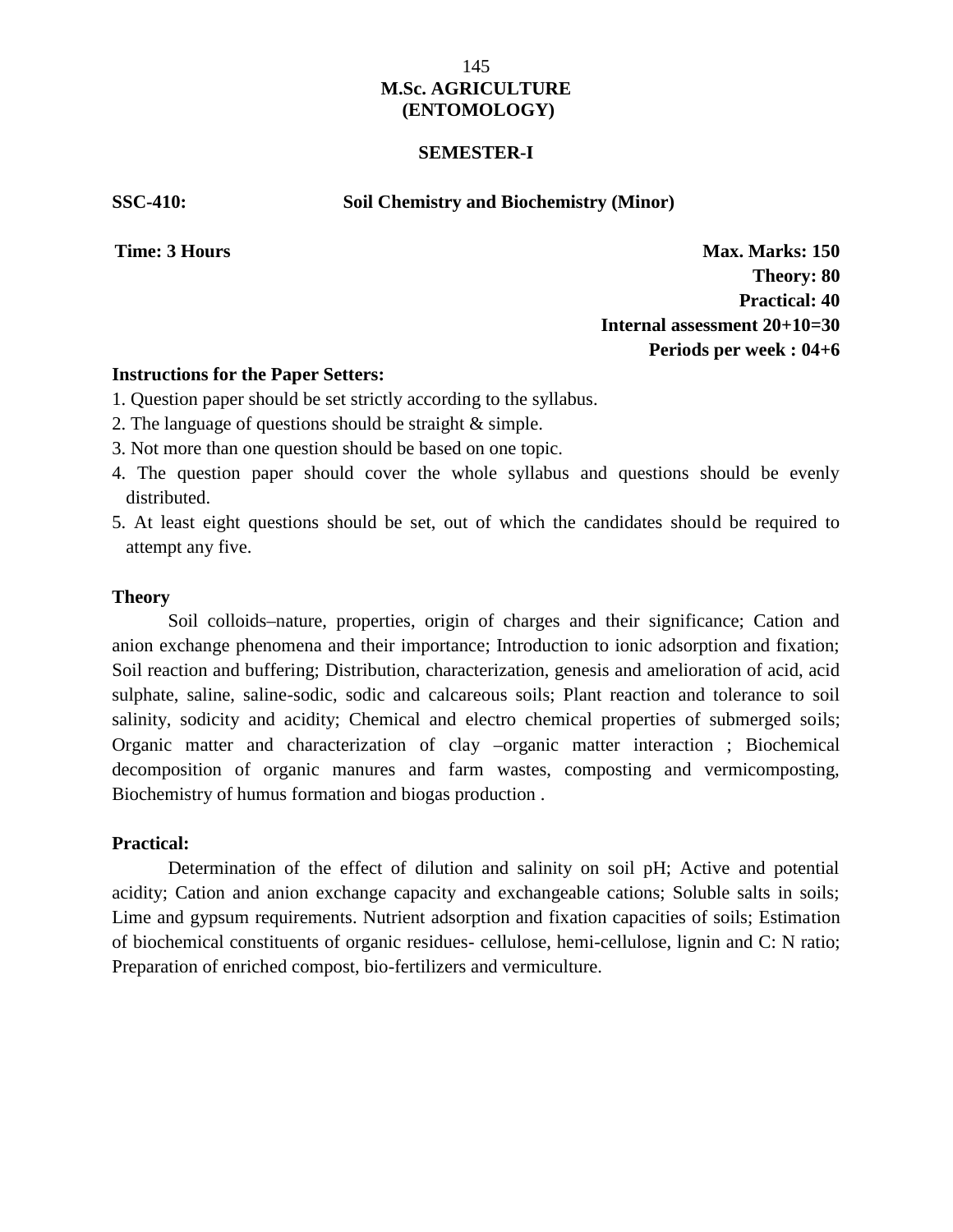# **SEMESTER-I**

# **PPL-410 Principles of Plant Disease Management**

**Time: 3 Hours Max. Marks: 150 Theory: 80 Practical: 40 Internal assessment 20+10=30 Periods per week : 04+6**

# **Instructions for the Paper Setters:**

- 1. Question paper should be set strictly according to the syllabus.
- 2. The language of questions should be straight & simple.
- 3. Not more than one question should be based on one topic.
- 4. The question paper should cover the whole syllabus and questions should be evenly distributed.
- 5. At least eight questions should be set, out of which the candidates should be required to attempt any five.

## **Theory:**

Principles of plant disease management by cultural, physical, biological, chemical, organic amendments and botanicals. Integrated control measures of plant diseases. Disease resistance and molecular pproach for disease management. Foliage, seed and soil application of chemicals. Role of stickers, spreaders and other adjuvants. History of fungicides, bactericides, antibiotics, antivirals. Concepts of pathogen, immobilization, chemical protection and chemotherapy. Nature, properties and mode of action of antifungal, antibacterial and antiviral chemicals. Recent trends in the development of fungitoxicants, antibiotics and antiviral agents and relationships between their structures and activity. Environmental hazards, residual effects and safety measures.

**Practical:** In vitro and in vivo evaluation of chemicals against plant pathogens. Foliage, seed and soil application of chemicals. Role of stickers, spreaders and other adjuvants. ED and MIC values. Study of structural details of sprayers and dusters. Environmental hazards, residual effects and safety measures.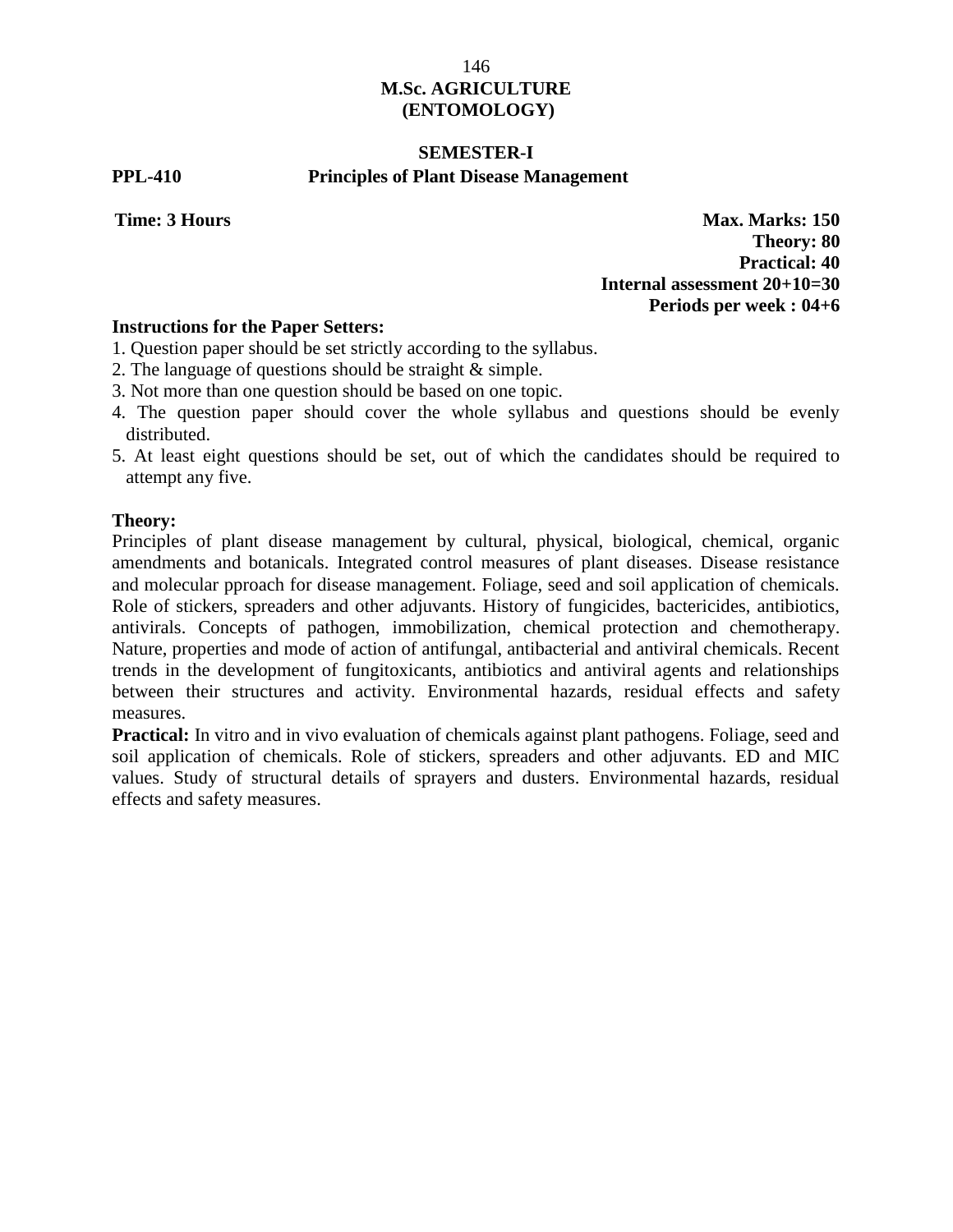## **SEMESTER-I**

**STA-415: Statistical Methods for Research Workers**

**Time: 3 Hours Max. Marks: 150 Theory: 80 Practical: 40 Internal assessment 20+10=30 Periods per week : 04+3**

## **Instructions for the Paper Setters:**

- 1. Question paper should be set strictly according to the syllabus.
- 2. The language of questions should be straight & simple.
- 3. Not more than one question should be based on one topic.
- 4. The question paper should cover the whole syllabus and questions should be evenly distributed.
- 5. At least eight questions should be set, out of which the candidates should be required to attempt any five.

## **Theory:**

Probability and fitting of standard frequency distribution, sampling techniques, sampling distributions, mean and standard error, simple partial, multiple and intra- class correlation and multiple regression, tests of significance, students'-t, chi-square and large sample tests, confidence intervals, analysis of variance for one way and two way classification with equal cell frequencies, transformation of data.

## **Practical:**

Fitting of distributions, samples and sampling distributions, correlation and regression, tests of significance and analysis of variance.

**Note:** Students shall be trained to use computer to analysis the data, using available software's. However, during university examination students will use scientific calculators to analyse the data.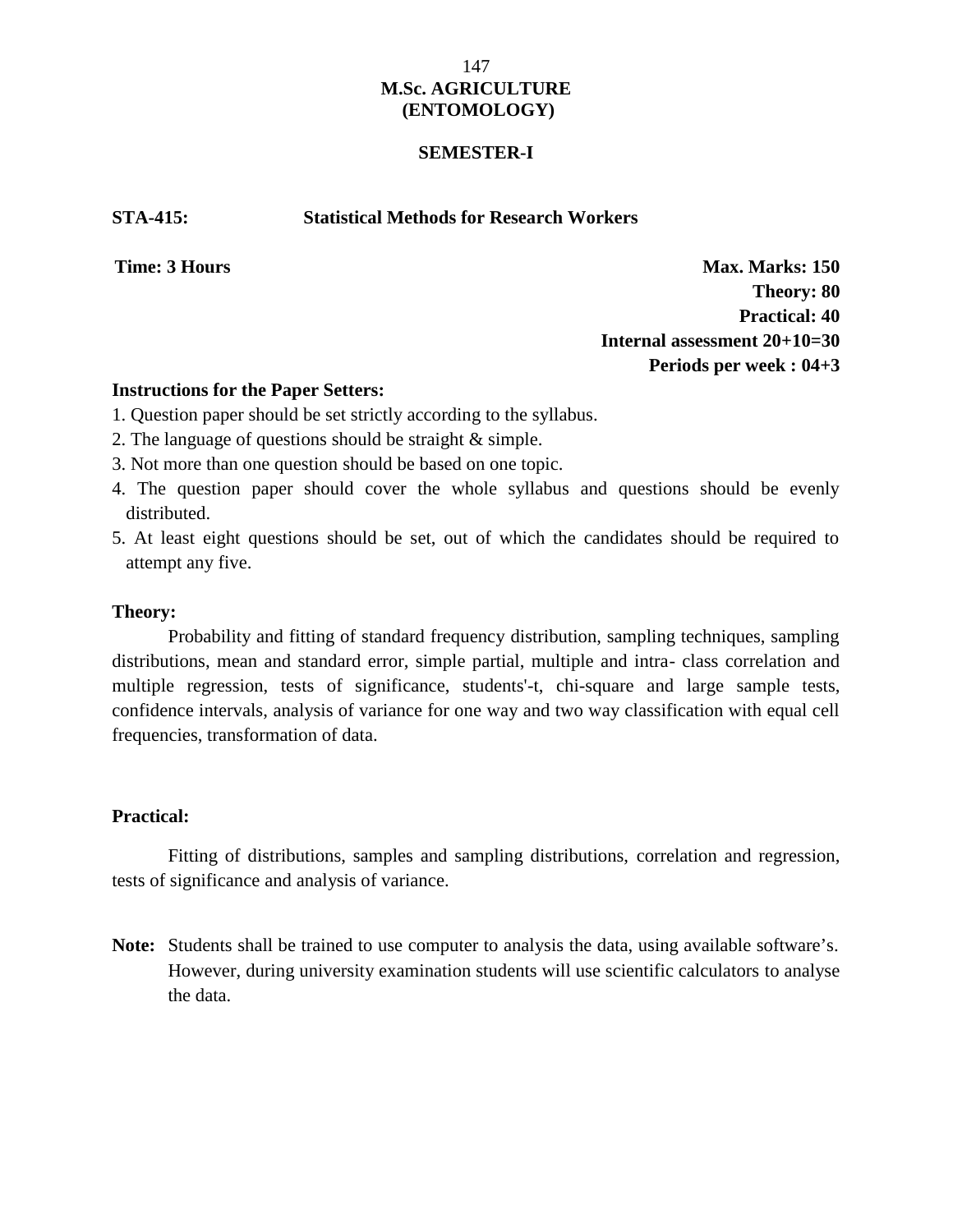## **SEMESTER-II**

**ENT-521 Insect Ecology**

**Time: 3 Hours Max. Marks: 150 Theory: 80 Practical: 40 Internal assessment 20+10=30 Periods per week : 04+3**

## **Instructions for the Paper Setters:**

- 1. Question paper should be set strictly according to the syllabus.
- 2. The language of questions should be straight & simple.
- 3. Not more than one question should be based on one topic.
- 4. The question paper should cover the whole syllabus and questions should be evenly distributed.
- 5. At least eight questions should be set, out of which the candidates should be required to attempt any five.

## **Theory:**

Basic concepts of ecology. Organization levels. Ecosystem concept. Food chain. Characteristics of insect populations. Physical environment, its influence on abundance, distribution, rate of increase and diapauses in insects. Concept of intrinsic rate of increase.Biotic factors, intraspecific competition, logistic theory. Interspecific relationships, prey/predator models, effect of food and space on insects. Natural balance, population dynamics and regulation. Defense mechanisms against predators/parasitoids. Estimation of dispersal, migration and mortality factors. Life-tables and their application. Systems approach to ecology. Abundance and diversity of insects, its causes and estimates. Pest outbreaks and forecasting. Sampling considerations for population estimates of insects in different habitats. Pest management as applied ecology.

## **Practical:**

Measurement of microenvironment- maintenance of physical factors, calculation of rate of increase (rm), stable age distribution and fitting of logistic curve for population growth. Determination of distribution pattern, and size and number of samples. Estimation of population of different groups of insect pests. Measurement of insect diversity. Life-tables for determining mortality factors.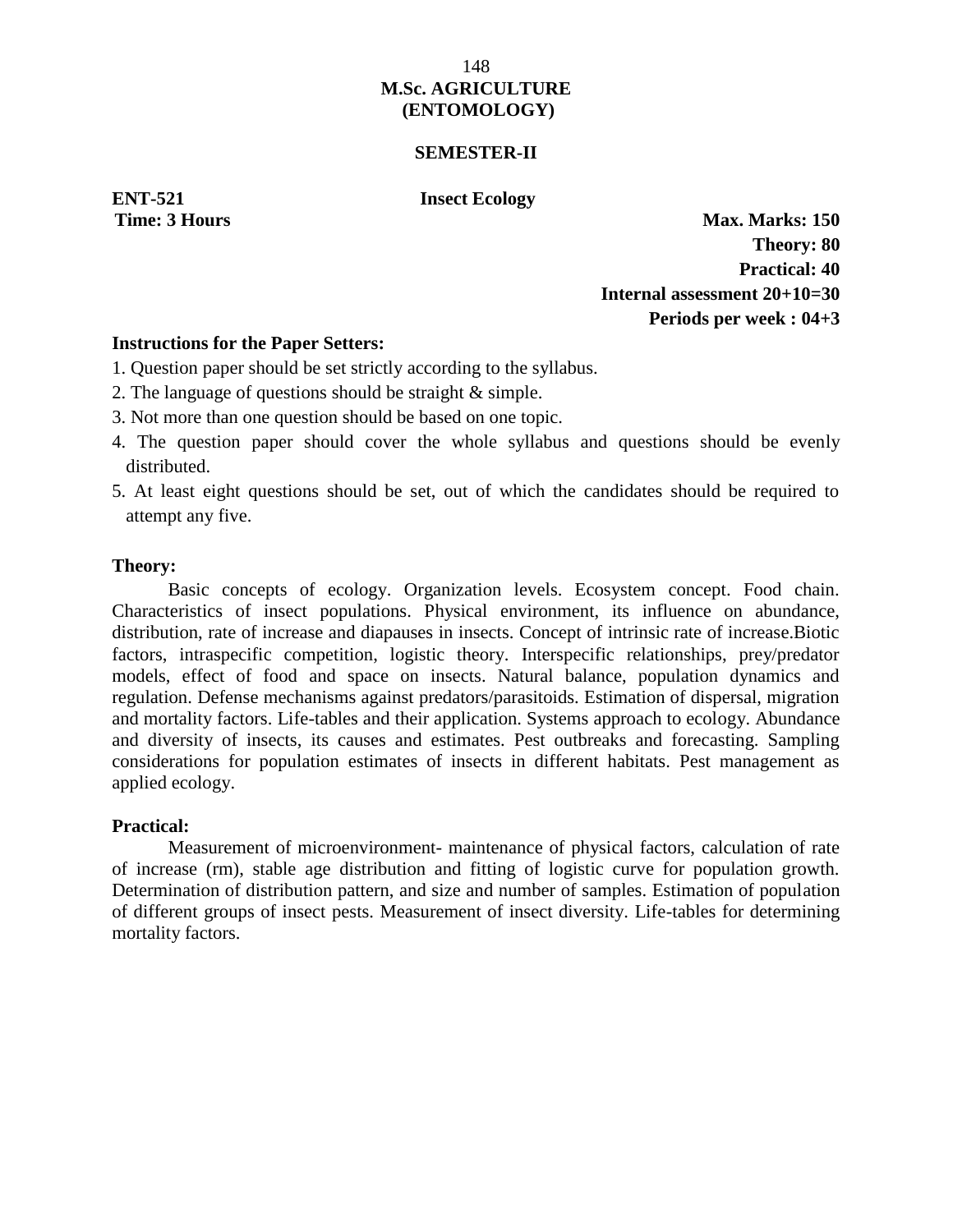## **SEMESTER-II**

**ENT-522 Toxicology of Insecticides**

**Time: 3 Hours Max. Marks: 150 Theory: 80 Practical: 40 Internal assessment 20+10=30 Periods per week : 04+6**

#### **Instructions for the Paper Setters:**

- 1. Question paper should be set strictly according to the syllabus.
- 2. The language of questions should be straight & simple.
- 3. Not more than one question should be based on one topic.
- 4. The question paper should cover the whole syllabus and questions should be evenly distributed.
- 5. At least eight questions should be set, out of which the candidates should be required to attempt any five.

#### **Theory:**

Definition, importance, scope, basic principle of insecticide toxicology and its relationship with other disciplines. Structure and mode of action of organochlorines, organophosphates, carbamates, pyrethroids, neonicotinoids, oxadiazines, phenylpyrozoles, botanicals and new promising compounds etc. Criteria, methods, problems and solutions of bioassay. Evaluation of insecticide toxicity, joint action of insecticides,

synergism, potentiation and antagonism, factors affecting toxicity of insecticides, selectivity and phytotoxicity. Insecticide metabolism, pest resistance to insecticides, mechanisms and types of resistance, insecticide resistance management and pest resurgence. Insecticide residues, their significance and environmental implications. Insecticide Act, registration and quality control of insecticides, safe use of insecticides, diagnosis and treatment of insecticide poisoning.

## **Practical:**

Insecticide formulation and mixtures, quality control of pesticide formulations. Working out doses and concentrations of pesticides for laboratory and field evaluation for their bioefficacy, bioassay techniques, probit analysis, evaluation of insecticide toxicity and joint action. Toxicity to beneficial insects. Preparation of working standard solutions of pesticides, Sampling, extraction, clean-up and estimation of insecticide residues by various methods, calculations and interpretation of data, visit to toxicology laboratories, good laboratory practices.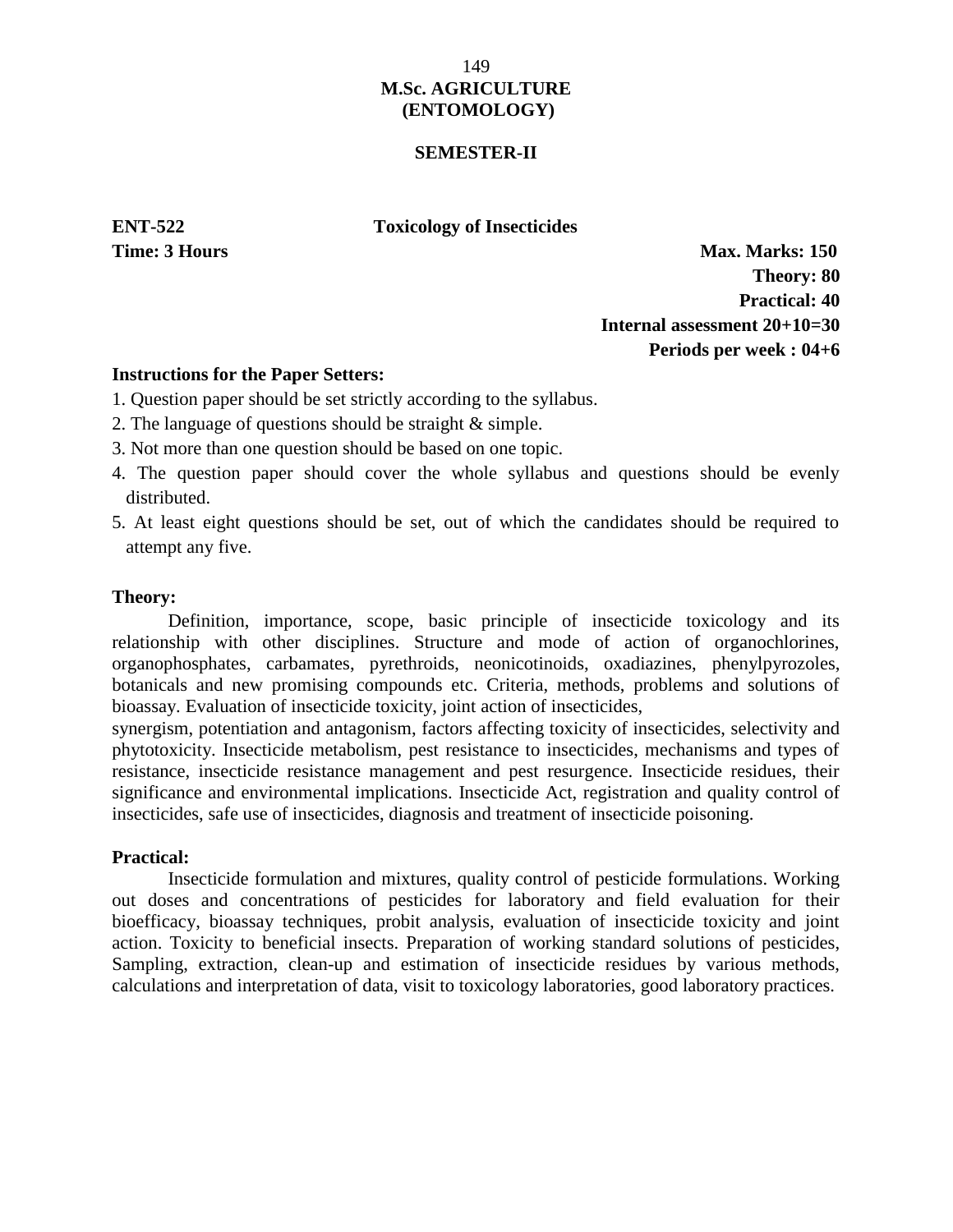## **SEMESTER-II**

## **ENT-523 Plant Resistance to Insects**

**Time: 3 Hours Max. Marks: 150 Theory: 80 Practical: 40 Internal assessment 20+10=30 Periods per week : 04+3**

## **Instructions for the Paper Setters:**

- 1. Question paper should be set strictly according to the syllabus.
- 2. The language of questions should be straight & simple.
- 3. Not more than one question should be based on one topic.
- 4. The question paper should cover the whole syllabus and questions should be evenly distributed.
- 5. At least eight questions should be set, out of which the candidates should be required to attempt any five.

## **Theory:**

History and importance of host plant resistance. Principles, classification, components, types and mechanisms of resistance. Insect-host plant relationships. Theories and bases of host plant selection. Chemical ecology. Tritrophic relations. Volatiles and secondary plant substances. Basis of resistance. Factors affecting plant resistance including biotypes and measures to combat them. Screening techniques.

Breeding for insect resistance in crop plants. Exploitation of wild plant species and gene transfer. Successful examples of resistant crop varieties in India and world. Role of biotechnology in plant resistance to insects.

# **Practical:**

Screening techniques for measuring resistance. Measurement of plant characters and working out their correlations with plant resistance. Testing of resistance in important crops. Demonstration of antibiosis, tolerance and antixenosis.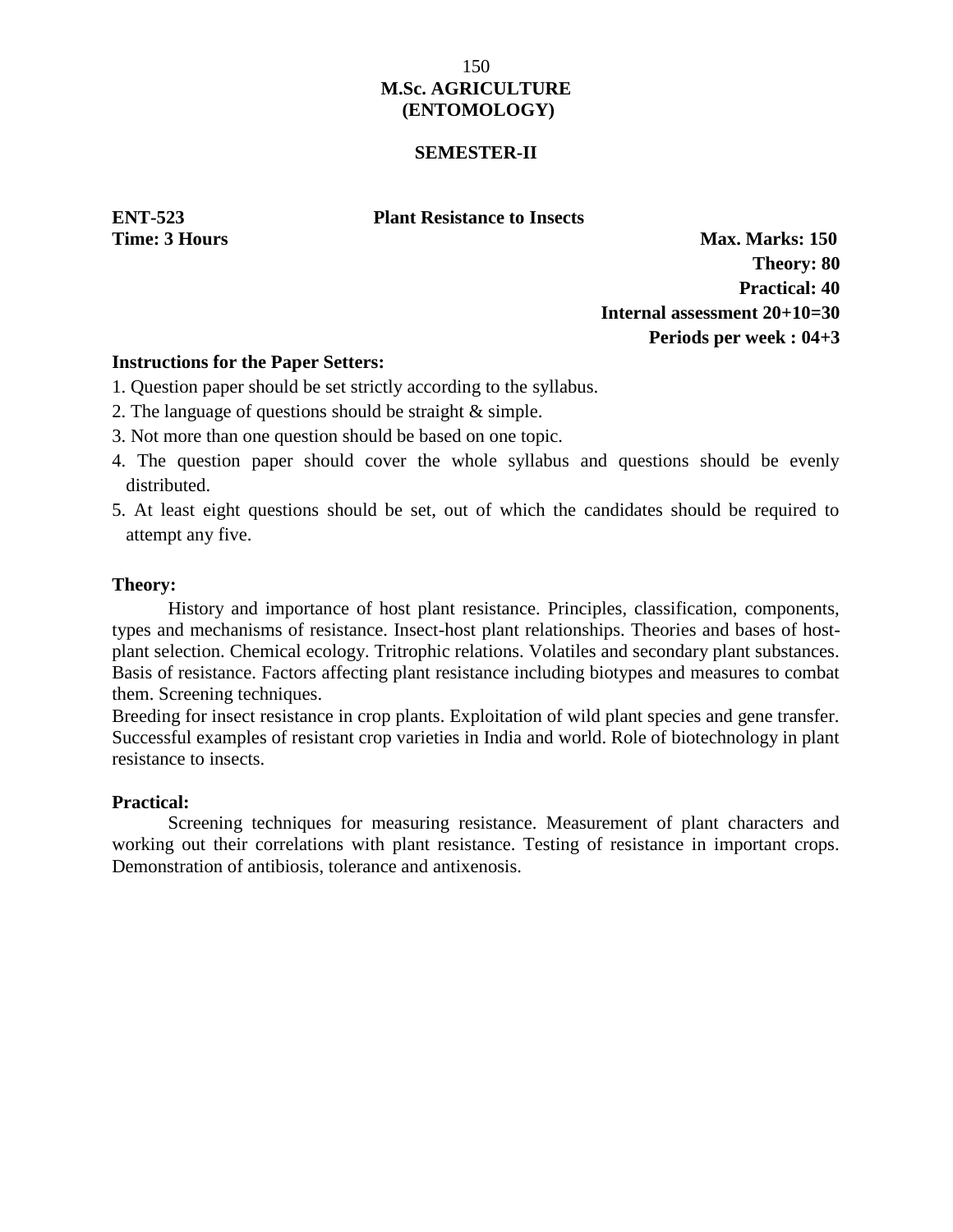## **SEMESTER-II**

**BCH-420 Insecticide Chemistry (Minor)**

**Time: 3 Hours Max. Marks: 150 Theory: 80 Practical: 40 Internal assessment 20+10=30 Periods per week: 04+6**

## **Instructions for the Paper Setters:**

- 1. Question paper should be set strictly according to the syllabus.
- 2. The language of questions should be straight & simple.
- 3. Not more than one question should be based on one topic.
- 4. The question paper should cover the whole syllabus and questions should be evenly distributed.
- 5. At least eight questions should be set, out of which the candidates should be required to attempt any five.

## **Theory:**

Introduction and classification of synthetic insecticides, chemistry of conventional organochlorine insecticides: DDT, HCH, Lindane; uses, mode of action. Cyclodiene insecticides: nomenclature, uses, synthesis and mode of action of aldrin, dieldrin. Organophosphorus insecticides: chemistry, classification and mode of action. Important reactions namely Michaelis-Arbuzov reaction, Perkow reaction, Thiono-thiolo rearrangement. Preparation, properties and uses of eidfenphos, fenthion, DDVP, monocrotophos, phosphamidon, chlorfenvinfos, malathion, ethyl parathion, fenitrothion, quinalphos, diazinon, chlorpyrifos, disulfoton, dimethoate, acephate. Chemistry of carbamate insecticides: classification, synthesis, uses and mode of action of carbofuran, carbaryl, aldicarb, methomyl and propoxur. Synthetic pyrethroids: Chemistry, classification, mode of action, history and evolution from natural pyrethrins. Preparation, synthesis, uses and properties of cypermethrin, deltamethrin, fenvalerate, cyfluthrin, non-ester pyrethroid – ethofenprox. Neonicotinoids: Chemistry, classification, mode of action and uses. Preparation, properties and uses of imidacloprid, acetamiprid, thiocloprid. General introduction and mode of action of ecdysones and ecdysoids. Inhibitors of chitin synthesis, chemosterilants.

## **Practical:**

Preparation and characterization of DDT, DDE, and Methoxychlor, Preparation of organophosphorus insecticide: Part A – phosphorodichloridite and Part B – phosphonate, Preparation and characterization of oxime ether, Preparation of DDVP. Estimation of different insecticides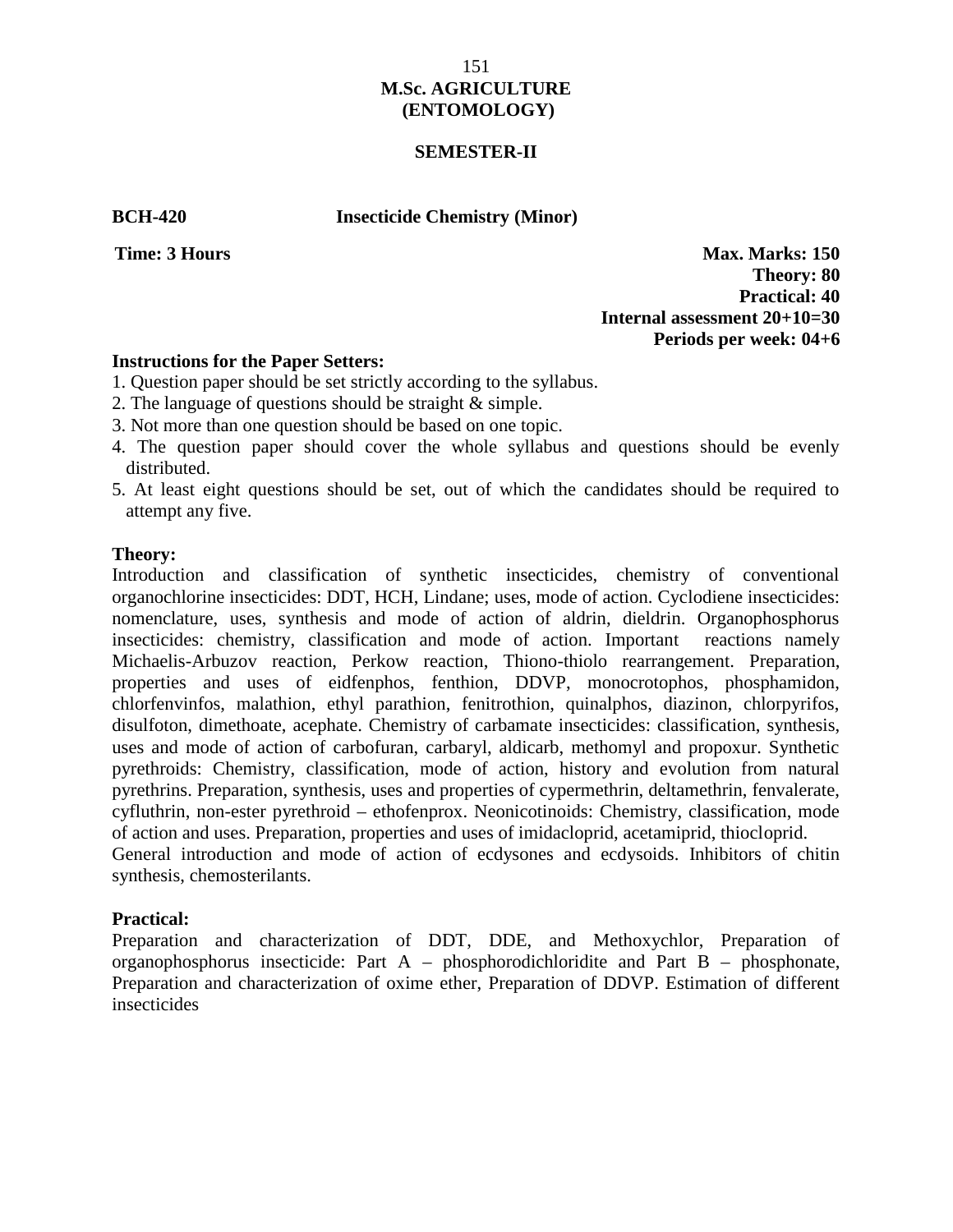## **SEMESTER-II**

**BCH-421 Pesticide Formulations (Minor)**

**Time: 3 Hours Max. Marks: 150 Theory: 80 Practical: 40 Internal assessment 20+10=30 Periods per week: 04+6**

## **Instructions for the Paper Setters:**

- 1. Question paper should be set strictly according to the syllabus.
- 2. The language of questions should be straight & simple.
- 3. Not more than one question should be based on one topic.
- 4. The question paper should cover the whole syllabus and questions should be evenly distributed.
- 5. At least eight questions should be set, out of which the candidates should be required to attempt any five.

## **Theory:**

General aspects: definition, objectives, process, product spectrum, classification, formulation codes etc. Solid and liquid formulations including the latest developments: preparation, properties, specifications, use etc. Formulants: carriers/ diluents, surfactants, synergists, safeners, encapsulants, antioxidants, stabilizers etc. highlighting chemistry, classification, properties, use etc., formulant-toxicant interactions, pesticide mixtures. Machinery and equipment, packaging and labeling. Packaging standards, requirement, materials, disposal, decontamination etc. Labeling: content, specifications, needs for low literacy regions, etc. Application: principles, distribution and coverage, recent developments. Precautions in use of pesticides. Bio-efficacy: basic considerations and applied aspects, physico-chemical basis, pesticide antidotes.

# **Practical:**

Equipment used in formulation research, Determination of acidity of a pesticide, Determination of alkalinity of a pesticide, Preparation of controlled release formulation, Release of active ingredient from CR formulation in soil and water, Preparation of toxicant based creams, Study of solid carriers: Determination of (i) Surface acidity by volumetric method, (ii) Surface area, study of solid carriers, (iii) Sorptivity and (iv) Particle size. Preparation of dust, wettable powder and granules, Determination of wettability and suspensibilty of wettable powder, Study of liquid carriers (i) Flash point and specific gravity, Study of liquid carriers (ii) Determination of viscosity. Study of surfactants: Micelle formation, Preparation of liquid formulations, Determination of emulsion stability of an emulsifiable concentrate, Application technology: Sprayers.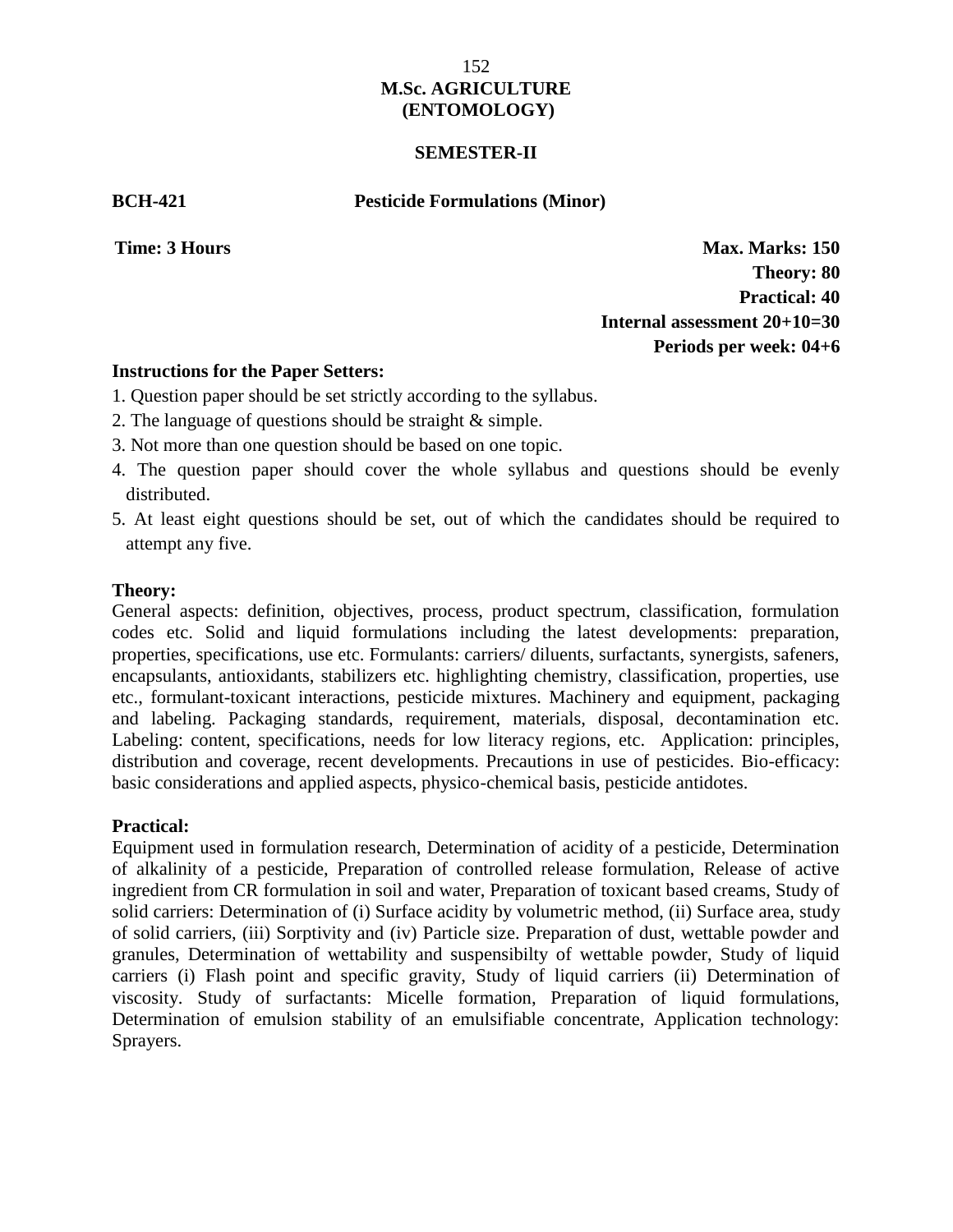## **SEMESTER-II**

**STA-425: Experimental Designs for Research Workers**

**Time: 3 Hours Max. May. May be a set of the set of the set of the set of the set of the set of the set of the set of the set of the set of the set of the set of the set of the set of the set of the set of the set of the** 

**Max. Marks: 150 Theory: 80 Practical: 40 Internal assessment 20+10=30 Periods per week : 04+3**

## **Instructions for the Paper Setters:**

- 1. Question paper should be set strictly according to the syllabus.
- 2. The language of questions should be straight & simple.
- 3. Not more than one question should be based on one topic.
- 4. The question paper should cover the whole syllabus and questions should be evenly distributed.
- 5. At least eight questions should be set, out of which the candidates should be required to attempt any five.
- **Note:** Students are allowed to use scientific calculator in University examinations; statistical tables will be provided to students in examinations. No rigorous mathematical proofs are expected from students; stress will be on application only.

#### **Theory**

Need for designing of experiments- characteristics of a good design, basic principlesrandomization, replication and local control, uniformity trials- size and shape of plots and blocks, analysis of variance and interpretation of data, completely randomized, randomized block and latin square design, multiple comparison tests, factorial experiments- interpretation of main effects and interactions, orthogonality and partitioning of degrees of freedom confounding in  $2<sup>3</sup>$ ,  $2<sup>4</sup>$  and  $3<sup>3</sup>$  designs, split and strip plot designs, crossover designs and balanced incomplete block designs, response surface designs, switch over trials and long term experiments; Selection of experimental design, mechanical errors in field experiments and methods of reducing it, presentation of research results.

## **Practical:** Time: 3 Hours Unit trials, completely randomized, randomized, randomized,  $\frac{1}{2}$  randomized, 2 Hours

cross over and balanced incomplete block designs.

**Note:** Students shall be trained to use computer to analysis the data, using available software's. However, during university examination students are allowed to use scientific calculators to analysis is the data.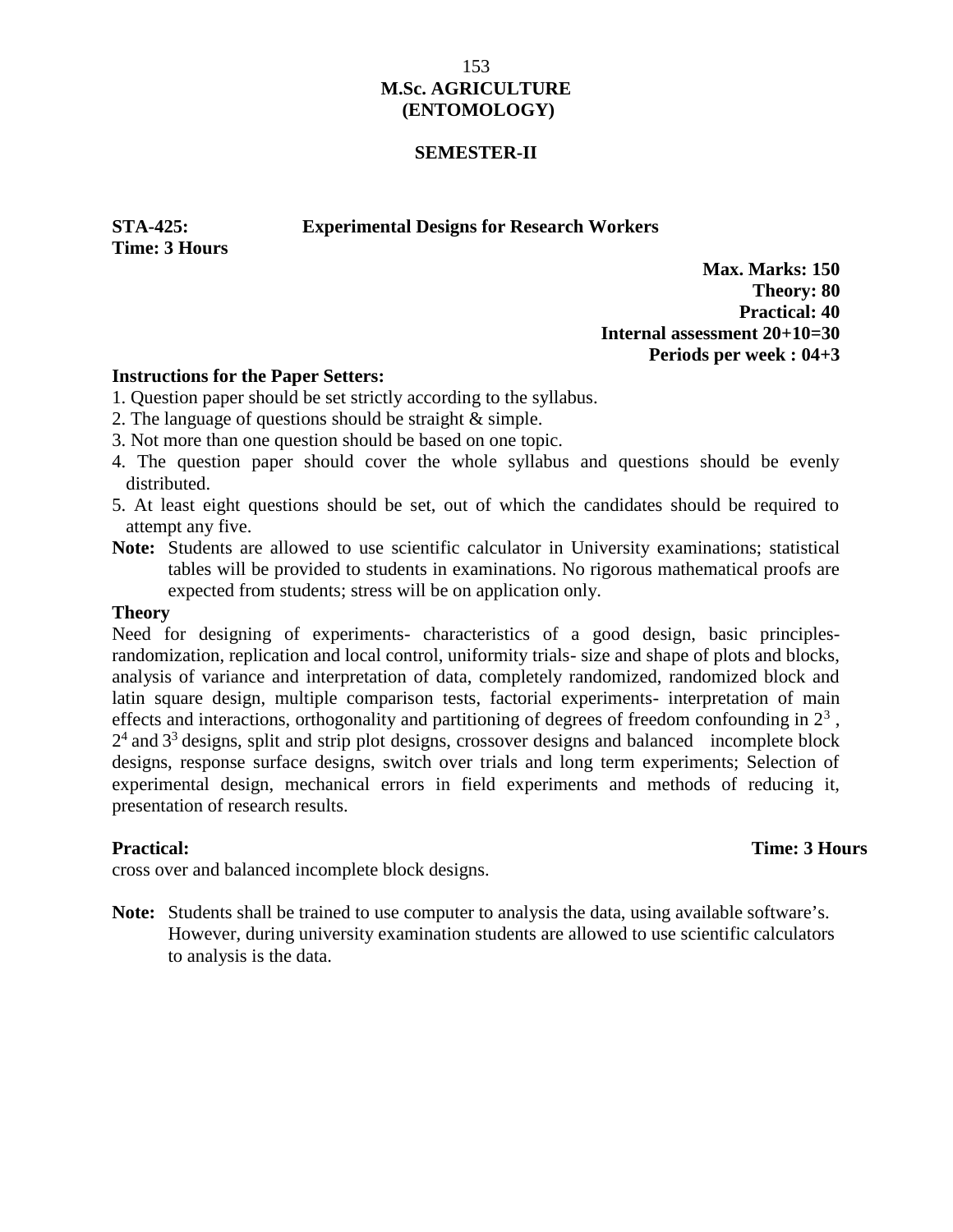## **SEMESTER-III**

## **ENT-531 Biological Control of Insect Pests**

**Time: 3 Hours Max. Marks: 150 Theory: 80 Practical: 40 Internal assessment 20+10=30 Periods per week : 04+3**

# **Instructions for the Paper Setters:**

- 1. Question paper should be set strictly according to the syllabus.
- 2. The language of questions should be straight & simple.
- 3. Not more than one question should be based on one topic.
- 4. The question paper should cover the whole syllabus and questions should be evenly distributed.
- 5. At least eight questions should be set, out of which the candidates should be required to attempt any five.

## **Theory:**

Principles and scope of biological control. Techniques in biological control. Biology and host seeking behaviour of predatory and parasitic groups of insects. Role of insect pathogens and their mode of action. Biological control of weeds using insects. Techniques for mass production of quality biocontrol agents. Various formulations and economics of bioagents. Field application and evaluation. Analysis of successful biological control projects. Trends and future possibilities of biological control. Importation of natural enemies and quarantine regulations. Biotechnology in biological control. Semiochemicals in biological control

## **Practical:**

Identification of common natural enemies of crop pests and weed killers. Techniques for rearing of natural enemies. Visits (only where logistically feasible) to bio- control laboratories to learn rearing and mass production of natural enemies of crop pests and weeds and their laboratory hosts. Field collection of parasitoids and predators. Hands- on training in culturing and identification of common insect pathogens. Quality control and registration standards for biocontrol agents.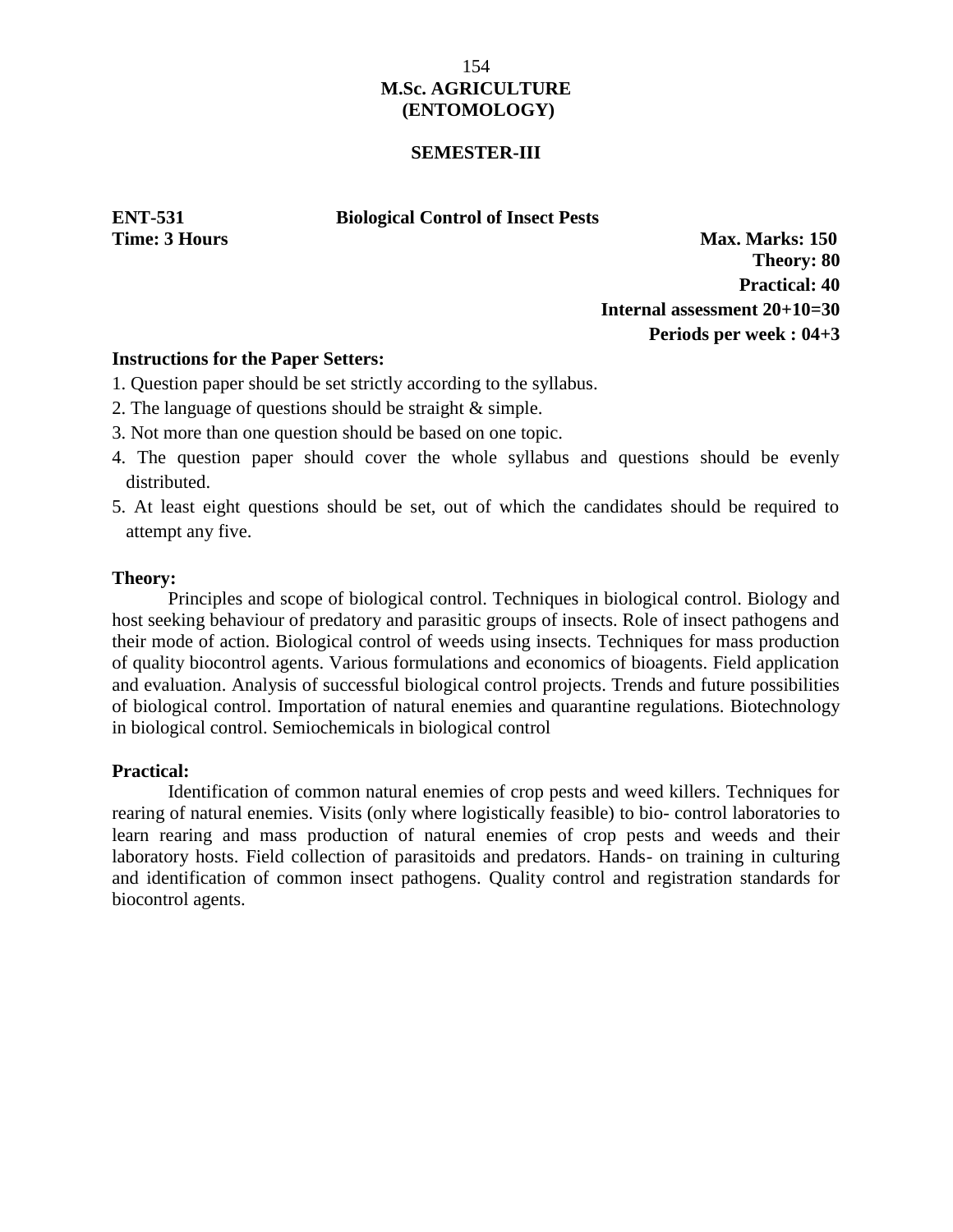## **SEMESTER-III**

## **ENT-532 Integrated Pest Management**

**Time: 3 Hours Max. Marks: 150 Theory: 80 Practical: 40 Internal assessment 20+10=30 Periods per week : 04+6**

## **Instructions for the Paper Setters:**

- 1. Question paper should be set strictly according to the syllabus.
- 2. The language of questions should be straight & simple.
- 3. Not more than one question should be based on one topic.
- 4. The question paper should cover the whole syllabus and questions should be evenly distributed.
- 5. At least eight questions should be set, out of which the candidates should be required to attempt any five.

## **Theory:**

History and origin. Definition and evolution of various related terminologies. Concept and philosophy of IPM. Ecological principles. Determination of crop losses and economic thresholds. Integration of different pest management methods. Pest survey and surveillance, forecasting, types of surveys including remote sensing methods, factors affecting surveys. Political, social and legal implications of IPM. Pest risk analysis, pesticide risk analysis and cost benefit ratios. Case studies of successful IPM programmes. National and international set-ups for integrated pest management.

# **Practical:**

Characterization of agro-ecosystems. Sampling methods and factors affecting sampling. Population estimation methods. Crop loss assessments, potential losses, avoidable losses, unavoidable losses. Computation of EIL and ETL. Crop modelling, designing and implementing IPM system.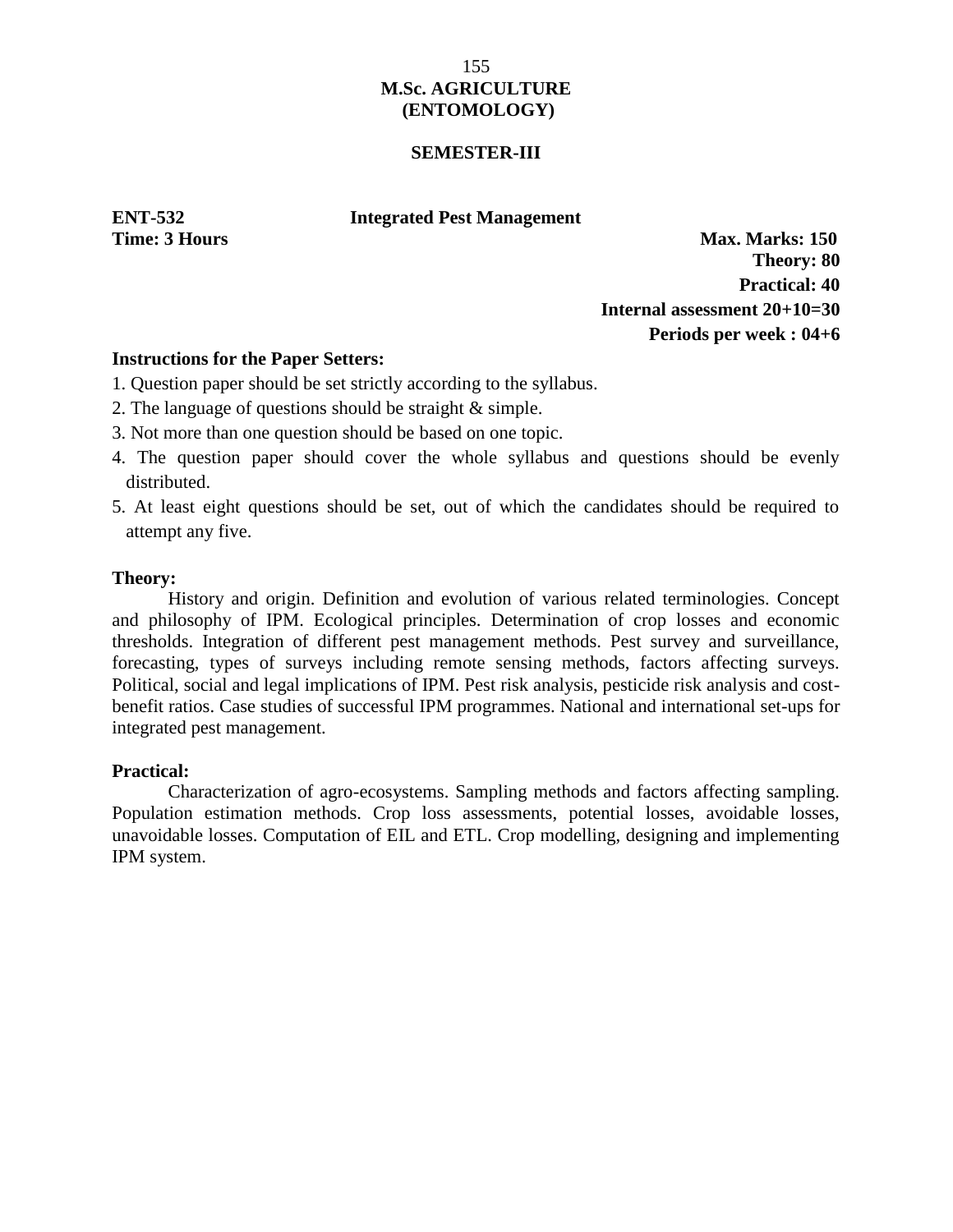## **SEMESTER-III**

**AGR-430 Weed Management**

**Time: 3 Hours Max. Marks: 150 Theory: 80 Practical: 40 Internal assessment 20+10=30 Periods per Week 4+6**

## **Instructions for the paper setters**

- 1. Question paper should be set strictly according to the syllabus.
- 2. The language of questions should be straight & simple.
- 3. Not more than one question should be based on one topic.
- 4. The question paper should cover the whole syllabus and questions should be evenly distributed.
- 5. At least eight questions should be set, out of which the candidates should be required to attempt any five.

## **Theory:**

Weeds- Introduction, harmful and beneficial effects, characteristics and classification. Weed biology and ecology. Crop weed association, competition and allelopathy. Concepts of weed prevention, control and eradication. Methods of weed control. Physical, cultural, chemical, biological and integrated weed management. Herbicides- classification, formulation, advantages ,disadvantages and methods of application. Introduction to adjuvant and their use in herbicides. Introduction to selectivity of herbicides. Mode of action and fate of herbicides in soil. Compatibility of herbicides with other agrochemicals. Weed management in major field and horticultural crops and in non cropped areas. Shift in weed flora in cropping systems. Classification, useful and harmful aspects and control measures of aquatic weeds. Problematic weeds and their control.

## **Practical:**

Identification of weeds and weed seeds. Survey of weeds in crop fields and other habitats. Preparation of weed herbarium. Computation of herbicide doses, weed control efficiency and weed index. Methods of recording weed intensity under different situations. Herbicide label information of commonly available herbicides. Herbicide application equipments and their calibration. Diagnosis of herbicide toxicity symptoms in different crops and weeds. Visits to problem areas.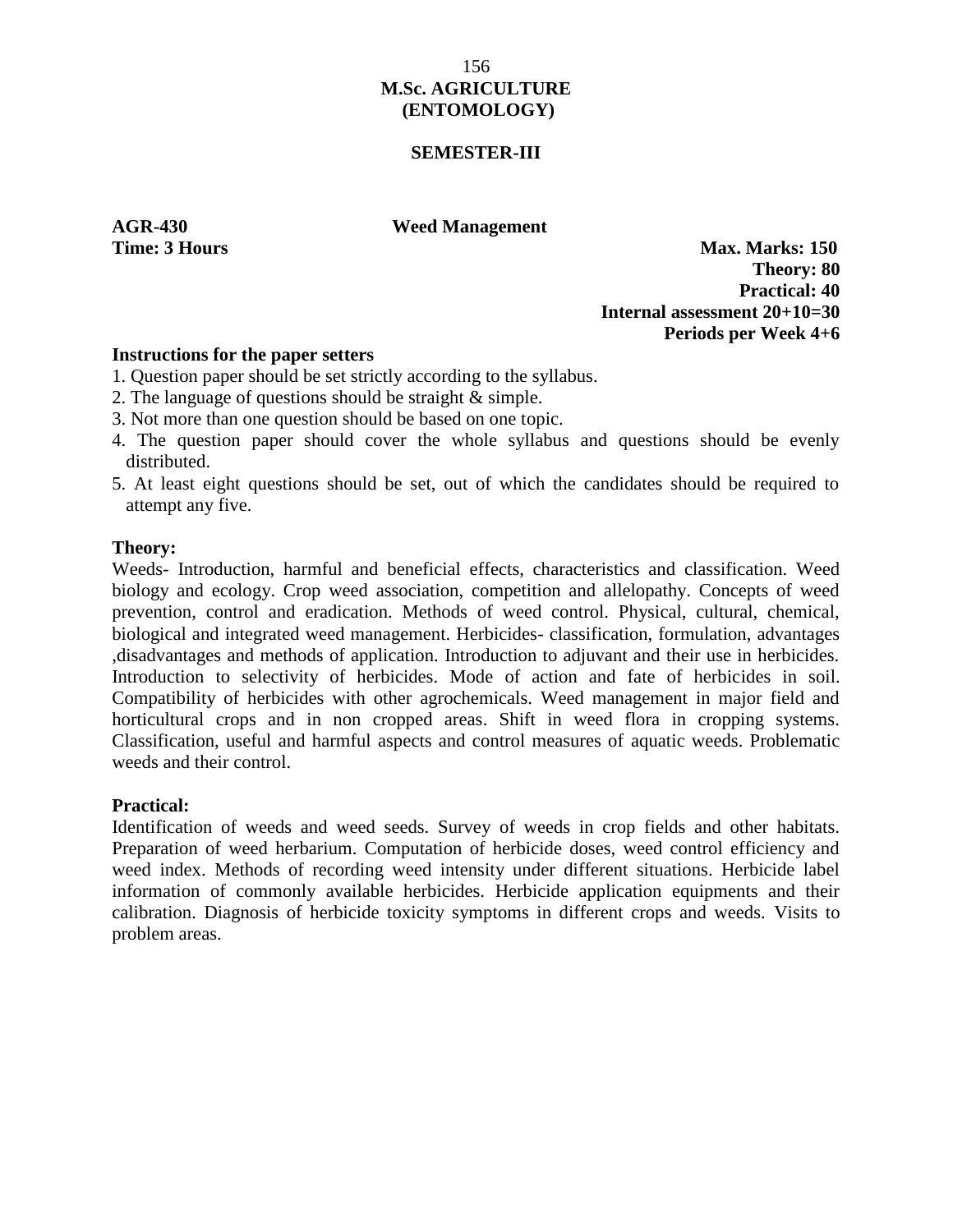## **SEMESTER-III**

#### **BOT-430 Physiology of Growth and Development**

**Time: 3 Hours Max. Marks: 150 Theory: 80 Practical: 40 Internal assessment 20+10=30 Periods per week : 04+3**

# **Instructions for the paper setters:**

- 1. Question paper should be set strictly according to the syllabus.
- 2. The language of questions should be straight & simple.
- 3. Not more than one question should be based on one topic.
- 4. The question paper should cover the whole syllabus and questions should be evenly distributed.
- 5. At least eight questions should be set, out of which the candidates should be required to attempt any five.

# **Theory:**

Concepts of growth, differentiation and pattern formation; growth curves, meristems, growth kinetics, factors affecting growth and general aspects of development, level of differentiation, control of development at genetic level. Hormones and growth regulators - auxins, gibberellins, cytokinins, ethylene, ABA, other inhibitors, retardants, polyamines, aliphatic alcohols, brassins, hormonal regulation of growth and development, plant movements; photoperiodism, phytochrome, flowering hormones, vernalization, abscission, ageing, senescence; physiology of seed and fruit development; seed germination; seed and bud dormancy. Plant physiology and agriculture.

# **Practical:**

Experiments on growth measurements, hormonal bioassays, plant movements; experiments on quality of light on seed germination, breaking of dormancy. Experiments on photoperiodism. Experiments on hormonal regulation of development.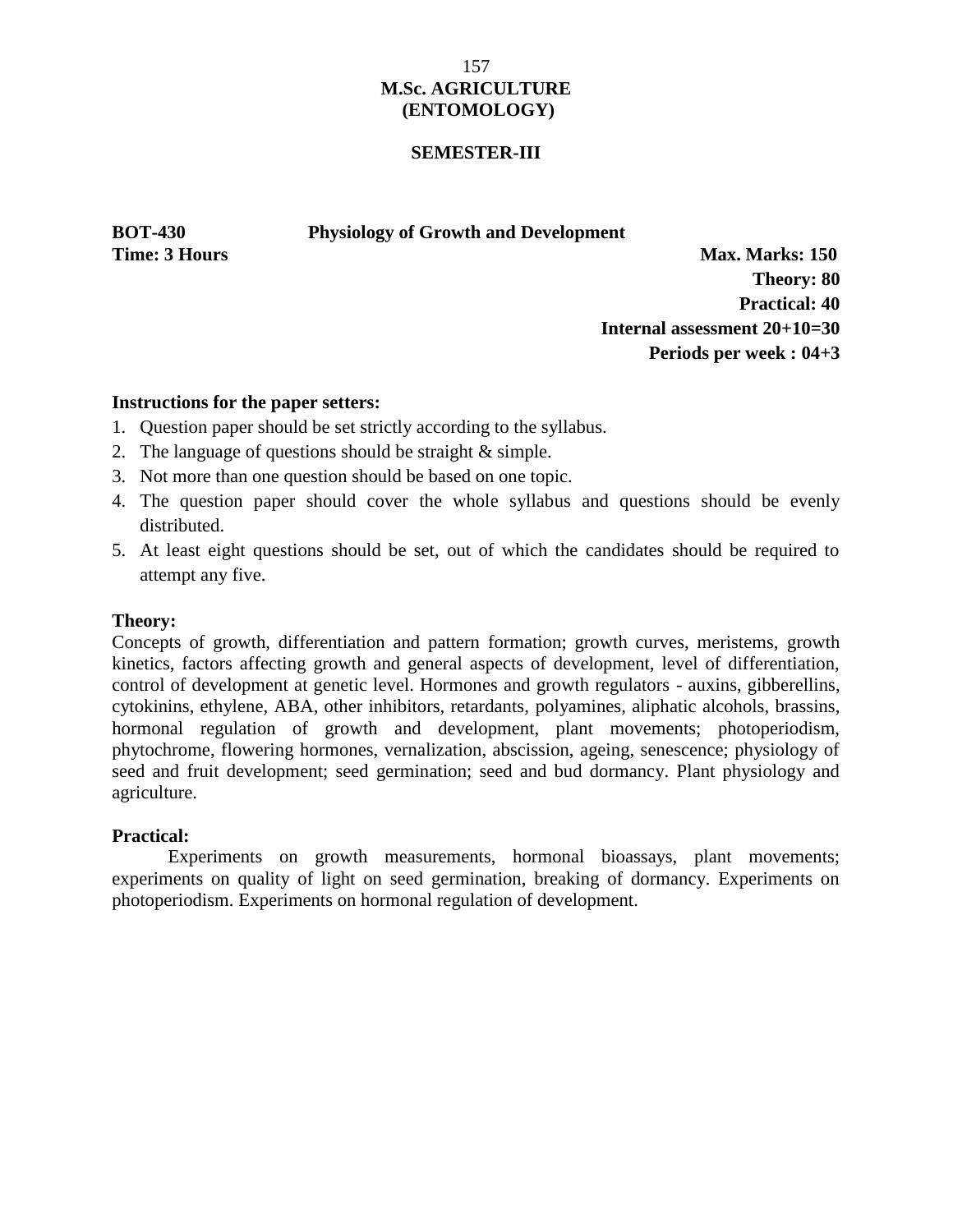# **SEMESTER-III PPL-430 Fungal Diseases of Plants**

**Time: 3 Hours Max. Marks: 150 Theory: 80 Practical: 40 Internal assessment 20+10=30 Periods per week : 04+3**

# **Instructions for the paper setters:**

- 1. Question paper should be set strictly according to the syllabus.
- 2. The language of questions should be straight & simple.
- 3. Not more than one question should be based on one topic.
- 4. The question paper should cover the whole syllabus and questions should be evenly distributed.
- 5. At least eight questions should be set, out of which the candidates should be required to attempt any five.

# **Theory:**

Nomenclature, classification and general characterization of fungi. Description of important phytopathogenic genera. Study of representative fungal diseases with emphasis on their distribution, symptomatology, etiology, epidemiology and control. Post harvest diseases in transit and storage and their management.

**Practical:** Characteristics of important phytopathogenic genera and of fungi and their identification.Macro and microscopic diagnosis of representative diseases of various crops.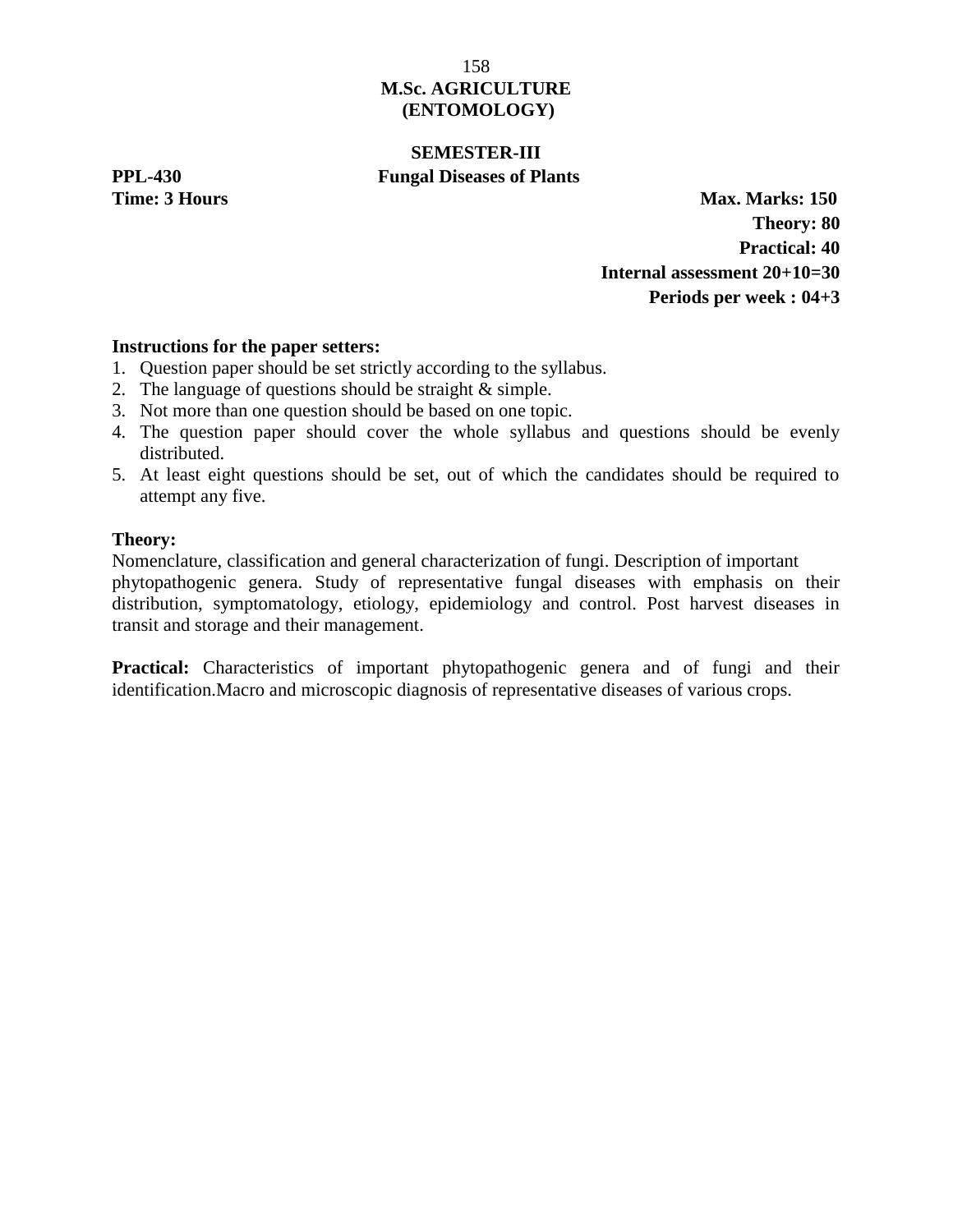# **SEMESTER-III**

# **CREDIT SEMINAR**

**Total Marks: 100 Periods per week: 03**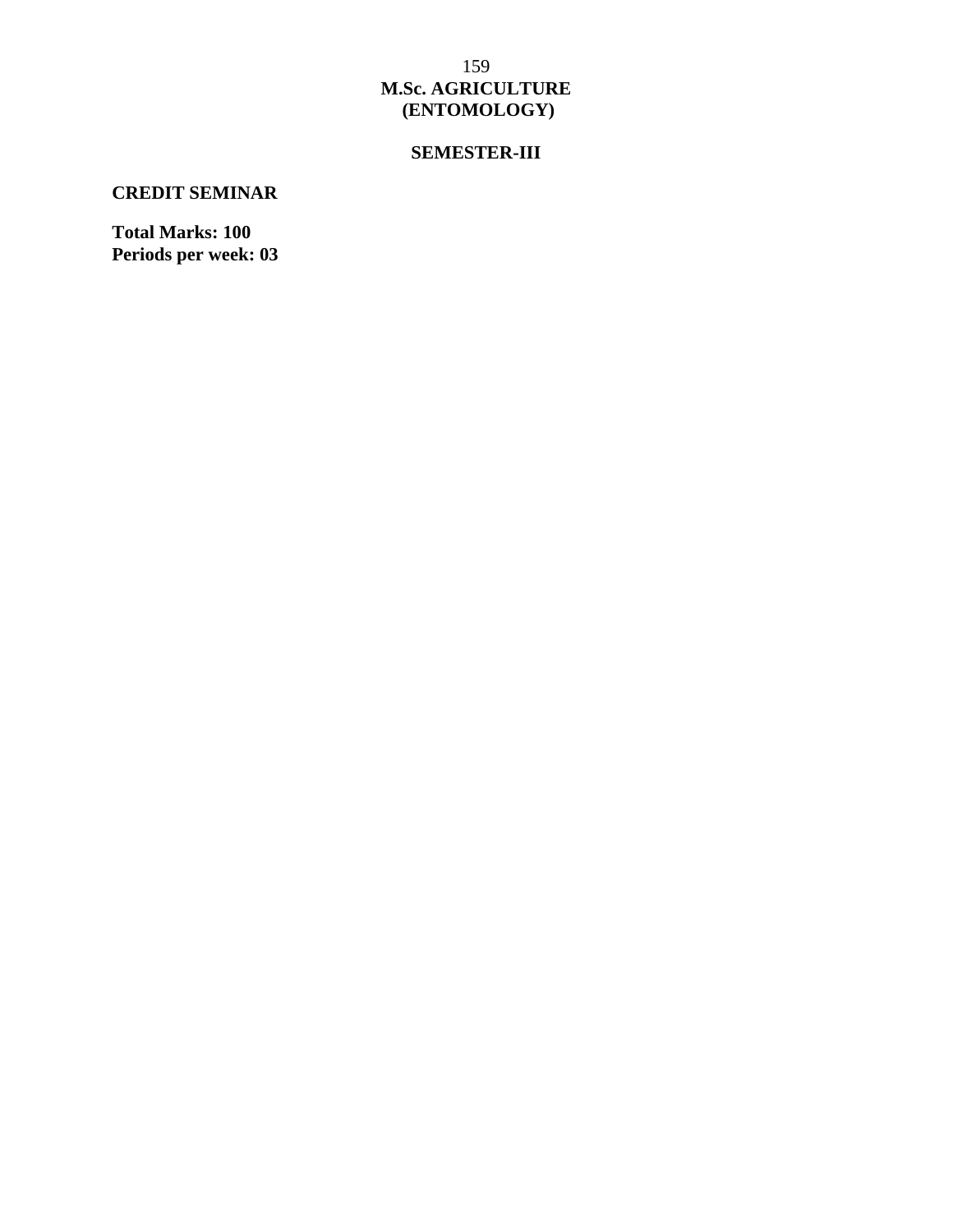## **SEMESTER-IV**

## **ENT-541 Commercial Entomology**

**Time: 3 Hours Max. Marks: 100 Theory: 60 Practical: 20 Internal assessment 15+5=20 Periods per week :4+3**

#### **Instructions for the paper setters:**

- 1. Question paper should be set strictly according to the syllabus.
- 2. The language of questions should be straight & simple.
- 3. Not more than one question should be based on one topic.
- 4. The question paper should cover the whole syllabus and questions should be evenly distributed.
- 5. At least eight questions should be set, out of which the candidates should be required to attempt any five.

#### **Theory:**

Development of apiculture. Classification of bees and distribution of genus Apis. Morphological adaptations. Behaviour and activities of honey bees. Honey bee nutrition. Artificial queen bee rearing and bee breeding. Sex and caste determination. Honey bee ecology. Bee pheromones. Pests and diseases of honey bees. Bee poisoning. Hive products. Planned crop pollination using bees. Silkworm species and their characteristics. Moriculture. Silk seed production. Rearing and management of silkworms. Pests and diseases of silkworms. Silk and its uses. Lac insect's management. Economic importance of insect-pests of human health and habitation. Biology, damage and management strategies for mosquitoes, house flies, bed bugs, ants, termites, cockroaches and wasps.

## **Practical:**

Morphological adaptations in different castes of honey bees. Recording of colony data. Selection and breeding of honey bees. Latest techniques in mass queen bee rearing. Artificial diets and feeding. Production and extraction of hive products. Preparation of beekeeping projects. Recording pollination behaviour and determining pollination requirements. Identification of different species of silkworms. Silkworm rearing equipment. Silkworm rearing and management. Diseases of silkworms. Lac insect and host management. Lac collection and processing. Management of insect-pests of public health importance and human dwellings.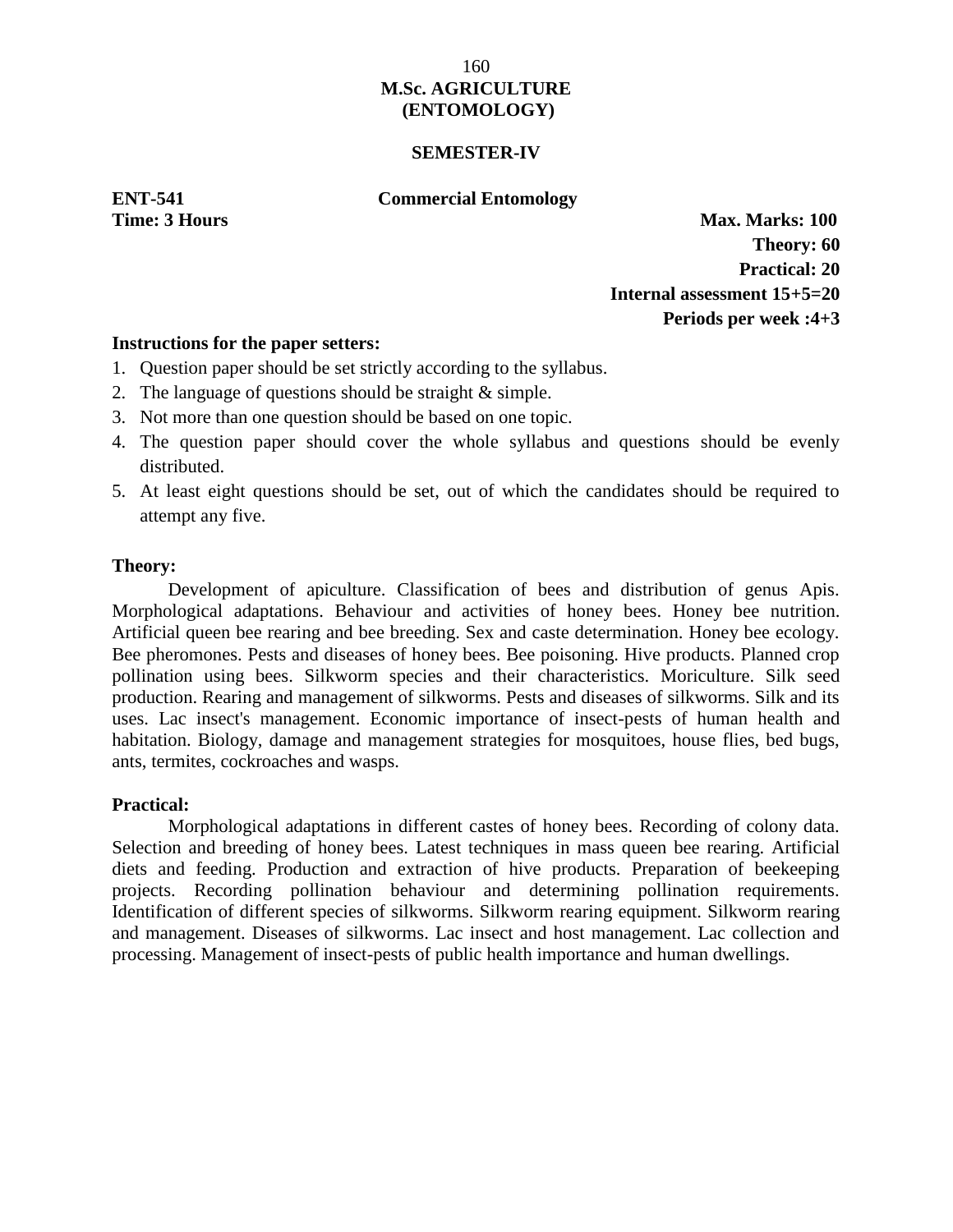## **SEMESTER-IV**

**ENT-542 Storage Entomology**

**Time: 3 Hours Max. Marks: 100 Theory: 60 Practical: 20 Internal assessment 15+5=20 Periods per week :4+3**

#### **Instructions for the paper setters:**

- 1. Question paper should be set strictly according to the syllabus.
- 2. The language of questions should be straight & simple.
- 3. Not more than one question should be based on one topic.
- 4. The question paper should cover the whole syllabus and questions should be evenly distributed.
- 5. At least eight questions should be set, out of which the candidates should be required to attempt any five.

#### **Theory:**

Introduction, history and concepts of storage entomology. Post-harvest losses. Factors responsible for grain losses. Important pests namely insects, mites, rodents, birds and micro organisms associated with stored grains and agricultural products. Association of stored grain insects with fungi and mites, their systematic position, identification, distribution, host range, biology, nature and extent of damage. Sources of infestation. Type of losses in stored grains and their effect on quality including biochemical changes. Ecology of insect pests of stored commodities. Stored grain deterioration process. Type of storage structures. Ideal storage conditions. Management of rodent and bird pests. Preventive and curative measures for the management of insect pests of stored grains. Characteristics of pesticides, their use and precautions in their handling with special emphasis on fumigants. Integrated approaches to stored grain pest management.

## **Practical:**

Collection and identification of stored grains insect pests and their nature of damage. Detection of insect infestation in stored food grains and estimation of stored losses. Determination of micro flora of grains. Determination of grain moisture. Familiarization of storage structures. Laboratory culturing of stored grain pests. Demonstration of preventive and curative measures including fumigation techniques. Field visits to grain markets, central and FCI warehouses, IGSMRI and commercial silos.